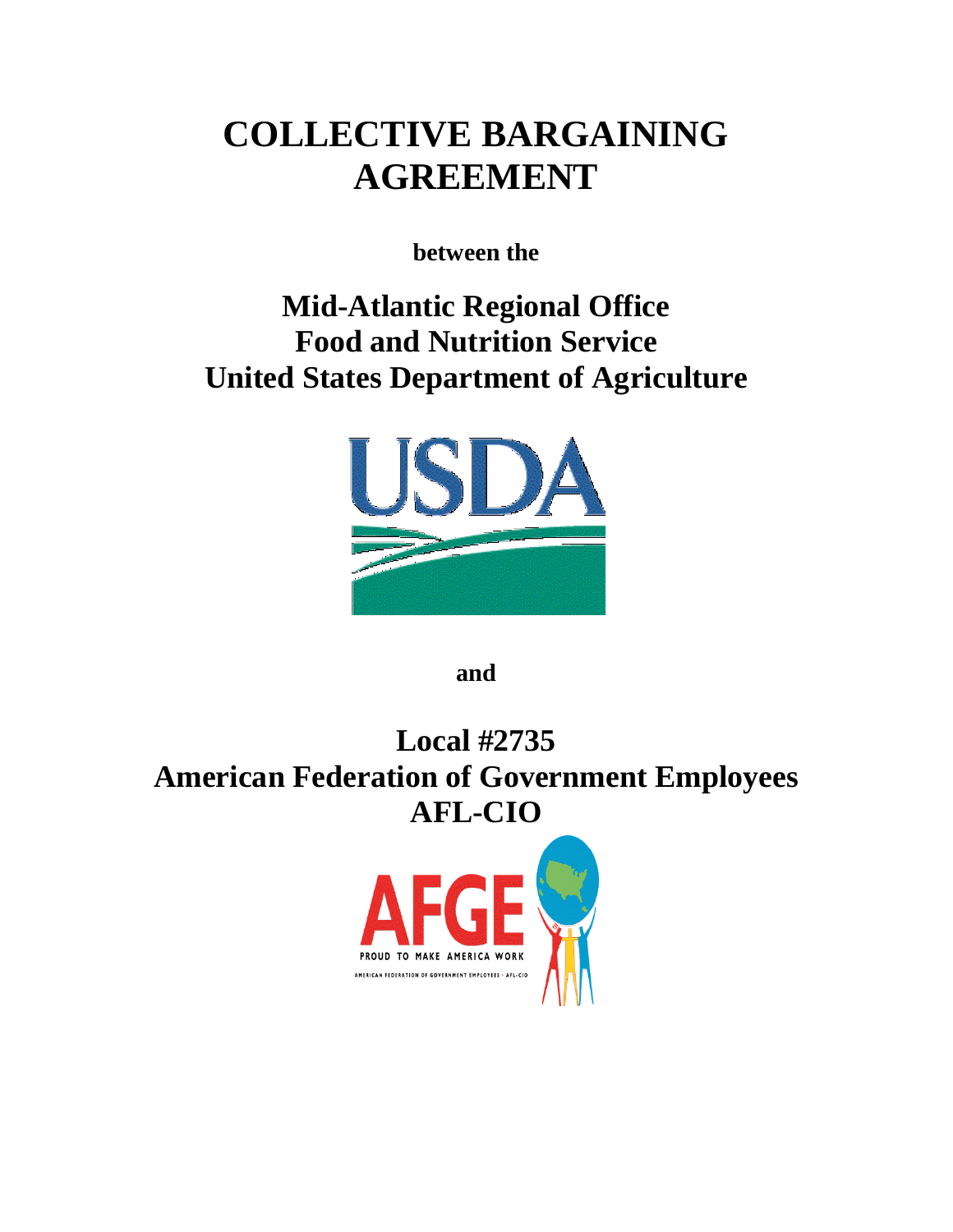# **TABLE OF CONTENTS**

# **Article**

Page

| 1.  |  |    |  |
|-----|--|----|--|
| 2.  |  |    |  |
| 3.  |  |    |  |
| 4.  |  |    |  |
| 5.  |  |    |  |
| 6.  |  |    |  |
| 7.  |  |    |  |
| 8.  |  |    |  |
| 9.  |  |    |  |
| 10. |  |    |  |
| 11. |  |    |  |
| 12. |  |    |  |
|     |  |    |  |
|     |  |    |  |
|     |  |    |  |
| 16. |  |    |  |
| 17. |  |    |  |
|     |  |    |  |
|     |  |    |  |
|     |  |    |  |
|     |  |    |  |
| 22. |  |    |  |
|     |  |    |  |
|     |  |    |  |
|     |  |    |  |
|     |  |    |  |
| 27. |  |    |  |
| 28. |  |    |  |
|     |  |    |  |
|     |  |    |  |
|     |  |    |  |
|     |  | 92 |  |
|     |  |    |  |
|     |  |    |  |
|     |  |    |  |
|     |  |    |  |
|     |  |    |  |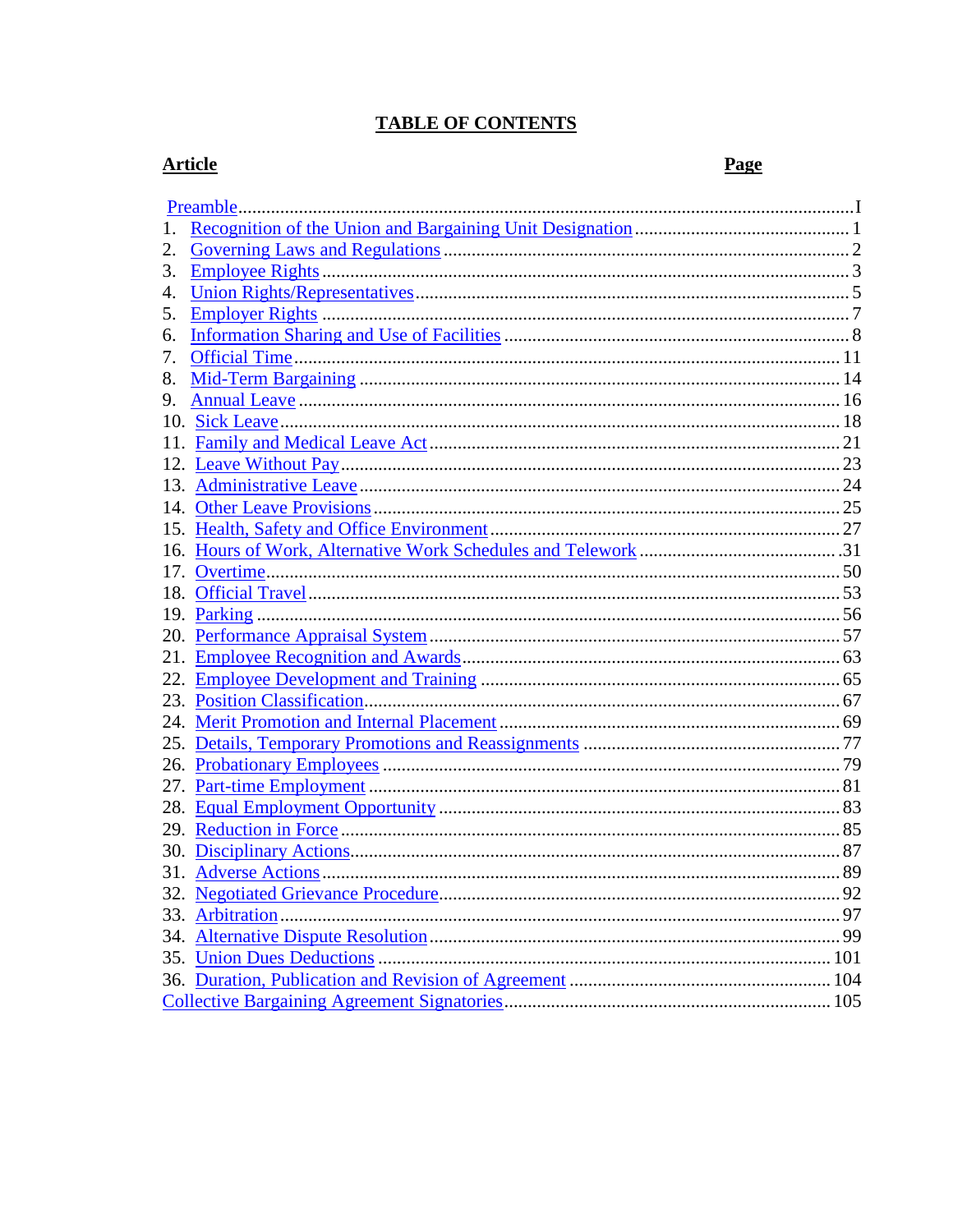## **PREAMBLE**

<span id="page-2-0"></span>This Agreement is made in compliance with Title 5 U.S. Code, Chapter 71, hereafter referred to as "5 USC 71" or the "Statute". The Parties to this Agreement are the Mid-Atlantic Regional Office, Food and Nutrition Service, USDA, hereafter referred to as the "Employer", and Local #2735, American Federation of Government Employees (AFGE), AFL-CIO, hereafter referred to as the "Union". The terms and conditions of this Agreement apply only to positions and employees within the Bargaining Unit as defined in Article 1, Section 2.

The successful administration of this Agreement requires the maintenance of an effective system of two-way communications between the Parties for the purpose of bringing matters of concern to the attention of each other. Cooperation between the Parties in reducing cost, eliminating waste, increasing productive efficiency and improving quality and customer service represents a practical approach that is mutually beneficial.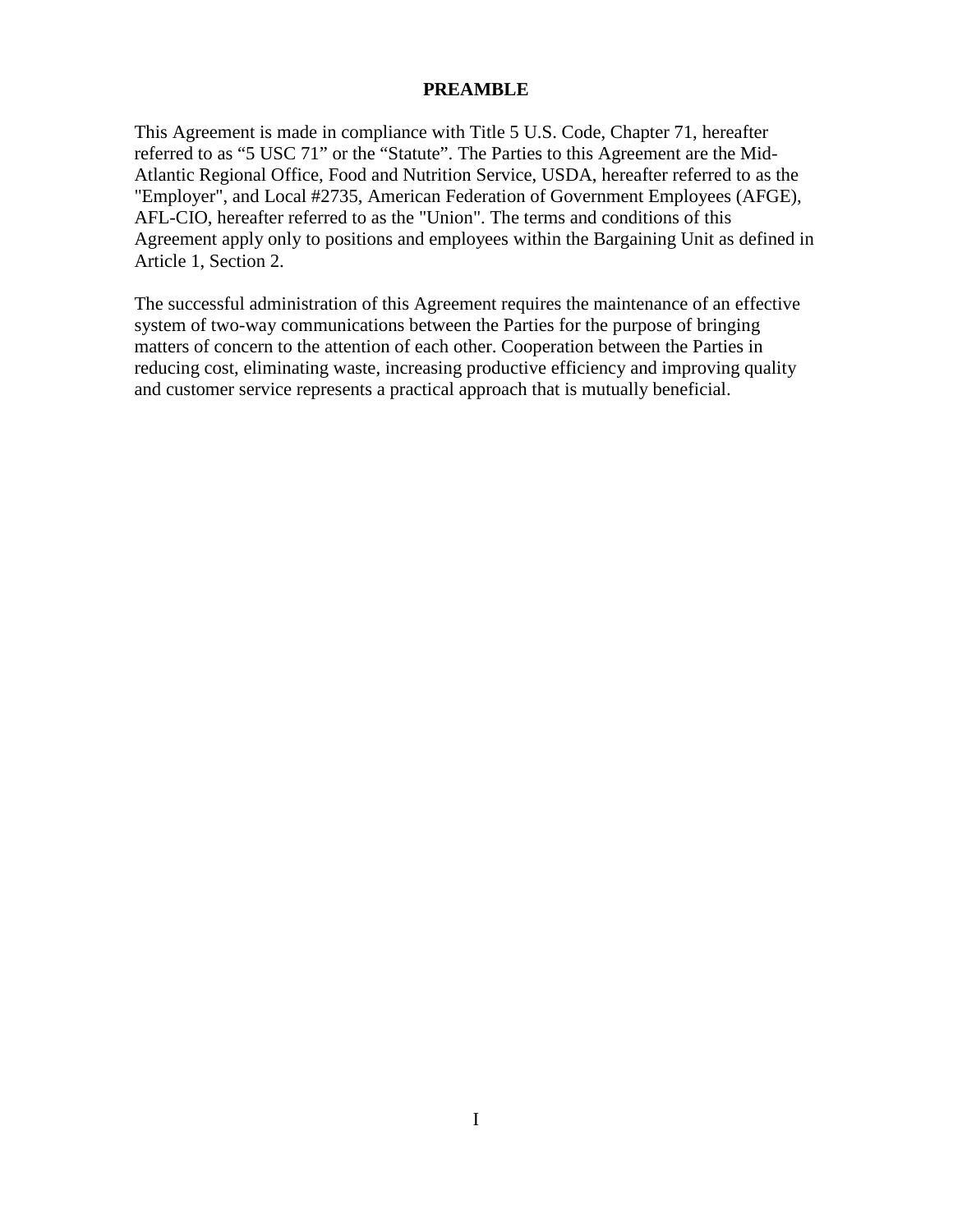# **Recognition of the Union and Bargaining Unit Designation**

## <span id="page-3-0"></span>Section 1 - Exclusive Recognition

The Employer hereby recognizes that the Union is the exclusive representative of all employees in the Bargaining Unit as defined in Section 2 of this Article. As the exclusive representative, the Union is entitled to negotiate agreements covering all employees in the Bargaining Unit. The Union recognizes its responsibility to represent, without discrimination, the interests of all Bargaining Unit employees with respect to grievances; personnel practices, policies and procedures; and other matters affecting their general working conditions in accordance with 5 USC 71.

## Section 2 - Bargaining Unit Designation

The AFGE Local #2735 Bargaining Unit consists of the positions and all employees that work at the Mid-Atlantic Regional Office (MARO) of Food and Nutrition Service (FNS), including employees who administratively report to MARO. Excludes Supervisors, management official, professional employees, temporary employees, student employees, employee who report to the Regional Operations Division with the exception of employees physically located at the Mid-Atlantic Regional Office in Robbinsville, NJ and employees described in 5 U.S.C. 7112(b) (2), (3), (4), (6) and (7).

## Section 3 - Bargaining Unit Changes

<span id="page-3-1"></span>Either Party may propose changes in the exclusion or inclusion of positions in the Bargaining Unit. If agreement cannot be reached, the matter may be referred to the Federal Labor Relations Authority (FLRA) as provided by appropriate Statute and regulations.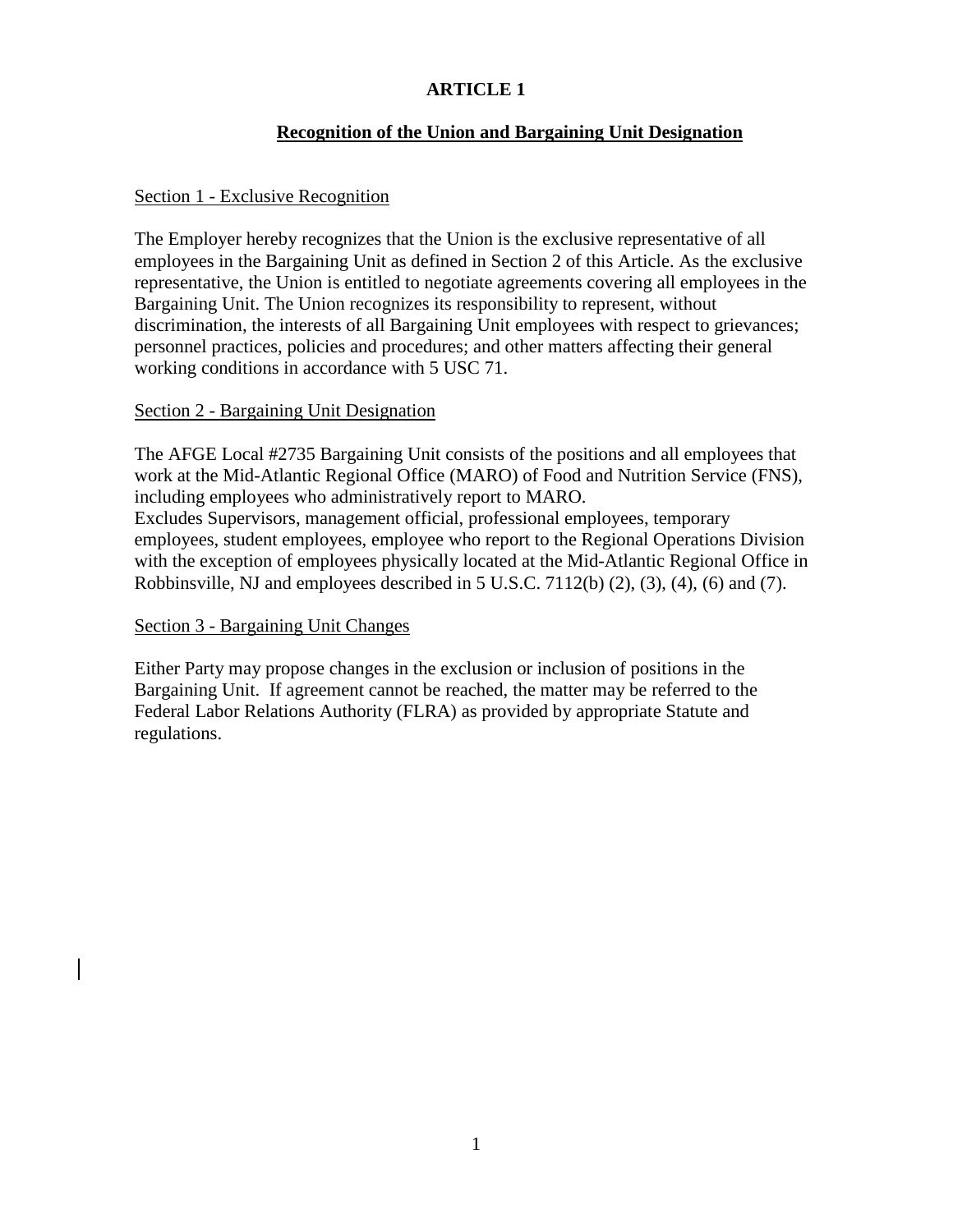# **Governing Laws and Regulations**

In the administration of all matters covered by this Agreement, the Parties and bargaining unit employees will be governed by applicable Federal laws; and government-wide rules and regulations, Agency or Employer regulations and policies in existence on the effective date of this Agreement. Where any Agency or Employer regulations or policies conflict with this Agreement, the Agreement will prevail.

The Parties agree that Employer regulations and policies in existence on the effective date of this Agreement do not preclude the Parties from negotiating any of these matters for which a legal obligation to bargain exists, as determined by 5 USC 71, and provided they are not covered in this Agreement.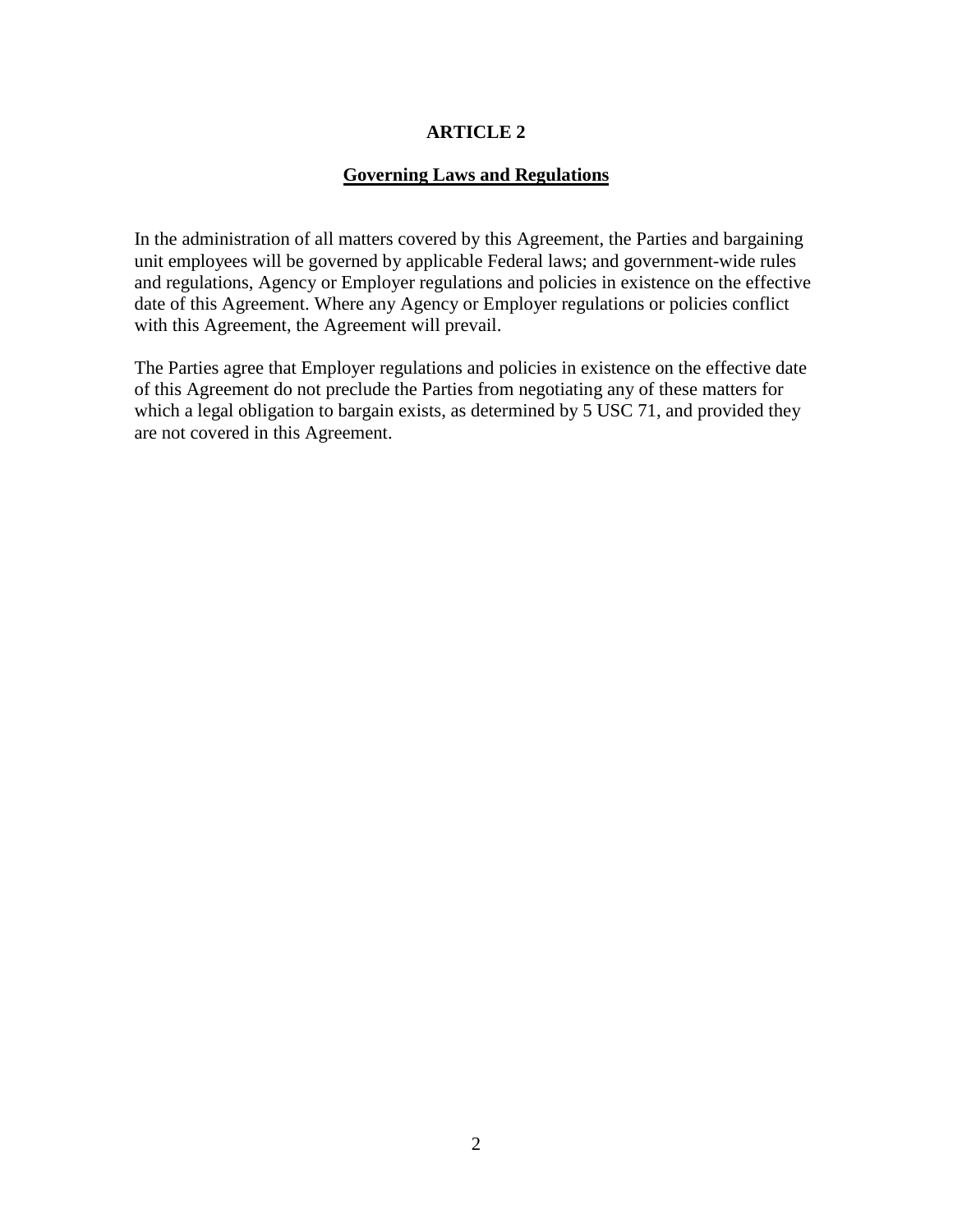# **Employee Rights**

# <span id="page-5-0"></span>Section 1 - Work-Related Matters

Employees have the right to bring work-related matters to the attention of their supervisors. This right may be exercised by bargaining unit employees, individually or collectively.

# Section 2 – Right to Join or Assist a Labor Organization

Each bargaining unit employee shall have the right to form, join, or assist any labor organization, or to refrain from any such activity, freely and without fear of penalty or reprisal, and each bargaining unit employee will be protected in the exercise of such right. Except as otherwise provided under the Statute, such right includes the right to act for a labor organization in the capacity of a representative and the right, in that capacity, to present the views of the labor organization to heads of agencies and other officials of the executive branch of the Government, the Congress, or other appropriate authorities, and the right to engage in collective bargaining with respect to conditions of employment through representatives chosen by bargaining unit employees under the Statute.

# Section 3 – Right to Representation

The Union will be given the opportunity to be represented at:

- 1. Any formal discussion between one or more representatives of the Employer and one or more employees in the unit or their representatives concerning any grievance or any personnel policy or practices or other general condition of employment; or,
- 2. Any examination of an employee in the unit by a representative of the Employer in connection with an investigation if –
	- a. The employee reasonably believes that the examination may result in disciplinary action against the employee; and,
	- b. The employee requests representation.

Prior to an examination relating to an investigation, the employee will be informed of the purpose of the examination and the right to representation. When an employee exercises this right and a representative of the Union is not immediately available, the investigation will be delayed for a reasonable period of time to permit the presence of a Union representative. The Employer will ensure that bargaining unit employees are informed annually of their rights under 5 U.S.C., Chapter 71, Section 7114 (a) (2) (B) of the Statute.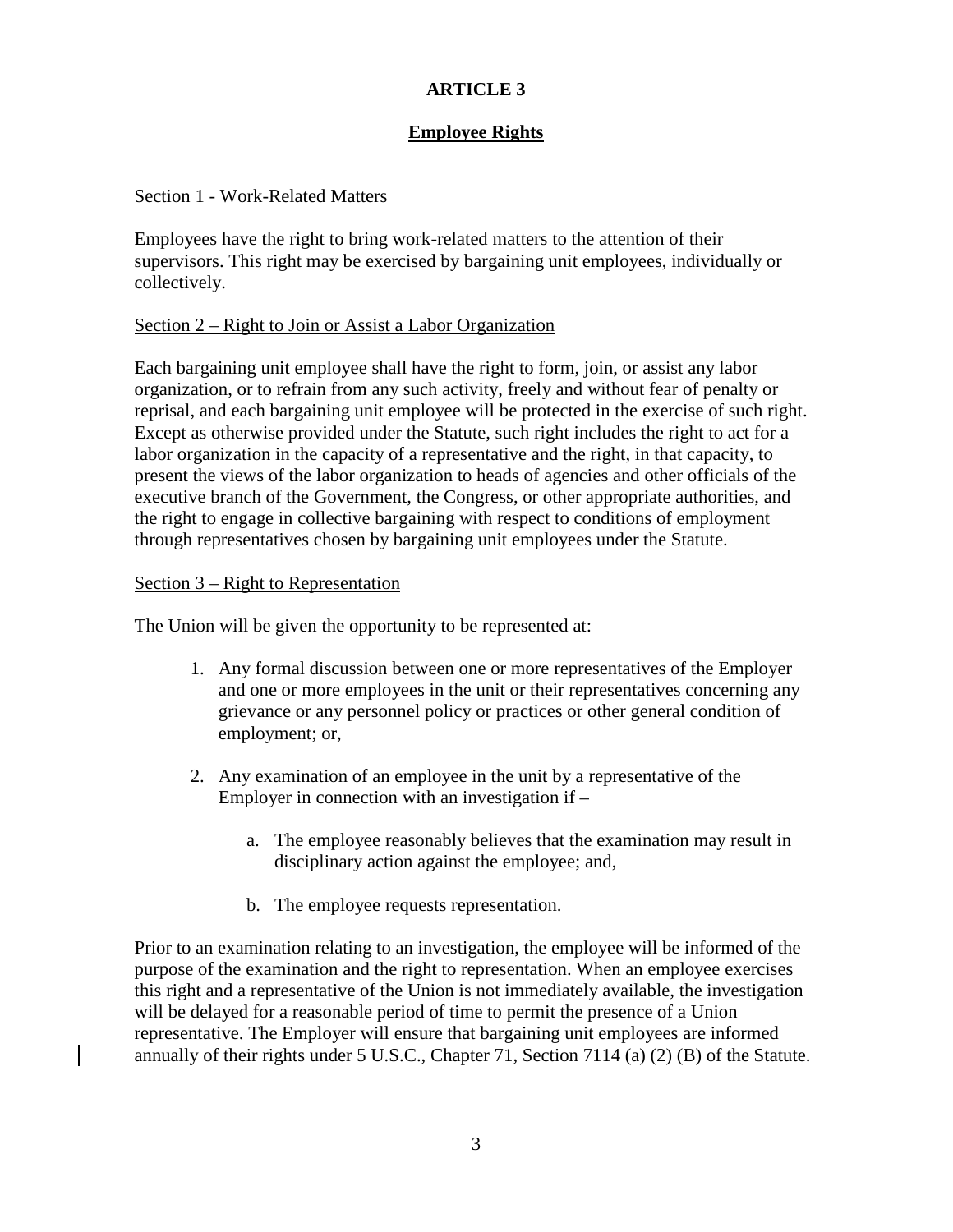## Section 4 - Fair Treatment

In the administration of this Agreement, all employees will be treated in a fair and equitable manner, without regard to their educational level, position, seniority, grade level, or other potentially defining factors.

#### Section 5 – Union Membership

Nothing in this agreement shall require an employee to become or to remain a member of a labor organization or to pay money to the organization, except pursuant to a voluntary written authorization by a member for the payment of dues through payroll deduction.

#### Section 6 – Employee Morale

The Parties will endeavor to provide a workplace that supports good morale.

#### Section 7 – Employee Official Personnel File (OPF)

The Electronic OPF (eOPF) is an electronic version of the paper OPF and is accessible to employees via the FNCS intranet. Employees have "read-only" access to their own information in the eOPF. However, only Human Resources staff has access to add or remove records in the system. If the employee chooses to furnish OPF material to the Union, the Union will be responsible for ensuring that confidentiality is maintained.

Upon request, materials placed in the OPF will be discussed with the employee. Employees may submit a request to the Human Resources Division, or its service provider to update information in their personnel files, including information regarding work experience, training, etc. The Employer will be available to assist employees in this matter.

#### Section 8 – Supervisor's Record of Employee

A supervisor's record, file, or notes regarding an employee shall remain confidential. This material shall not be shared with other supervisors, higher level managers, or a promotion panel or selecting official, unless they have an official need to know. The information contained in these files shall not be used in any disciplinary, adverse, or performance based action unless the information is provided to the employee.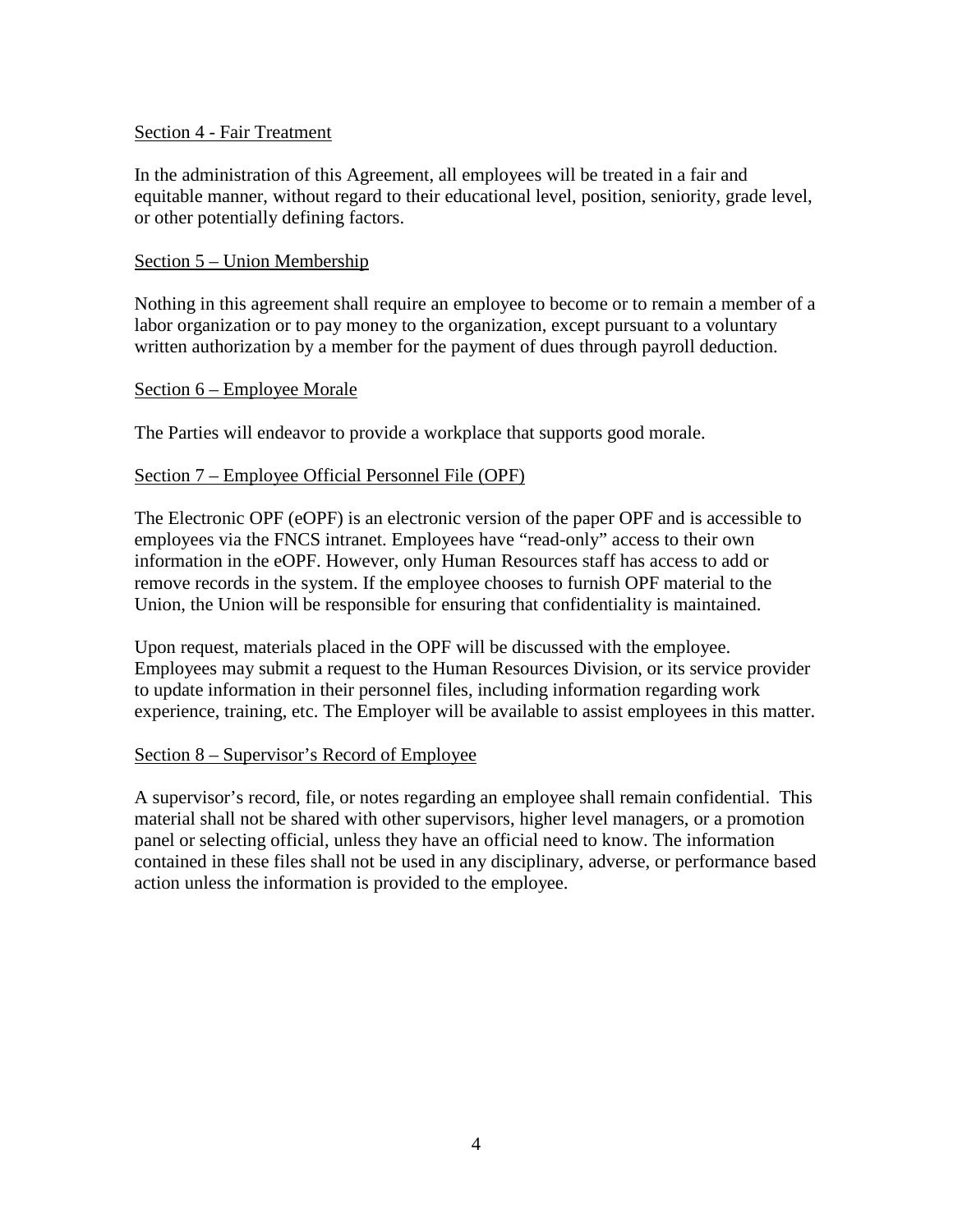# **Union Rights/Representatives**

# <span id="page-7-0"></span>Section 1 - Union's Rights Under Statute

The Employer shall not interfere with, nor restrain union officers, stewards, or other chosen representatives in the exercise of their delegated responsibilities in accordance with 5 USC 71, government-wide laws, rules or regulations or this Agreement concerning all matters relating to personnel policies, practices, and other conditions of employment. The Parties agree that representatives of the Union will conduct their delegated responsibilities reasonably and properly in accordance with the Statute and this Agreement.

## Section 2 - Recognition of Representatives

The Employer will recognize the officers, stewards and other representatives designated by the Union as the officials of the Union. The Union will provide the Employer a complete list of union representatives annually and as soon as any change occurs.

## Section 3 – Union Representation

The Union will be given the opportunity to be represented at:

- 1. Any formal discussion between one or more representatives of the Employer and one or more employees in the unit or their representatives concerning any grievance or any personnel policy or practices or other general condition of employment; or,
- 2. Any examination of an employee in the unit by a representative of the Employer in connection with an investigation if  $$ 
	- a. The employee reasonably believes that the examination may result in disciplinary action against the employee; and,
	- b. The employee requests representation.

## Section 4 - New Employees

The Employer will provide a copy of this Agreement to new bargaining unit employees and notify them of the names and phone numbers of the union officers. Union representatives may introduce themselves and make brief presentations concerning official representational duties to new employees on official time. If a face-to face meeting is not practical, this presentation will be done by telephone.

## Section 5 - Union Visitors

The Employer will recognize visitors who are employees of the Union, attorneys, and other representatives that are duly authorized by the Union. These individuals will be permitted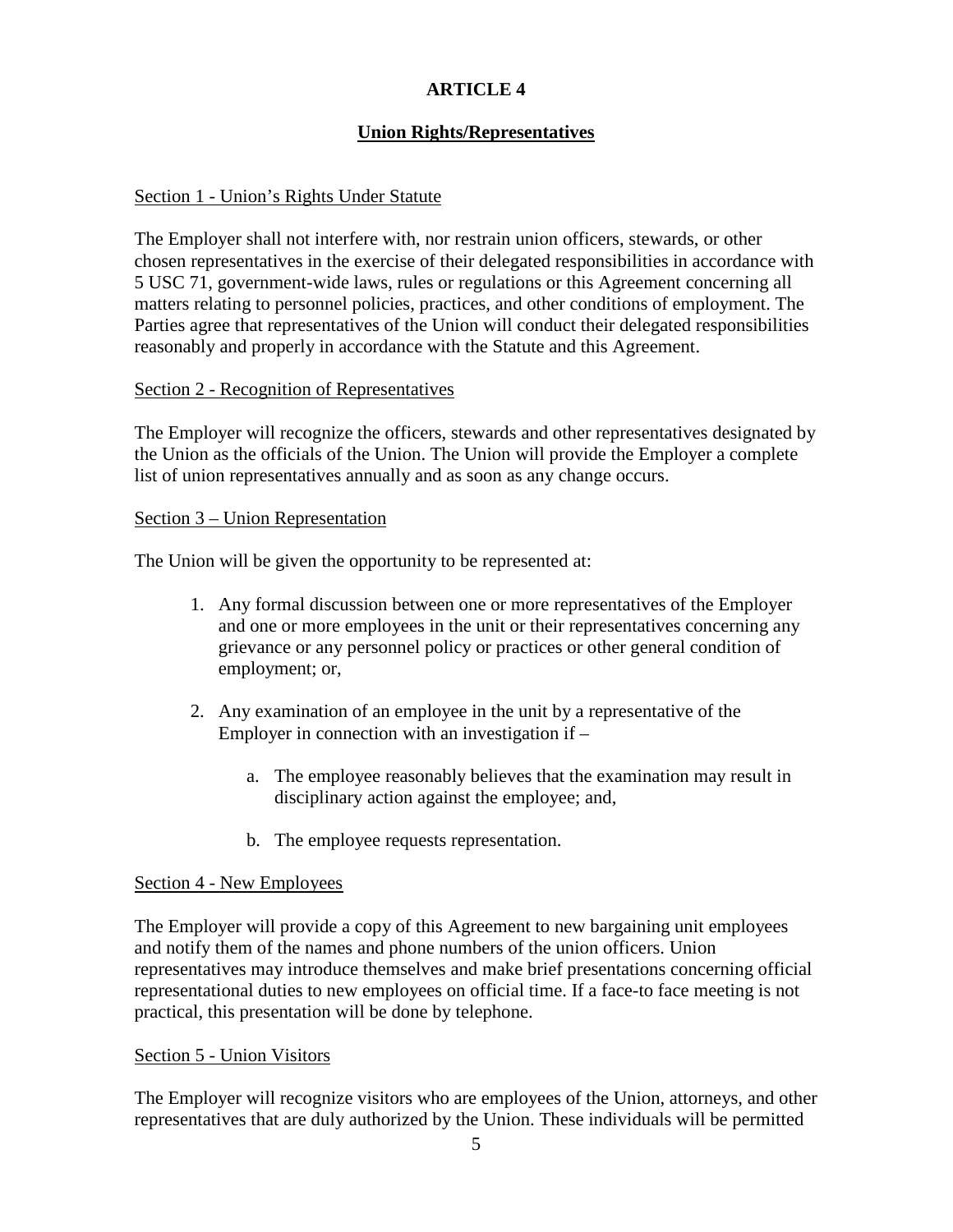on the premises for representational matters and for official Union functions. The Union will notify the Employer of any visitor(s) in advance and provide the date, name of the visitor(s), the individual being visited, and the purpose of the visit. The union representative and/or employee involved will obtain the prior approval of his/her supervisor for official time. If the purpose of the visit is not official, it shall be scheduled either during non-working hours or the union representative and/or employee visited will use approved leave. The use of work site space will require prior approval by the Employer, except for the union office.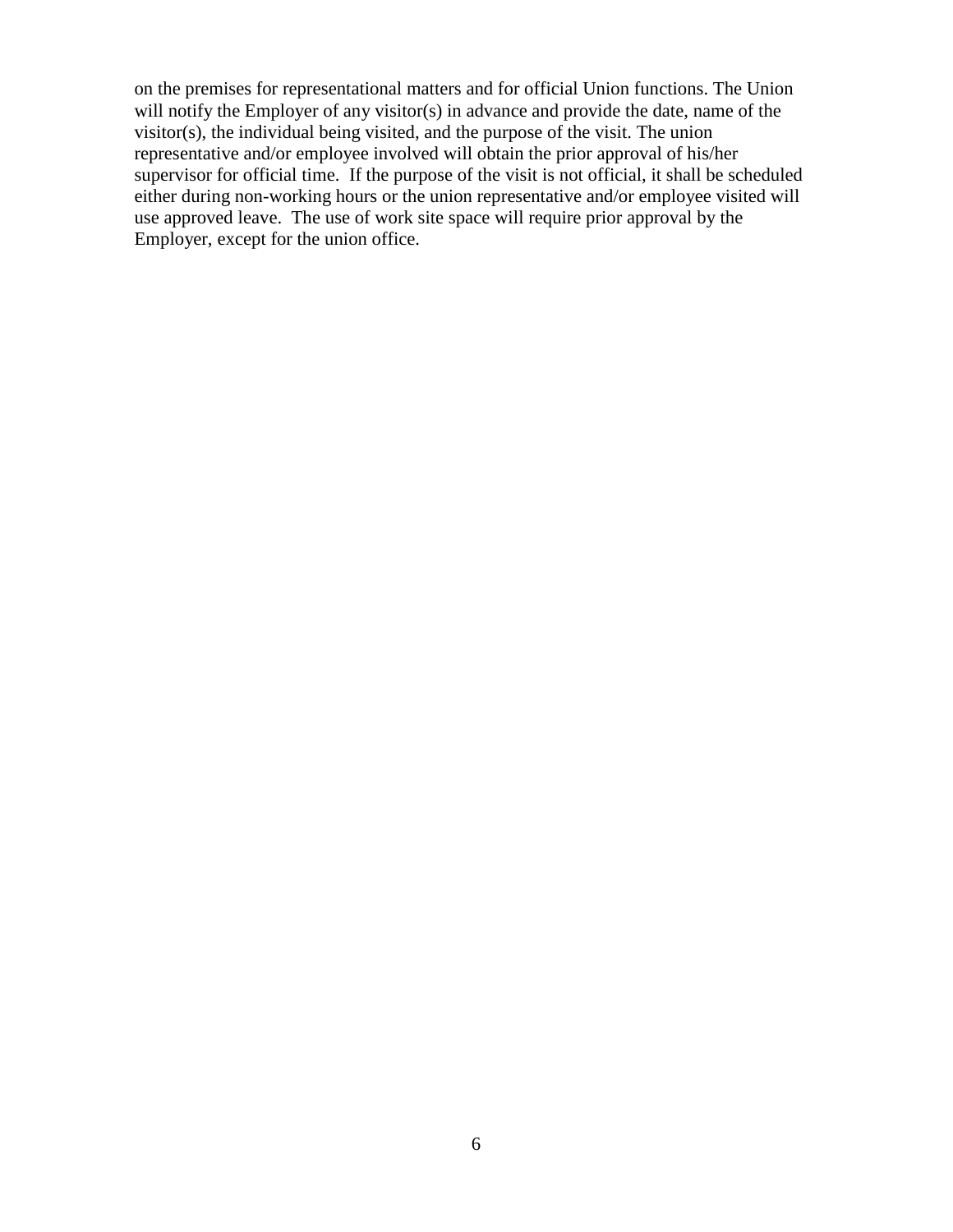# **Employer Rights**

#### <span id="page-9-0"></span>Section 1 - Employer's Rights Under Statute

In accordance with the Statute, nothing in this Agreement shall affect the authority of the Employer:

- 1. To determine the mission, budget, organization, number of employees, and internal security practices of the Agency; and
- 2. In accordance with applicable laws,
	- a. To hire, assign, direct, lay off, and retain employees in the agency, or to suspend, remove, reduce in grade or pay, or take other disciplinary action against such employees;
	- b. To assign work, to make determinations with respect to contracting out, and to determine the personnel by which agency operations shall be conducted;
	- c. With respect to filling positions, to make selections for appointments from;
		- (1) Among properly ranked and certified candidates for promotion; or
		- (2) Any other appropriate source; and
	- d. To take whatever actions may be necessary to carry out the agency mission during emergencies.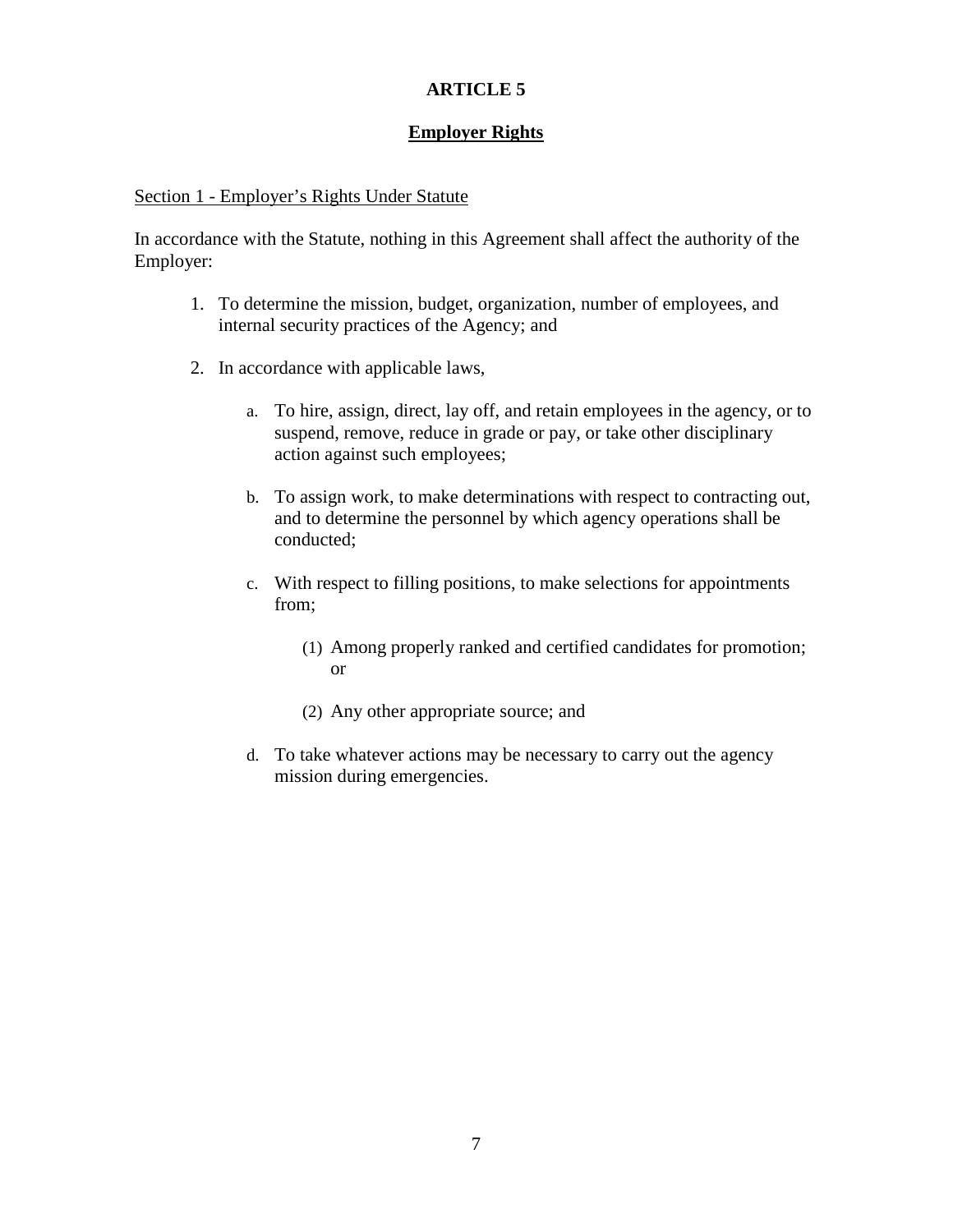# **Information Sharing and Use of Facilities**

## <span id="page-10-0"></span>Section 1 – Employee Information

The Employer will provide to the Union copies of organizational charts as updated and information on all Mid-Atlantic Regional Office employees upon request, but not more frequently than quarterly. The information shall contain the name, series, title, grade, program, bargaining unit status and official duty station of each employee. The Employer will also include any bargaining unit vacancies.

#### Section 2 - Health Benefits

The Employer agrees to inform each eligible new employee of the health benefit plans available to him/her, and to make available to employees information received for that purpose during the annual Open Season. Every attempt will be made to provide this material to employees within a reasonable period of time following the beginning of Open Season or receipt of this information. However, in case of late receipt of material, the Employer will assure that individuals have up to two (2) weeks after receipt of the information to submit changes for processing. The Parties will encourage employees to utilize related Internet web sites to locate information, reduce paperwork and expedite the enrollment process.

## Section 3 – Use of Facilities for Union Meetings

The Employer will provide space in the regional office for the conduct of Union meetings if that space is not needed for agency business, not to exceed four times per month. The Employer will consider additional requests for use of space. Union officials and employees who attend these meetings will do so on non-duty hours (e.g., lunch time or approved leave). The office hours will not be extended to accommodate this Section. The Union and the Employer will work together to prevent abuse of this provision. The Union is responsible for maintaining security and the general housekeeping when using this facility.

## Section 4 - Use of Facilities for Official Representational Duties

The Employer will allow the Union reasonable access during office hours to existing communication equipment and services. This includes but is not limited to the telephone system, internal mailing and photocopying machines, computer systems, video and data fax equipment when available and not needed by the Employer for the work of the Agency. The Union recognizes that its internal needs are subordinate to the official business of the Agency. The Employer retains the right to set priorities for official business. The Union agrees that these facilities will be used in the most economical way possible.

## Section 5 - Use of Facilities for Internal Union Business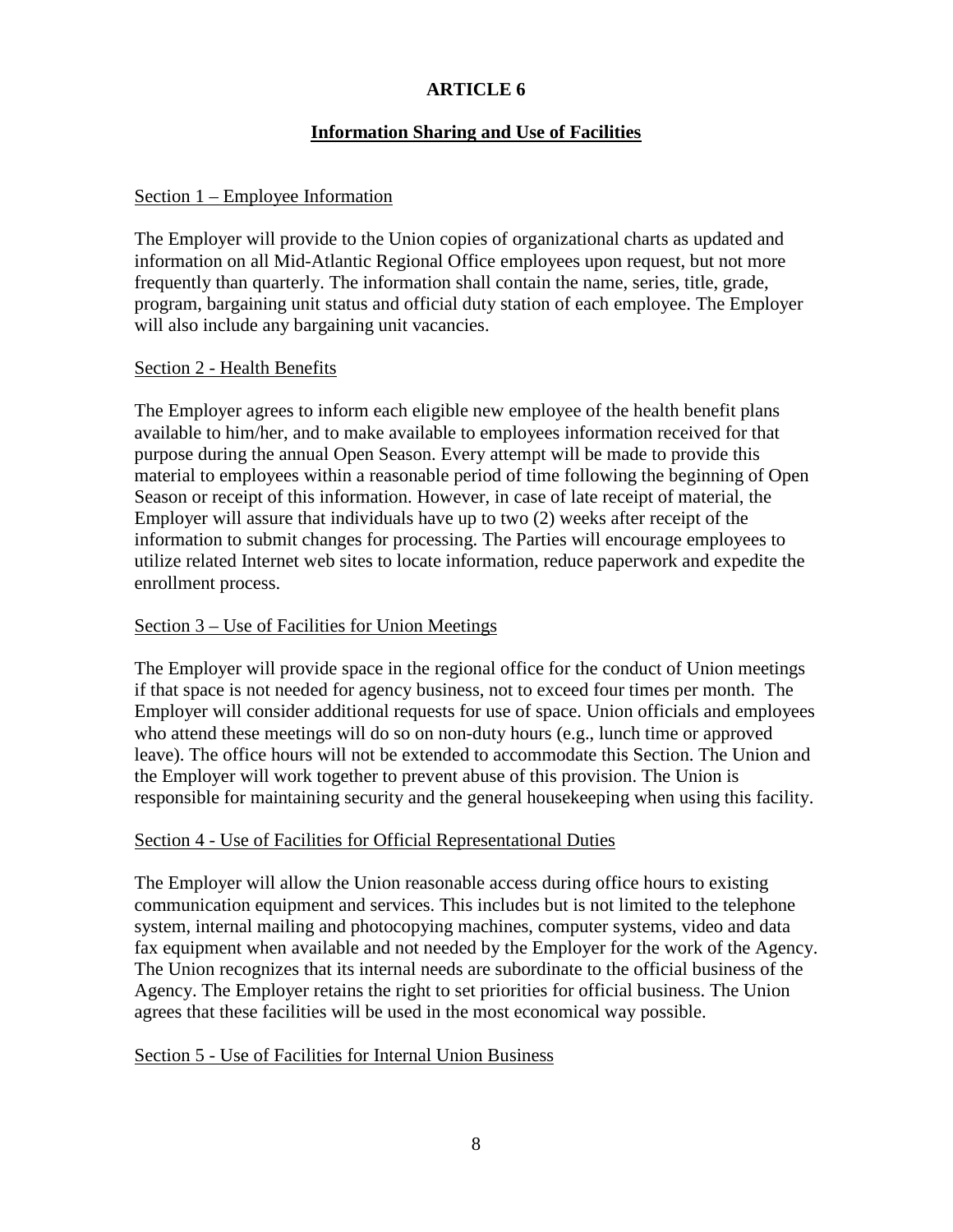The Union may use the Employer's facilities for internal union business only with prior approval of the Employer. When approved, internal union business must be conducted on non-duty hours. The Parties agree to the following exceptions:

- 1. The Union may send newsletters and meeting minutes to each bargaining unit member through use of the office e-mail system but no more frequently than monthly and no more than seven (7) pages per issuance.
- 2. The Union may make two (2) brief announcements to bargaining unit employees over the public address system prior to meetings. Announcements for other purposes must have prior approval by the Employer. The Union will be responsible for the content of all announcements.

# Section 6 - Draft Regulations

In instances where the Employer is asked to comment on draft Agency regulations that affect the bargaining unit employees and has the discretion to share the draft with the Union, a copy will be provided to the Union for comment at least seven (7) days prior to the deadline for submission of Regional comments, or as soon as possible if this time frame cannot be met. It is agreed that comments made by the Union do not waive the Union's right to bargain on the changes being implemented.

## Section 7 - Access to Rules and Regulations

Rules and regulations are available from various sources (for example Human Resources Division (HRD), internet, union and management representatives). The Parties will encourage employees to utilize these sources to locate information regarding personnel policies, practices, procedures, and working conditions that are currently in effect. The Employer will provide to the Union specifically requested Agency regulations or policies, or inform the Union where these can be accessed.

## Section 8 - Directory Listings

The Employer will list and identify the names and phone numbers of the Local's President and District Vice-Presidents in MARO's internal telephone directory.

## Section 9 - Bulletin Board Space

Bulletin board space shall be provided by the Employer for the exclusive use of the Union at all sites. The Union agrees that information posted or distributed must not: (1) violate any law, regulation, this Agreement, or the security of the Employer; (2) contain libelous material regarding the Employer or Federal Government; (3) attempt to hold any group up to ridicule; or (4) impugn the integrity of any employee of the Food and Nutrition Service.

## Section 10 - Union Office

The Employer agrees to provide a private room for the exclusive use by the Union as office space to conduct union business. The Employer agrees to provide a locking door with a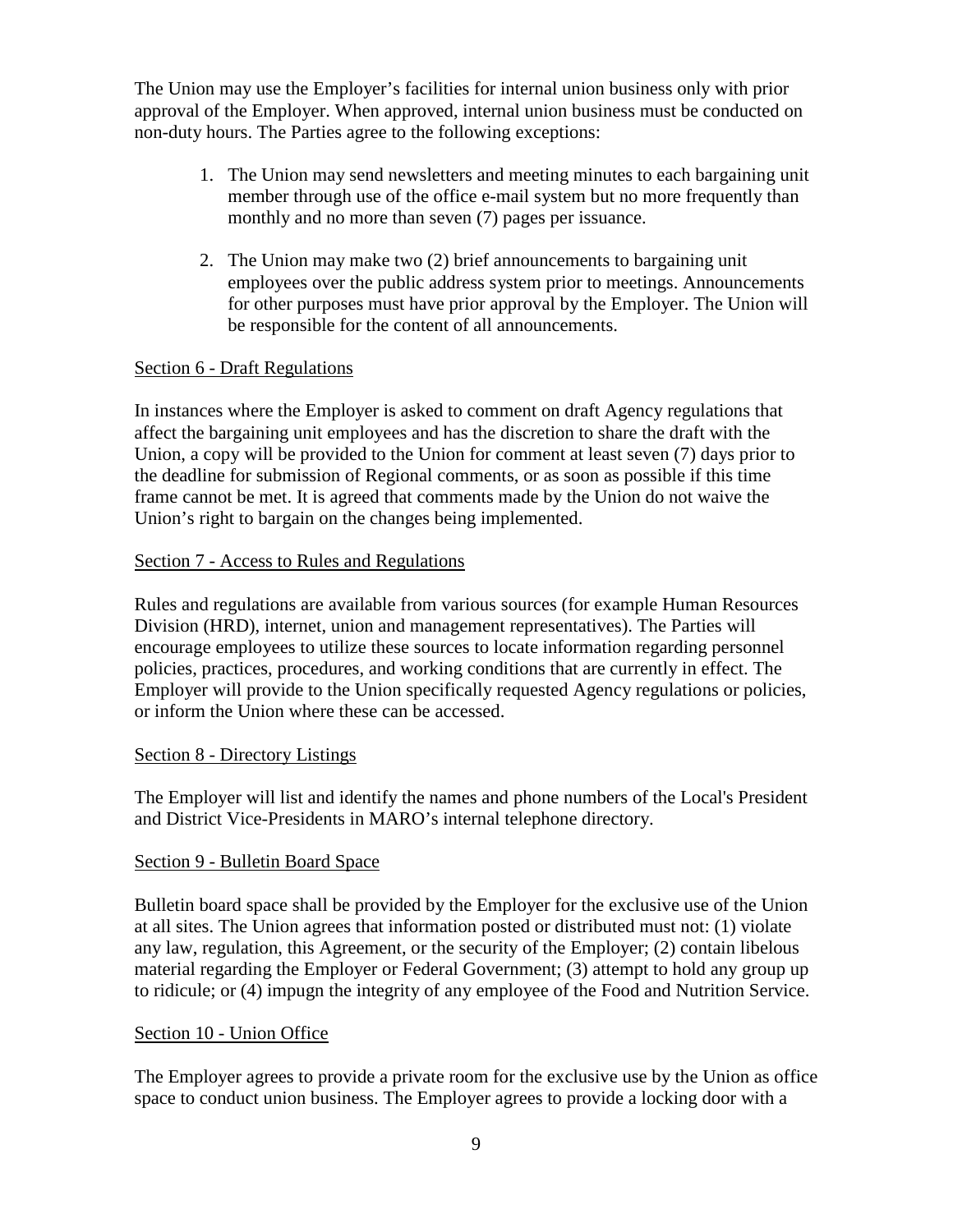key provided to the Local President, one (1) telephone, one (1) desk with drawers and an adjustable chair on wheels, three (3) chairs and two (2) file cabinets.

The Union agrees to keep all its union documents and materials in this union office and remove all union documents and materials from the general office area. The Union acknowledges that it is solely responsible for the upkeep of this room and agrees to maintain this space in a safe and orderly manner.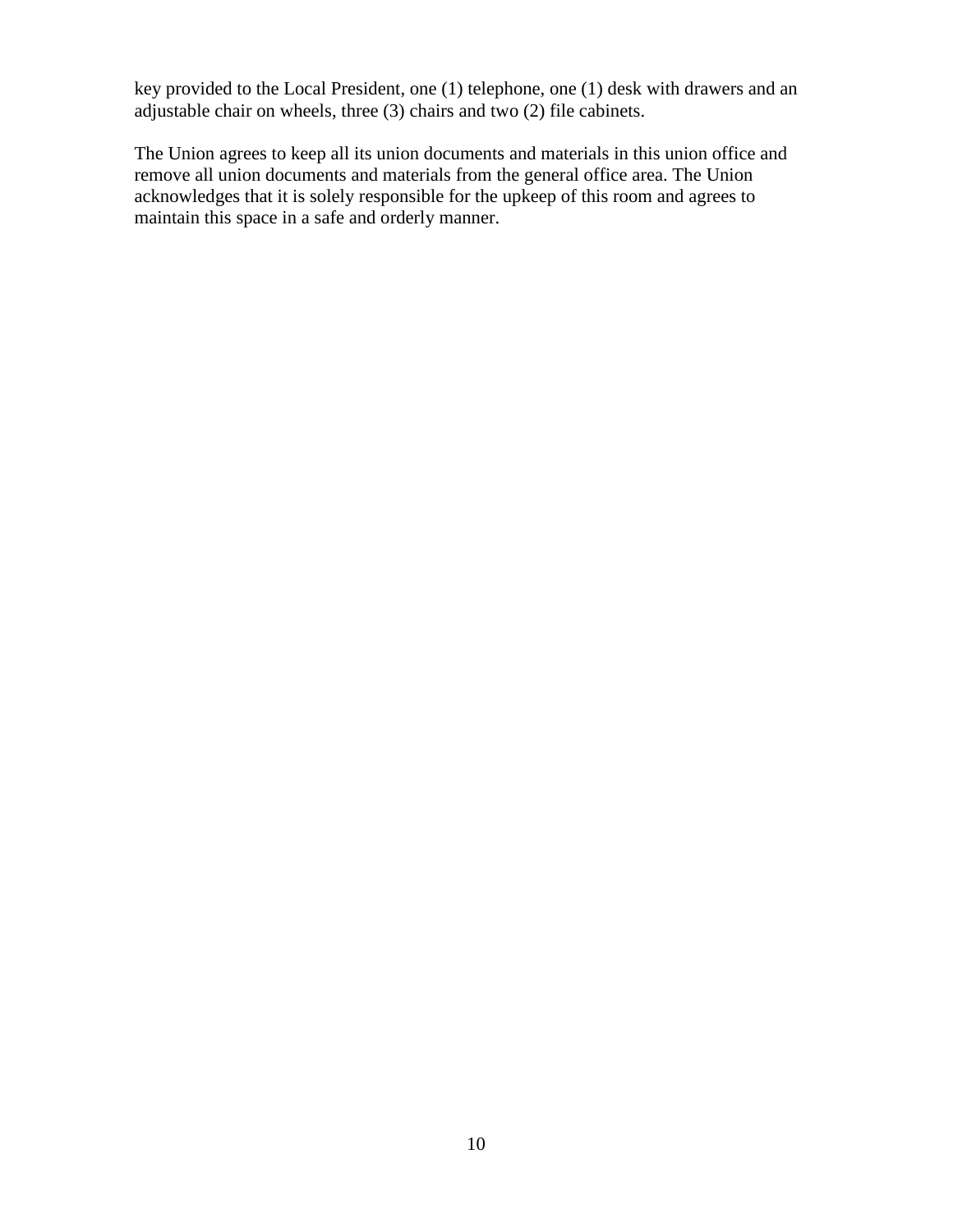# **Official Time**

# <span id="page-13-0"></span>Section 1 - Union Representatives' Official Time

The Parties agree that union representatives are expected to accomplish the duties of their official positions and to carry out their Union responsibilities as described in this Agreement. Under the terms of this Agreement and subject to the Statute and workload requirements, a reasonable and necessary amount of official time will be granted by the Employer to union representatives, upon request, for the following:

- 1. Meetings agreed upon between the Parties on issues affecting the Bargaining Unit;
- 2. Preparation for and participation in negotiations;
- 3. On-site consultations with AFGE district representatives regarding official representational matters;
- 4. Preparation for and attendance at third party proceedings, hearings or formal discussions where the Union is an official participant in the proceedings as provided for by this Agreement and appropriate laws and regulations, and statutory appeals procedures;
- 5. Consultations, preparation, and presentation of complaints, grievances or appeals where the Union is an official participant in the proceedings; or
- 6. When the Union exercises its right to attend a formal hearing or proceeding as an observer, its representative will be granted official time needed for this purpose, not to exceed three (3) instances per year. Only one union representative may attend any one gathering as an observer.

## Section 2 – Representational Activities

A union representative desiring to leave the immediate work area during duty hours to perform representational duties in accordance with this Agreement shall first notify the immediate supervisor. At that time, the supervisor shall be informed of the destination, type of representational duty to be performed, and estimated amount of time required. If other areas are visited, the representative will so inform the supervisor prior to leaving the original destination. The supervisor shall normally grant the requested time unless workload demand requires the presence of the union representative at the work site. If the time cannot be granted when requested, a later time will be established. Representatives and employees will inform their supervisors directly after the completion of representational duties and appointments.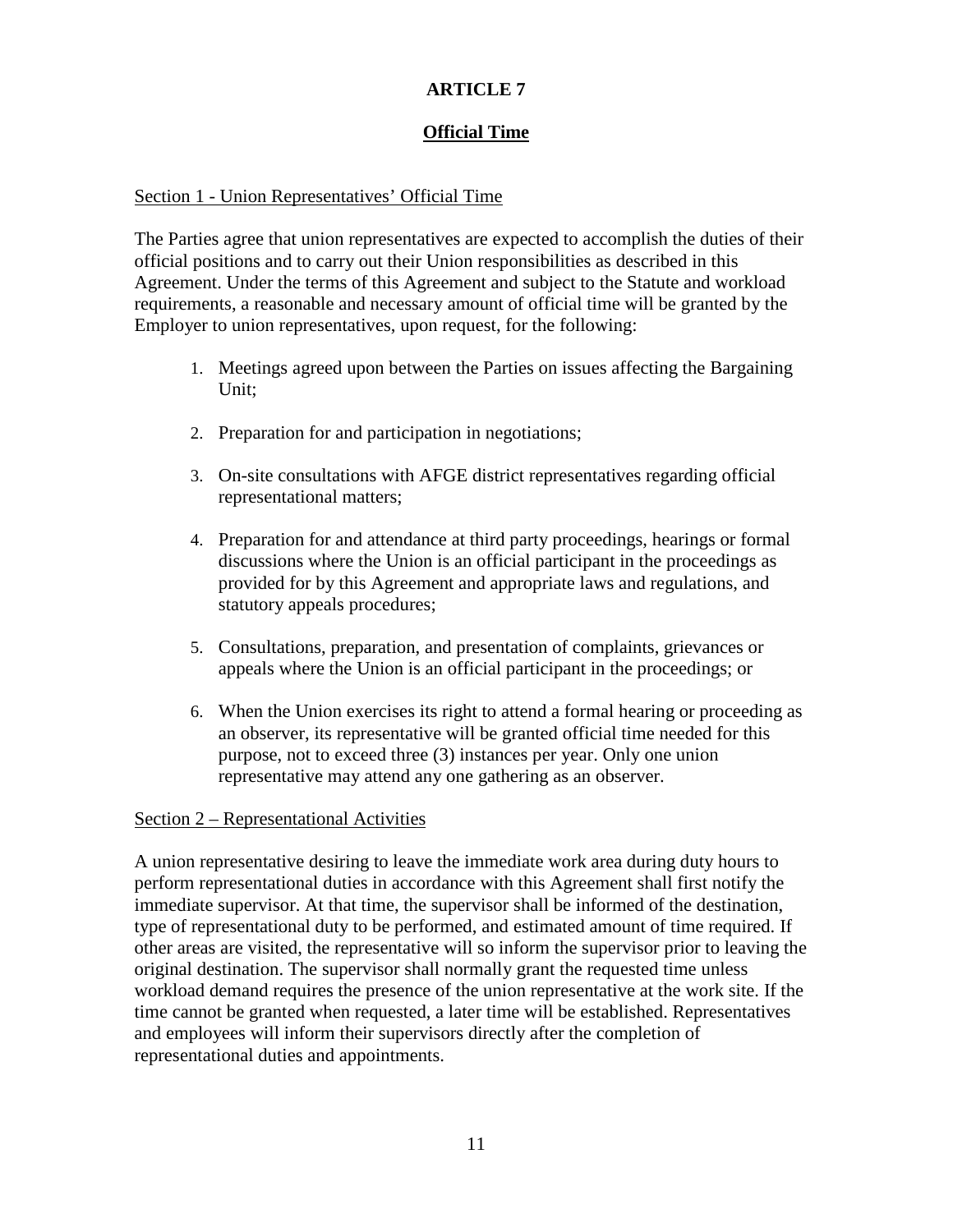# Section 3 - Bargaining Unit Employees' Official Time

Bargaining unit employees will be granted excused absence (Code 66 – Administrative/Excused Absence) upon request that is mutually agreed to be reasonable, necessary and in the public interest for the following:

- 1. Consultation with union representatives concerning complaints and grievances;
- 2. Attendance as witness at Agency third party proceedings;
- 3. Participation in Agency task forces and work teams authorized by the Employer.

Prior to using excused absence, employees will obtain supervisory approval. If the supervisor is unable to grant the official time when requested, the supervisor will advise the employee of this and schedule a mutually agreeable alternative time. The excused absence will normally be rescheduled within one (1) workday. The employee will inform the supervisor directly after completion of the appointment.

# Section 4 - Union Training

Training of union officers and representatives on Labor-Management Relations is considered to be of mutual interest to the Union and the Employer. Therefore, requests for official time for training (Code 37 – Union Ongoing LMR) will be granted if mutually agreed upon by both Parties as being in the best interest of the Agency. This Agreement authorizes official time only. Both Parties agree that no financial claim will be submitted or approved (including but not limited to tuition, travel or per diem) in relation to union training. The union representative is responsible for obtaining written supervisory approval.

## Section 5 – Exclusions

Official time shall not include time spent on internal union business; for example, attending union meetings, soliciting members, collecting dues, posting internal information, conducting elections, and preparing internal union newsletters or other internal documents.

## Section 6 - Abuse of Official Time

The Parties will cooperate to avoid abuse of official time. The Union agrees to caution its officers and representatives to avoid abuse or excessive use of official time.

# Section 7 - Travel and Per Diem

Normally, when official time is granted, other than for union training or when the Union attends a hearing or proceeding as an observer, the Employer will pay expenses it deems reasonable and necessary.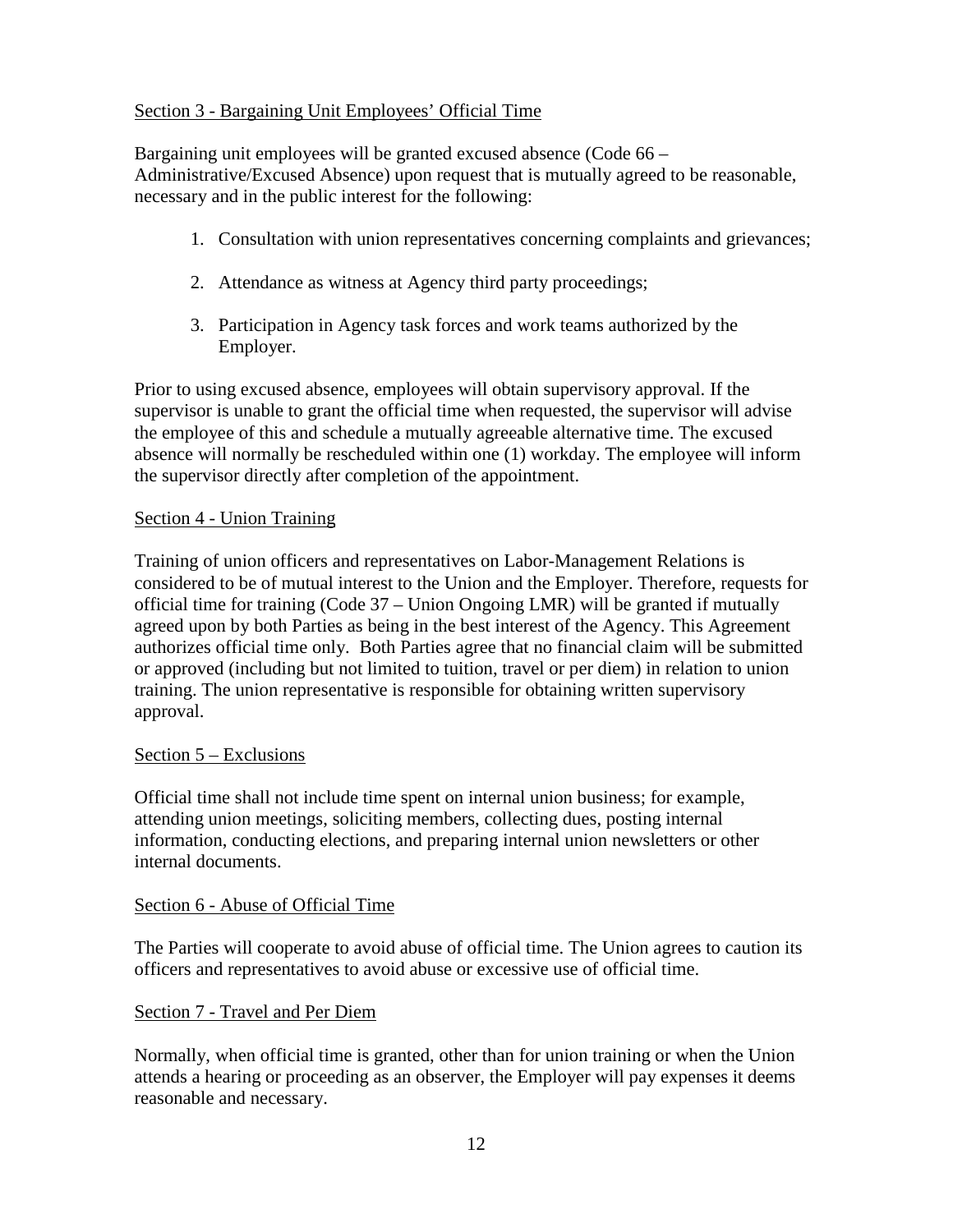# Section 8 - Recording Official Time

Union representatives and employees are responsible for informing their supervisor and timekeeper of official time used for official union business and to insure the time has been properly recorded on the designated form and the biweekly Time and Attendance Report. The appropriate codes for reporting performance of union duties are:

- 1. 35 Union Contract Negotiations
- 2. 36 Union Mid-term Negotiations
- 3. 37 Union Ongoing LMR
- 4. 38 Union Grievances/Appeals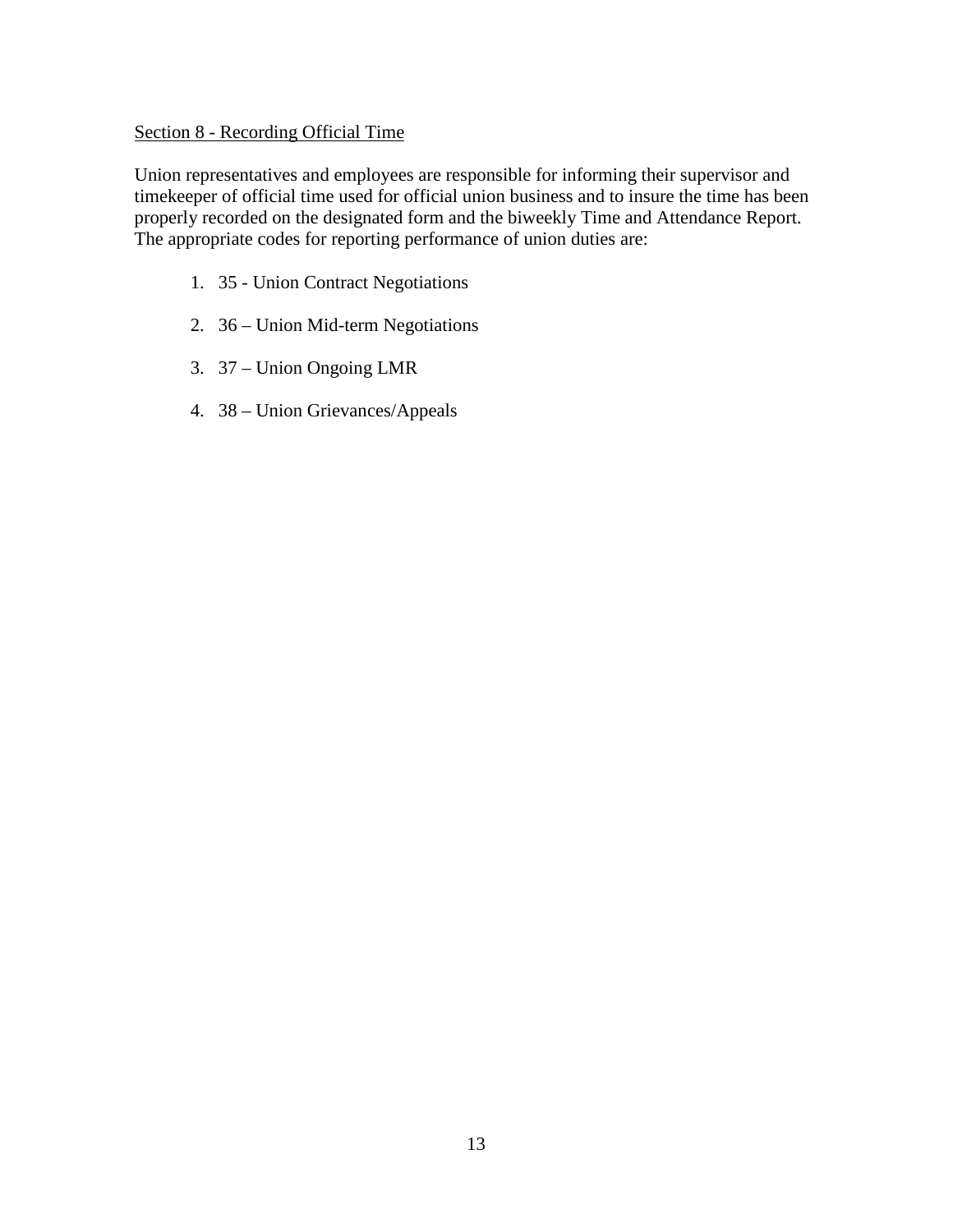# **Mid-Term Bargaining**

#### <span id="page-16-0"></span>Section 1 – Negotiations

In accordance with the Statute, matters appropriate for negotiation between the Parties are changes by the Employer in personnel policies and practices or conditions of employment affecting bargaining unit employees. The Employer will not implement these changes without affording the Union an opportunity to negotiate, as appropriate, in accordance with the Statute and this Agreement. Personnel policies and practices or conditions of employment that are covered under this Agreement or are in conflict with this Agreement are not matters for negotiations during the life of this Agreement. In accordance with the Statute, nothing in this Agreement shall preclude the Parties from negotiating:

- 1. At the election of the Employer, on the numbers, types, and grades of employees or positions assigned to any organizational subdivision, work project, or tour of duty, or on the technology, methods, and means of performing work;
- 2. Procedures which the Employer will observe in exercising any authority under 5 USC 7106; or
- 3. Appropriate arrangements for employees adversely affected by the exercise of any authority under 5 USC 7106 by the Employer.

## Section 2 - Notification of Changes

The Employer's obligation to negotiate will be met by providing notice of the proposed change to the Union. The Union will be provided seven (7) days to request negotiations on the matter, unless a different timeframe is mutually agreed to by the Parties.

#### Section 3 - Changes in Law or Regulations

When changes in laws, rules or government-wide regulations require the Employer to make changes which impact on the bargaining unit, the Employer will afford the Union the opportunity to negotiate on the changes, in accordance with this Article.

#### Section 4 – Mid-Term Bargaining

The Parties may initiate mid-term bargaining on matters affecting conditions of employment that are not specifically covered by or in conflict with this Agreement.

## Section 5 - Union/Employer Relationships

On a continuing basis, the Parties agree to emphasize cooperation and interest-based relationships to jointly identify problems, challenges, and priorities facing MARO. Predecisional involvement and open sharing of information is encouraged. The Parties support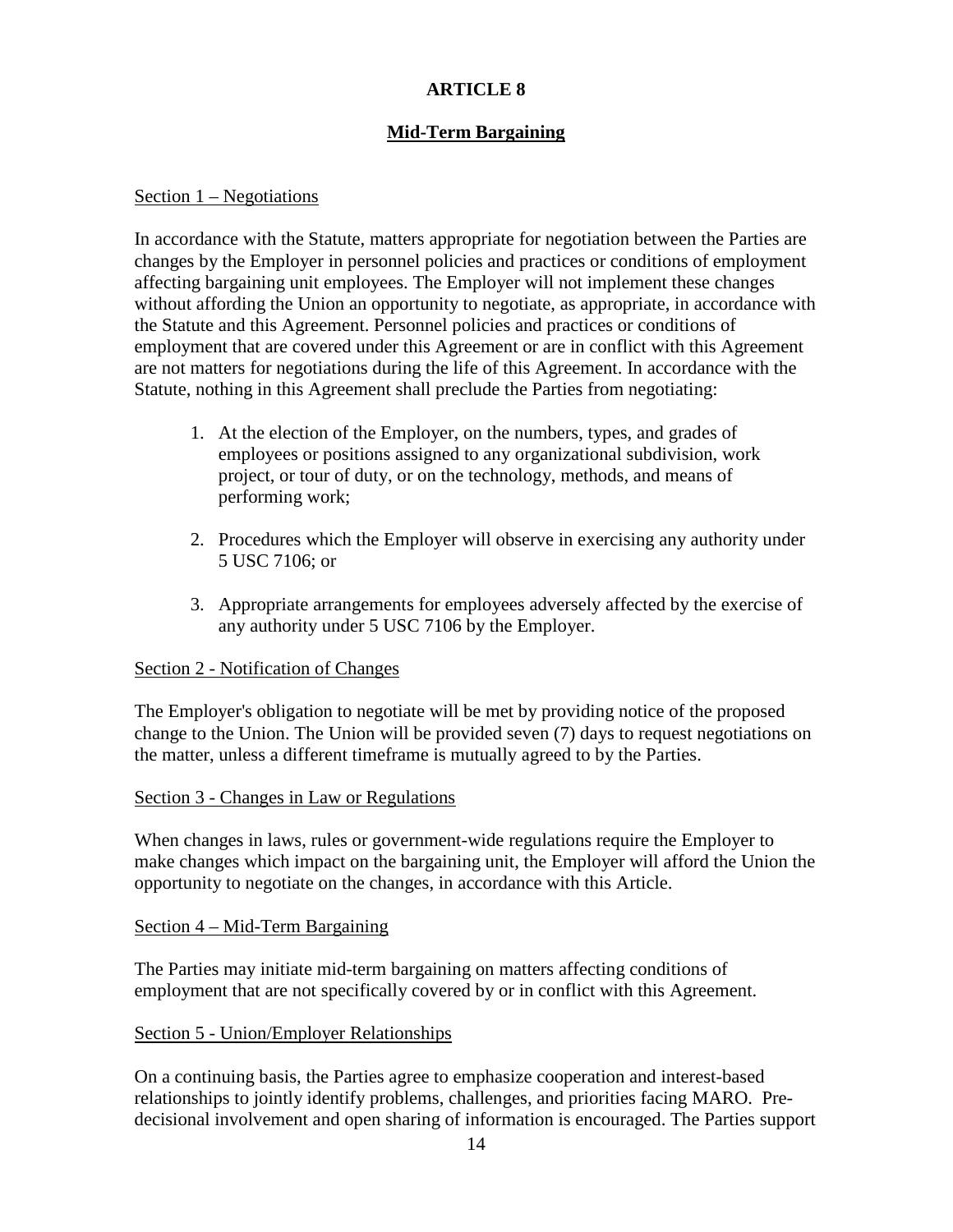the goals of enhanced productivity, flexible work processes, improved working conditions, continuous quality improvement, and improved service to customers.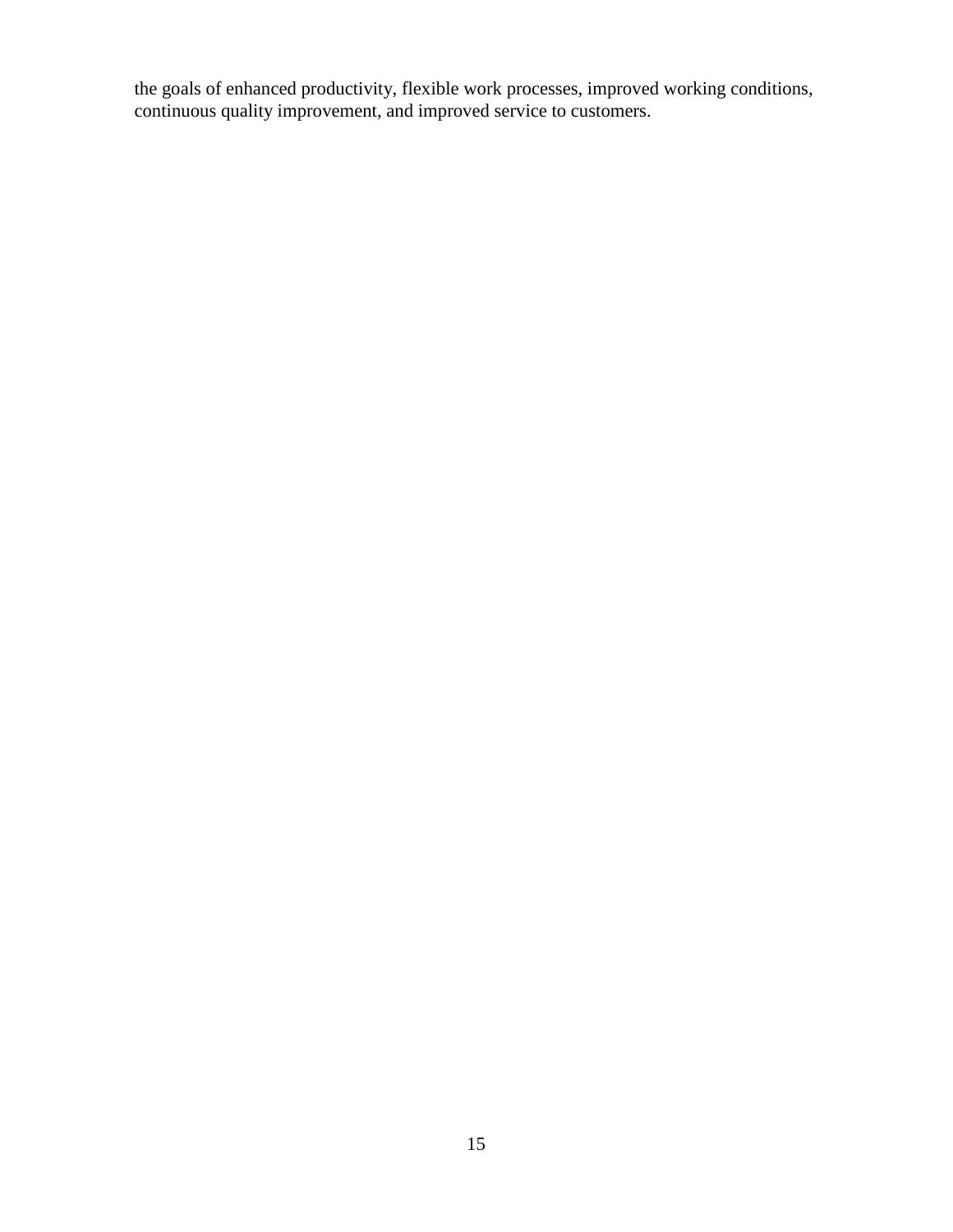# **Annual Leave**

#### <span id="page-18-0"></span>Section 1 - General

Use of accrued annual leave is a right of the employee, subject to supervisory approval and the needs of the Agency (e.g. workload, office coverage).

All requests for annual leave will be made in compliance with applicable law, regulations, FNS Instruction 305-1 and this Article. The employee shall insure that requests for annual leave normally are submitted in advance in a timely and proper manner. The Employer shall attempt to schedule work and to approve leave requests as submitted. Employees will attempt to use leave throughout the year to prevent excessive use of "use or lose" leave at the year's end.

Annual leave normally should be granted to allow every employee an annual vacation period of extended leave for rest and recreation, and to provide time off for personal and emergency purposes. A request for annual leave not in excess of two weeks is reasonable for employees, and generally will be approved unless needs of the Agency otherwise prevent the granting of accrued leave. Requests for leave for periods of time longer than one week will be given full and fair consideration in the light of all circumstances attendant to the individual situation. However, these requests normally must be submitted and approved at least one month in advance of the effective date.

Annual leave will be granted on an equitable basis and the Employer will make a reasonable attempt to satisfy the leave requests of employees. When a conflict occurs involving two or more employees requesting extended leave and the employer's needs are not an issue, an attempt will be made to resolve it between the employees involved or to determine if other acceptable coverage is available. If this fails to resolve the conflict, the earliest date of leave request shall prevail. If both leave requests have the same date, the employee with the earlier service computation date shall be granted the leave.

Annual leave may be requested, approved and charged in ½ hour increments. An employee will not be required to perform any duties during any part of a period charged against his/her leave account.

#### Section 2 - Scheduling Annual Leave

Employees should request annual leave as far in advance as possible so that the Employer can plan staffing needs for efficient operation. When leave has been requested and approved, the Employer will not cancel this approval unless an emergency, such as a workload demand or coverage problem, requires it. Every effort will be made to accommodate employees who desire annual leave or compensatory time during holiday seasons and on religious holidays (see Article 14, Other Leave Provisions).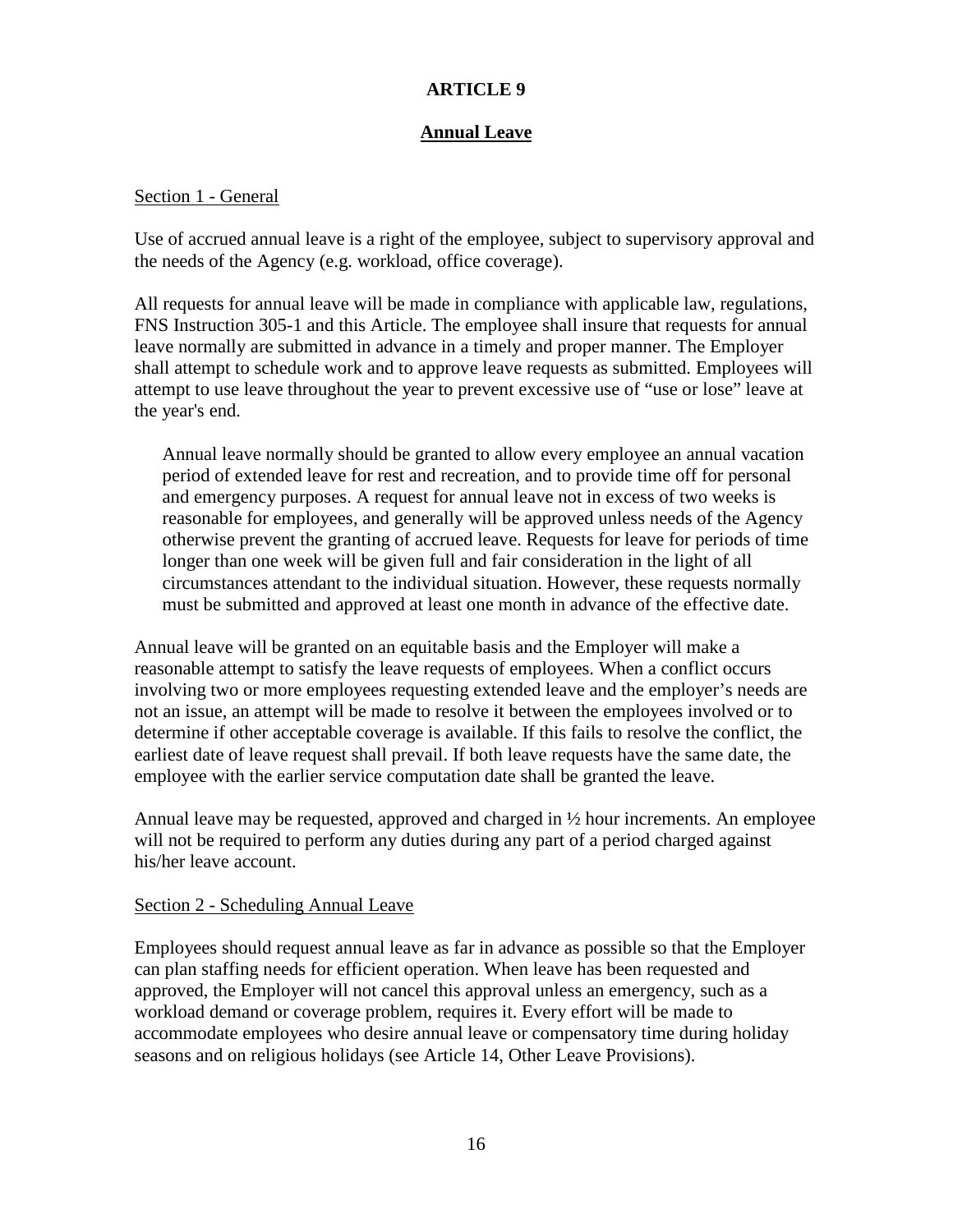# Section 3 - Procedures for Requesting Leave

All requests for annual leave must be made on form SF-71, Request for Leave or Approved Absence, and approval received, prior to commencement of the annual leave. All requests for annual leave shall be made solely to the employee's supervisor or other designated approving official. Notification of absence or intended absence does not constitute approval. A supervisor who denies a request for annual leave shall indicate the reasons on the form SF-71 submitted by the employee.

## Section 4 - Emergency Leave

In the event of an emergency where advance approval is not possible, requests for approval of annual leave shall be called in to the supervisor or designee as soon as possible, but normally not later than two hours after the start of the employee's scheduled tour of duty. If the supervisor or designee is unavailable, the employee may discuss it with a nonsupervisory employee. The employee will complete form SF-71 as soon as practicable. In order to permit the efficient scheduling of work and provide adequate coverage, requests should be for genuine emergencies and held to a minimum.

## Section 5 - Advance Annual Leave

The maximum amount of allowable advance annual leave is the number of hours that will be accrued by the employee as of the end of the leave year. The Employer shall take the past leave record of the employee under serious consideration in approving or disapproving advance annual leave, as well as other circumstances that apply to the individual situation. Advance annual leave is a privilege afforded by the Employer; the employee has no right or entitlement to this leave. Employees who leave the agency with a negative leave balance for reasons other than for death or disability retirement will be required to reimburse the Employer.

# Section 6 – "Use or Lose" Annual Leave

Information concerning projected "use or lose" annual leave for the current leave year is available on Form AD-334, Statement of Earnings and Leave, which is provided to employees electronically each pay period. Information concerning use of this leave, forfeiture and restoration is available from the Human Resources staff and FNS Leave Instruction.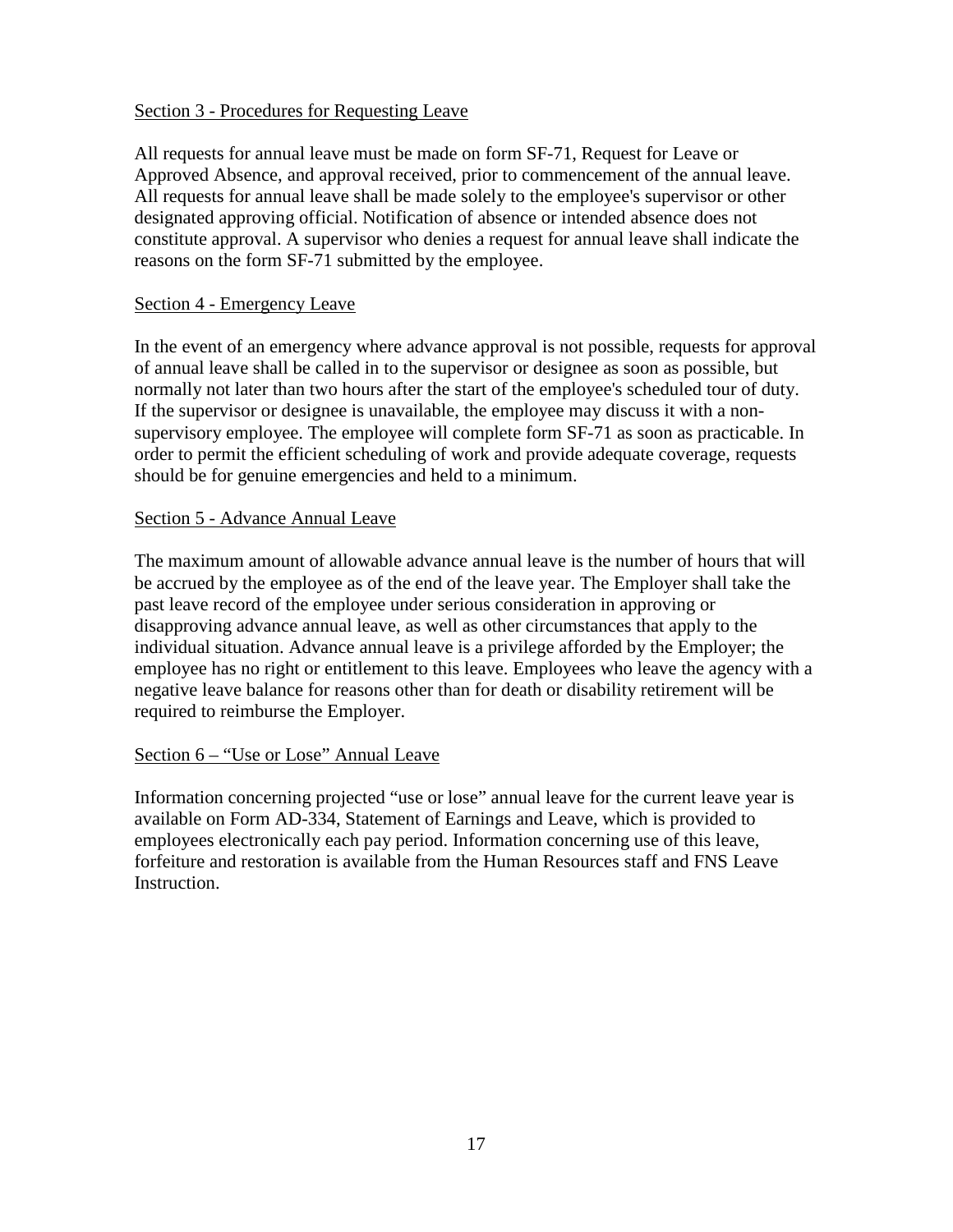# **Sick Leave**

# <span id="page-20-0"></span>Section 1 - Use of Sick Leave

The accrual and use of sick leave will be in accordance with applicable law, regulations, the FNS Leave Instruction and this Article. Sick leave is a benefit to be used by employees with the Employer's approval. Employees may request sick leave for the following reasons:

- 1. When incapacitated for duty by physical or mental illness, injury, pregnancy, or childbirth;
- 2. When undergoing medical, dental, or optical examination or treatment, including time spent traveling to and from appointments;
- 3. Upon exposure to a contagious disease that would endanger the health of coworkers;
- 4. When care is needed for an immediate family member who has a contagious disease as certified by a public health official; or
- 5. For purposes relating to the adoption of a child.

Sick leave may be requested, approved and charged in ½ hour increments.

Section 2 - Definition of "Family Member"

A "family member" is defined as the following:

- 1. Spouse, and his/her parents;
- 2. Sons and daughters, and their spouses;
- 3. Parents, and their spouses;
- 4. Brothers and sisters, and their spouses;
- 5. Grandparents and grandchildren, and their spouses;
- 6. Domestic partners and their parents, including domestic partners of any individual in subsections (2) through (5) of this section; and
- 7. Any individual related by blood or affinity whose close association with the employee is the equivalent of a family relationship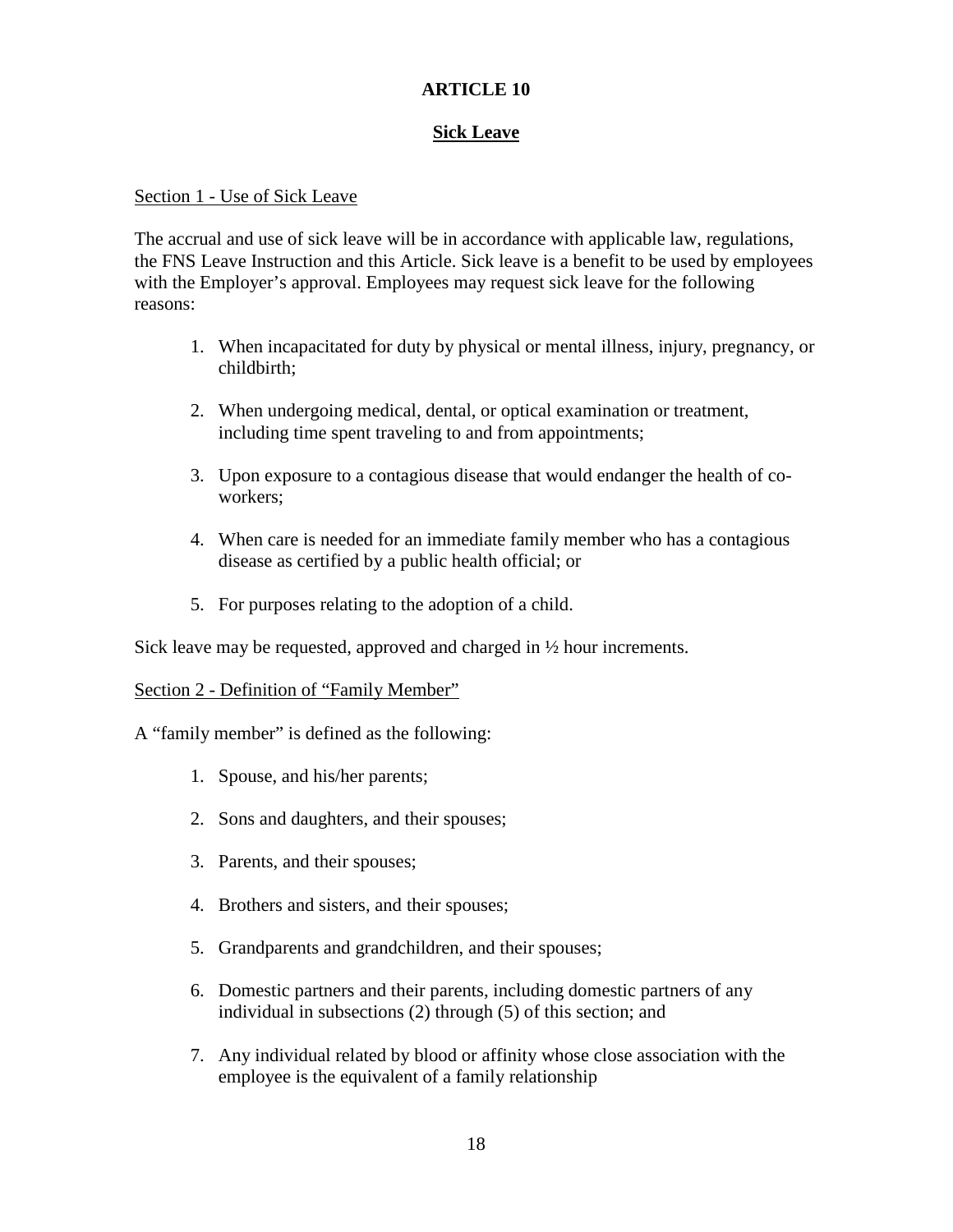# Section 3 – Family Member Care

In accordance with the provisions of OPM regulations, sick leave may also be used by employees to care for a family member who is incapacitated by a medical or mental condition or attends to a family member receiving medical, dental, or optical examination or treatment. Additionally, OPM regulations authorize the use of sick leave for purposes relating to the death of a family member, including making arrangements or attending the funeral of such family member. Sick leave used for these purposes must meet all requirements of OPM regulations, including documentation and limitations on the amount of sick leave that can be used. The OPM regulations authorize covered full-time employees to use a total of up to one hundred and four (104) hours of sick leave each leave year for the purposes described in this section. For part-time employees, the amount of sick leave permitted under this section is the number of hours of sick leave he or she normally accrues during a leave year.

# Section 4 – Family Member with Serious Health Condition

A full time employee may use a total of up to 480 hours of sick leave per leave year to care for a family member with a serious health condition as defined in OPM regulations. For part-time employees, the amount of sick leave permitted for this purpose is an amount equal to 12 times the average number of hours in his or her scheduled tour of duty each week. Any sick leave used for purposes described in Section 3, counts toward the 480 hours.

## Section 5 - Procedures for Requesting Sick Leave

Employees will request sick leave using a form SF-71. To the extent possible, employees will obtain advanced approval for leave needed for medical, dental, or optical examinations or treatment, to care for a family member, or for funeral or adoption purposes. When advanced approval is not possible, an employee will notify the immediate supervisor or a designated official of an absence due to illness or urgent family care as soon as possible, but normally not later than two (2) hours after the start of the employee's scheduled tour of duty. If the supervisor or designee is unavailable, the employee may notify a nonsupervisory employee. A supervisor who denies a request for sick leave shall indicate the reasons on the form SF-71 submitted by the employee. If the employee is requesting sick leave under the FFLA or sick leave for family care, the employee must so note on the SF-71.

## Section 6 - Medical Certification

When requesting more than three (3) consecutive workdays of sick leave, the employee is required to submit medical certification or other acceptable evidence. "Medical Certification" means a written statement signed by a physician or other acceptable practitioner certifying to the illness, examination, or treatment, the period of disability during which the patient receives professional treatment, and the time when the employee is expected to return to full or limited duty. If the employee did not consult a physician, the employee may personally certify on the SF-71 the nature of the illness and the reasons the employee did not consult a physician, subject to the Employer's approval.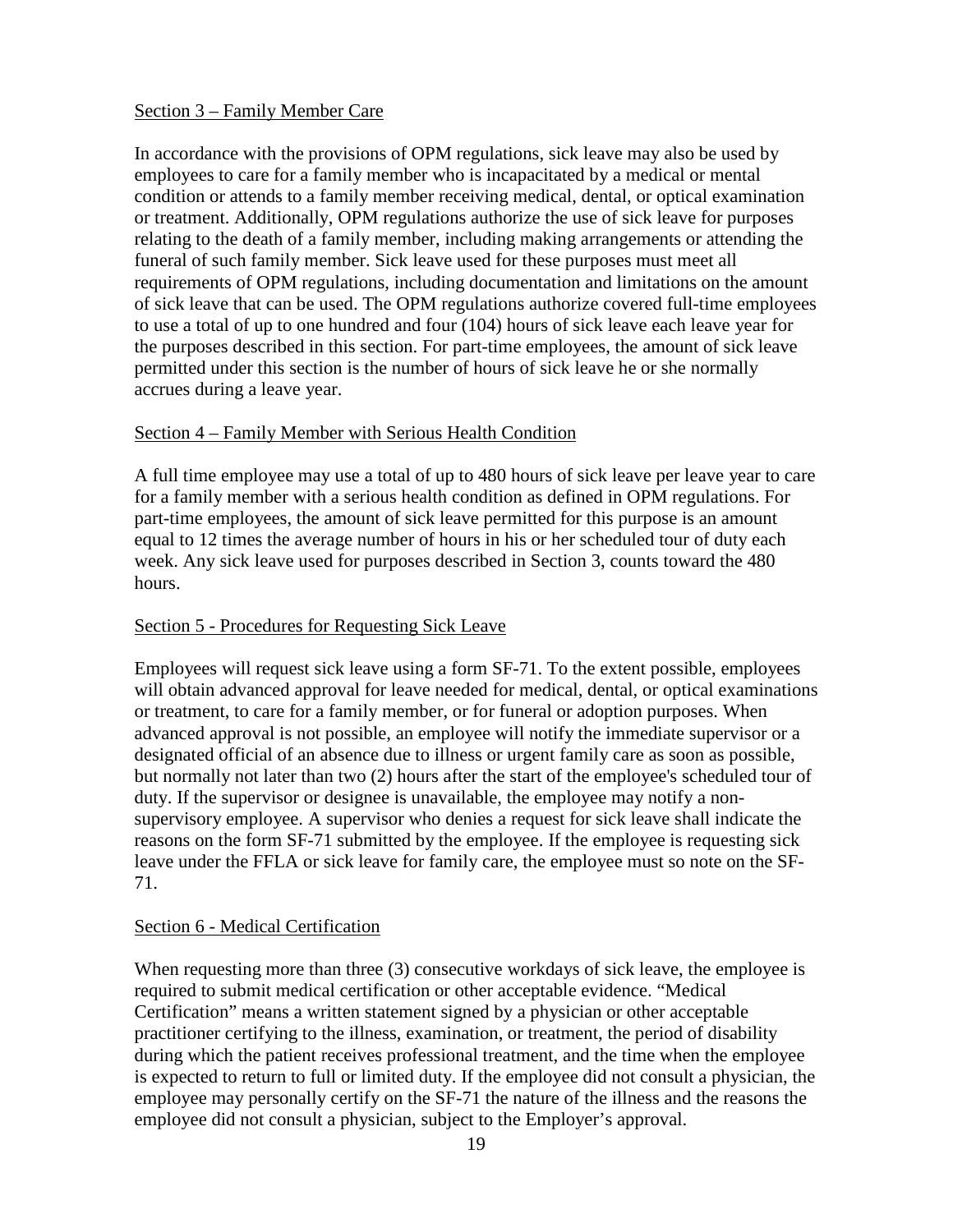An employee will not be required to furnish a medical certificate for sick leave for periods of three (3) consecutive workdays or less unless a supervisor has reason to suspect abuse of sick leave. In such case, the supervisor may counsel the employee and/or provide written notification to the employee describing the reasons for suspecting abuse and stating that medical certification will be required to support the use of all future sick leave. The supervisor may rescind this requirement when he/she believes the employee's leave record has improved, and must review the requirement at least annually. The employee may request reconsideration of this requirement at any time.

# Section 7 - Advanced Sick Leave

A request for advanced sick leave shall be made by the employee in writing. It must be approved prior to the effective date except in an extreme emergency as determined by the Employer. Advanced sick leave shall be requested by an employee only if all of the following circumstances are met:

- 1. At no time may an employee's negative leave balance exceed 240 hours;
- 2. The employee is eligible to earn sick leave;
- 3. The employee's request will not exceed 240 hours:
	- a. When he/she is incapacitated for duty by physical or mental illness, injury, pregnancy or childbirth;
	- b. When he/she or a family member have a serious health condition;
	- c. When he/she would jeopardize the health of others because of exposure to a communicable disease;
	- d. For purposes relating to his/her adoption of a child; or
	- e. For the care of a covered service member with a serious injury or illness, provided the employee is exercising his/her entitlement under 5.US.C. 6382(a)(3).
- 4. The request will not exceed 104 hours when an employee:
	- a. Receives medical, dental or optical examination or treatment;
	- b. Provides care for a family member who is incapacitated by a medical or mental condition or attends to a family member receiving medical, dental, or optical examination or treatment;
	- c. Provides care for a family member who would jeopardize the health of others because of exposure to a communicable disease; or
	- d. Makes arrangements necessitated by the death of a family member or attends the funeral of a family member.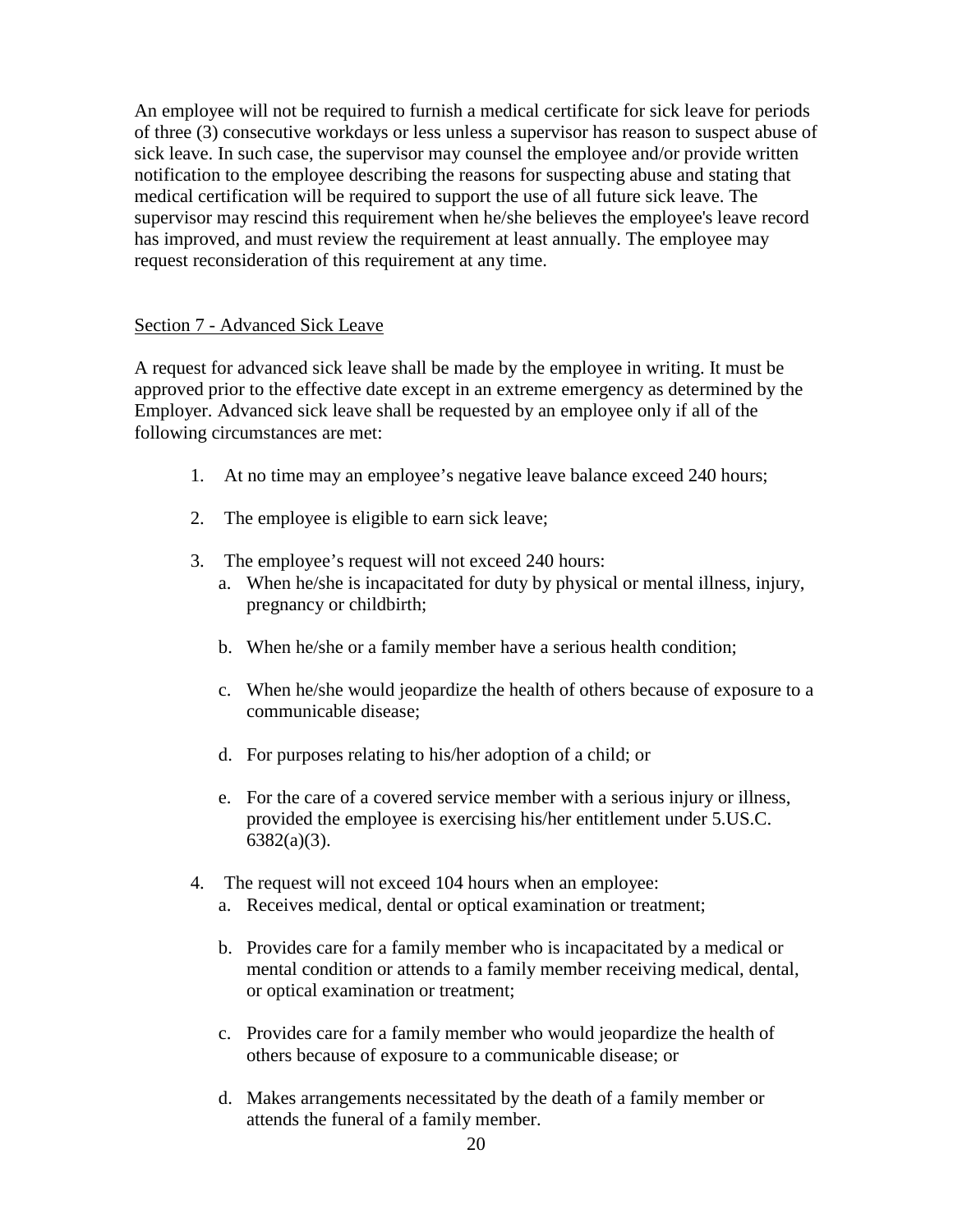- 5. The request is supported by medical evidence certifying the seriousness of the condition and including the estimated date of return to duty; and
- 6. There is reasonable assurance the employee will return to duty.

Advanced sick leave is a privilege afforded by the Employer; the employee has no right or entitlement to this leave. Employees are encouraged to consider the Volunteer Leave Transfer Program when facing a medical situation that would cause financial hardships. Employees who leave the agency with a negative leave balance for reasons other than death or disability retirement will be required to reimburse the Employer.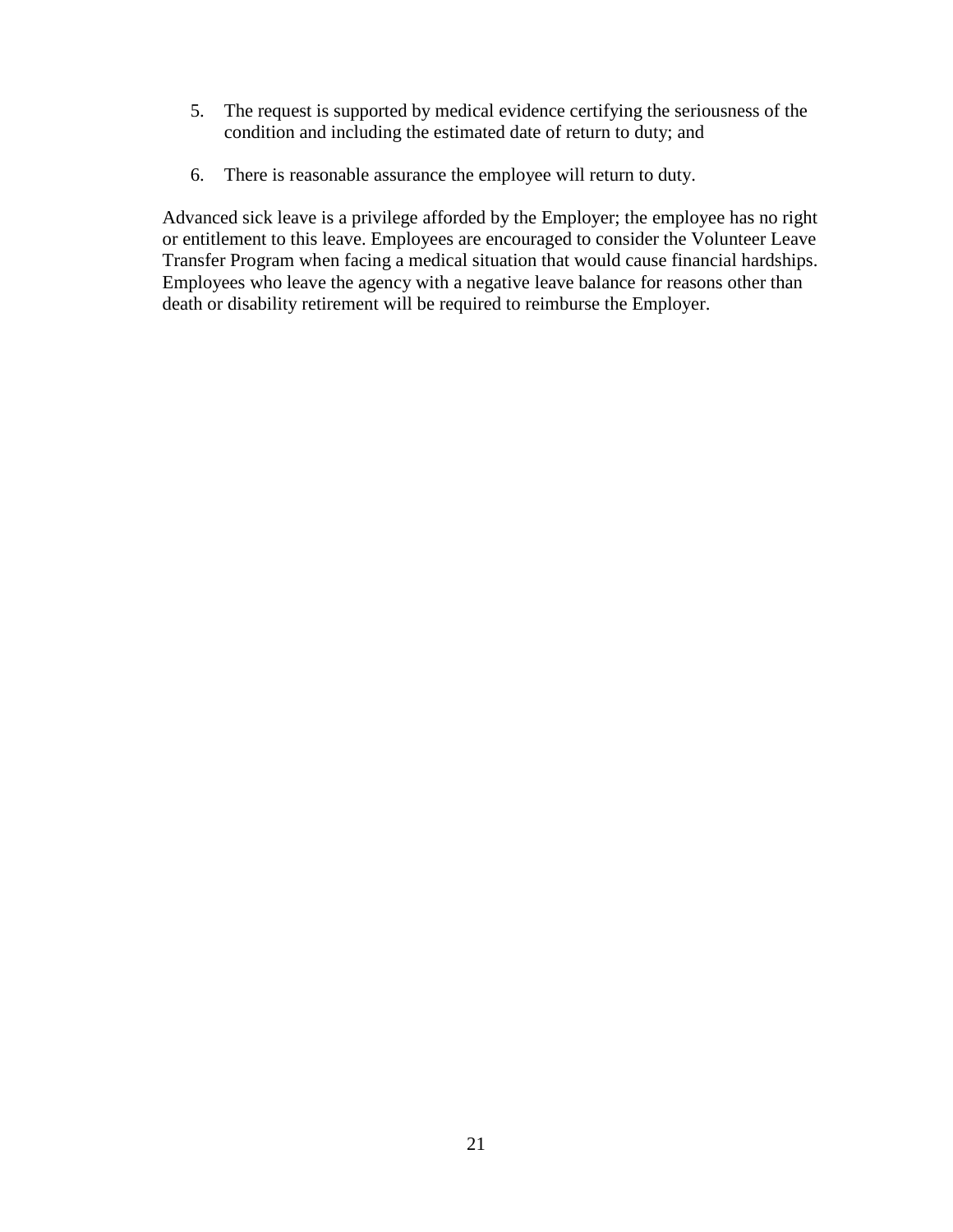# **Family and Medical Leave Act**

#### Section 1 - Entitlement to Leave

The Family and Medical Leave Act (FMLA) of 1993, PL 103-3, provides employees who have completed at least twelve (12) months of service with entitlement to leave without pay (LWOP), not to exceed twelve (12) administrative workweeks during any twelve (12) month period, for certain family or medical needs. This includes the birth of a child of the employee and care of such child; the placement of a child with the employee for adoption or foster care; the care of a spouse, child, or parent of the employee who has a serious health condition; a serious health condition of the employee that makes the employee unable to perform the essential functions of his or her position; or any qualifying exigency arising out of the fact that the employee's spouse, child, or parent is a covered military member on covered active duty (or has been notified of an impending call or order to covered active duty) in the Armed Forces.

#### Section 2 - Request and Medical Certification Requirements

A request for FMLA leave must be submitted in writing to the immediate supervisor, at least thirty (30) calendar days before leave is to begin, or as soon as practicable if that is not possible. Employees must also note on the form SF-71 that they are requesting FMLA Leave. A request for FMLA leave to care for a serious health condition of the employee or a family member must be supported by acceptable medical certification issued by a health care provider. The employee must provide this medical certification to the immediate supervisor with the leave request or within fifteen (15) calendar days of the leave request unless it is not practicable to do so under the circumstances. If the employee is unable to provide medical certification within that time period, the Employer may grant an extension of up to fifteen (15) calendar days, in accordance with the FMLA.

If FMLA leave has commenced and the employee fails to provide medical certification, the FMLA leave may not be approved. If so, the Employer will first allow the employee to request that the leave be approved and charged to an appropriate category, before charging it as absent without leave (AWOL).

#### Section 3 - Job Benefits and Protection

Upon return from FMLA leave, an employee will be returned to the same position or to another position with equivalent benefits, grade, location, pay, and other terms of employment, unless a personnel action affecting that status would have occurred had the employee been in a duty status.

An employee who takes FMLA leave is entitled to maintain health benefits coverage. The employee may pay the employee share of the premiums on a current basis or pay upon return to work as appropriate, in accordance with regulations.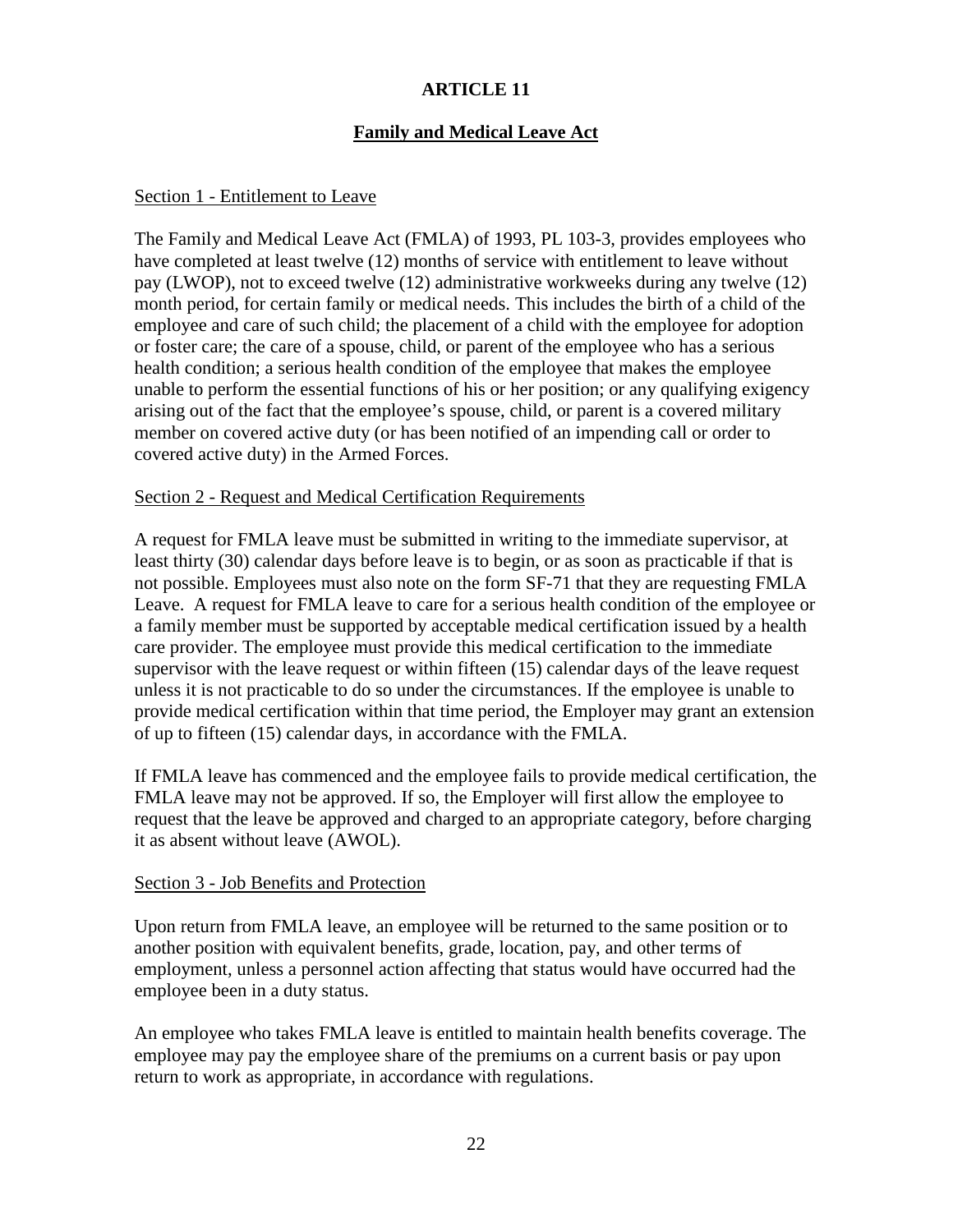# Section 4 - Substituting Paid Leave for LWOP

In accordance with the FMLA, an employee may request approval to substitute paid leave (e.g., annual, sick, or earned compensatory leave) in lieu of LWOP. Paid leave may be substituted when available and if approved, in accordance with applicable regulations and this Agreement. However, an employee may not retroactively substitute paid leave for LWOP under the FMLA.

# Section 5 - Holidays

Holidays that occur during the period in which the employee is on FMLA may not be counted toward the 12-week entitlement. In addition, employees in LWOP status on the day before and after a holiday will not receive pay for the holiday.

# Section 6 - Special Leave Entitlement for Birth or Adoption Purposes

Subject to the needs of the Agency, leave entitlement (including LWOP) is extended up to a total of six (6) months for the birth or adoption of a child. If requested and certified medically necessary, pregnant employees will be granted sick leave prior to and after childbirth, and for other pregnancy-related medical conditions. Specific categories of leave must be requested and approved in accordance with leave regulations.

Upon return from leave for birth or adoption purposes, an employee will be returned to the same position or to another position with equivalent benefits, grade, location, pay, and other terms of employment, unless a personnel action affecting that status would have occurred had the employee been in a duty status.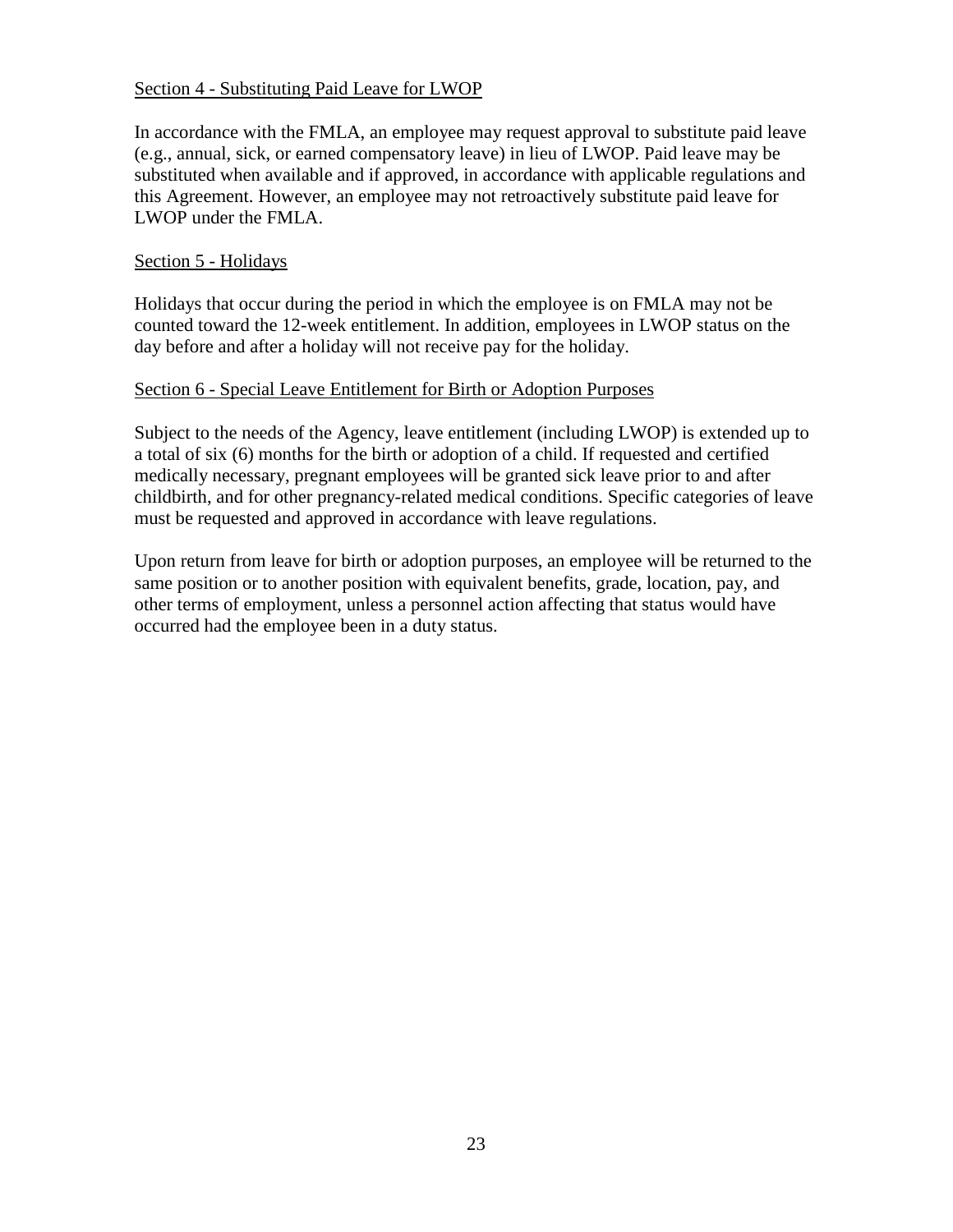# **Leave Without Pay**

# <span id="page-26-0"></span>Section 1 - General

Leave without Pay (LWOP) is a temporary non-paid leave status that may be requested by employees in lieu of usage of annual or sick leave. The Employer retains the right to approve or disapprove all requests for LWOP. Employees cannot demand LWOP as a matter of right except when disabled veterans need medical treatment, a period of military service is required, employees are receiving workers' compensation payments, or employees make a request under the Family and Medical Leave Act (see Article 11).

## Section 2 - Requests

All requests for LWOP must be made in advance in writing, and, at a minimum, include a brief explanation of the reasons for which it is to be used, the amount of LWOP, and the expected return to duty date. A request must be submitted to the immediate supervisor for his/her recommendation to the approving official. Except in an emergency situation, an employee may not commence using LWOP without prior written approval. Failure to comply with this requirement may result in the employee being placed in an absence without leave status (AWOL), which may become the basis of a disciplinary action.

The approving official shall base the decision to approve or disapprove LWOP on the following:

- 1. The employee must be committed to return to duty after a period of LWOP (except certain disability situations);
- 2. LWOP must meet the needs of the Employer as well as the employee; and
- 3. The reasons for the requested LWOP meet all requirements, and are valid and acceptable to the Employer. In case of a request for LWOP for medical reasons, the sick leave provisions will apply.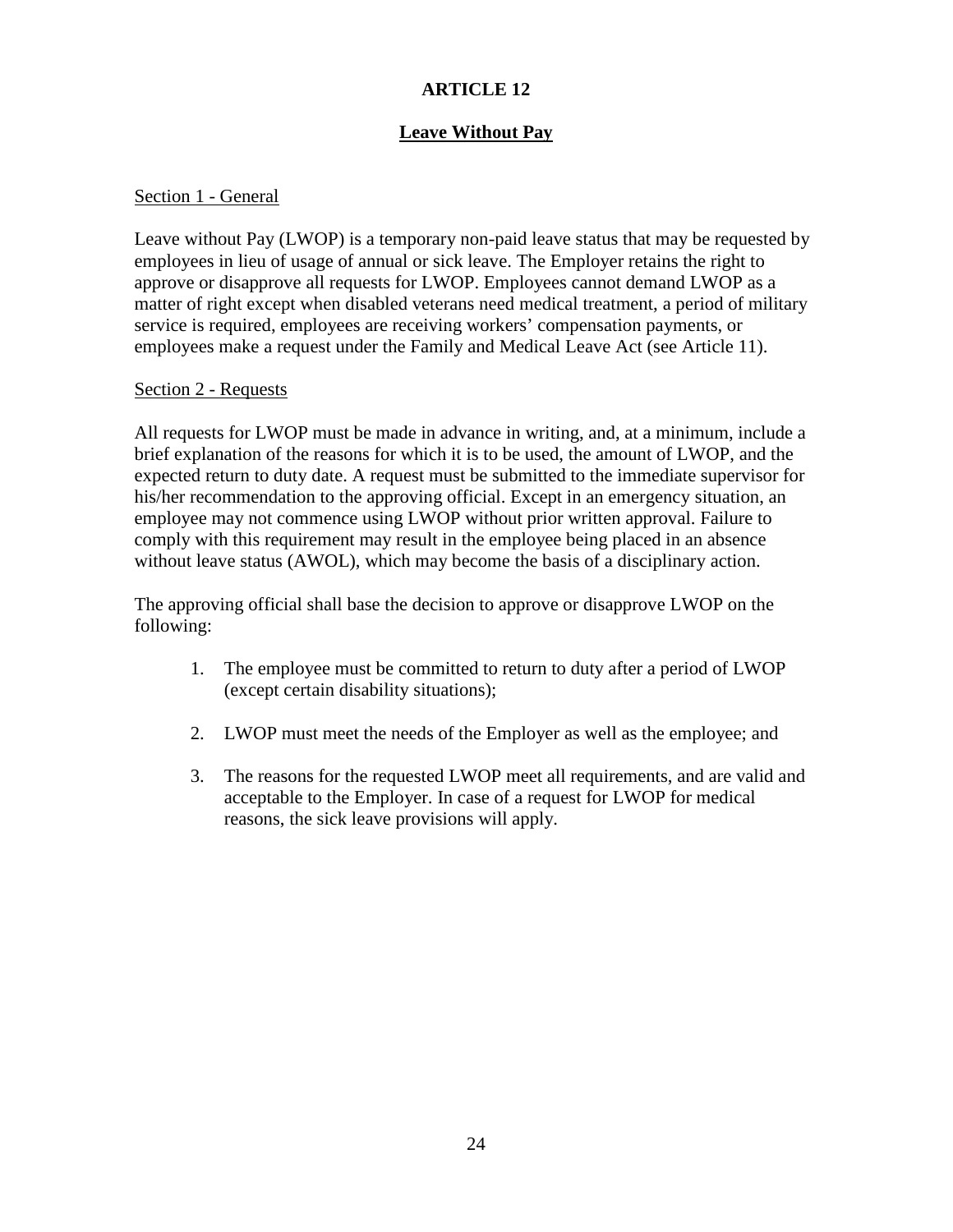# **Administrative Leave**

# <span id="page-27-0"></span>Section 1 - Definition

Administrative leave is the excused absence of employees from duty without loss of pay and without charge to leave.

# Section 2 – Tardiness Due to Hazardous and/or Difficult Conditions

On an individual case basis, the Employer may excuse tardiness for up to two (2) hours for hazardous conditions that affect the employee's ability to safely get to his/her workplace. The Employer may also consider granting up to one (1) day of administrative leave to an employee when hazardous and/or difficult conditions exist and the employee has made every reasonable effort to get to work. Such factors as the distance between an employee's home and the work site, availability of public transportation, reasonable efforts made by the employee, and the success of other similarly situated employees to get to the work site, will weigh heavily in the Employer's decision. An Employee requesting this administrative leave should submit a memorandum with all related information through his/her supervisor.

# Section 3 - Uncomfortable or Hazardous Working Conditions

When uncomfortable or hazardous working conditions exist, administrative leave may be provided to affected employees in accordance with Article 15, Health, Safety and Office Environment.

## Section 4 - Blood Donation Leave

Employees are encouraged to serve as blood donors. If requested, employees may be granted up to four (4) hours of necessary administrative leave, subject to the work needs of the Employer, for blood donations conducted on or off the work site.

## Section 5 - Voting Leave

The Parties encourage all employees to exercise their right to vote. Employees should consider altering their work schedules to accommodate the need for time to vote. If polls are not open at least three (3) hours before or after an employee's tour of duty, up to three (3) hours administrative leave may be approved, as deemed reasonable and necessary by the Employer, to afford sufficient time to vote.

## Section 6 - Leave for Bone Marrow or Organ Donation

An employee shall be provided with up to seven (7) days of paid leave in a calendar year to serve as a bone marrow and up to thirty (30) days a year as an organ donor.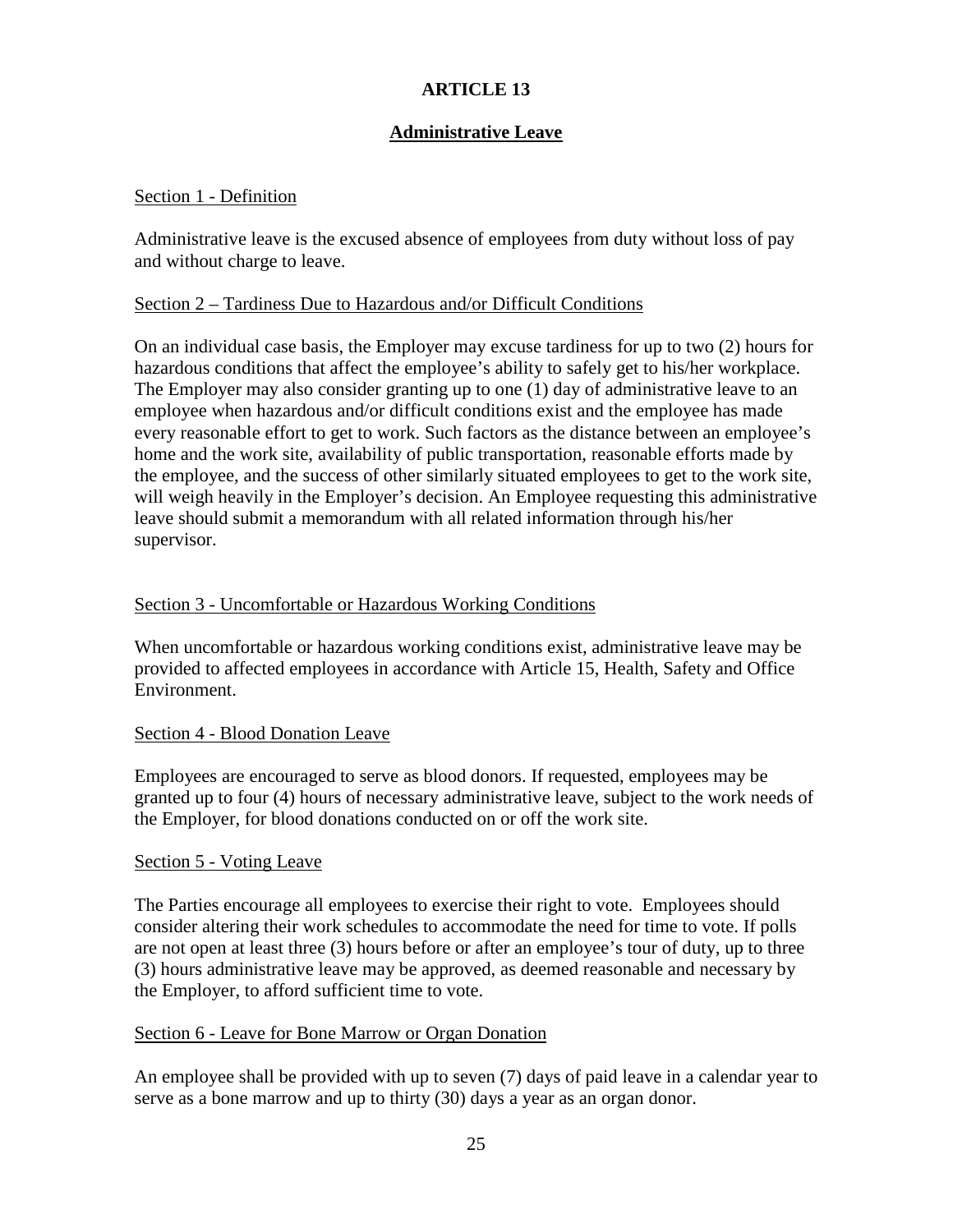# **Other Leave Provisions**

# Section 1 - Leave for Union Business

Subject to workload needs, the Employer will grant reasonable requests for annual leave or leave without pay (LWOP) for internal union business activities.

## Section 2 - Leave or Compensatory Time for Religious Observances

An employee may elect to use leave, or to work compensatory time (not overtime) for the purpose of taking an equal amount of compensatory time off without charge to leave for the purpose of religious observances, to the extent that such modifications in work schedules do not interfere with the efficient accomplishment of MARO's mission. This compensatory time may be earned before or after using it. However, if used first, it must be earned back in the same pay period for Time and Attendance purposes. If earned first, it must be used no later than the following pay period.

#### Section 3 - Court Leave

Pursuant to applicable laws and regulations, administrative leave will be granted to an employee, if not on LWOP, who is summoned before a court to act as a witness on behalf of a Federal, state, or local government (but not a private party), or to perform jury duty in any court of law. When an employee is called as such a witness or juror, the employee will notify his/her supervisor as soon as possible and provide a copy of the subpoena or summons. Upon completion of service, the employee will submit documentation of the dates the employee served as a witness or juror. The administrative leave will be recorded on the Time and Attendance report and the related documentation from the court will be attached. The Employer will provide written request to be excused for an employee whose services are required at the job site. If such request is not acceptable to the court, the Employer will grant court leave.

If an employee is excused from court service with sufficient time to enable that employee to return to duty for at least three (3) hours of the scheduled workday, the employee shall return to duty unless granted appropriate leave by the Employer. In addition, if an employee is summoned by a court as a witness for a private party, annual leave or LWOP must be used by the employee.

Employees on paid court leave will reimburse the Employer for the amount paid by the court for serving, except that employees may retain reimbursement for out-of-pocket expenses (e.g., mileage, tolls, parking).

## Section 4 - Military Leave

Full time employees whose appointments are not limited to one year are entitled to specified amounts of military leave for active duty, and for active and inactive military training in accordance with 5 USC 6323 and other related regulations.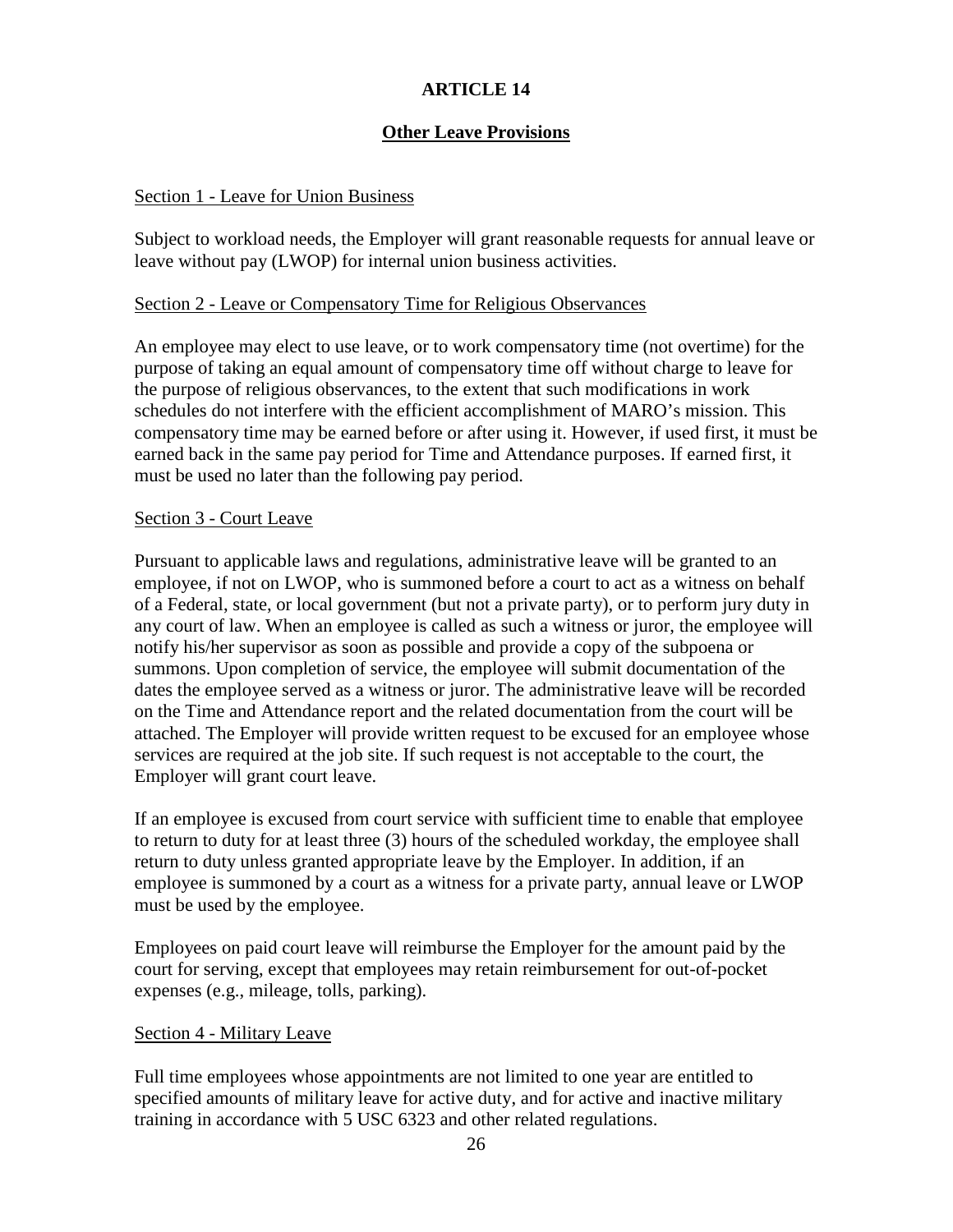# Section 5 – Tardiness

Based on supervisory judgment, employees may be excused for occasional tardiness for up to one (1) hour. However, employees are expected to make every reasonable effort to arrive at work on time. Employees may request leave, or be placed on leave of absence without leave for such tardiness in half-hour increments.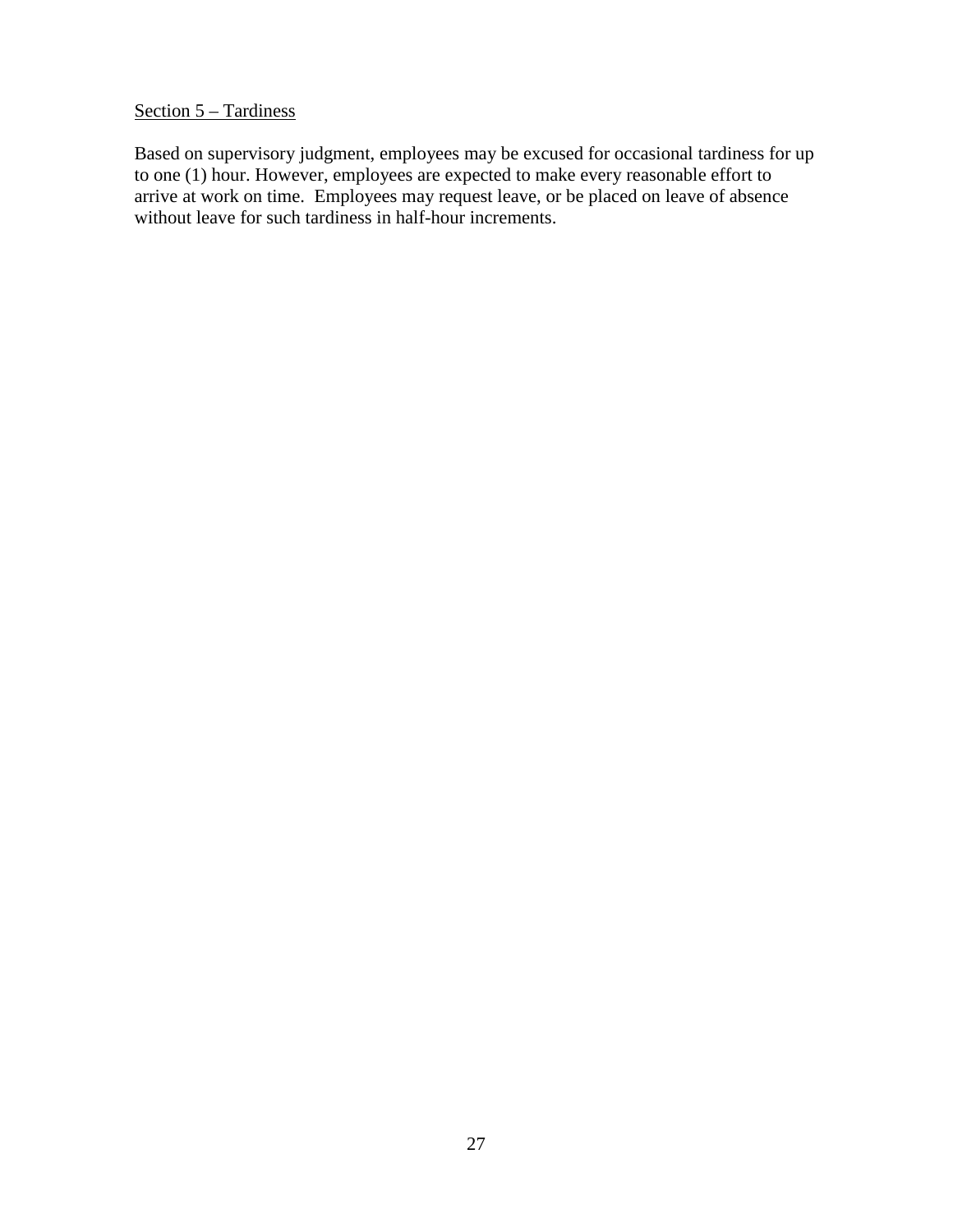# **Health, Safety and Office Environment**

#### <span id="page-30-0"></span>Section 1 – General

The Employer will make reasonable efforts to provide a safe and healthful working environment for all employees. The Employer will comply with applicable health and safety regulations. The Parties will monitor and address workplace health and safety issues as needed. Employees and union representatives should inform the Employer of any condition at the workplace that imposes a health or safety hazard. The Employer will take reasonable and necessary steps to address the hazardous condition and will notify the Union as to what action has been or will be taken to address the reported condition.

#### Section 2 - Computer Furniture and Equipment

The Employer shall provide employees with furniture and equipment that meet reasonable and acceptable ergonomic design criteria at the official duty location. Wrist rests will be provided upon request. The Employer will also make reasonable accommodations for employees who have a documented medical condition (e.g., repetitive strain injury, carpal tunnel syndrome) aggravated by the use of computer equipment in accordance with recommendations made by medical or rehabilitation professionals.

#### Section 3 - Harmful Chemicals

The Employer will inform the Union when potentially harmful chemicals will be used in its buildings, such as paint, pesticides, or cleaning agents (beyond what is used for routine cleaning), as soon as the Employer is aware that such chemicals will be used. Where there is a reasonable possibility of illness due to application of any such chemicals, reasonable accommodation will be provided to employees in consultation with the Union. If an individual employee contends that a potentially harmful chemical has created a health problem, and there is not safe area in the office where the employee can be accommodated, the Employer will consider other reasonable accommodations in the short term. If the problem persists, and the adverse health condition is documented by a health professional, the Agency's formal reasonable accommodation process will be followed.

## Section 4 - First Aid Kits; CPR

The Employer will provide a first aid kit in the Regional Office in a location accessible to all employees and will designate a person to maintain this equipment. The Employer will consider providing periodic cardiopulmonary resuscitation (CPR) training for employees on a voluntary basis, and providing a defibrillator in the Regional Office, in consultation with the Union.

# Section 5 – Delayed Opening, Early Dismissal, Office Closures or Unscheduled Telework

The Employer's concern for the health and safety of its employees governs decisions regarding delayed openings, early dismissal, and office closures. Eligible employees who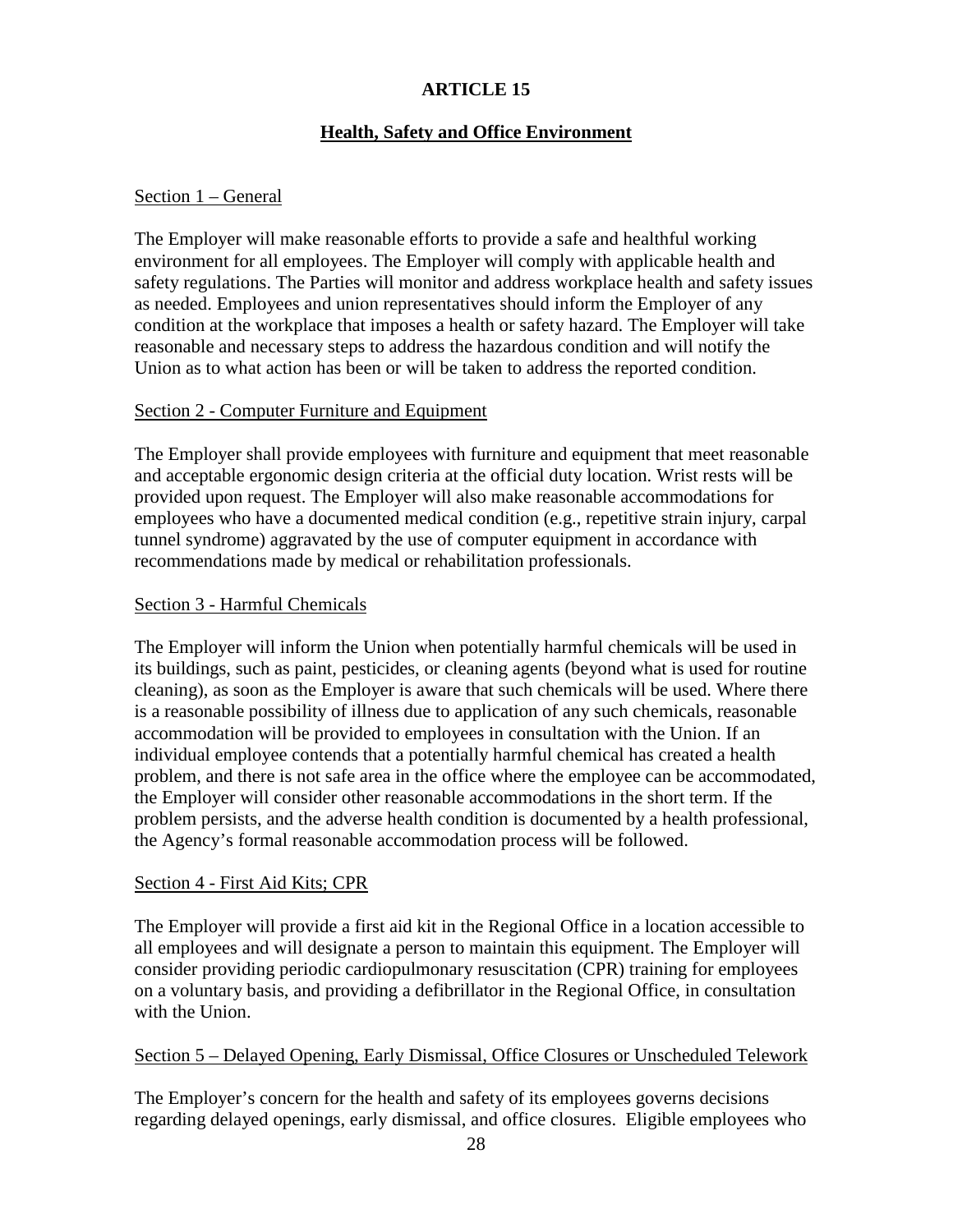are telework ready will be encouraged to exercise the option for unscheduled telework. The Employer's decision to close an office, delay the opening of an office, or dismiss employees early is made as a result of such conditions as inclement weather, hazardous road conditions, no access to the office due to road closure(s), electrical power failure at the work place, civil unrest, security threats and unsafe or unhealthy conditions at the workplace. Departmental and Agency policy will be followed when it's necessary to either close the office or have a delayed opening or early dismissal. However, when circumstances are localized to the region or no Departmental or Agency guidance is issued, the following procedures will apply:

- 1. Notification: The Employer shall determine the method to be used to communicate to employees an office closing or delayed opening (e.g., automatic broadcast system such as MIR3, a recorded telephone message, and/or phone tree) and will provide all related information about this procedure in the MARO Communications Plan.
- 2. Delayed Opening or Early Dismissal:
	- a. When an office opens late or closes early, employees who are on duty or scheduled to report for duty at the affected office will not be charged leave for any time that administrative leave has been approved.
	- b. An employee who leaves work before an early dismissal is announced or before the early dismissal time, should be charged leave in the appropriate category from the time the employee departed until the time set for dismissal.
	- c. If an employee is scheduled to report for duty but does not do so because of the emergency condition, the employee will be charged leave only for the time not covered by administrative leave.
	- d. If an employee is on prescheduled leave, the employee is charged leave for the entire period approved.
- 3. Office Closures:
	- a. When an office is closed for a full day, administrative leave will be granted for any hours that employees were scheduled to work that day, unless the employee requested and received approval to telework or there is a Continuity of Operations Plan (COOP) situation where alternate work arrangements have been made in accordance with COOP, such as a facility issue. The COOP shall supersede any telework policy in accordance with H.R. 1722.
	- b. Employees on prescheduled leave will be charged only for their approved hours of leave when the office is closed for the entire day.
	- c. If the office is closed on an employee's AWS day off, the employee is not entitled to an additional in lieu of day off.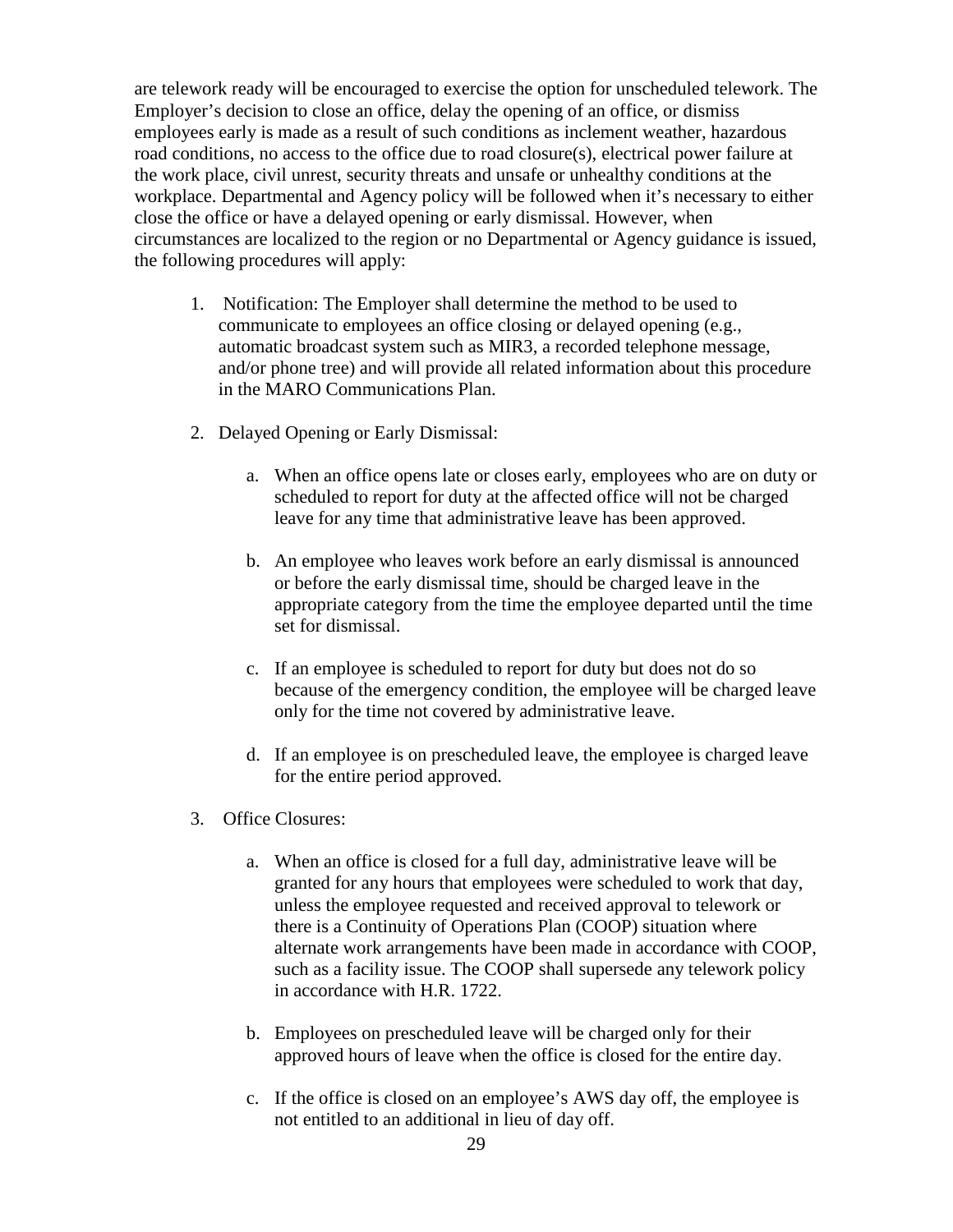- d. Employees in non-pay status do not receive excused absence when the office is closed, and therefore remain in non-pay status during the closure.
- e. Employees who are scheduled to work at an alternate work site or at a travel location that is not affected by such factors as inclement weather or hazardous conditions are required to work their normal scheduled tour of duty.
- 4. Exceptions:
	- a. If an employee is on official travel and the employee is impacted by the office closure, the employee must contact the supervisor, and the supervisor will advise employee of expectations based on specific circumstance, such as telework from an approved alternate work site or grant administrative leave.
	- b. In certain circumstances, and in accordance with the regional Continuity of Operations Plan (COOP), the Employer may direct staff to alternate work sites to ensure that essential functions of the Agency are performed. This may include employees working from alternate work sites that are within reasonable distance from the employees' official duty station.

# Section 6 - Office Environment

The Parties will address issues regarding the office environment, such as temperature and air and water quality on an on-going basis. Air temperatures have been pre-set by Administrative Services, and the controls are locked to ensure a comfortable temperate. When the temperature in an office drops below 65<sup>°</sup> or rises above 76<sup>°</sup> and this condition cannot be rectified within two (2) hours, the COOP will be followed. Depending on the circumstance, the Employer may either direct employees who are eligible and telework ready to complete their tour of duty at an approved alternate work site or grant administrative leave.

Potable water and reasonably clean and safe lavatory facilities are basic human amenities. When an interruption in services occurs that cannot be restored within one (1) hour, the Employer will authorize employees to utilize alternative facilities on the premises or elsewhere as arranged by the Employer and agreed to by the Union. Transportation will be provided by the Employer upon request and if available. If this is not possible, the COOP will be followed. Employees who are eligible and telework ready may either be asked to complete their tour of duty at an approved alternate work site or may be granted administrative leave. Employees ineligible for telework or not telework ready will be granted administrative leave.

Employees will be expected to report for duty on the following scheduled work day.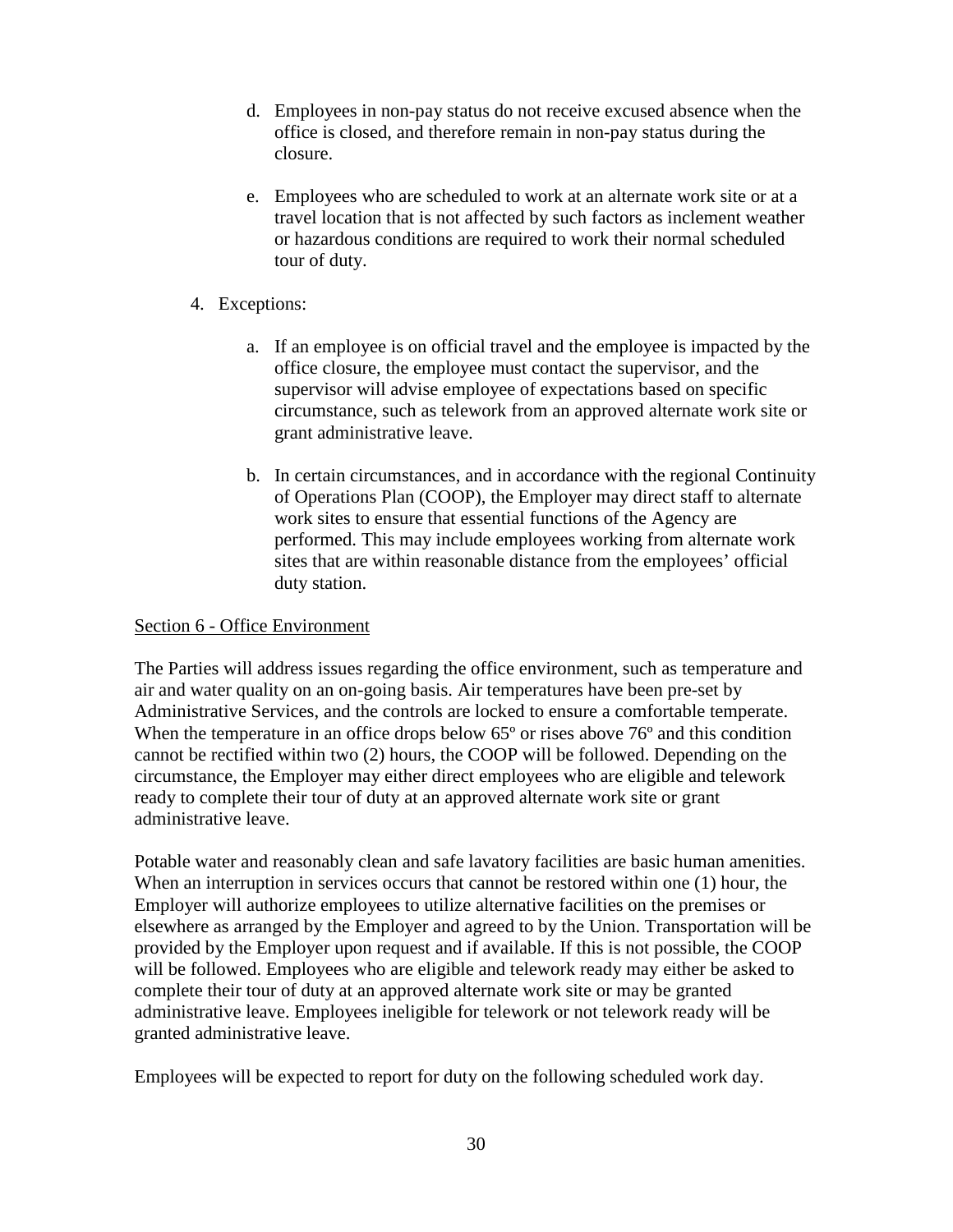# Section 7 - Lease Agreement

If the Regional Office moves to new leased office space, the Employer will provide the Union with a copy of the Lease Agreement prior to the move if possible.

# Section 8 - Accidents and Workers' Compensation Claims

The Employer will notify the Union of all work-related accidents and injuries incurred at employee's official duty location, approved alternate work site and/or while on travel status. For workers injured in a work-related accidents, the Employer will inform the employee of the proper procedures for filing claims under the Federal Employees' Compensation Act.

## Section 9 - USDA Smoking Policy

Smoking or having a lighted tobacco product is prohibited within any interior space owned or leased by MARO, or leased by GSA for use by MARO, or within twenty-five (25) feet of any entrance and air intake ducts to these spaces.

Smoking or having a lighted tobacco product is prohibited in any vehicle owned or leased by the Government.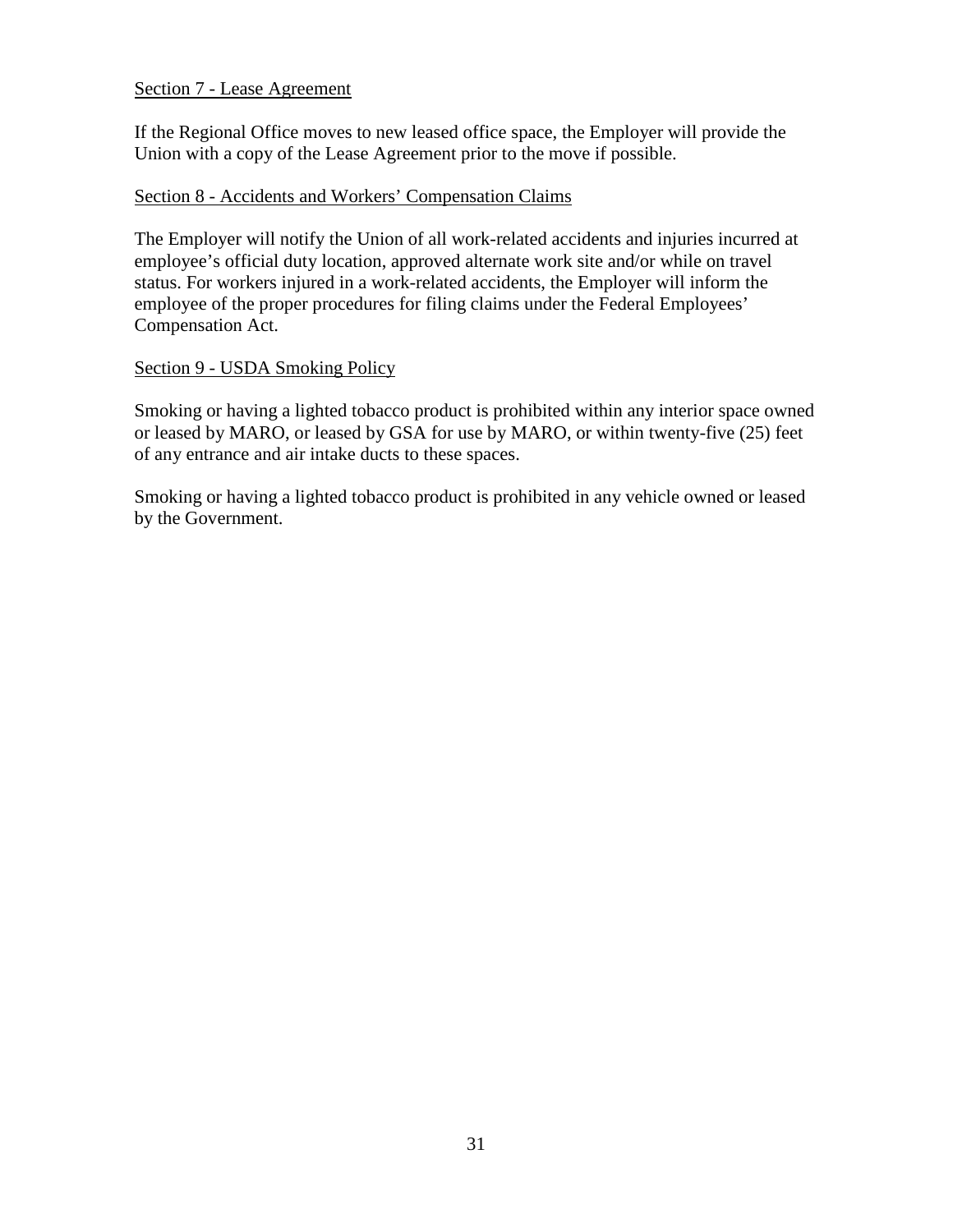# **Article 16**

# **Hours of Work, Alternative Work Schedules and Telework**

## <span id="page-34-0"></span>Section 1 – General

The Agency and AFGE Local 2735 jointly recognize the mutual benefits of a flexible workplace program to the Agency and its employees. The Parties also agree that balancing work and family responsibilities, assistance to disabled employees, and meeting environmental, financial, and commuting concerns are among its advantages. In recognizing these potential benefits, successful implementation of this program requires leadership and support from both Parties. The Parties also acknowledge the needs of the Agency to accomplish its mission.

All employees must have a pre-established and approved tour of duty. Accordingly, Bargaining Unit employees may participate in the types of schedules listed in this Article subject to the following criteria: The Employer reserves the right to assign work and to approve, disapprove or change all work schedules or telework arrangements based on the needs of the Agency. If more than one employee submits a new tour of duty request on the same day to be effective for the same pay period that will create inadequate office coverage or workload conflicts, the first priority will be given based upon employee seniority as determined by service computation date. Employees with approved tour of duty schedules are not impacted by new requests.

# Section 2 – Definitions

- 1. Adequate Office Coverage at the Official Duty Location A minimum of 30 percent of the work unit staff is required to work on-site to be considered adequate coverage. Exceptions will be addressed by management on a case-bycase basis. In the event that staff is recalled to ensure adequate office coverage, volunteers will be sought first, and then recalled from telework on a rotational basis, starting with the employee with the most recent service computation date.
- 2. Alternate Work Schedules (AWS) Work schedules that are different than the basic work schedule. AWS schedules include both compressed work schedules and flexible work schedules.
- 3. Alternate Work Site An alternate location at which an employee is approved to work in lieu of reporting to the official duty location.
- 4. Available Work Hours The Mid-Atlantic Regional Office will be open Monday through Friday, from 7:00 a.m. to 7:00 p.m. Under no circumstance may an employee work before 7:00 a.m. or after 7:00 p.m. without receiving prior written approval from the Employer.
- 5. Basic Work Schedule The basic work schedule for full time employees is five (5) days per week, Monday through Friday, with eight (8) hours each day. The schedule must contain forty (40) hours per week and eighty (80) hours per pay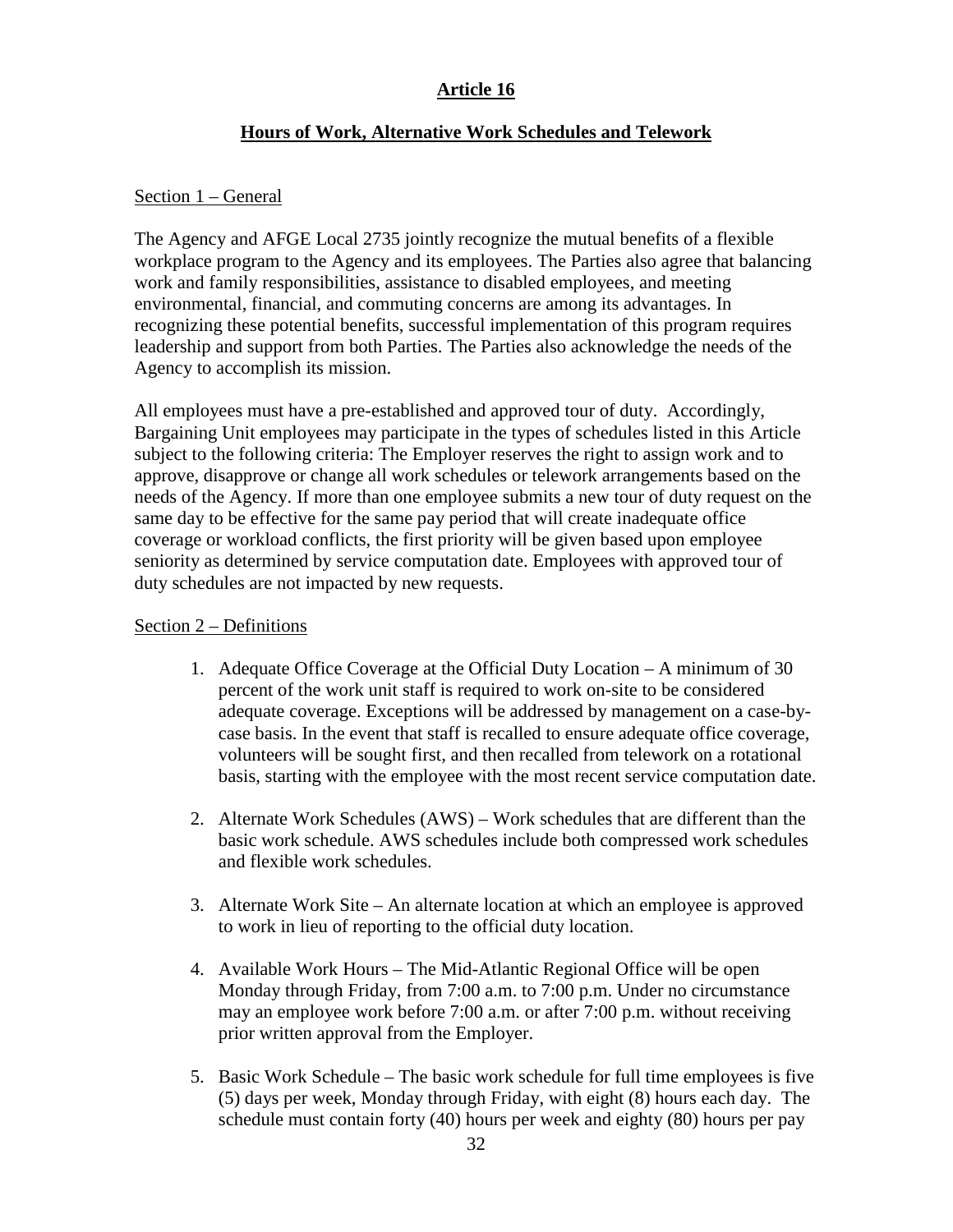period. The occurrence of holidays will not affect the designation of the basic work schedule. Employees may select fixed starting and ending times in quarter hour increments.

- 6. Compressed Work Schedule (CWS) Employees on a CWS must select fixed starting and ending times consistent with their selected compressed schedule. On holidays, employees on a CWS will be credited with the number of hours pre-scheduled for that day. When a holiday falls on an employee's scheduled day off, the preceding workday shall be the employee's "in lieu of" holiday. The following are available CWS options:
	- a. CWS 5/4/9 Employees on this schedule work eight nine-hour days, one eight-hour day, and have one day off, for a total of eighty (80) hours per pay period.
	- b. CWS 4/10 Employees on this schedule work four ten-hour days and have one day off for a total of 40 hours per week, and eighty (80) hours per pay period.
- 7. Core Hours The time periods during the workday, workweek, or pay period that are within the tour of duty during which an employee covered by a basic or flexible work schedule is required by the Agency to be present for work. MARO core hours are from 9:30 a.m. to 3:30 p.m. Employees must work the core hours, except for absences on approved leave, holidays, credit hours, compensatory time, and mandatory lunch break. Additionally, an employee working a 4/9/4 Flexible Work Schedule will have core hours waived only on the two days that the employee's scheduled daily tour of duty is four (4) hours.
- 8. Credit Hours The hours within a maxiflex flexible work schedule that an employee is approved to work in excess of her or his basic work requirement so as to vary the length of a workweek or workday. At no time may credit hours earned exceed twenty-four (24) hours.
- 9. Flexible Hours The hours during the workday, workweek, or pay period within the tour of duty during which an employee covered by a flexible work schedule may choose to vary times of arrival and departure from the work site consistent with the duties and requirements of the position. Flexible hours for arrival shall range from the time the office is open for business (7:00 a.m.) to the start of core hours  $(9:30 \text{ a.m.})$ , and from the end of core hours  $(3:30 \text{ p.m.})$  to the time the office closes for business (7:00 p.m.).
- 10. Flexible Work Schedule (FWS) Work schedule, in the case of a full-time employee, with an 80-hour biweekly schedule that allows an employee to determine his or her own schedule within the limits set by the Employer. Those hours of a workday within the available work hours of the office during which employees covered by a maxiflex schedule may choose to vary their times of arrival to and departure from the work site consistent with their established work schedule.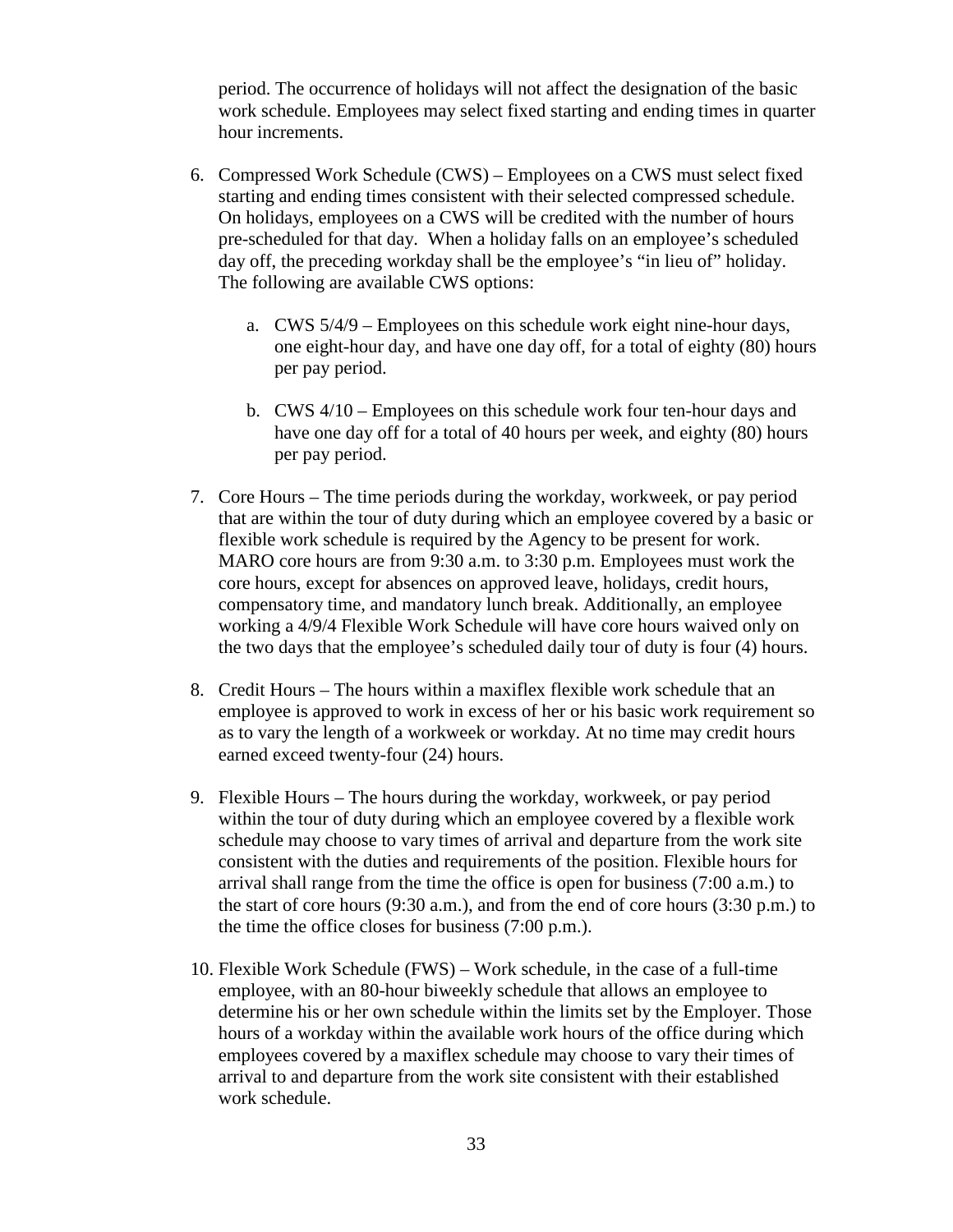- 11. Maxiflex Work Schedule A type of flexible work schedule that contains core hours on fewer than 10 workdays in the biweekly pay period and in which a full-time employee has a work requirement of 80 hours for the biweekly pay period, but in which an employee may vary the number of hours worked on a given workday or the number of hours worked on a given workday or the number of hours worked on a given workday or the number of hours worked each week within the limits established.
- 12. Official Duty Station The location where the work activities of the employee's position of record are based, as determined by the employing agency, subject to the requirement that the official duty station must be in a locality pay area in which the employee regularly performs work. The official duty station is documented on an employee's Notification of Personnel Action (Standard Form 50 or equivalent).
- 13. Telework The Telework Enhancement Act defines telework or teleworking as a work flexibility arrangement under which an employee performs the duties and responsibilities of such employee's position, and other authorized activities, from an approved worksite other than the official duty station. In practice, telework is a work arrangement that allows an employee to perform work, during any part of regular, paid hours, at and approved alternate work site.
- 14. Telework Ready Refers to all eligible employees with an approved Telework Agreement who are prepared and equipped to telework. If unable to telework when required, use of paid or unpaid leave may be requested.
- 15. Tour of Duty The hours in a day, the days in an administrative workweek, and the hours and days of a biweekly pay period that constitute an employee's preapproved regularly scheduled basic work requirement. Under a flexible work schedule, this means the limits set by an Agency within which an employee must complete his or her basic work requirement. Under a compressed work schedule or other fixed schedule, tour of duty is synonymous with basic work requirement.
- 16. Work Unit An entity located at one place with a specific mission, headed by a supervisor authorized to approve time and attendance records and approve leave. Within MARO, all employees who report to a supervisor, including the supervisor, constitute a work unit.

Section 3 – Available Work Schedules

Employees may request one of the following types of work schedules (see Section 2, Definitions, for additional information):

- 1. Basic Work Schedule 5/8; 5 days per week, eight (8) hours per day Fixed Schedule
- 2. Compressed Work Schedules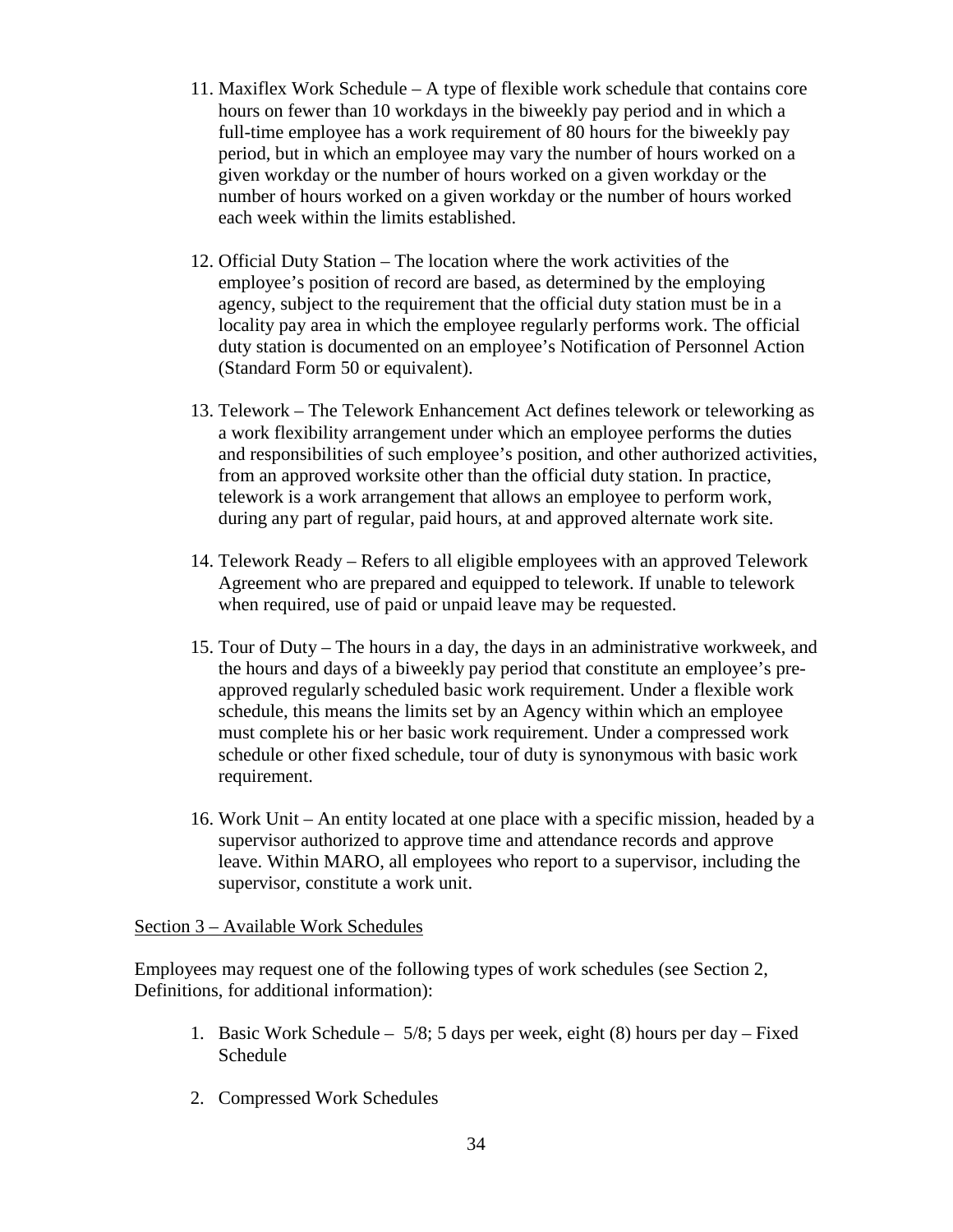- a. CWS 5/4/9 Fixed Work Schedule
- b. CWS 4/10 Fixed Work Schedule
- 3. Flexible Work Schedules
	- a. Basic Flexible schedule with credit hours
	- b. 4/9/4 Flexible schedule with credit hours
	- c. Maxiflex Flexible schedule with credit hours

Employees may request a work schedule or change to their current work schedule by completing a Tour of Duty Form (Attachment A). Arrival and departure times of all work schedules must begin and end on quarter hour increments. Previously approved schedules will remain in effect until supervisory approval is received for a requested change and an effective date is established.

For permanent changes, the Tour of Duty Form must be submitted to the supervisor at least ten (10) calendar days prior to the start of the proposed pay period covered by the new schedule. For temporary changes, the Tour of Duty Form must be submitted to the supervisor for consideration as soon as possible but at least prior to the start of the proposed pay period covered by the temporary change.

For minor temporary changes (e.g. "off" day), employee must receive prior approval from their supervisor. These requests should be submitted on the Tour of Duty Form prior to the start of the proposed affected pay period. In emergency situations, the supervisor may approve a temporary modification without prior notification. Temporary changes that increase hours on a holiday will not be approved.

Employees must reflect their approved Tour of Duty changes in WebTA.

### Section 4 – Maxiflex Work Schedule

The following conditions apply to maxiflex work schedules:

- 1. All hours must fall within the available work hours, defined as Monday through Friday, from 7:00 a.m. to 7:00 p.m.
- 2. Employees must request a schedule in which they report for work no later than the beginning of core hours and leave no earlier than the ending of core hours, except for such absences covered by approved leave, credit hours, holidays, excused absences, special circumstances for a limited period of time that are approved and documented, or compensatory time off.
- 3. No schedule shall contain fewer than eight days with core hours in a biweekly pay period.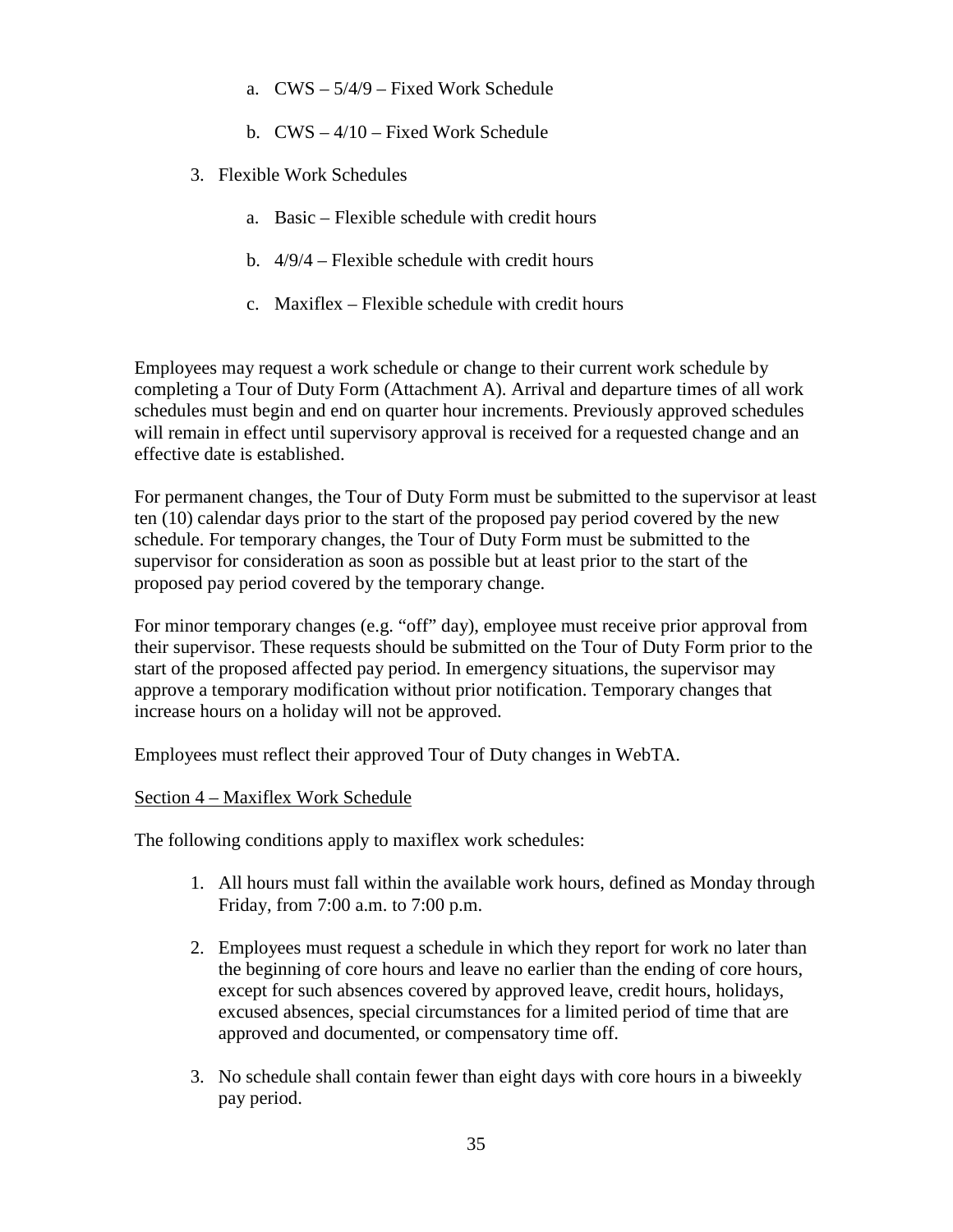- 4. Employees may not have a pre-established tour of duty of more than ten (10) hours per day.
- 5. Employees must have a pre-established Tour of Duty with scheduled starting and ending times and days off, if any, noted on the Tour of Duty Form, to equal eighty (80) hours in a biweekly pay period. Employees shall not work in excess of eighty (80) hours in a biweekly pay period unless the employee has received written supervisory approval to work credit hours, overtime hours or compensatory time.

In a given pay period, employees on a flexible work schedule (basic or maxiflex), not those on a fixed work schedule, may vary their scheduled arrival and departure times on a daily basis during the flexible hours. Employees do not have to obtain supervisory approval to vary their scheduled arrival and departure times of one hour or less during flexible hours. Employees will call or email their supervisor if they are going to arrive an hour or more passed their normal tour of duty. Employees are not required to submit a new Tour of Duty Form in order to vary their scheduled arrival and departure times during the flexible hours unless they are varying the number of hours that they are scheduled to work for that day.

- For example, if an employee is scheduled to work 8 hours from 8:00 a.m. to 4:30 p.m. and the employee arrives at 9:00 a.m. on a particular day, then the employees must work until 5:30 p.m. that day. If the employee does not work until 5:30 p.m., then she/he must use leave or credit hours.
- In the event of an emergency or unforeseen circumstance, the employee will contact the supervisor for approval as soon as possible of a change in her or his arrival time and/departure time. Employees are responsible for properly recording all approved changes to their schedule on an amended Tour of Duty Form and providing it to their supervisors for timekeeping purposes. Employees must reflect their approved changes in their Tour of Duty in WebTA.
- 6. Employees who wish to change their day off must get prior approval from their supervisors, prior to the start of the affected pay period.
- 7. On holidays, full-time employees working a flexible schedule will be credited with eight (8) hours regardless of the number of hours they were scheduled to work. Part-time employees will be credited with the scheduled number of hours of work for that day, or the typical or average number of hours normally worked on that day, not to exceed eight (8) hours.

# Section 5 – Earning and Using Credit Hours

Only employees on flexible work schedules may earn credit hours, but not more than ten (10) credit hours in a pay period. An employee may not routinely use credit hours to establish a standard work schedule of greater than 10 hours a day or a different schedule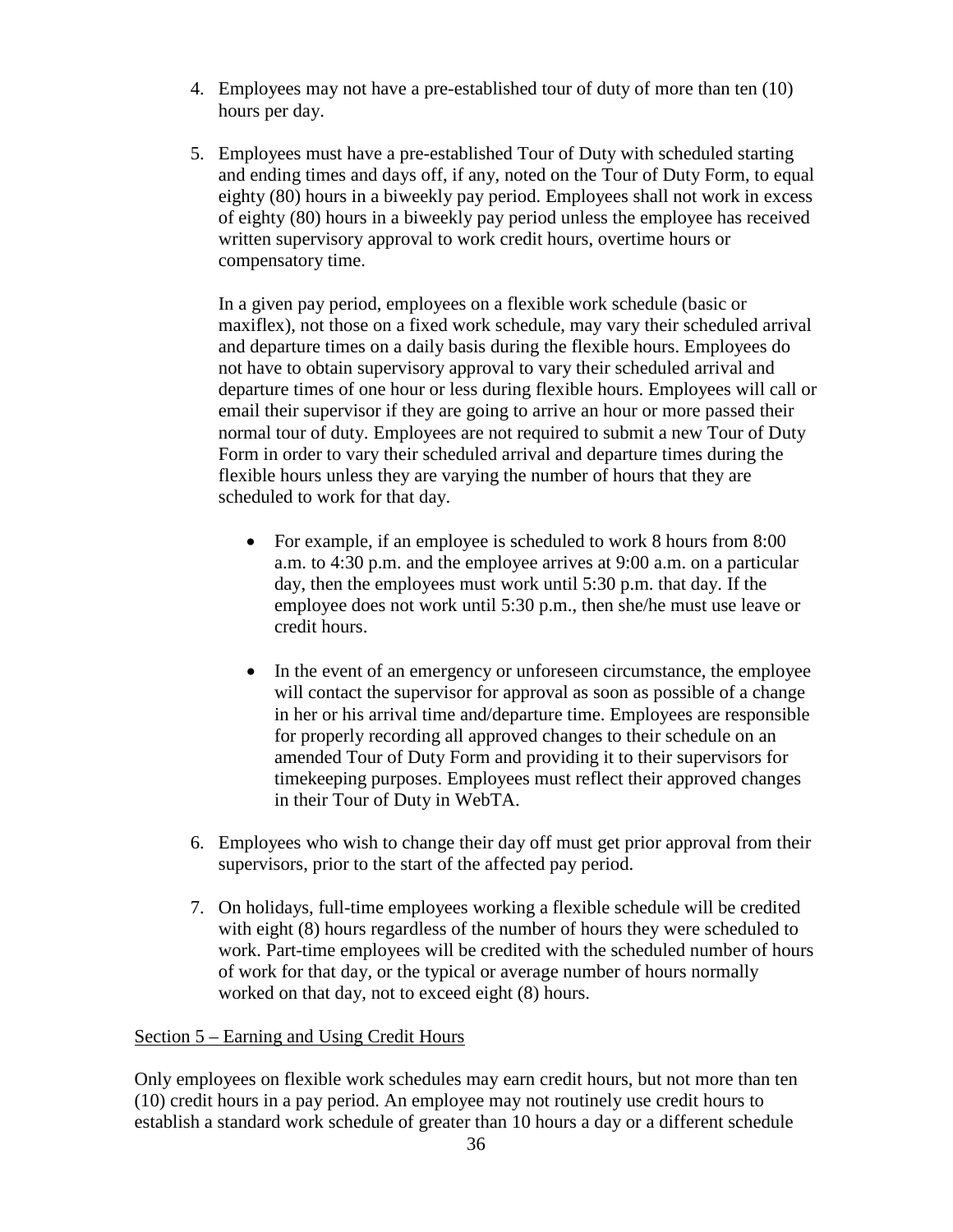other than her or his approved schedule. Full-time employees may accumulate and carry over not more than twenty-four (24) credit hours from one biweekly pay period to a succeeding biweekly pay period. Part-time employees may accumulate and carry over up to one fourth of the employee's biweekly work requirement. Requests to earn credit hours will be submitted on a Credit Hour Request form (Attachment B) and must be approved in advance by the supervisor. Requests to use earned credit hours will be submitted on form SF-71 (Request for Leave or Approved Absence) and through WebTA and must be approved in advance by the supervisor. A supervisor may deny the request for credit hour for employees' safety, adverse impact on the mission, demonstrated poor performance, and demonstrated leave abuse. If a request to earn or use credit hours is denied, the employee may request that the supervisor provide specific reasons for the denial to the employee in writing.

### Credit hours:

- 1. An option only for employees on a flexible work schedule, **not** for employees on a compressed or basic work schedule.
- 2. Must be requested by the employee and subject to supervisory approval; Credit hours may be earned when work is available or circumstances support continuing work. An employee may not "save" work that could otherwise be completed during the regular tour of duty in order to earn credit hours.
- 3. Cannot be earned or used on Saturdays, Sundays, holidays or outside of office hours.
- 4. An employee may not be paid overtime pay, Sunday premium pay, or holiday premium pay for credit hours. Credit hours must always be part of the employee's non-overtime basic work requirement. Sunday premium pay may be paid only when an employee works on Sunday, with the exception of paid leave and excused absence, and then only when permitted by law. Holiday premium pay may be only or work on a holiday.
- 5. When an employee used credit hours, such hours are to be counted as a part of the basic work requirement to which they are applied. An employee is entitled to her or his rate of basic pay for credit hours, and credit hours may not be used by an employee to create or increase entitlement to overtime pay.
- 6. Must be earned and reflected in WebTA before being used (in half hour increments).
- 7. Are limited to a maximum accumulation and/or carryover of twenty-four (24) hours from one biweekly pay period to a succeeding biweekly pay period (credit hours in excess of the twenty-four (24)- hour limit will be forfeited);
- 8. To be earned, credit hour must be requested and approved in advance on the Credit Hour Request Form (Attachment B); to be used, must be requested and approved in advance on the form SF-71; and/or approved in WebTA.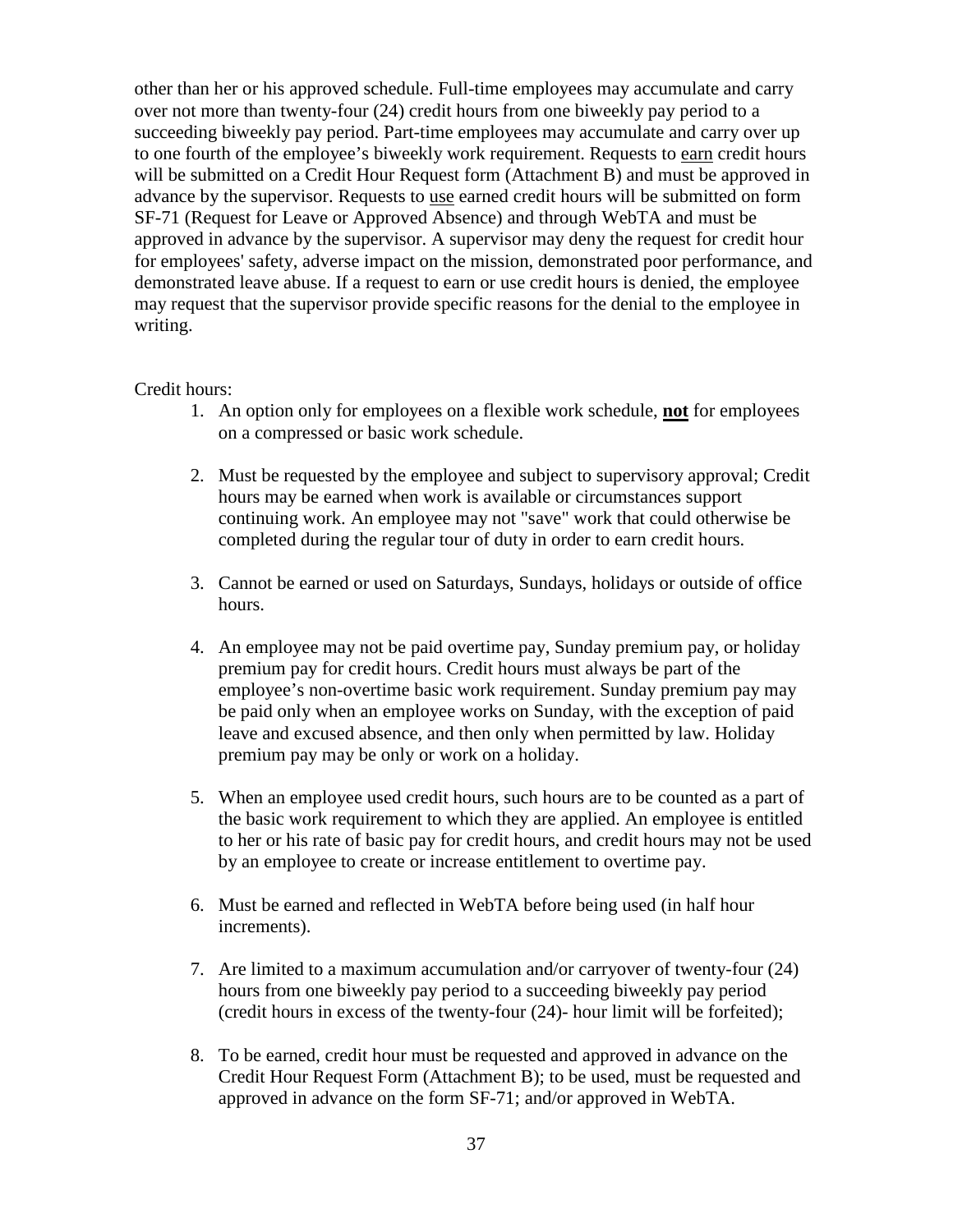- 9. May only be earned during flexible hours (before and after core hours) and may not exceed two (2) hours per day, ten (10) hours per pay period, and twentyfour (24) hours in the aggregate; on days where an employee on a flexible schedule works 10 hours they may only earn one (1) credit hour.
- 10. Are non-overtime hours; therefore, overtime pay or compensatory time may not be substituted for credit hours in excess of the twenty-four (24)-hour limit.
- 11. Should be used as soon as possible but, may be carried forward from one pay period to another, subject to the twenty-four (24)-hour limitation, not to exceed one year. When an employee requests a change in their tour of duty to a nonflexible work schedule, any accumulated credit hours must be used prior to the effective date of the change.
- 12. May not be earned for travel because travel in connection with government work is not voluntary in nature.
- 13. May not be earned for time spent in training.
- 14. A supervisor should not approve the use of credit hours solely to prevent the forfeiture of the excess credit hours. Supervisors and employees must manage the use of credit hours in conjunction with annual leave balances. Use or lose annual leave will not be restored solely because an employee was using credit hours instead of leave.

## Section 6 – Adjustment to Work Schedule and Telework When on Travel Status

- 1. When on a review or work activity that is expected to last five (5) days in one week (first or second week of a pay period) including travel time – all employees traveling together or independently must revert to a basic flexible 5/8 work schedule for that week. The other week of that pay period may or may not need to be adjusted, depending on the employee's regular tour of duty. Employees must discuss their schedules with their supervisor before traveling.
- 2. Typically for reviews or work activity lasting four (4) days or less including travel time – all employees traveling together or independently should revert to a basic flexible 5/8 work schedule for that week. However, subject to management discretion and approval, employees may be able to maintain their pre-established tours of duty.
- 3. Overtime should not typically be necessary. However, if the Employer determines, based on the needs of the Agency, that overtime will be needed, the written request to the employee to work overtime will be made by the Employer before Sunday of the week in which the overtime work will be performed.

# Section 7 – Telework

1. Telework, is a work flexibility arrangement under which an employee performs the duties and responsibilities of such employee's position, and other authorized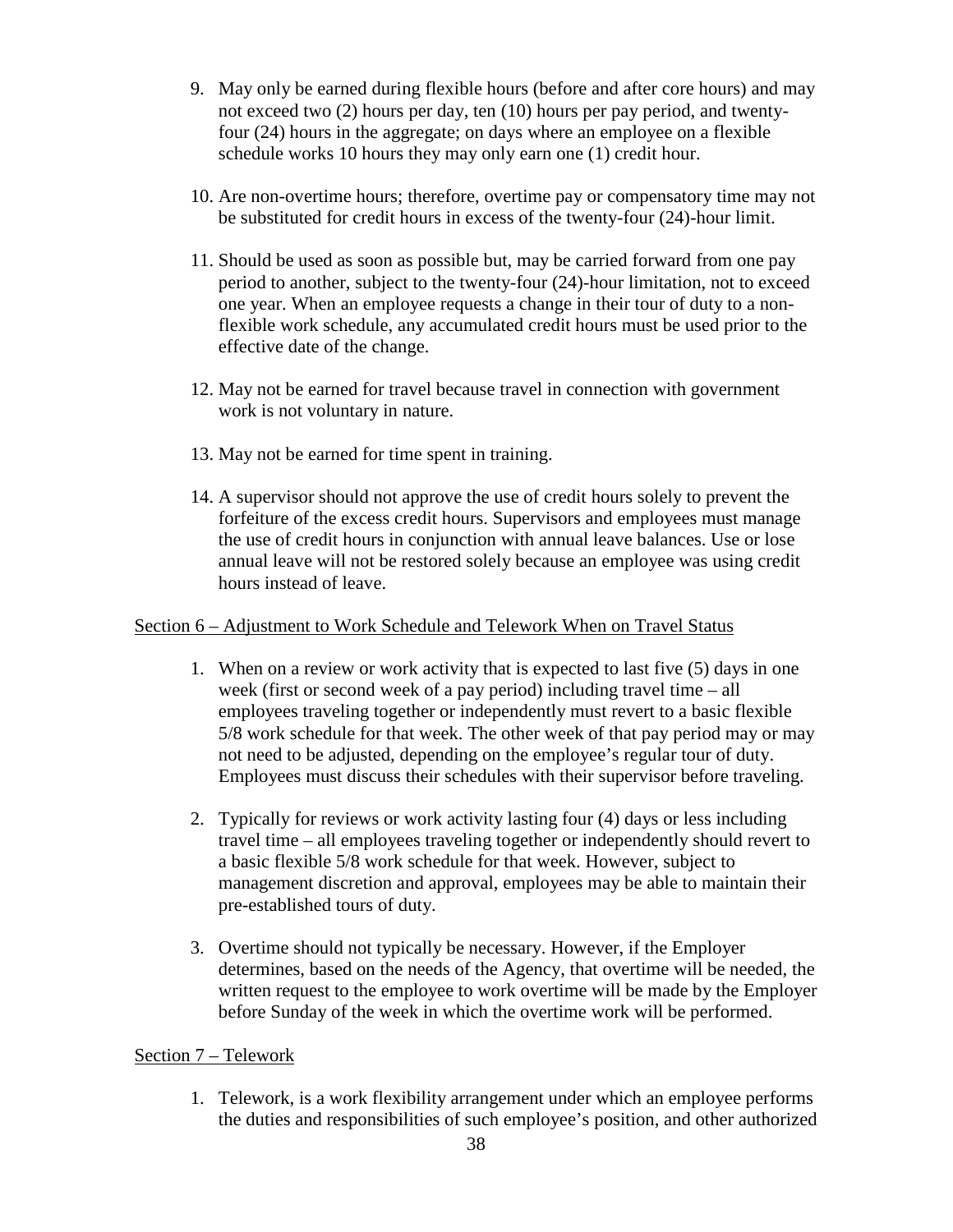activities, from an approved worksite other than the official duty station. Participation in telework is voluntary, and does not change the terms and conditions of appointment. The overall interests of the Agency must take precedence over telework agreements. Employees who wish to participate in regular or core telework may request it by submitting the appropriate forms (see Attachments A, C, D, E, and a copy of the signed Personal Custody Property Receipt (FNS-694)). Criteria for participation in telework are:

- a. A performance rating of at least "Fully Successful".
- b. Telework training must be completed prior to telework participation
- c. Completion of a one-year observation period for supervisor to assess performance of an employee on an initial appointment with Food and Nutrition Service.
- d. 120 days experience in current position and have demonstrated the ability to perform the duties of the position independently prior to being considered for participation. The supervisor will determine an appropriate telework schedule depending on employee performance and needs of Agency.
- e. The employee should have defined work that can be measured or otherwise evaluated in terms of timeliness, quality, and/or quantity. All subject to management discretion.
- f. Employees must be available and accessible by Microsoft Lync (IM, Video, Call, Share), phone, e-mail and voicemail to all routine contacts (such as, supervisors, FNCS employees, state and federal contacts, and customers) at all times while teleworking, with the exception of during authorized breaks.
- g. As one of the critical determining factors, the Employer will approve or deny an employee request based on the nature of the duties of her/his position and/or the job function, not the title of the job.
- h. The Employer or employee may terminate participation in the telework program at any time, in accordance with item two (2) of the Telework Agreement.
- i. Failure to meet the terms of the Telework Agreement, a decline in performance, or any instance of abuse or misconduct, may result in termination of the Agreement.
- j. Employees working at an alternate work site cannot use duty time to provide dependent care of for any purpose other than the official duties.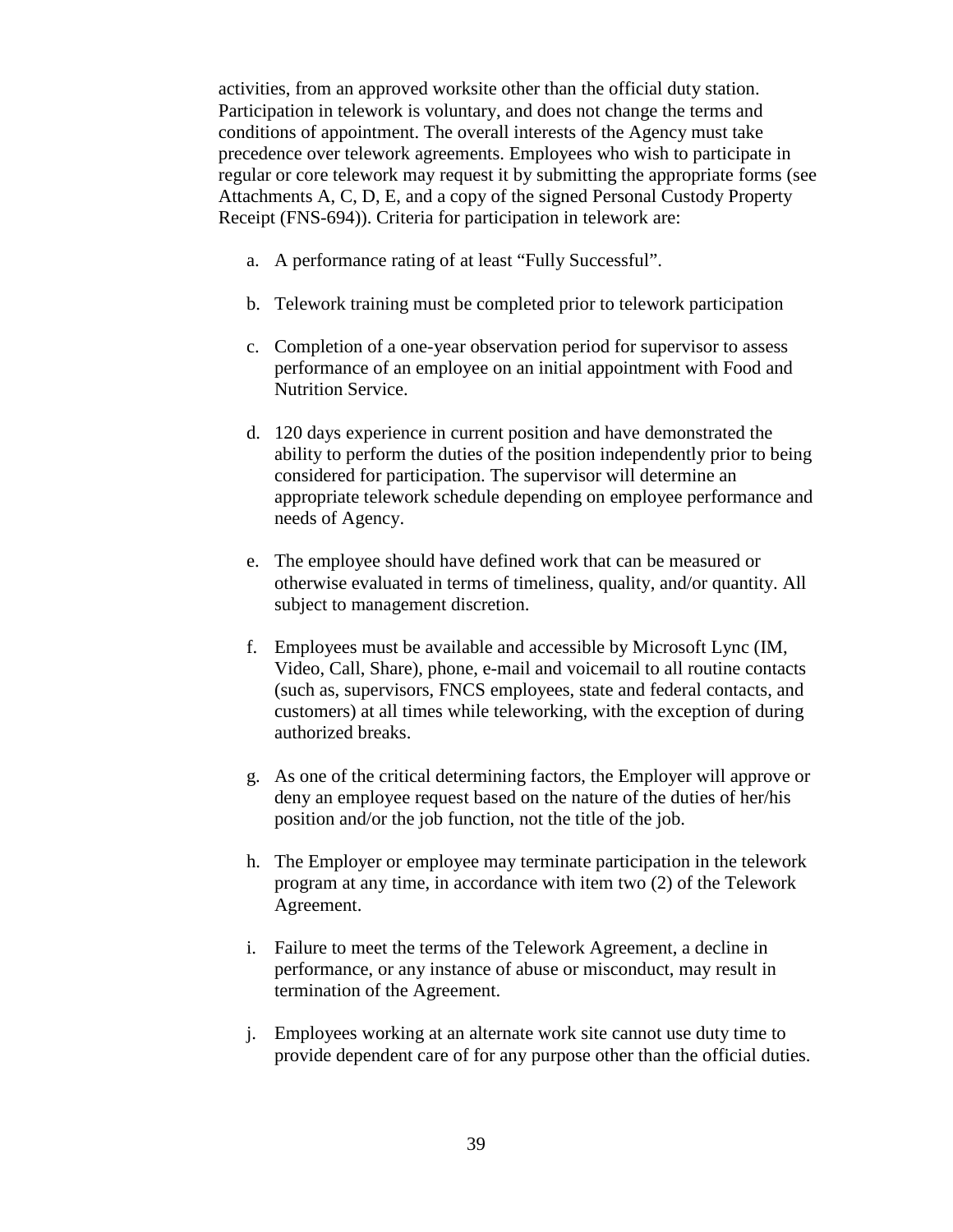- k. Employees are subject to the same laws, rules and regulations while on duty at the alternate site as at the official duty station.
- l. When a new telework request conflicts with one or more other approved requests to the extent that to grant approval would create a workload problem or inadequate office coverage, the request will not be approved.
- m. If more than one employee submits a new telework request on the same day to be effective for the same pay period that will create inadequate office coverage or workload conflicts, the first priority will be given based upon employee seniority as determined by service computation date.
- n. Telework agreements are valid for one year.
- 2. Episodic Telework Episodic or situational telework arrangements may be authorized for short periods of time. Such situations are not permanent and are not regular or recurring.
	- a. The employee must obtain prior supervisory approval, at least twentyfour (24) hours prior to the beginning of the episodic telework, unless an emergency situation such as inclement weather, prevents advance notice. Such episodic arrangements must be documented in writing. The Telework Application (Attachment C) is not required. However, the employee must have a signed copy of her/his Personal Custody Property Receipt (FNS-694), Telework Agreement (Attachment E) and Employee Self-Certification Safety Checklist for Telework (Attachment D) on file dated within the past year.
	- b. Employees should ensure the information on the forms is current prior to each request. These arrangements will normally be for one (1) day or less, but could last longer if the situation necessitates more time.
	- c. If an arrangement lasts longer than one (1) pay period, the normal process for participation in telework should be followed. If an episodic arrangement is going to last longer than two (2) consecutive pay periods or is requested more than twice in a two (2) month period, this is considered recurring and the employee will be required to follow the process for regular telework.
- 3. Telework Work Schedule Employees must be scheduled to work a minimum of two (2) days per week at the official duty station. The actual number of days approved for telework is subject to management discretion and will be based on employee performance, adequate office coverage, and the mission of the Agency.
- 4. Equipment Subject to budget, availability, and other limitations, the Employer agrees to provide computer equipment it deems necessary for approved telework requests. Employees may request such equipment using the request form (Attachment F).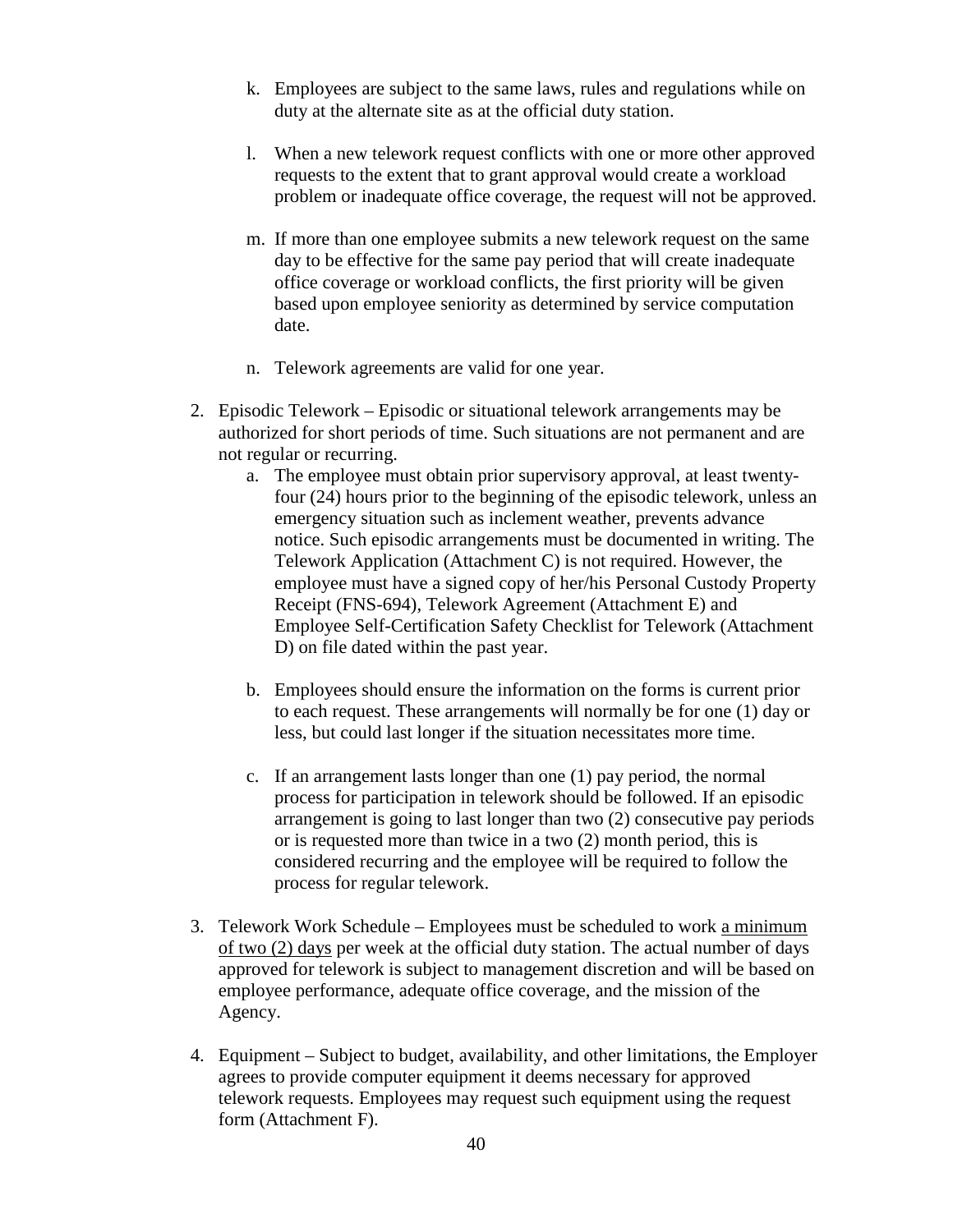- a. Employees may use their own peripheral equipment such as printers and fax machines.
- b. Employees participating in Episodic Telework may request supervisory approval to use their personal computer provided assignments they will perform do not require access to any files stored on the agency's LAN and/or do not require any specialized software be installed. Under these circumstances, when an employee, for any reason, uses her/his own peripheral or computer equipment, the employee is responsible for its service and maintenance.
- c. Employees in Telework arrangements will be governed by Agency policy regarding computer security, access, and use of government owned equipment and information, and shall use it only for official government purposes. Employees will return all assigned equipment to the Agency when directed to do so by the Employer, or when discontinuing the Telework arrangement.
- 5. Alternative Office Space Employees participating in telework must have a designated work area for performance of their duties at the alternate work site. The employee is responsible to certify (Attachment D) and ensure that the alternate work site has adequate facilities that meet acceptable standards, such as workspace, light, telephone service, and power. Requirements will vary depending on the nature of the work and the equipment needed to perform the work. Employees are responsible for informing their supervisors of any significant changes in safety conditions at their alternate work site as soon as practicable. The Employer retains the right to visit and inspect these premises at its discretion.
- 6. Utility Expenses Utility costs associated with working at an alternate work site will not be paid by the Agency.
- 7. Miscellaneous Expenses The Employer will provide employees with office supplies it deems necessary. Costs associated with the copying of work-related materials, fax charges, express mail, etc., will not be reimbursed by the Employer unless written approval has been given in advance. Employees participating in the telework are responsible for completing duties such as these while at the official duty station, using supplies and services available there. To the extent possible, costs associated with the copying of work-related materials will be kept to a minimum by limiting the duplicate copies/records produced in connection with telework.
- 8. Injuries Injuries that arise in the performance of duty at the alternate work site are subject to the Federal Employees' Compensation Act.
- 9. Agency Files and Materials No classified documents (hard copy or electronic) may be taken to an employee's home. Employees may take home other Agency files and materials only with advance supervisory approval. Employees are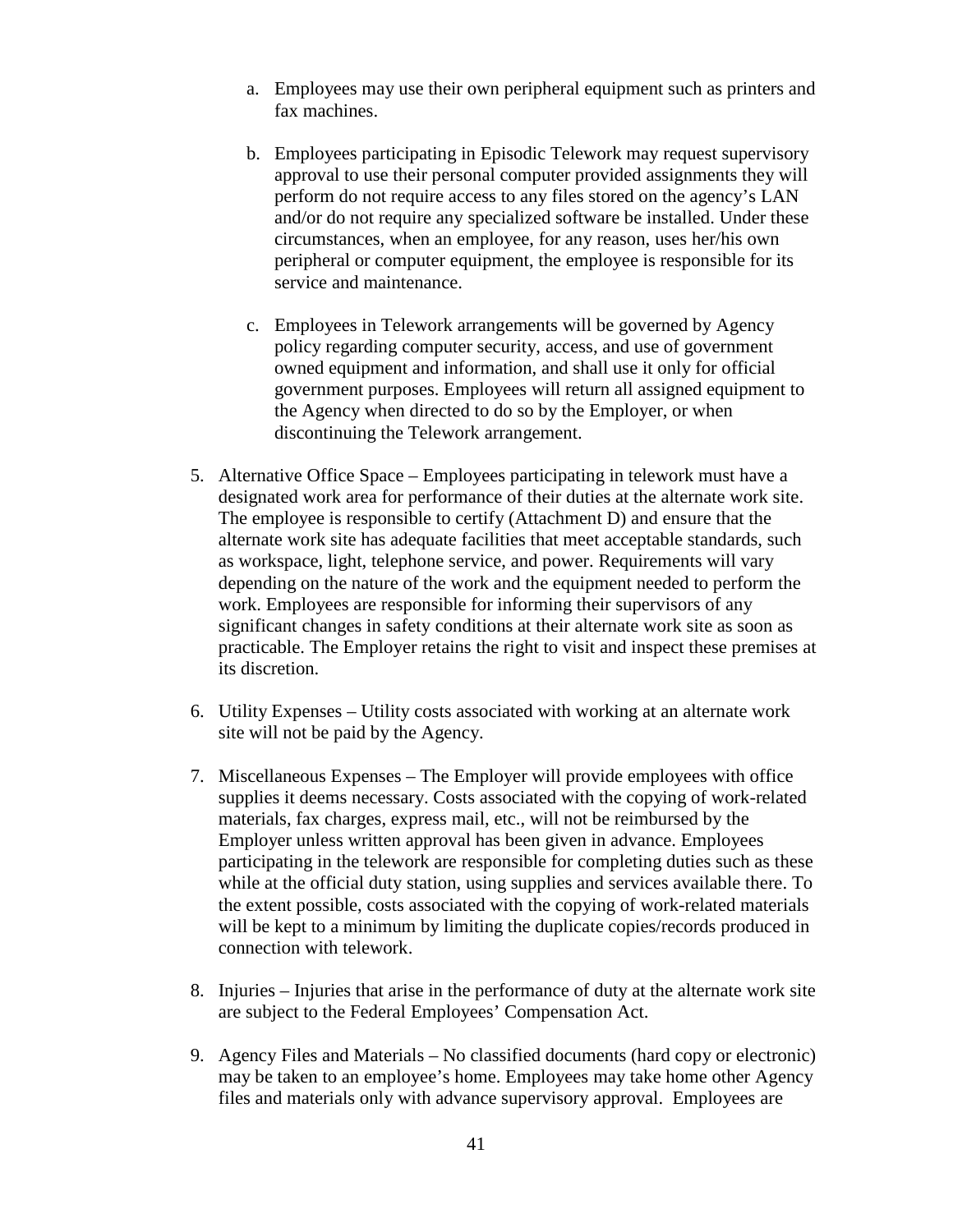responsible for safeguarding all materials and information in conformance with the Privacy Act.

- 10. Participation and Approval A request to participate in telework must be submitted to the supervisor at least one pay period prior to the proposed effective date of the schedule. After receiving a telework application, the supervisor will evaluate the request using the governing criteria and respond to the employee within ten (10) working days after their receipt of the request. When telework applications are denied or the telework arrangement is terminated, the supervisor will provide the reasons to the employee in writing.
- 11. Recall Procedure Employees participating in telework programs, excluding those assigned to work exclusively at home or alternative work locations, must be accessible and available for recall to their official duty station as requested by the Employer. Examples include: to ensure adequate office coverage, training, special meetings, new work requirements and emergencies (i.e. emergencies may include national emergencies or disasters; recall directed by the Department Secretary or Sub-Agency Administrator, or a bona fide team emergency, such as work production with an enhanced deadline). These examples are for illustrative purposes and are not meant to be all encompassing.
	- a. In the event that staff is recalled to ensure adequate office coverage, volunteers will be sought first, and then recalled on a rotational basis, starting with the most recent service computation date.
	- b. Employees recalled to the office on their telework day(s) will not be provided with another alternate telework day. However, on an individual basis, an employee may request an alternate telework day within the same pay period, subject to supervisory approval.
	- c. If an employee is recalled after the tour of duty has started on the same day she/he is teleworking, travel time to the office is considered duty time. In situations where the employee is given advance notice before the recall day, travel to and from the office is not considered duty time.
	- d. If an employee is recalled for a specific event, which is in close proximity to the official duty station, the Employer will determine if it will be considered towards meeting the two  $(2)$  days per week at the official duty station requirement.

#### Section 8 – Records and Time & Attendance

In accordance with regulations, employees must account for all hours scheduled using the Agency's Time and Attendance system, WebTA and updated Tour of Duty Forms. The required records and related forms must be submitted to the supervisor timely for accountability and timekeeping purposes. In the event of an office emergency or unforeseen circumstance (i.e. delayed opening, early dismissal or office closure), in which an employee is unable to enter her/his time in the system, the employee's timekeeper will default to the prescheduled tour of duty for an employee on a maxiflex schedule. Although the Mid Atlantic Regional Office Tour of Duty Form reflects the options for "Permanent"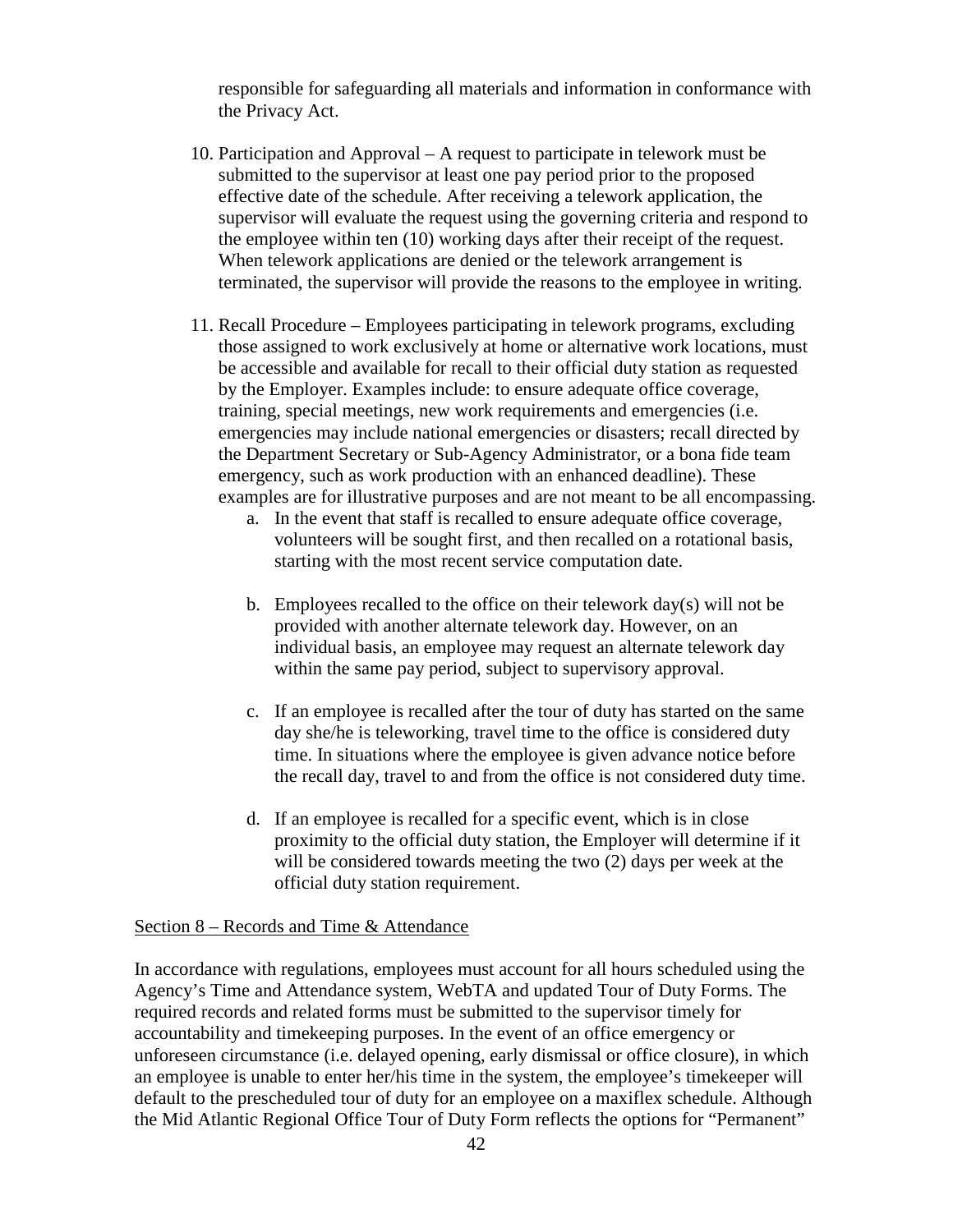and "Temporary" schedule changes, timekeepers will use the most current Tour of Duty Form on file when inputting time in the event an employee is unable to enter her/his own time in the system. Therefore, it is the employee's responsibility to submit a new Tour of Duty Form for all schedule change requests. The timekeeper will use the most recent Tour of Duty Form on file as the most current schedule until a new form is submitted.

#### Section 9 – Implementation

Telework schedules and telework provisions of this Article will take effect after completion of training for supervisors and employees on these issues. This training shall be completed within sixty (60) calendar days of the signing of this Agreement unless otherwise mutually agreed to by both Parties, or delayed by circumstances beyond the control of either Party. By mutual agreement, the Parties may jointly develop and present this training to bargaining unit employees.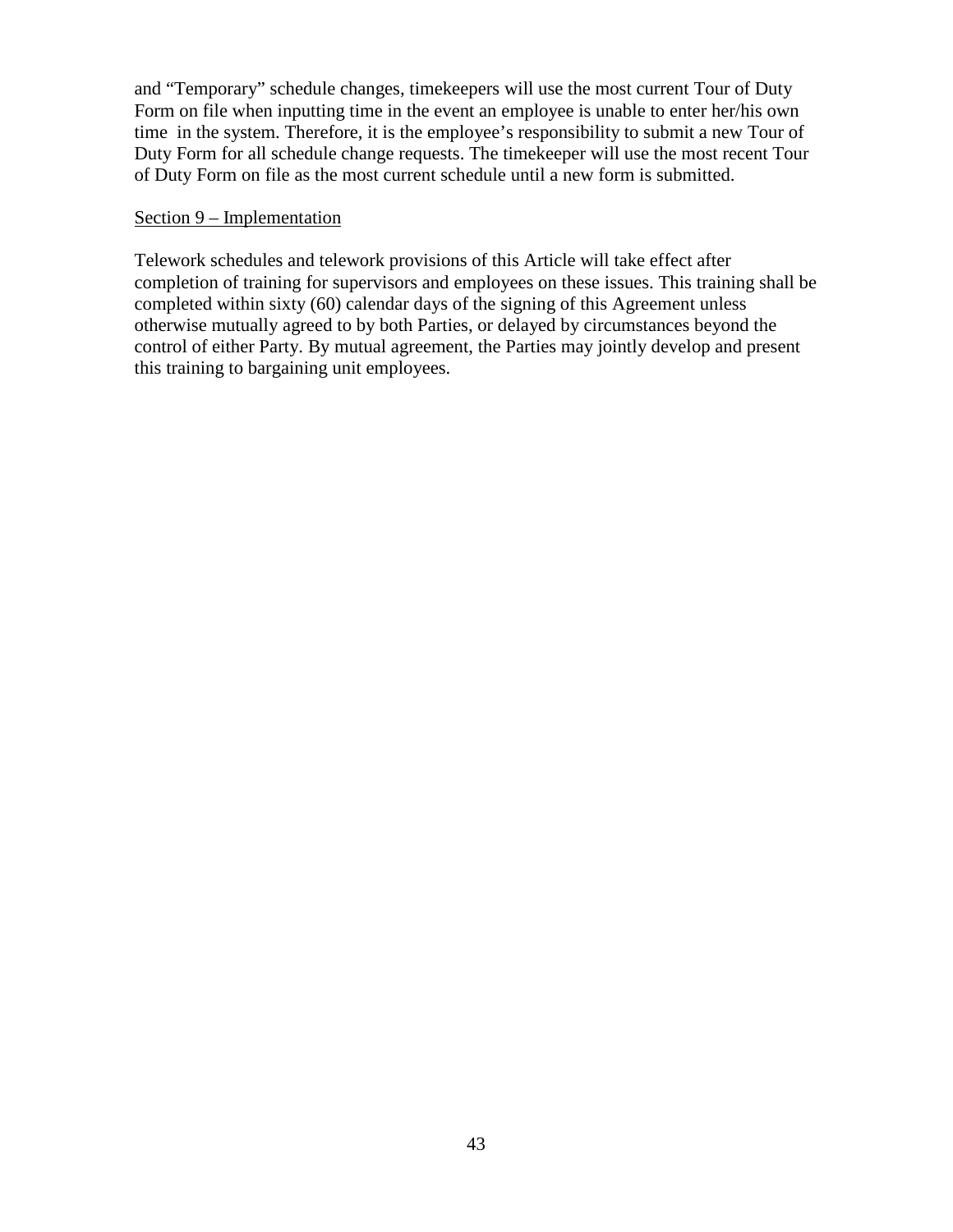| Attachment A                                                                                                                                                                                  |                           |                                                        |                                  |                                                                   |  |
|-----------------------------------------------------------------------------------------------------------------------------------------------------------------------------------------------|---------------------------|--------------------------------------------------------|----------------------------------|-------------------------------------------------------------------|--|
| <b>MARO Tour of Duty Form</b>                                                                                                                                                                 |                           |                                                        |                                  |                                                                   |  |
| Name:                                                                                                                                                                                         |                           | Type of Change Requested:<br>() Permanent () Temporary |                                  | Date:                                                             |  |
| Pay period(s) and date(s) this action will be in effect:                                                                                                                                      |                           |                                                        |                                  |                                                                   |  |
| <b>Basic Work Schedule:</b>                                                                                                                                                                   |                           |                                                        |                                  |                                                                   |  |
| _______ 8-Hour Day Start ___________ End_________                                                                                                                                             |                           |                                                        |                                  |                                                                   |  |
| <b>Compressed Work Schedule</b> (check one of the following):                                                                                                                                 |                           |                                                        |                                  |                                                                   |  |
|                                                                                                                                                                                               |                           |                                                        |                                  |                                                                   |  |
| $5/4/9$ (Pay period = 8 - 9 hr days + 1 day off + 1 - 8 hr day)                                                                                                                               |                           |                                                        |                                  |                                                                   |  |
| 9-Hour Day: ______Start ______End                                                                                                                                                             |                           |                                                        |                                  |                                                                   |  |
|                                                                                                                                                                                               |                           |                                                        |                                  |                                                                   |  |
|                                                                                                                                                                                               |                           |                                                        |                                  | $\frac{1}{2}$ <sup>st</sup> Week $\frac{1}{2}$ <sup>nd</sup> Week |  |
| <b>Flexible Work Schedule</b> (complete the following):                                                                                                                                       |                           |                                                        |                                  |                                                                   |  |
| <b>EXECUTE:</b> Basic (Pay period = 10 8-Hour Days) Start __________ End_____________                                                                                                         |                           |                                                        |                                  |                                                                   |  |
| $\frac{4}{9/4}$ (Pay period = 8 - 9 hr days + 2 - 4 hr days)                                                                                                                                  |                           |                                                        |                                  |                                                                   |  |
| 4-Hour Days: 1st Week: Day ____: _____Start _____End 2 <sup>nd</sup> Week: Day: ____: ____Start _____ End                                                                                     |                           |                                                        |                                  |                                                                   |  |
| 9-Hour Days: _____Start _____End                                                                                                                                                              |                           |                                                        |                                  |                                                                   |  |
| <b>Maxiflex Work Schedule</b> (complete the following):                                                                                                                                       |                           |                                                        |                                  |                                                                   |  |
| Week 1: Start                                                                                                                                                                                 |                           |                                                        |                                  |                                                                   |  |
| End<br>Mon. $\_\_\_\_\_\_\_\_\$                                                                                                                                                               | Tues. $\_\_$              | Wed. $\_\_$                                            | Thurs.                           | $\text{Fri.}$                                                     |  |
| Week 2: Start<br>Mon. $\qquad \qquad$                                                                                                                                                         | Tues. $\_\_\_\_\_\_\_\_\$ | Wed. $\_\_$                                            |                                  |                                                                   |  |
| End<br>Mon.                                                                                                                                                                                   |                           |                                                        |                                  |                                                                   |  |
| <b>Telework:</b> (If applicable, fill out in addition to work schedule above.)                                                                                                                |                           |                                                        |                                  |                                                                   |  |
| Days at Official Duty Station:<br>Days at Alternate Work Site (circle):<br>Week 1(circle): M T W Th F<br>Week 1(circle): M T W Th F<br>Week 2(circle): MT W Th F<br>Week 2(circle): MT W Th F |                           |                                                        |                                  |                                                                   |  |
| <b>Employee Certification of Work Schedule</b>                                                                                                                                                |                           |                                                        |                                  |                                                                   |  |
|                                                                                                                                                                                               |                           |                                                        |                                  |                                                                   |  |
| <b>Supervisor Decision:</b><br>( ) Approved<br>( ) Disapproved                                                                                                                                |                           |                                                        | Supervisor's Signature and Date: |                                                                   |  |
|                                                                                                                                                                                               |                           |                                                        |                                  |                                                                   |  |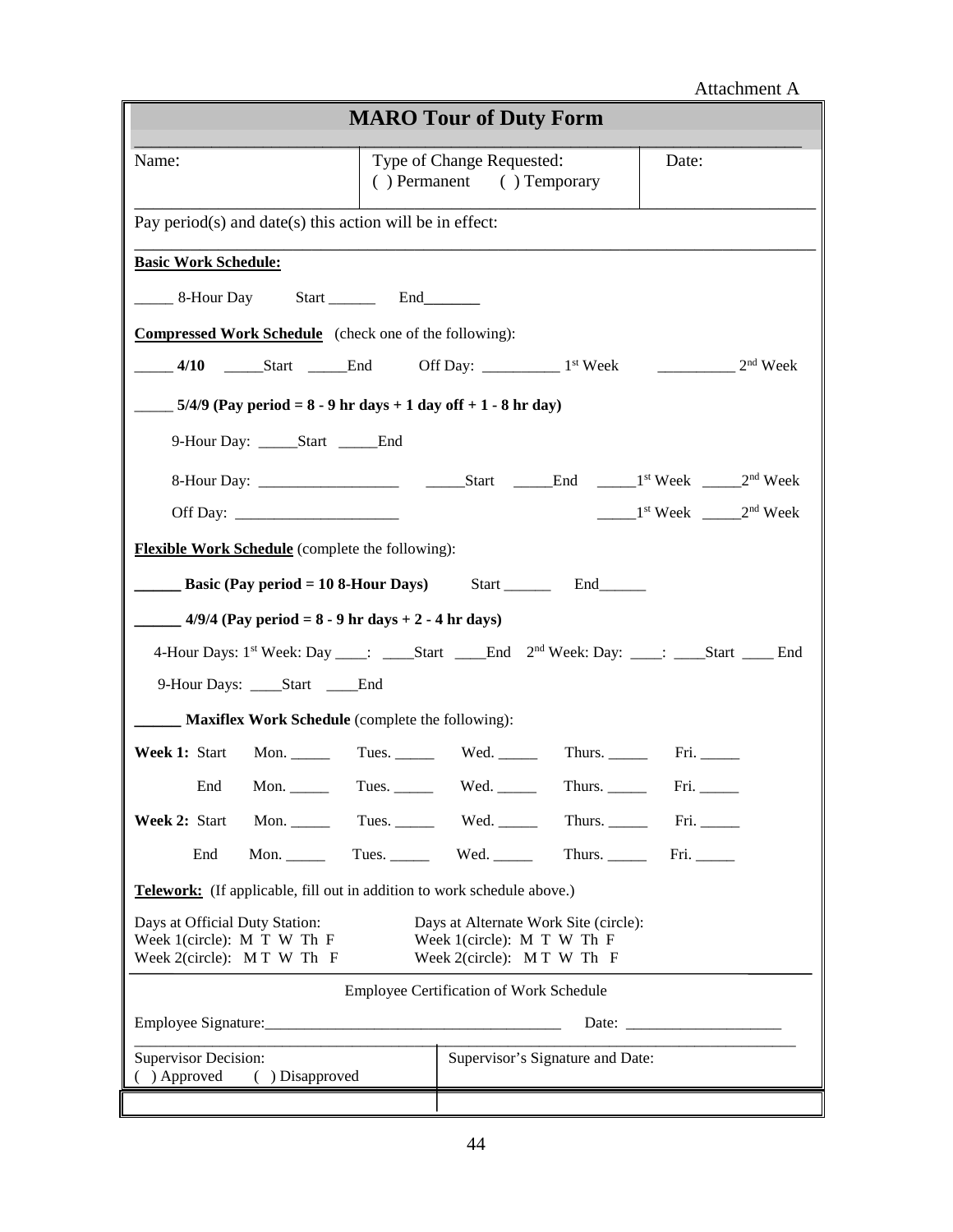# Attachment B

# **MARO CREDIT HOUR REQUEST FORM**

| Pay Period Number:                              |                     |            | Pay Period Dates:                |                                               |       |                    |  |
|-------------------------------------------------|---------------------|------------|----------------------------------|-----------------------------------------------|-------|--------------------|--|
| Current Credit Hours Balance: *                 |                     | From:      | To:                              |                                               |       |                    |  |
| PRE-AUTHORIZATION SECTION                       |                     |            |                                  |                                               |       |                    |  |
| Description of work to be performed:            |                     |            |                                  |                                               |       |                    |  |
| Number of Credit Hours to be<br>Worked: *       |                     |            |                                  | Signature of Employee<br>Date                 |       |                    |  |
|                                                 | <b>APPROVED BY:</b> |            |                                  | <b>CONCURRED BY</b> (if required)             |       |                    |  |
| <sup>1st</sup> Line Supervisor:                 |                     | Date:      | 2 <sup>nd</sup> Line Supervisor: |                                               |       | Date:              |  |
|                                                 |                     |            |                                  | <b>Total Hours</b>                            |       | <b>Total Hours</b> |  |
| Date                                            | <b>Time Start</b>   |            | Time End                         | Week 1                                        |       | Week 2             |  |
|                                                 |                     |            |                                  |                                               |       |                    |  |
|                                                 |                     |            |                                  |                                               |       |                    |  |
|                                                 |                     |            |                                  |                                               |       |                    |  |
|                                                 |                     |            |                                  |                                               |       |                    |  |
|                                                 |                     |            |                                  |                                               |       |                    |  |
|                                                 |                     |            |                                  |                                               |       |                    |  |
|                                                 |                     |            |                                  |                                               |       |                    |  |
|                                                 |                     |            |                                  |                                               |       |                    |  |
|                                                 |                     |            |                                  |                                               |       |                    |  |
|                                                 |                     |            |                                  |                                               |       |                    |  |
|                                                 |                     |            |                                  |                                               |       |                    |  |
| <b>TOTALS</b>                                   |                     |            |                                  |                                               |       |                    |  |
| <b>Supervisor Post-Approval of Actual Time:</b> |                     |            |                                  | <b>Employee Certification of Actual Time:</b> |       |                    |  |
| <b>Signature:</b><br>Date:                      |                     | Signature: |                                  |                                               | Date: |                    |  |

\* Not to exceed 10 hours per pay period or 24 hours total balance.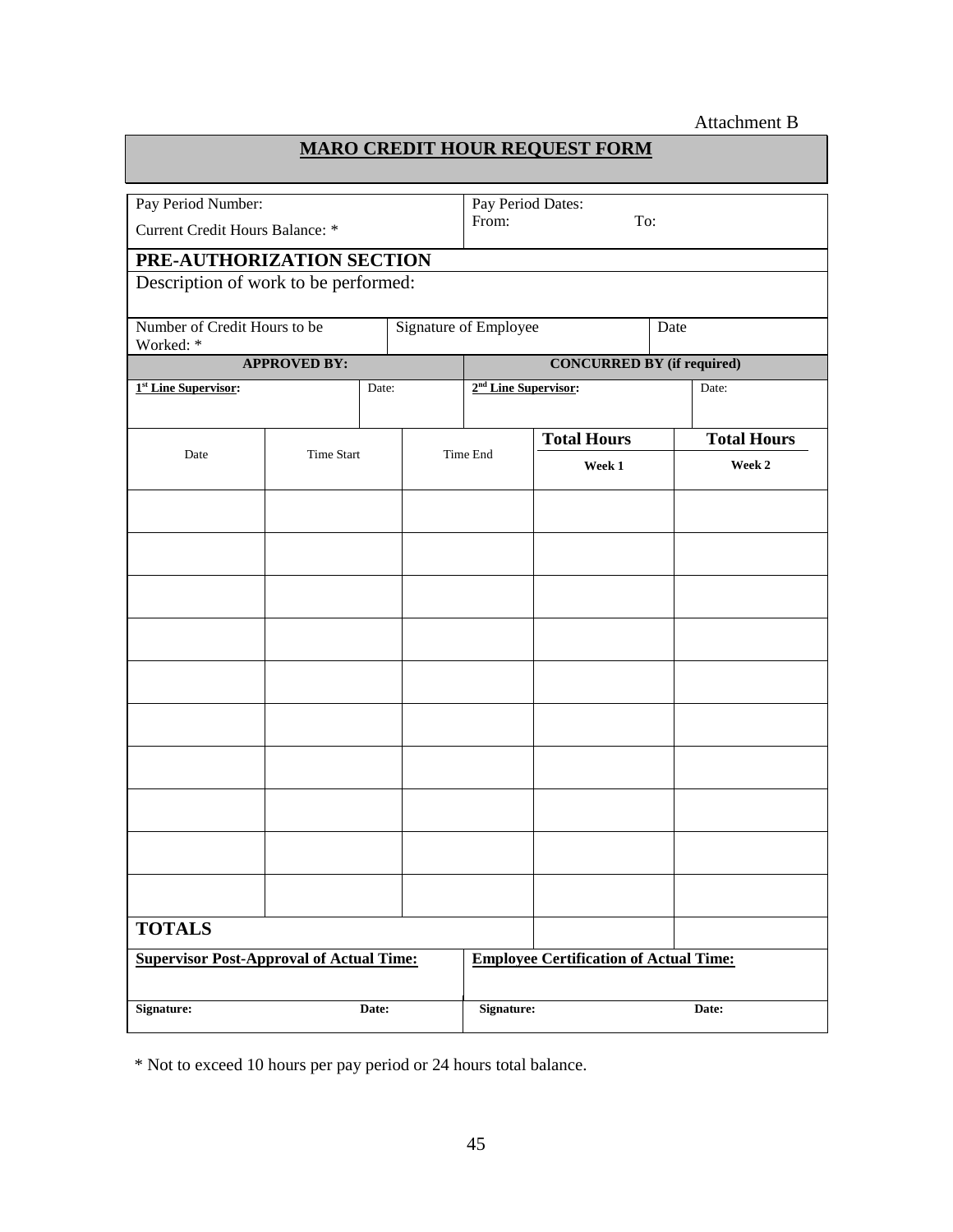| Attachment C |  |
|--------------|--|
|--------------|--|

#### **MARO Employee Telework Application**

 Ending Date

## Provide the address and phone # of the alternate work site:

Phone #: Describe in detail the work you will perform at the alternate work site. List the results that will be produced, being as specific as possible.

Describe the designated work area within the alternate work site including the space to be used such as home office, den, dining table, etc., available equipment such as fax machine, printers, etc., internet connectivity (e.g. high speed connection or dial up), and security-related equipment such as locked file cabinet.

## \* Attach Tour of Duty Request Form with your work schedule

| Signature:                                 |        |  |
|--------------------------------------------|--------|--|
| (Employee)                                 | (Date) |  |
|                                            |        |  |
| Signature: _____                           |        |  |
| (Supervisor)                               | (Date) |  |
| *If disapproved or rescinded state reason. |        |  |
|                                            |        |  |
|                                            |        |  |
|                                            |        |  |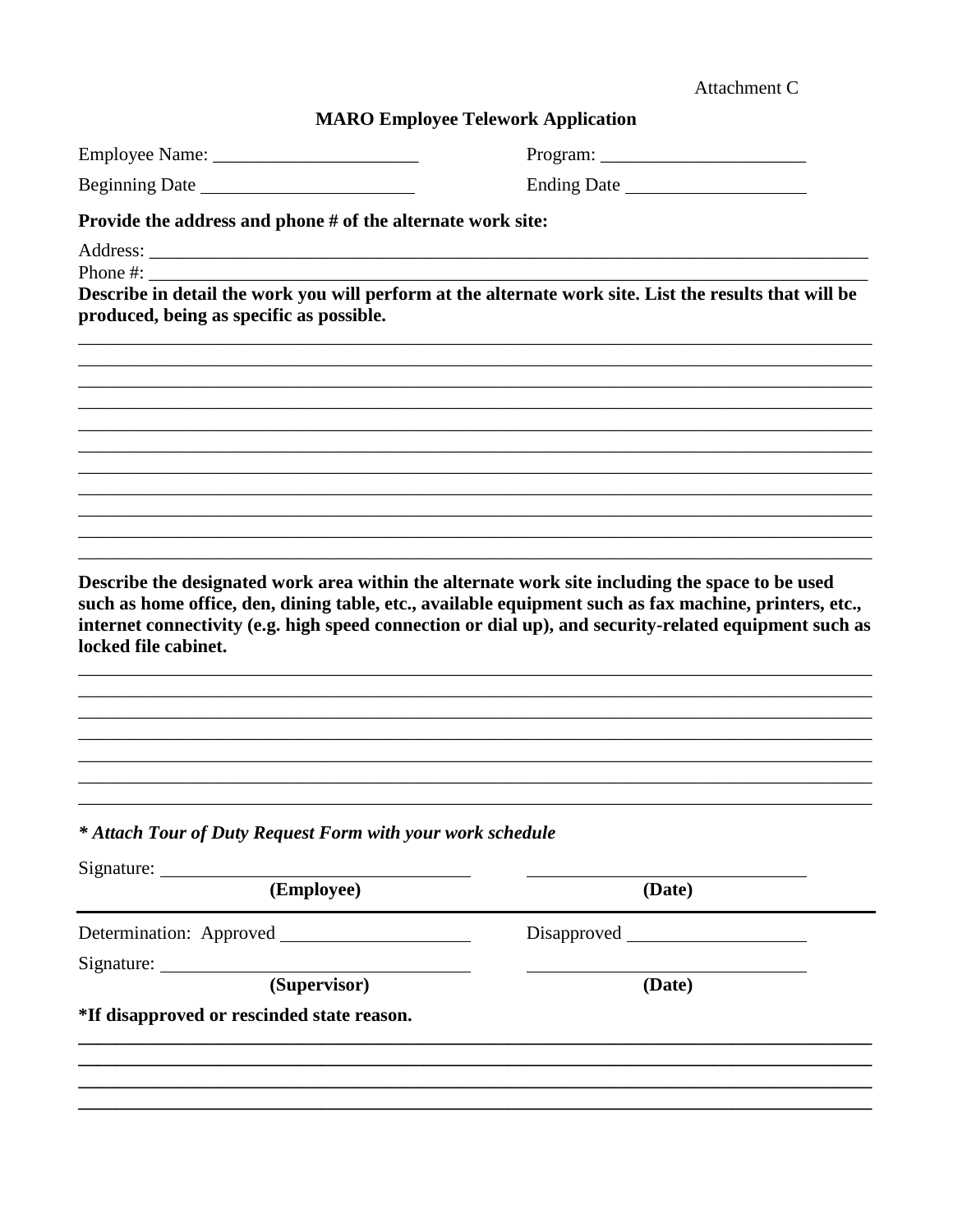#### Attachment D



# **MARO Self-Certification Safety Checklist for Telework**

*The following checklist is designed to assess the overall safety of your alternate work site. Please read and complete the self-certification safety checklist. Upon completion, the employee will sign and date the checklist in the spaces provided and submit to your supervisor. Management may visit your alternate work site with advance notice to inspect for safe working conditions.*

| Name:         | Business Telephone: |
|---------------|---------------------|
| Organization: |                     |
| City/State:   |                     |

The alternate work site is: \_\_\_\_\_\_\_\_\_\_\_\_\_\_\_\_\_\_\_\_\_\_\_\_\_\_\_\_\_\_\_\_\_

Describe the designated work area in the alternate work site:

\_\_\_\_\_\_\_\_\_\_\_\_\_\_\_\_\_\_\_\_\_\_\_\_\_\_\_\_\_\_\_\_\_\_\_\_\_\_\_\_\_\_\_\_\_\_\_\_\_\_\_\_\_\_\_\_\_\_\_\_\_\_\_

\_\_\_\_\_\_\_\_\_\_\_\_\_\_\_\_\_\_\_\_\_\_\_\_\_\_\_\_\_\_\_\_\_\_\_\_\_\_\_\_\_\_\_\_\_\_\_\_\_\_\_\_\_\_\_\_\_\_\_\_\_\_\_

#### **A. Workplace Environment**

|    |                                                                                                                                                                                                               | <b>Yes</b> | No |
|----|---------------------------------------------------------------------------------------------------------------------------------------------------------------------------------------------------------------|------------|----|
| 1. | Are temperature, noise, ventilation, and lighting levels adequate to maintain your<br>normal level of job performance?                                                                                        |            |    |
| 2. | Are all stairs with four or more steps equipped with handrails?                                                                                                                                               |            |    |
| 3. | Are all circuit breakers and/or fuses in the electrical panel labeled as to intended<br>services?                                                                                                             |            |    |
| 4. | Do circuit breakers clearly indicate if they are in the open or closed position?                                                                                                                              |            |    |
| 5. | Is all electrical equipment free of recognized hazards that would cause physical harm<br>(frayed wires, bare conductors, loose wires, flexible wires running through walls,<br>exposed wires to the ceiling)? |            |    |
| 6. | Will the building's electrical system permit the grounding of electrical equipment?                                                                                                                           |            |    |
| 7. | Are aisles, doorways, and corners free of obstructions to permit visibility and<br>movement?                                                                                                                  |            |    |
| 8. | Are file cabinets and storage closets arranged so drawers and doors do not open in<br>walkways?                                                                                                               |            |    |
| 9. | Are chairs safe (no loose rungs, legs or casters)?                                                                                                                                                            |            |    |
|    | 10. Are the phone lines, electrical cords, and extension wires secured under a desk or<br>alongside a baseboard?                                                                                              |            |    |
|    | 11. Is the office space neat, clean, and free of excessive amounts of combustibles?                                                                                                                           |            |    |
|    | 12. Are floor surfaces clean, dry, level, and free of worn or frayed seams?                                                                                                                                   |            |    |
|    | 13. Are carpets well secured to the floor and free of frayed or worn seams?                                                                                                                                   |            |    |
|    | 14. Is there enough light for reading?                                                                                                                                                                        |            |    |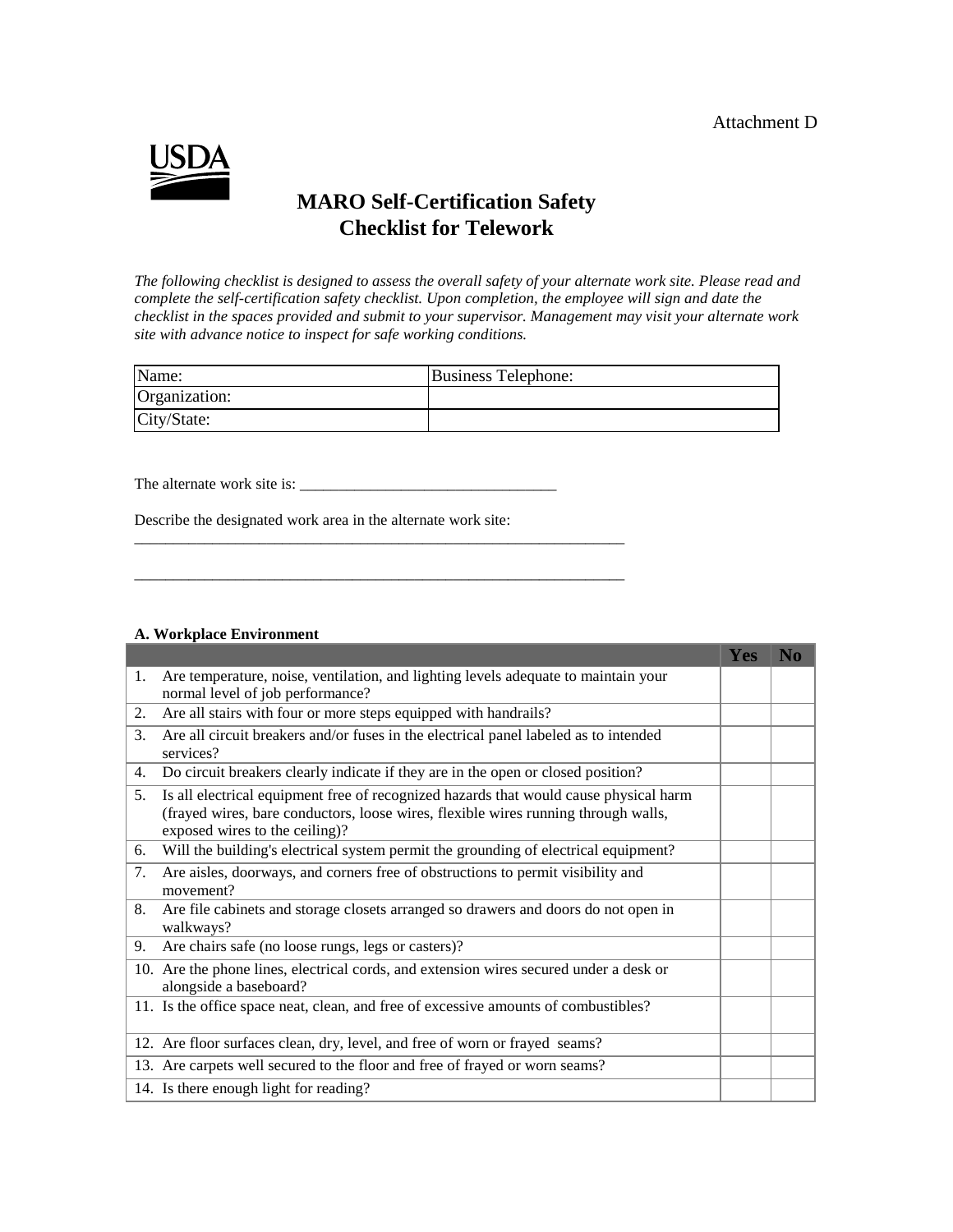#### **B. Workstation**

|                                                                        | Yes | No |  |
|------------------------------------------------------------------------|-----|----|--|
| 15. Is your chair adjustable?                                          |     |    |  |
| 16. Do you know how to adjust your chair?                              |     |    |  |
| 17. Is your back adequately supported by a backrest?                   |     |    |  |
| 18. Are your feet on the floor or fully supported by a footrest?       |     |    |  |
| 19. Do you have enough leg room at your desk?                          |     |    |  |
| 20. Are you satisfied with the placement of your monitor and keyboard? |     |    |  |
| 21. Is it easy to read the text on your screen?                        |     |    |  |
| 22. Do you need a document holder?                                     |     |    |  |
| 23. Is the screen free from noticeable glare?                          |     |    |  |
| 24. Is the top of the screen at eye level?                             |     |    |  |
| 25. Is there a place to rest the arms while not keying?                |     |    |  |
| 26. When keying, are your forearms parallel with the floor?            |     |    |  |
| 27. Are your wrists straight when keying?                              |     |    |  |

**Employee's Signature/Date:**

**Supervisor's Signature/Date:**

**Approved [ ] Disapproved [ ]** 

Note: The supervisor and employee should retain a copy of this checklist along with the written telework agreement. If either the supervisor or employee has safety concerns about the alternate work site, they should be resolved before the telework agreement is approved.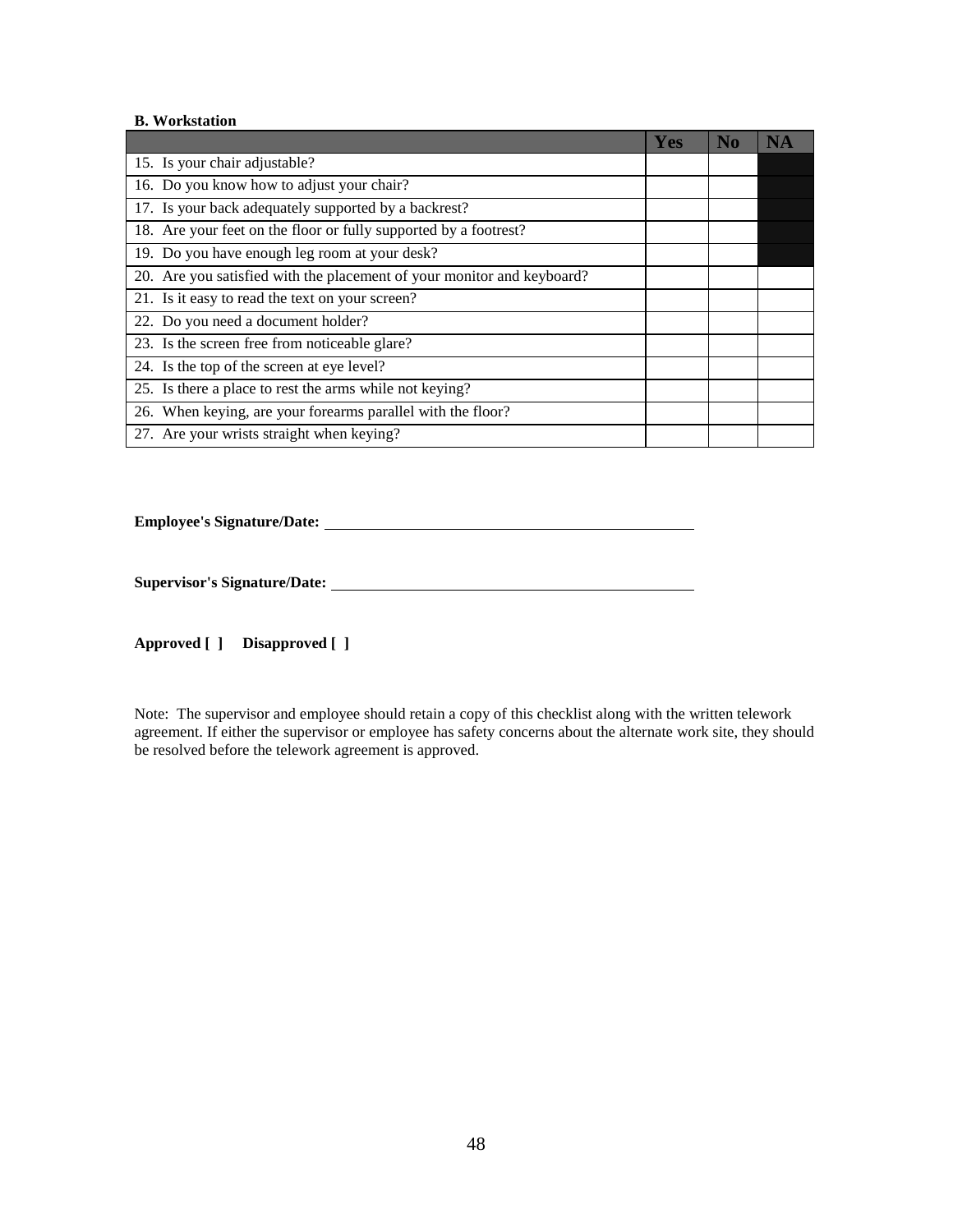# **MARO Telework Participation Agreement**

The following constitutes an agreement on the terms and conditions of telework between the FNS, Mid Atlantic Regional Office (MARO), and the employee\_

- 1. The Employee volunteers to participate in the program and to adhere to the applicable guidelines and policies. The Employer concurs with employee participation.
- 2. The Employee will participate in the MARO Telework on the dates specified in the Employee's Application, not to exceed one year (may be renewed with the concurrence of supervisor). The supervisor or employee may terminate participation at any time. Upon termination, employee will resume working at the official duty station as soon as possible, but no later than five (5) working days after notification of termination. The supervisor will provide the reasons for termination in writing, if requested by the employee.
- 3. The employee's tour of duty will be as approved by the supervisor on the MARO Tour of Duty Form. These dates/times may be modified as needed to meet mission requirements as required or approved by the supervisor.
- 4. Requirements for the Employee's time and attendance are unchanged by participation in the telework. The employee's timekeeper will have a copy of the employee's Tour of Duty Form and access to the Employee's Time and Attendance record in WebTA and will record the employee's time and attendance as performing official duties at the official duty station.
- 5. The Employee's official duty station is not changed by participation in the program. All pay, leave, and travel entitlements will be based on the Employee's official duty station.
- 6. The Employee must follow established office procedures in obtaining prior supervisory approval for the use of accrued leave, credit hours, overtime and compensatory time.
- 7. Employees will continue to work in pay status while working at the alternate work site. If the Employee works overtime that has been ordered and authorized in advance, she/he will be compensated in accordance with applicable law and regulations. The Employee understands that he/she will not be compensated for overtime work that has not been ordered or authorized in advance.
- 8. Subject to budget, availability, and other limitations, the Employer agrees to provide computer equipment it deems necessary for approved telework applications. Employees may use their own peripheral equipment (e.g. printers, fax machines, copiers). The employee is responsible for protecting any government –owned equipment that is provided. The Employee is responsible for installing, servicing, and maintaining her/his own peripheral equipment if used. The Employer will service and maintain government-owned equipment.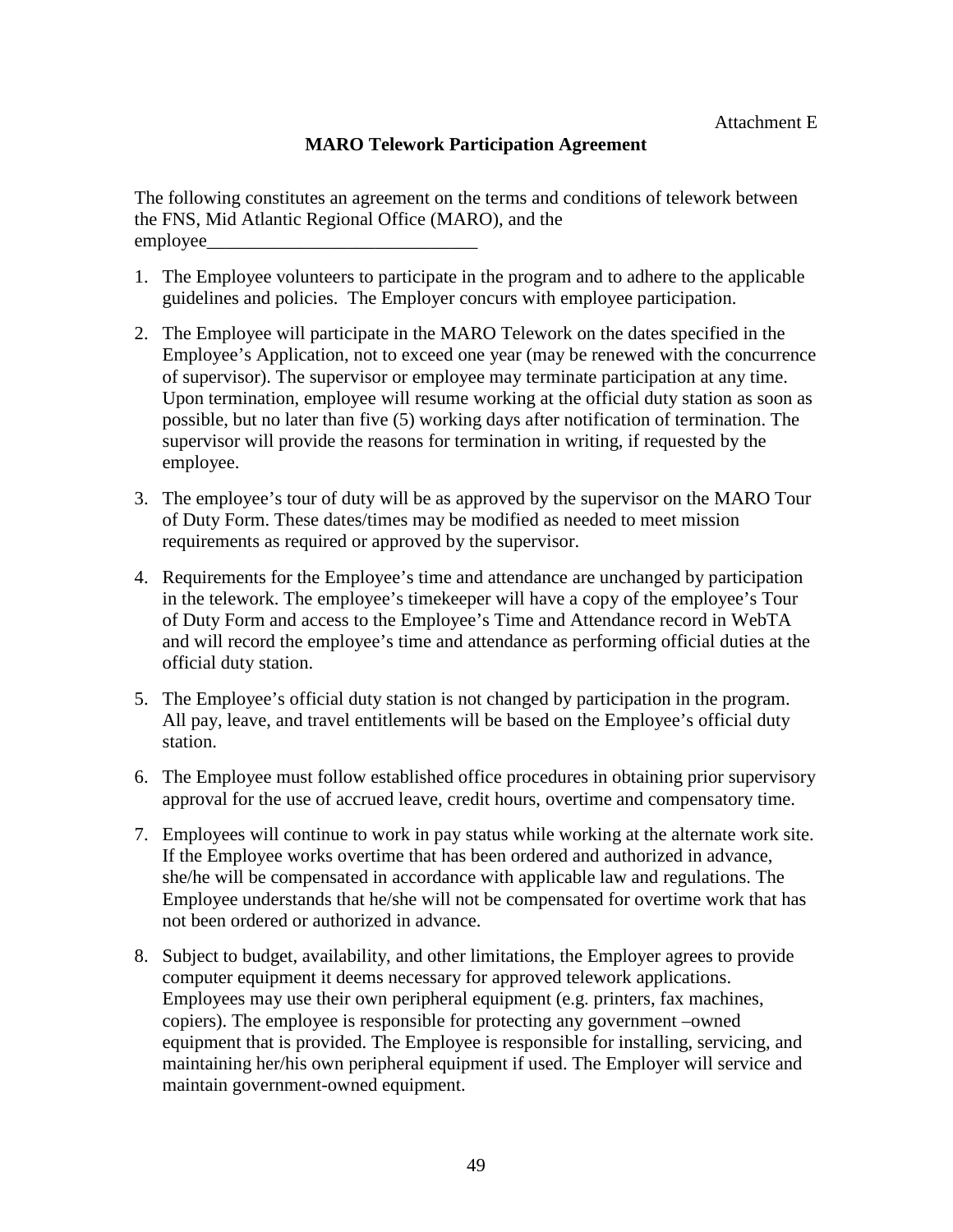- 9. Employees must make a reasonable attempt to ensure a safe work environment.
- 10. The Government will not be liable for damages to an Employee's personal or real property during the course of performance of official duties or while using Government equipment in the Employee's residence, except to the extent the Government is held liable by claims arising under the Federal Tort Claims Act or Military Personnel and Civilian Employees Claims Act.
- 11. The Government will not be responsible for the provision of or costs associated with utilities, home maintenance, or any other incidental costs associated with the use of the employee's alternate work site. Costs associated with copying of work-related materials, fax charges, express mail, etc. will not be reimbursed by the Agency unless written approval has been given in advance.
- 12. The Employee is covered under the Federal Employee's Compensation Act if injured in the course of actually performing official duties at the alternate work site, to the extent permitted by law. Any accident or injury occurring at the alternate work site during duty hours must be brought to the immediate attention of the supervisor.
- 13. The Employee will meet with the Supervisor to receive assignments and to review completed work as necessary or appropriate. Performance expectations will remain the same and the Employee will be evaluated in accordance with criteria prescribed in the Employee's performance standards.
- 14. Employees may take home Agency files and materials only with advance supervisory approval. The Employee will apply approved safeguards to protect Government/agency records from unauthorized disclosure or damage and will comply with Privacy Act requirements set forth in the Privacy Act of 1974, Public Law 93-579, codified at Section 552a, title 5 U.S.C. and specific agency confidentiality requirements.
- 15. The Employee agrees to safeguard the physical security of Government/agency records by keeping them in a secure locked space such as a lockable desk drawer, file cabinet or safe, when not performing official duties at the home workplace which involve accessing the records.
- 16. The Employee agrees that the permanent repository of Government/agency records is the official duty station, and agrees to return Government/agency records to the official duty station upon the Employee's next return to the official duty station after work is completed.
- 17. With advance notice, the employee agrees to permit home inspections by the Employer the alternate work site during the Employee's normal duty hours to ensure proper maintenance of Government-owned property and work site conformance with safety standards and other requirements of this agreement.
- 18. The Employee agrees that non-official tasks, including dependent care, will not be performed during his/her tour of duty.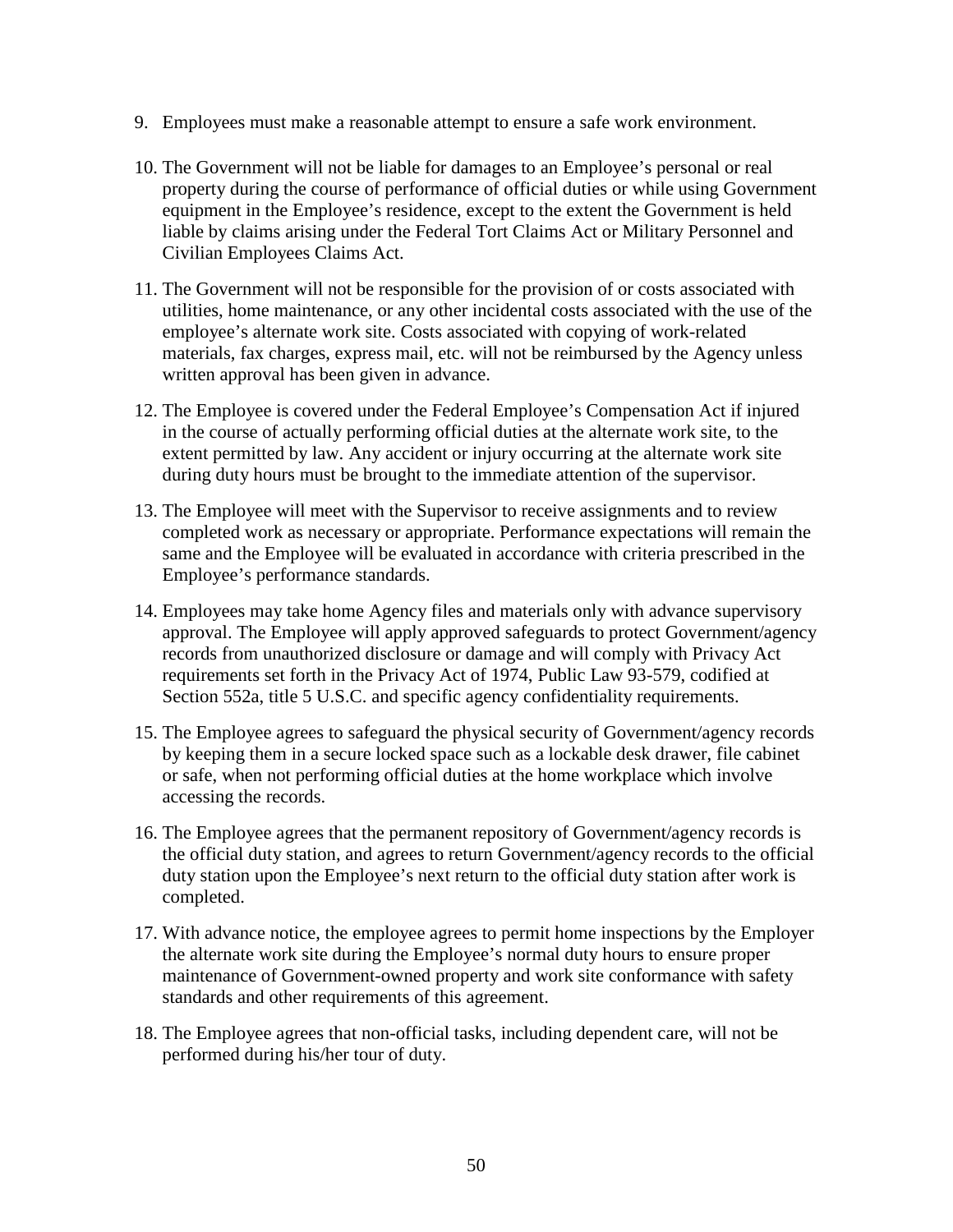- 19. The Employee agrees that on the day of a weather or emergency related closing he/she is generally expected to continue working from their alternate work site if the closure occurs on her/his telework day.
- 20. Failure to comply with all provisions of this agreement may result in termination of the telework arrangement and/or other appropriate disciplinary action.

Employee's Signature \_\_\_\_\_\_\_\_\_\_\_\_\_\_\_\_\_\_\_\_\_\_\_\_\_\_\_\_\_ Date: \_\_\_\_\_\_\_\_\_\_\_\_\_

Supervisor's Signature \_\_\_\_\_\_\_\_\_\_\_\_\_\_\_\_\_\_\_\_\_\_\_\_\_\_\_\_ Date: \_\_\_\_\_\_\_\_\_\_\_\_\_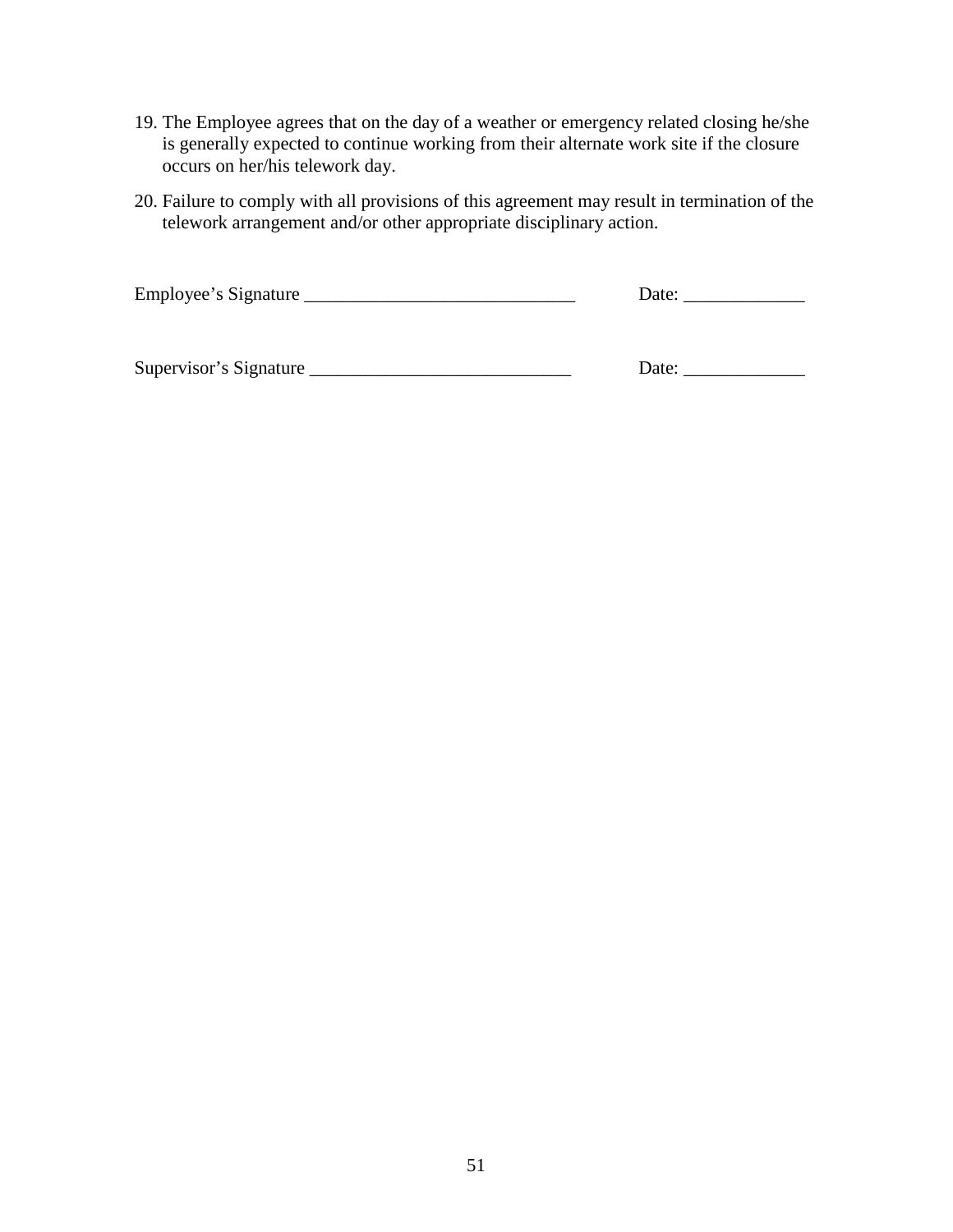## Attachment F

# REQUEST FOR USE OF TELEWORK EQUIPMENT

| Date: |                                           |                                                                                                                                                                                                                                                                               |
|-------|-------------------------------------------|-------------------------------------------------------------------------------------------------------------------------------------------------------------------------------------------------------------------------------------------------------------------------------|
|       |                                           |                                                                                                                                                                                                                                                                               |
|       |                                           |                                                                                                                                                                                                                                                                               |
|       |                                           |                                                                                                                                                                                                                                                                               |
|       | Equipment requested (please be specific): |                                                                                                                                                                                                                                                                               |
|       |                                           |                                                                                                                                                                                                                                                                               |
|       |                                           |                                                                                                                                                                                                                                                                               |
|       |                                           |                                                                                                                                                                                                                                                                               |
|       |                                           | Serial #: $\frac{1}{2}$                                                                                                                                                                                                                                                       |
|       |                                           |                                                                                                                                                                                                                                                                               |
|       |                                           |                                                                                                                                                                                                                                                                               |
|       |                                           | Serial #: $\frac{1}{2}$ = 0.000 $\frac{1}{2}$ = 0.000 $\frac{1}{2}$ = 0.000 $\frac{1}{2}$ = 0.000 $\frac{1}{2}$ = 0.000 $\frac{1}{2}$ = 0.000 $\frac{1}{2}$ = 0.000 $\frac{1}{2}$ = 0.000 $\frac{1}{2}$ = 0.000 $\frac{1}{2}$ = 0.000 $\frac{1}{2}$ = 0.000 $\frac{1}{2}$ = 0 |
|       |                                           | Serial #: $\frac{1}{2}$                                                                                                                                                                                                                                                       |
|       |                                           | Date: $\qquad \qquad$                                                                                                                                                                                                                                                         |
|       |                                           |                                                                                                                                                                                                                                                                               |
|       |                                           | I request permission to use my personal equipment, including the following items:                                                                                                                                                                                             |
|       |                                           |                                                                                                                                                                                                                                                                               |
|       |                                           |                                                                                                                                                                                                                                                                               |
|       |                                           |                                                                                                                                                                                                                                                                               |
|       |                                           | Date:                                                                                                                                                                                                                                                                         |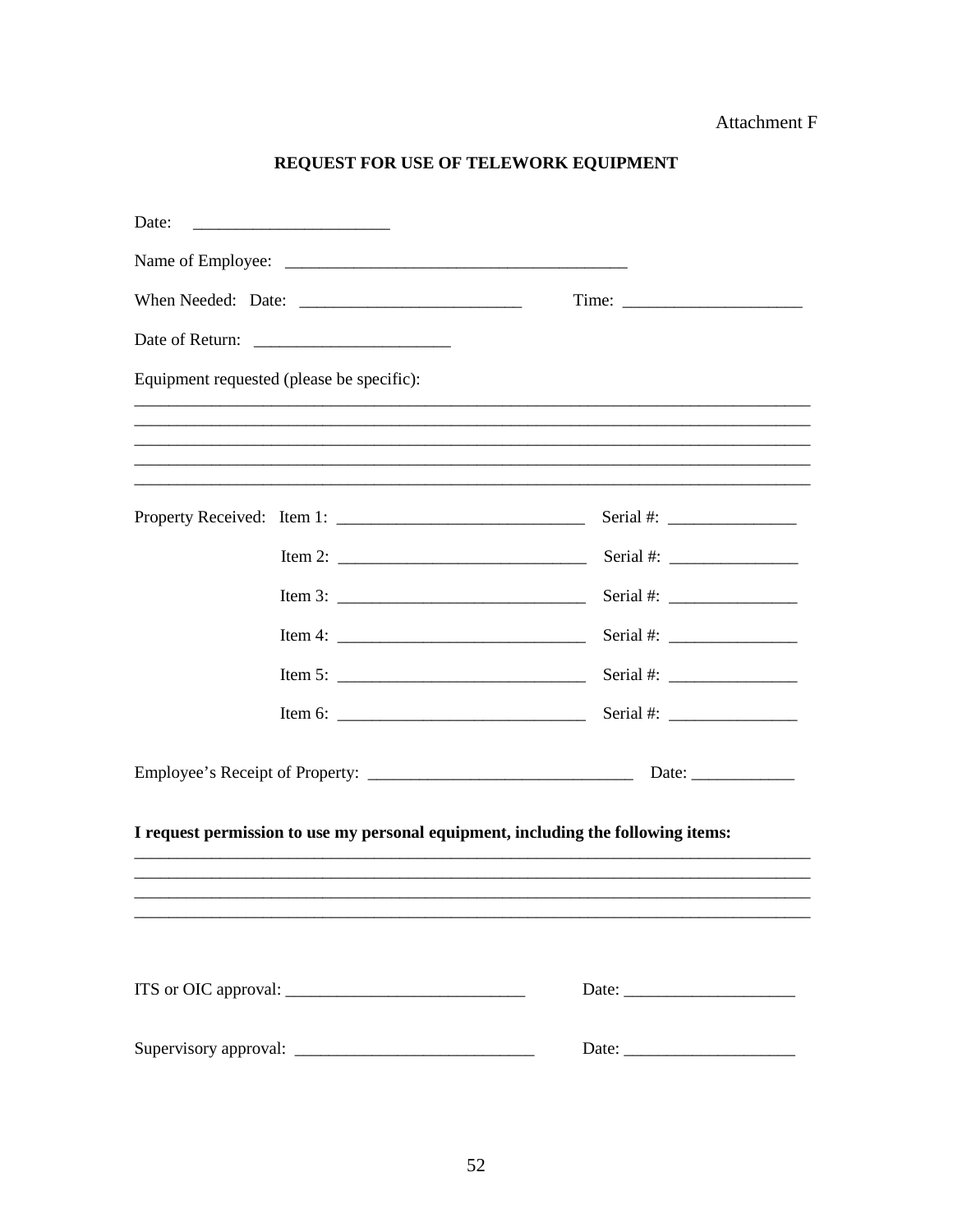# **ARTICLE 17**

# **Overtime**

## Section 1 - General

Employees may earn and will be compensated for approved overtime, compensatory time and holiday work in accordance with the Fair Labor Standards Act (FLSA), OPM policy, and other applicable laws and regulations as appropriate to the employee status.

The Employer may require overtime/holiday work as a condition of employment. If more than one employee is qualified to perform the work, the Employer may consider the employee's personal circumstances or availability of volunteers.

Absent extenuating circumstances, the Employer will provide an employee reasonable notice when scheduling the employees to work beyond their normal tour of duty.

### Section 2 - Definitions

- 1. Exempt employee An employee who is not covered by the Fair Labor Standards Act (FLSA).
- 2. Non-exempt employee An employee who is covered by the FLSA.
- 3. "Suffered or permitted work" Any work performed by an employee for the benefit of the Agency, whether requested or not, provided the employee's supervisor knows or has reason to believe that the work is being performed and has an opportunity to prevent the work from being performed.
- 4. Officially Ordered or Approved Overtime Overtime work that was ordered or approved in advance by a supervisor with such authority, or was approved by the supervisor after emergency work was performed.
- 5. Overtime Work for Exempt Employees For exempt employees, overtime work is defined as follows:
	- a. Employees who work more than their scheduled work hours in a day (e.g., 4, 8, 9 or 10) or more than 80 hours in a pay period earn overtime compensation.
	- b. Basic work schedule: work performed by an employee in excess of eight (8) hours in a day or forty (40) hours in an administrative workweek that is officially ordered or approved.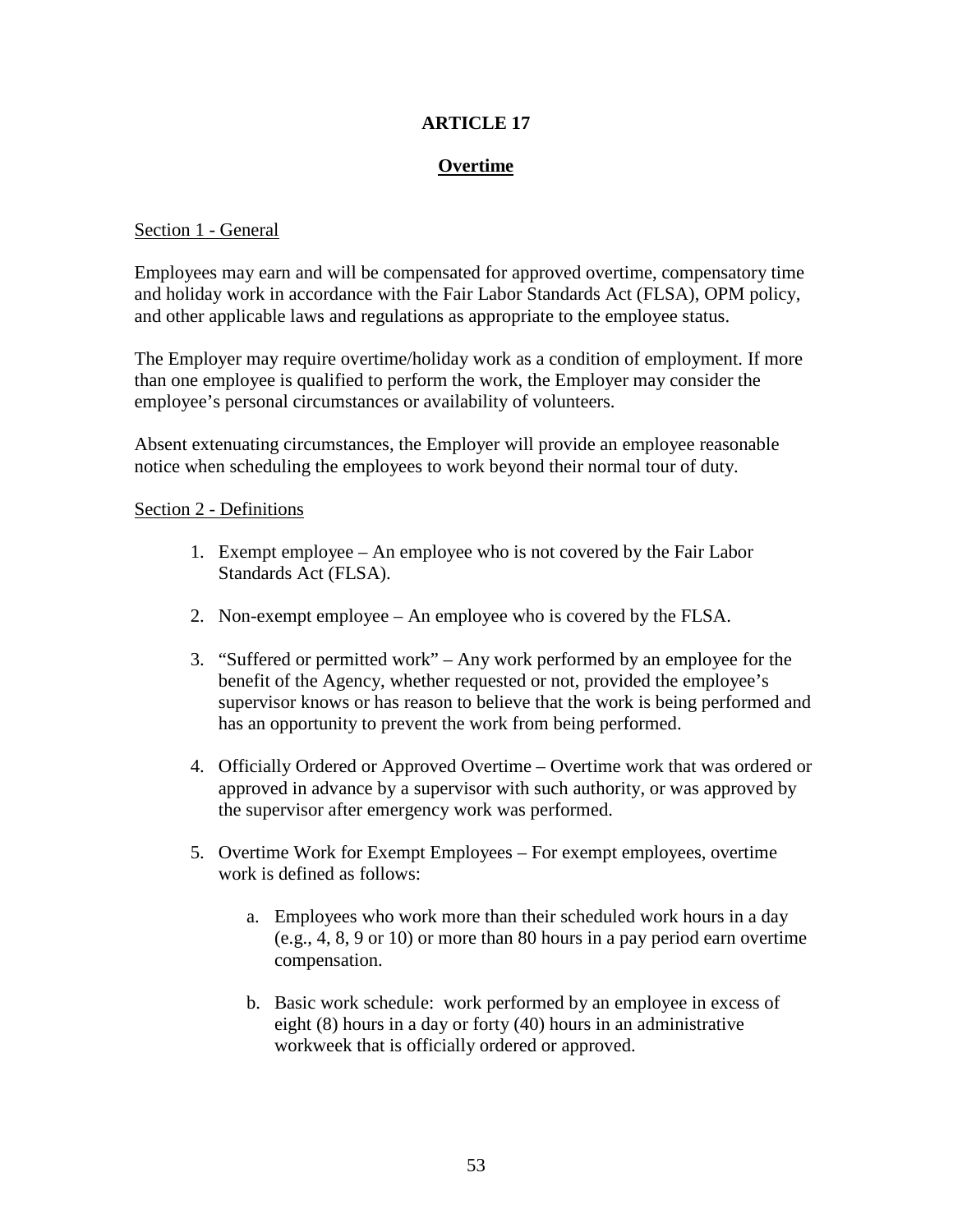- c. Compressed work schedule: work in excess of the established compressed work schedule that is officially ordered or approved.
- d. Flexible work schedule: work in excess of eight (8) hours in a day or forty (40) hours in an administrative workweek which is officially ordered in advance, excluding credit hours.
- 6. Overtime Work for Nonexempt Employees For non-exempt employees, overtime work is defined as follows:
	- a. Employees who work more than their scheduled work hours in a day (e.g., 4, 8, 9, 10) or more than 80 hours in a pay period earn overtime compensation.
	- b. If FLSA non-exempt employees are suffered or permitted to work, they must be compensated for the overtime they work.
	- c. Basic work schedule: work performed by an employee in excess of eight (8) hours in a day or forty (40) hours in an administrative workweek that is officially ordered or approved, or suffered or permitted.
	- d. Compressed work schedule: work in excess of the established compressed work schedule that is officially ordered or approved, or suffered or permitted.
	- e. Flexible work schedule: work in excess of eight (8) hours in a day or forty (40) hours in an administrative workweek which is officially ordered in advance, excluding credit hours. "Suffered or permitted" work cannot count as overtime work for non-exempt employees on the flexible work schedule.
- 7. Overtime Work for Part-time Employees Hours in excess of the established work schedule for the day (but more than at least eight (8) hours) or for the week (but more than at least forty (40) hours).

# Section 3 - Overtime or Compensatory Time for Non-Exempt Employees

Non-exempt employees are covered by both the FLSA and 5 USC for overtime purposes. Where the FLSA and 5 USC are inconsistent, non-exempt employees will be compensated for overtime by the law that provides the greater pay benefit. Employee's grade levels do not solely determine whether they are exempt or non-exempt. Generally, the majority of employees in non-supervisory and program specialist positions are covered by the FLSA overtime provisions. The Employer shall compensate an employee who is non-exempt for all overtime hours worked at a rate equal to 1.5 times the employee's regular hourly rate of pay. Upon the advance written request of an employee the Employer may grant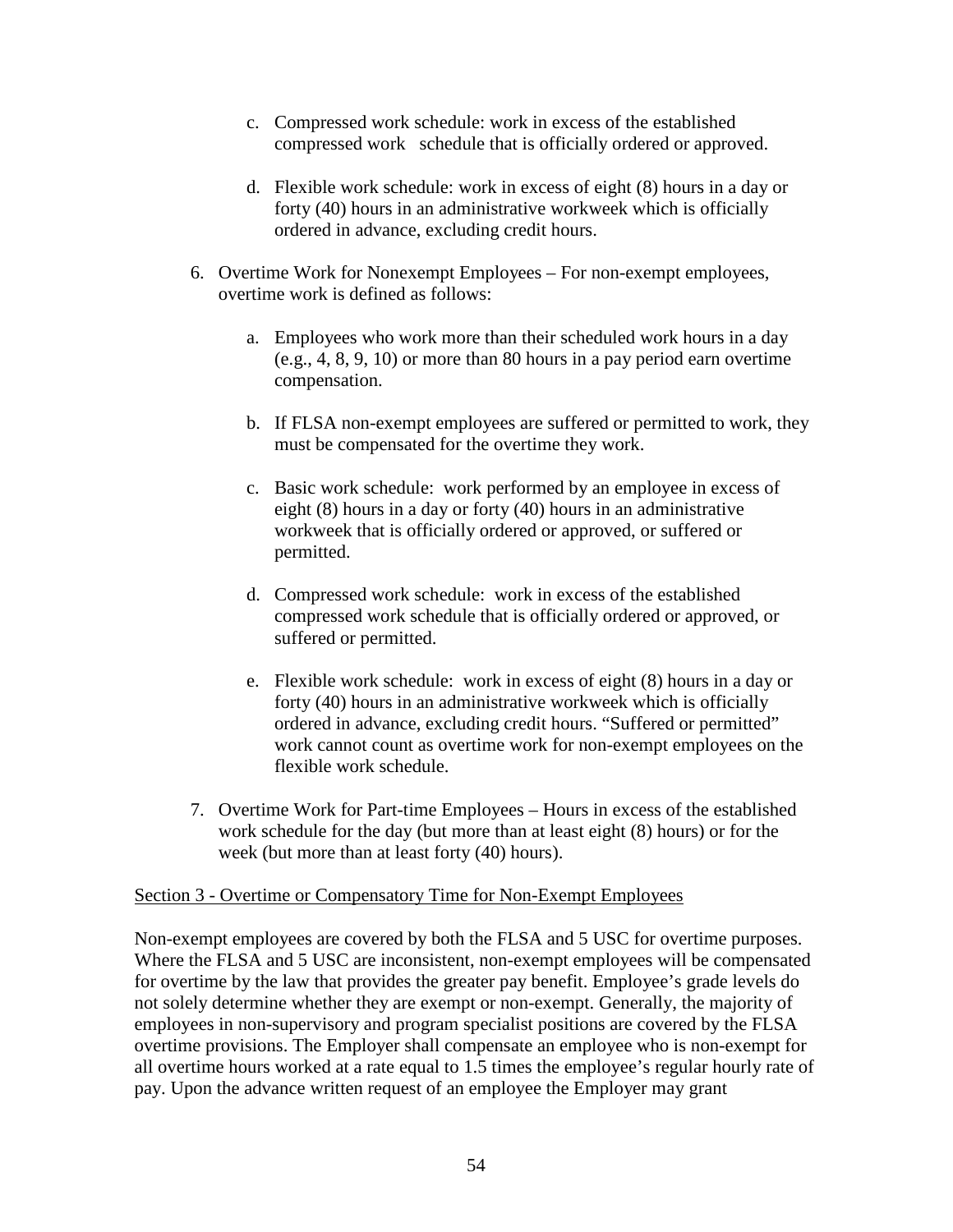compensatory time off on an hour basis in lieu of overtime pay. The Employer may not require that a non-exempt employee be compensated for overtime work with compensatory time off, in lieu of granting overtime pay.

Regular Overtime

- 1. Scheduled in advance of the workweek (before Sunday of the week in which the overtime work will be performed).
- 2. All regularly scheduled overtime must be compensated in overtime pay.
- 3. \*Caveat: employees on flexible schedules may request compensatory time in lieu of overtime, regardless of FLSA status.

Irregular Overtime

- 1. Scheduled on or after the Sunday of the week in which the overtime work is to be performed.
- 2. All employees who are eligible to earn overtime may be granted compensatory time in lieu of overtime pay for irregular overtime. (FLSA exceptions apply)
	- a. The Employer shall compensate an employee who is not-exempt for all hours worked in excess of the employee's normal tour of duty at a rate equal to 1.5 times the employee's hourly regular rate of pay.
	- b. At the request of an employee, the Employer will grant compensatory time off from an employee's tour of duty instead of overtime pay, for an equal amount of overtime work.
	- c. The Employer may not require that an employee be compensated for overtime work under this subpart with an equivalent amount of compensatory time off from the employee's tour of duty.

# **Calculation of overtime pay for FLSA Non-Exempt:**

1.5 times the employee's hourly regular rate of pay.

# **Calculation of overtime pay for FLSA Exempt:**

- 1. For an employee whose rate of basic pay is not more than the rate for GS-10, Step 1, the overtime hourly rate is 1.5 times her/his hourly rate of basic pay.
- 2. For an employee whose rate of basic pay is more than the rate for GS-10, Step 1, the overtime hourly rate is equal to the greater of
	- a. 1.5 times the hourly rate of basic pay for GS-10, Step1; or 1 times the employee's hourly rate of basic pay.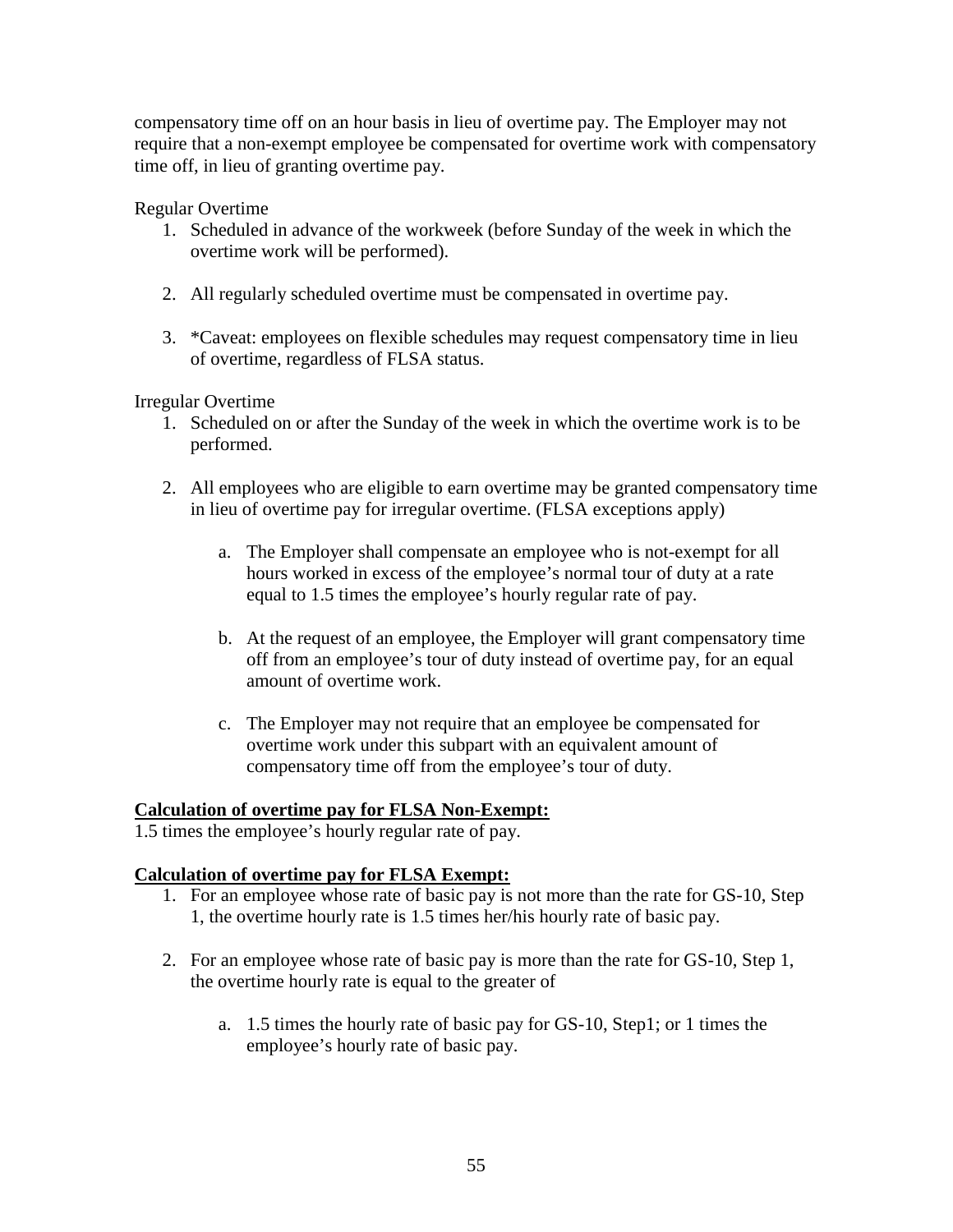## Section 4 - Overtime or Compensatory Time for Exempt Employees

Exempt employees are not covered by the FLSA. Usually, employees occupying positions classified as supervisory, managerial, or administrative are not covered by the overtime provisions of the FLSA. They are compensated for overtime work by application of 5 USC.

Employees whose rate of pay does not exceed the rate of pay for GS-10, step 10 will be compensated for overtime work with overtime pay unless the employee is on a flexible schedule and is earning credit hours or he/she requests compensatory time in lieu of overtime. The Employer may grant compensatory time off in lieu of overtime pay for overtime work upon the advance, written request of the employee.

Employees whose rate of pay exceeds the rate of pay for GS-10, step 10 will be compensated for overtime work with either (1) an equivalent amount of compensatory time off or (2) at the greater of (a) l.5 times the hourly rate of basic pay for GS-10, step 1, or (b) the employee's hourly rate of basic pay (except as provided in 5 U.S.C. 5542(a)(3) and (5)), at the discretion of the Employer.

## Section 5 - Using Compensatory Time

If compensatory time is earned, employees must use it by the end of the  $26<sup>th</sup>$  pay period after the pay period during which it is earned. Subject to management approval, compensatory time must be used before annual leave, provided this will not result in the forfeiture of annual leave. If compensatory time off is not requested or taken within the established time limits, or by the time of the employee's separation or transfer, the employee must be paid for overtime work at the overtime rate in effect for the work period in which it was earned.

## Section 6 - Pre-Authorization of Overtime/Compensatory Time/Compensatory Travel Time

When a supervisor anticipates that overtime work is necessary, the supervisor will notify the employee to complete form FNS-703 Compensatory Time & Overtime Authorization, and submit to the supervisor for approval to completing overtime work. The issue of overtime pay versus compensatory time will be resolved prior to approval of the overtime.

Compensatory and Compensatory travel hours should be requested as follows:

- 1. Requests for compensatory time must be approved in advance of travel using Form FNS-703.
- 2. Upon return of travel the employee must:
	- a. Update the approved FNS-703 with the actual hours earned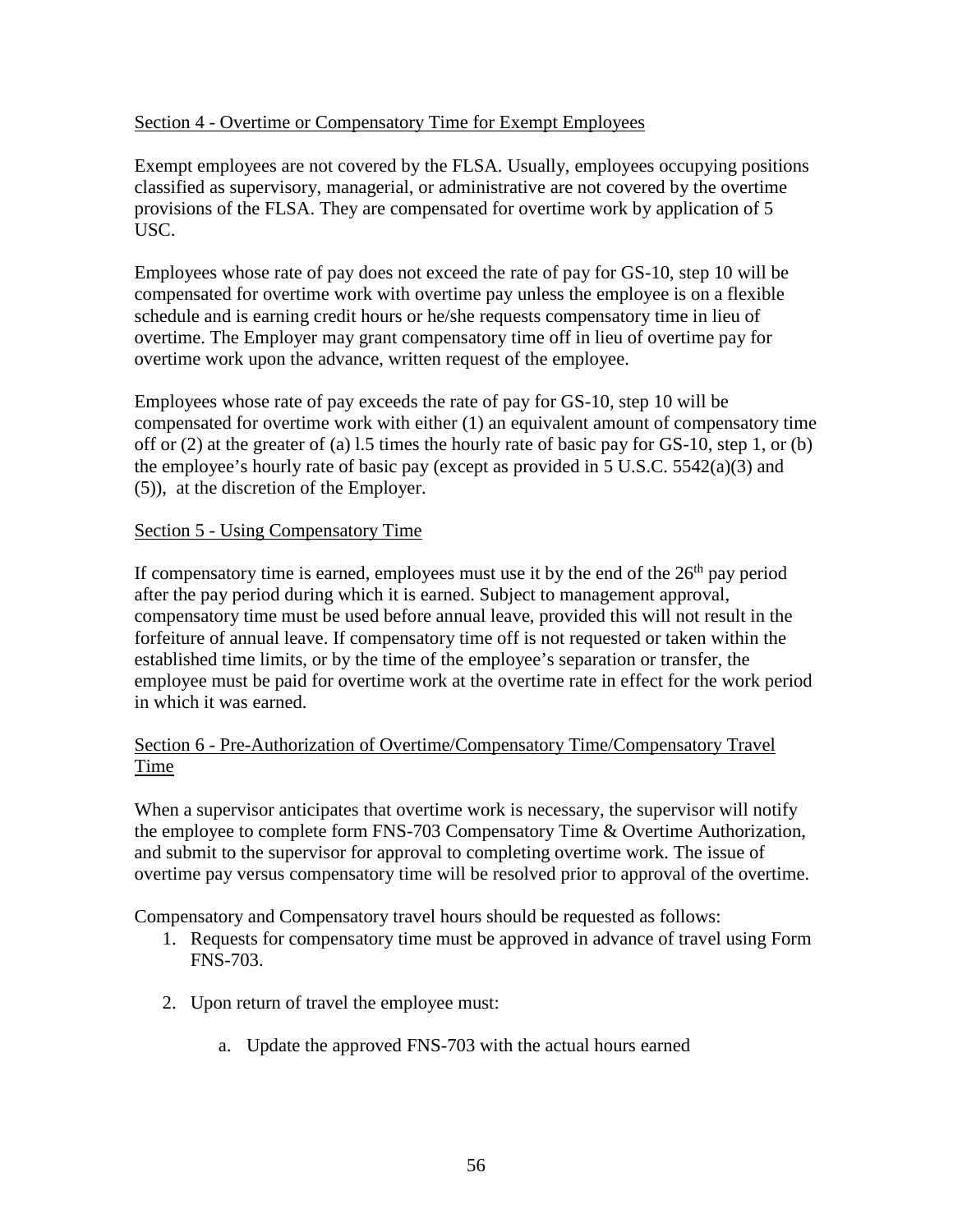- b. Sign the "Employee Post-Certification of Actual Time: line on the FNS-703.
- c. Submit the FNS-703 to her/his supervisor for final approval.
- d. If an employee is submitting an approved FNS-703 **for the current pay period**, the employee must enter a premium pay request in WebTA.
- e. If the employee is submitting an approved FNS-703 **for time earned outside the current pay period**, a timekeeper must process any necessary corrections in WebTA.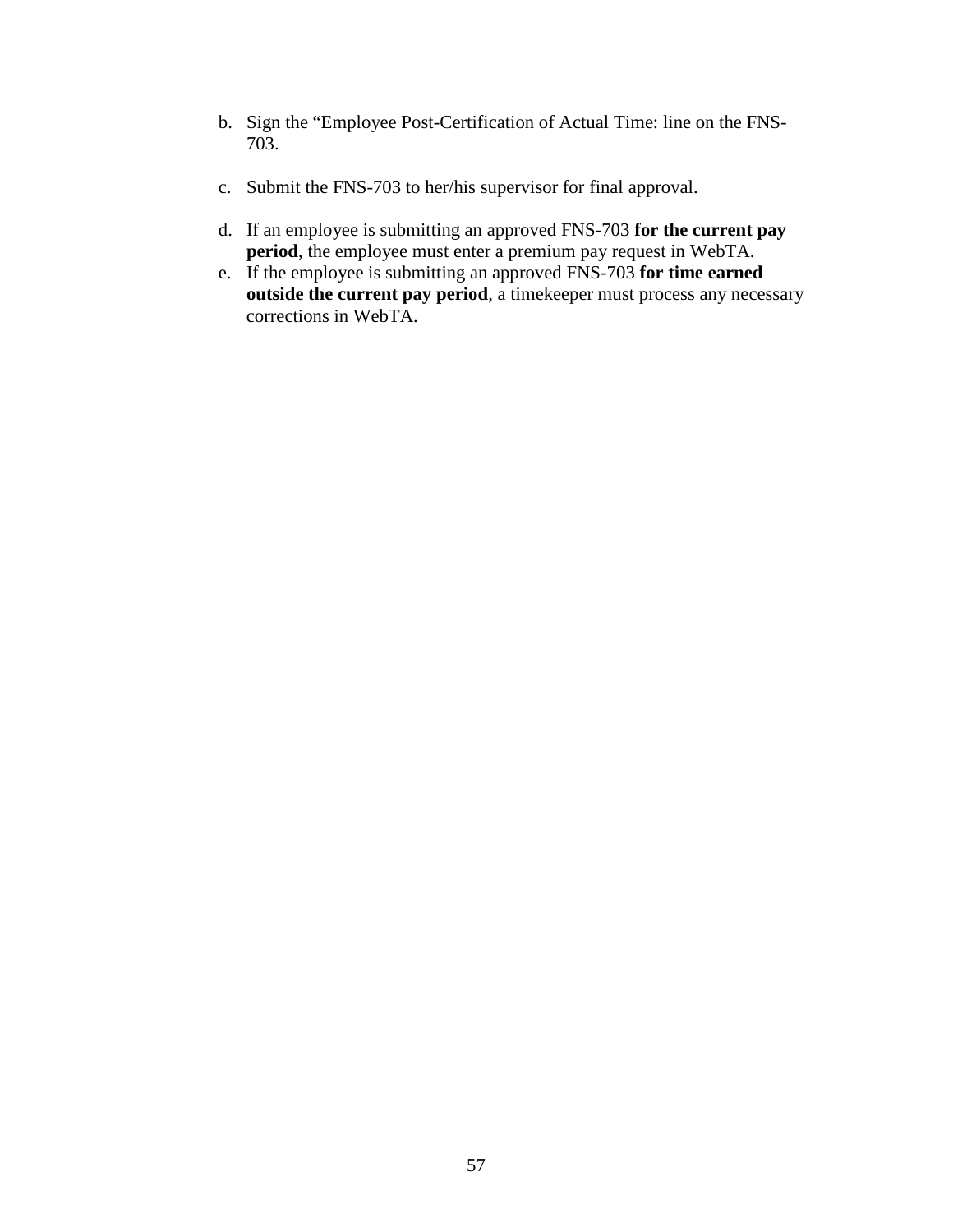# **ARTICLE 18**

# **Official Travel**

## Section 1 – Entitlement to Reimbursement for Travel

Entitlement to reimbursement for travel performed by employees will be determined by the Employer, based on the application of appropriate laws and regulations.

#### Section 2 - Return to Duty Station

Employees are expected to return to the duty station during normal duty hours. Any travel outside of the normal duty hours require written supervisory approval.

### Section 3 - Advance Notice of Travel

If employees are required to travel, the Employer will provide employees with advance notice as soon as reasonably possible.

### Section 4 - Emergency Travel: Cash Advances

In cases of emergency job-related travel and for cash advances in general, employees may obtain cash advances in accordance with existing regulations and policy. Travel advances will be made available prior to the date of departure to those employees who make timely application.

### Section 5 - Use of Private Vehicle

When use of a privately owned vehicle for official business is advantageous to the Employer, the employee providing such automobile will be reimbursed at the rate allowable by regulation. In no case, may an employee be required to use her/his privately owned vehicle in connection with official business.

### Section 6 - Extended Travel

The Employer may approve reimbursement for round-trip travel expenses for periodic travel home on non-work days and return travel to their official duty station, for employees who are required to perform work for an extended period at a temporary duty station.

### Section 7 - Criteria for Overnight Travel and Per Diem

If an employee is traveling to a temporary duty station that is at least fifty (50) miles from the employee's official duty station and fifty (50) miles from the employee's home, she/he may stay overnight if approved by the Employer and be reimbursed in accordance with appropriate travel regulations.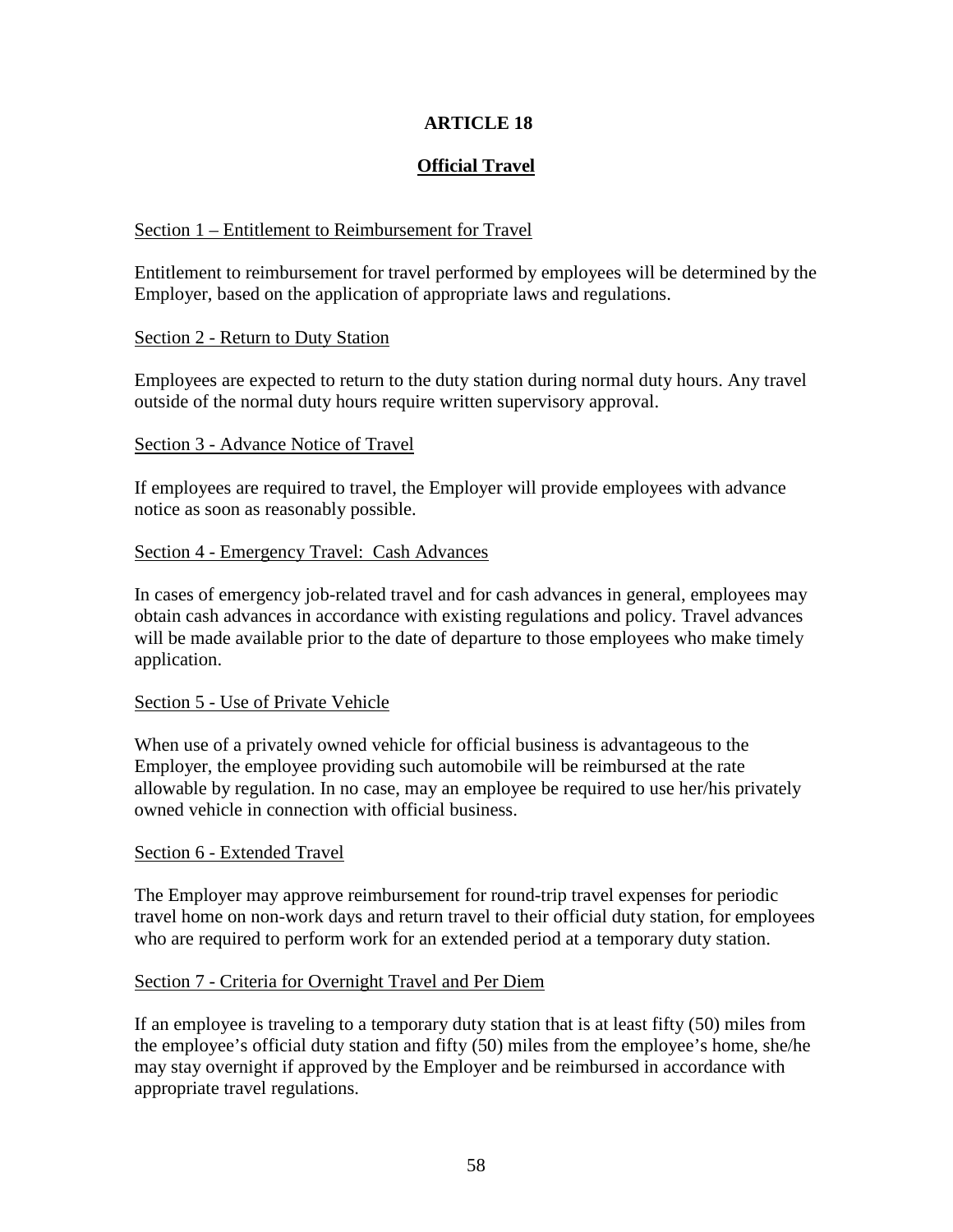## Section 8 - Government Credit Card

An employee must obtain and use the official government credit card for hotel and transportation (airline, train, auto rental, etc.) expenses related to official travel, unless a merchant will not accept the card, or the employee requests and is granted an exemption by the Employer for one or more of the following reasons:

The employee-

- 1. Is a new employee required to perform temporary duty travel en route to her/his first post of duty;
- 2. Is an intermittent or seasonal employee;
- 3. Does not expect to travel more than twice per year;
- 4. Has had her/his government credit card canceled for cause by the issuing bank; or
- 5. Has issues concerning credit (e.g., credit problems or issues, past or present).

At the employee's option and in accordance with federal regulation, the following expenses may be charged to the government credit card: laundry/dry cleaning, parking, local transportation systems, taxis, tips, telephone calls, and other expenses covered by the meals and incidental expenses allowance (M&IE).

### Section 9 - Travel as Hours of Work under the FLSA

Time spent traveling away from the official duty station is considered hours of work under the FLSA if the employee:

- 1. Travels during regular working hours.
- 2. Drives a vehicle or performs other work while traveling.
- 3. Travels as a passenger on a one-day assignment away from the official duty station.
- 4. Travels as a passenger on an overnight assignment away from the official duty station during hours on non-workdays that correspond to the employee's regular working hours.

### Section 10 - Travel as Hours of Work under 5 USC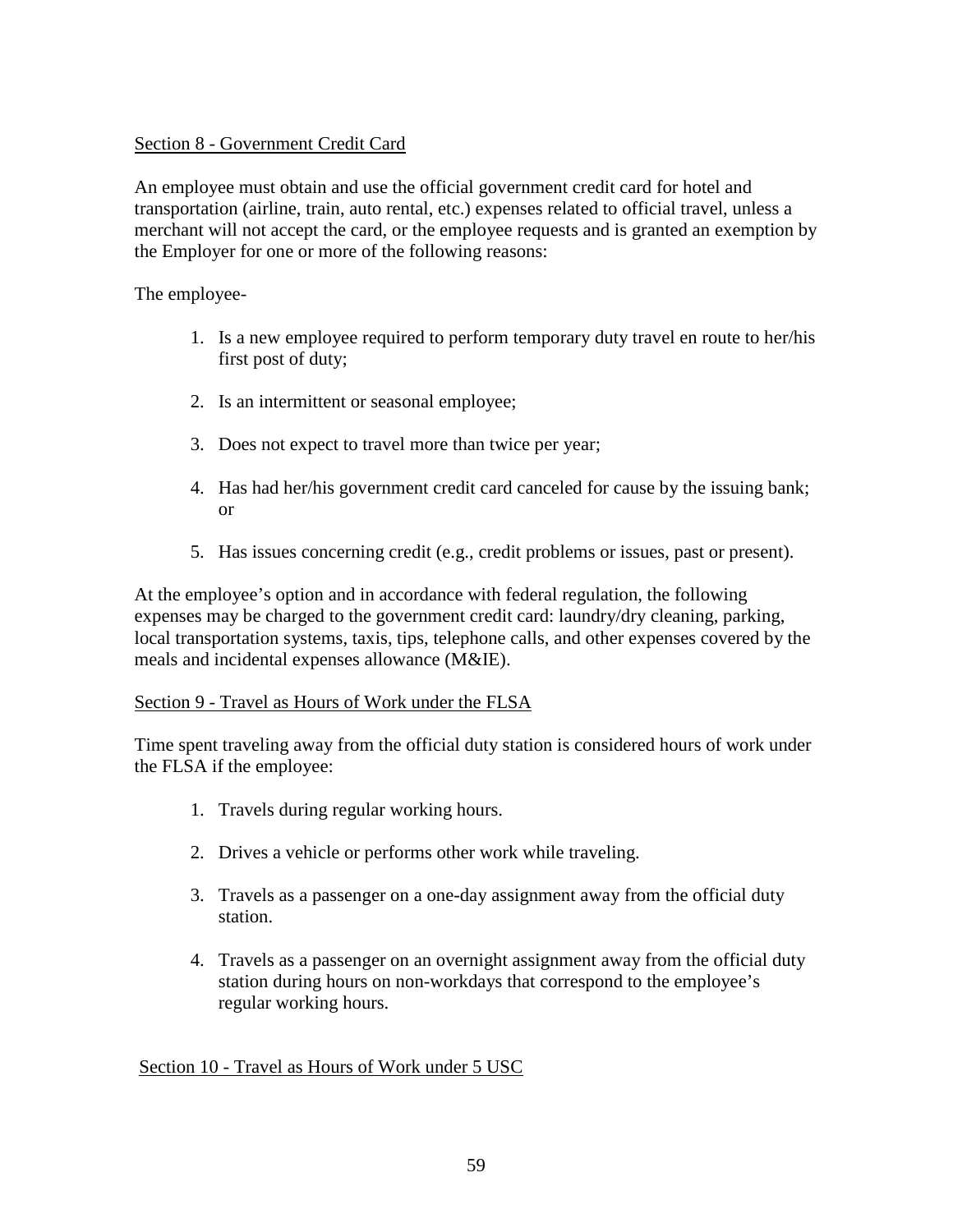Time spent traveling away from the official duty station is considered hours of work under 5 USC if:

- 1. The employee travels during regular working hours; or
- 2. The travel
	- a. Involves the performance of actual work while traveling.
	- b. Is incidental to travel that involves the performance of work while traveling.
	- c. Is carried out under such arduous and unusual conditions that the travel is inseparable from work.
	- d. Results from an event which could not be scheduled or controlled administratively.

## Section 11 – Application of Travel as Hours of Work

For the purpose of determining overtime pay for work, Sections 9 and 10 above are both applicable to non-exempt employees. Only Section 10 is applicable to exempt employees.

## Section 12 – Alternative Mode of Travel

In accordance with Federal Travel Regulation, Chapter 301, Subchapter B, Part 301-13, the employer may authorize additional travel expenses to accommodate an employee with a special physical need which is either:

- 1. Clearly visible and discernible.
- 2. Substantiated in writing by a competent medical authority.

Requests for accommodation, will be handled in accordance with Departmental Manual DM 4300-002, "Reasonable Accommodation Procedures," and Agency policy.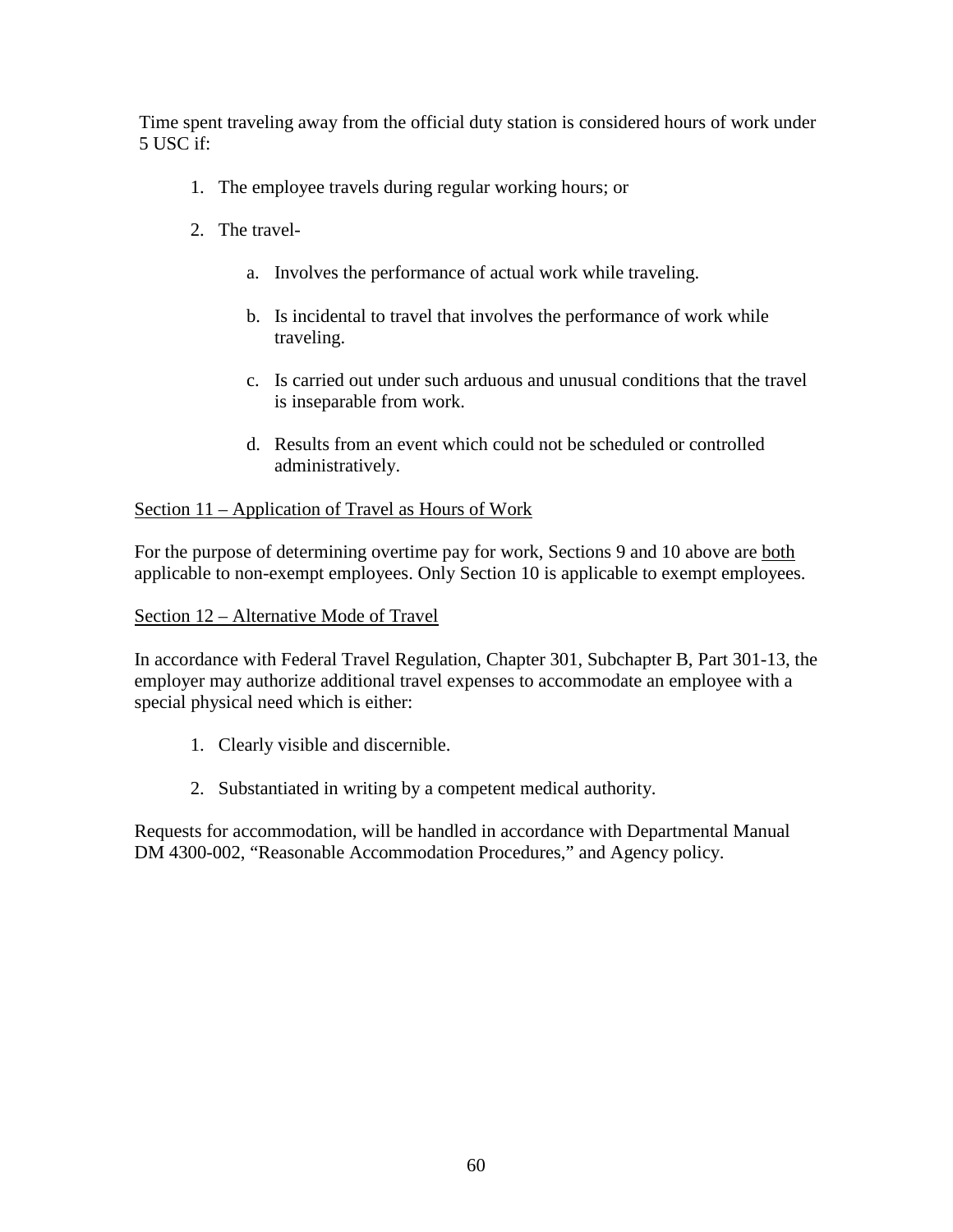## **ARTICLE 19**

## **Parking**

#### Section 1 - Parking Expenses

Subject to GSA regulations, employees will not incur parking expenses for GSA vehicles parked at their worksites. In any case where it has discretion, the Employer will not charge parking fees to employees.

#### Section 2 - Disabled Parking

Upon request by an employee who suffers a temporary or permanent ambulatory disability, the Employer shall attempt to provide a parking space near the entrance to his/her work location. Disabled parking spaces shall be provided at the Regional Office.

#### Section 3 - Car Pools

At worksites where all employees are assigned private parking spaces, special assignment rights will be given to car pool vehicles of three (3) or more employees.

#### Section 4 - Snow and Ice Removal

After a snowfall or ice storm, the Employer will make a reasonable effort to assure that Building Management clears and salts walkways, parking areas and driveways as soon as possible. Reasonably safe walking and driving conditions should be maintained at all times; however, it is understood that this is often beyond the control of the Employer.

#### Section 5 – Lighting

The Employer will contact Building Management to address problems concerning parking lot lighting when appropriate.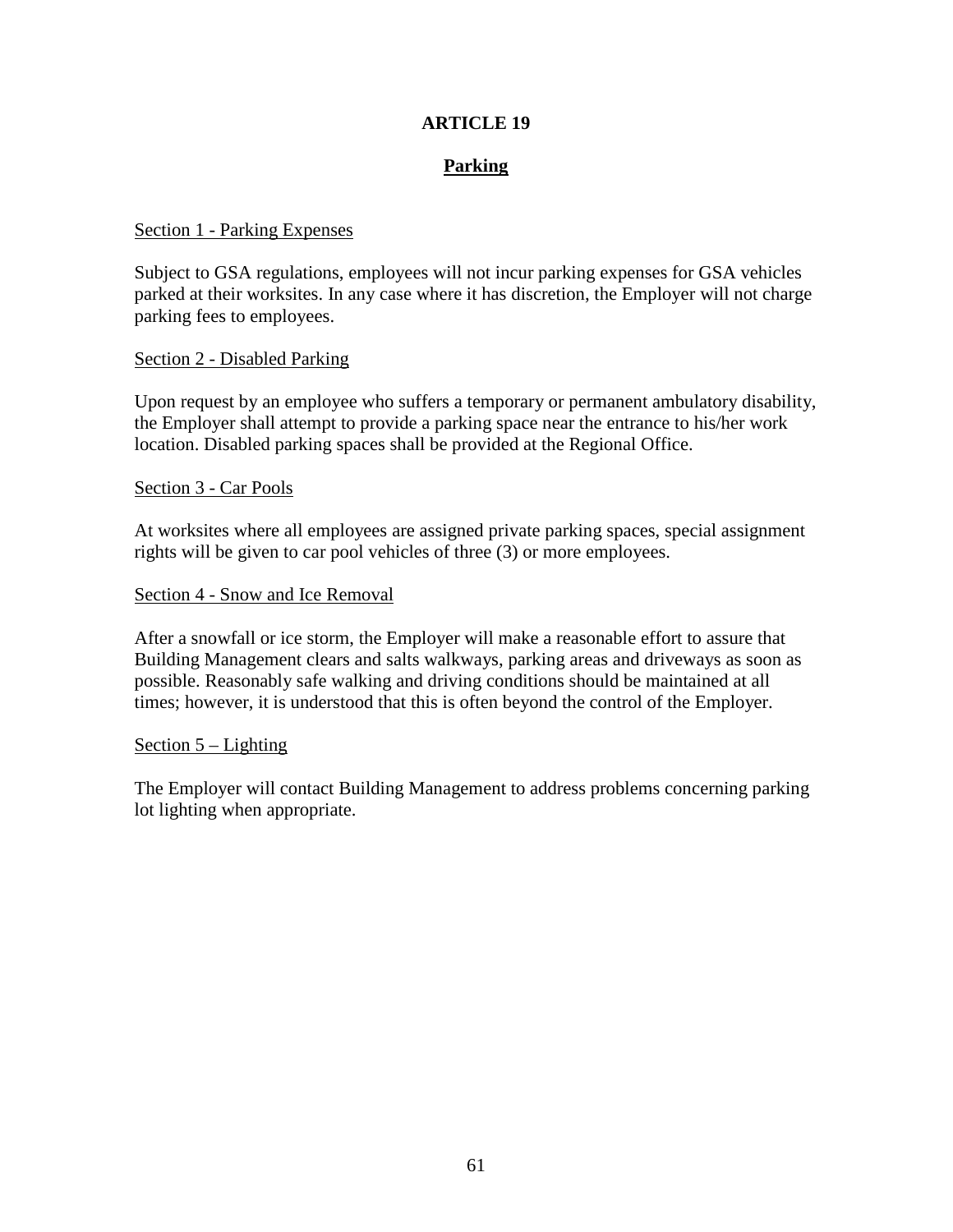# **ARTICLE 20**

# **Performance Management**

## Section 1 - General

The performance appraisal system (PAS) shall be in compliance with regulations and is designed to promote a motivated and effective workforce and continuous improvement in meeting the Agency's mission. The provisions of this Article shall apply to all bargaining unit employees except those excluded by law, government-wide regulations, or other provisions of this Agreement. The purpose of the PAS is to:

- 1. Identify employee job duties and responsibilities as they relate to organizational goals and objectives;
- 2. Assess and improve performance;
- 3. Identify and address developmental needs of the employee;
- 4. Provide a basis for recognizing and rewarding employee accomplishments; and
- 5. Provide a basis for appropriate personnel actions.

The PAS shall, to the maximum extent possible, provide a fair, accurate and objective evaluation of job performance and ensure that the employee's rating of record is based only on actual job performance during the designated appraisal period as per 5 CFR 430.208. Employees should not assume a level of performance based on any non-merit factor. Ongoing, two-way communication and feedback is encouraged. Employees will receive written performance ratings, normally at least annually, based on written performance standards and elements that are related to official duties. The Employer may provide assistance to employees in meeting performance standards as needed, including communicating expectations and providing training and developmental opportunities as appropriate.

# Section 2 - Definitions

- 1. **Critical Element.** A work assignment or responsibility of such importance that unacceptable performance in the element would result in a determination that an employee's overall performance is unacceptable.
- 2. **Non-Critical Element**. A dimension or aspect of individual, team, or organizational performance, exclusive of a critical element, that is used in assigning a summary level. Such elements may include, but are not limited to, objectives, goals, program plans, work plans, and other means of expressing expected performance.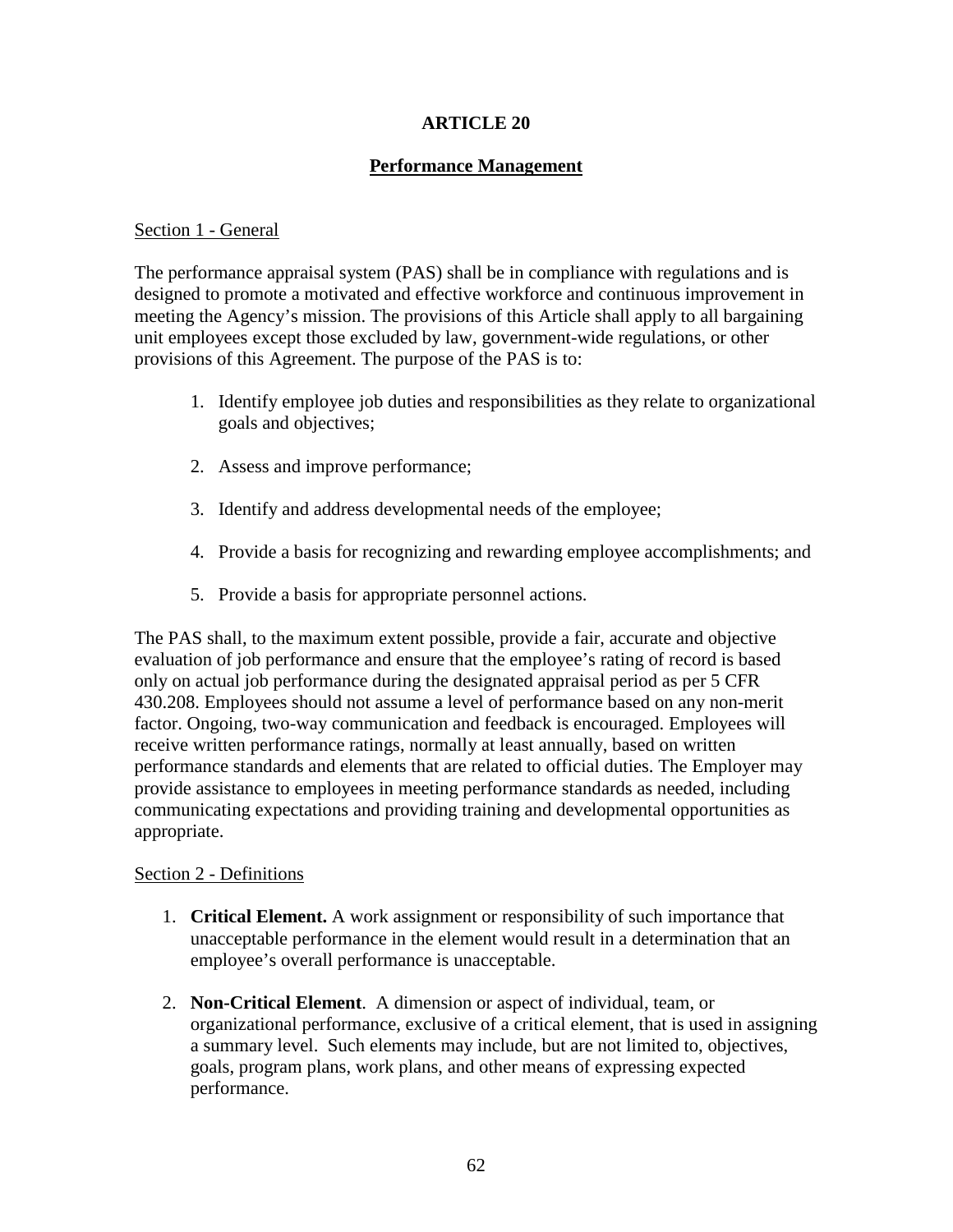3. **Performance Standard.** The management-approved expression of the performance threshold(s), requirement(s), or expectation(s) that must be met to be appraised at a particular level of performance. A performance standard may include, but is not limited to, quality, quantity, timeliness, and manner of performance.

#### Section 3 - Performance Elements and Standards

Employees will be provided with written elements and standards. The final authority for establishing elements and standards rests with the Employer. The Employer shall determine if performance standards should be comparable for subordinates with the same position, title, series, grade, and duties within a unit. In resolution of disputes that challenge the legality of standards, the Union will be permitted to review all similar standards in the unit. Performance elements and standards will be based on work assignments and responsibilities of the employee's position. Each employee will have at least one critical element. The rating official should strive to describe performance standards in words and phrases that denote objectively verifiable qualities of the work performed.

The Employer will define performance required to achieve the "Meets Fully Successful" level of performance for all elements of employees' performance plans. Upon request from an employee, the employee's supervisor will discuss performance expectations at other levels.

Employee input and involvement in the development of performance elements and standards will be encouraged. The supervisor may allow individual employees or work units with comparable duties to develop or propose changes to elements and standards. However, the supervisor has the final authority to approve, reject, or alter the proposals. During the process of providing input, employees may consult with union representatives if they choose to do so.

After consideration of any employee input, performance elements and standards shall be communicated in writing and discussed with each employee prior to the beginning of the rating period and whenever elements and/or standards change. The performance plan will be signed and dated by the employee and the rating official. By signing, the employee signifies only receipt of the plan, not necessarily agreement. If an employee has an objection to the final elements or standards, he/she may note the objections in writing and attach them to the official performance plan. Ratings may be grieved. However, the substance of elements and standards cannot be grieved unless it is alleged that a law or regulation was violated. Elements and standards should be reviewed at least once a year, normally at the beginning of the rating period, to ensure that they are still relevant to the work actually performed by the employee.

An action or a failure to act that occurred prior to the communication of an element may not be considered at the time of evaluation of that element unless the same element was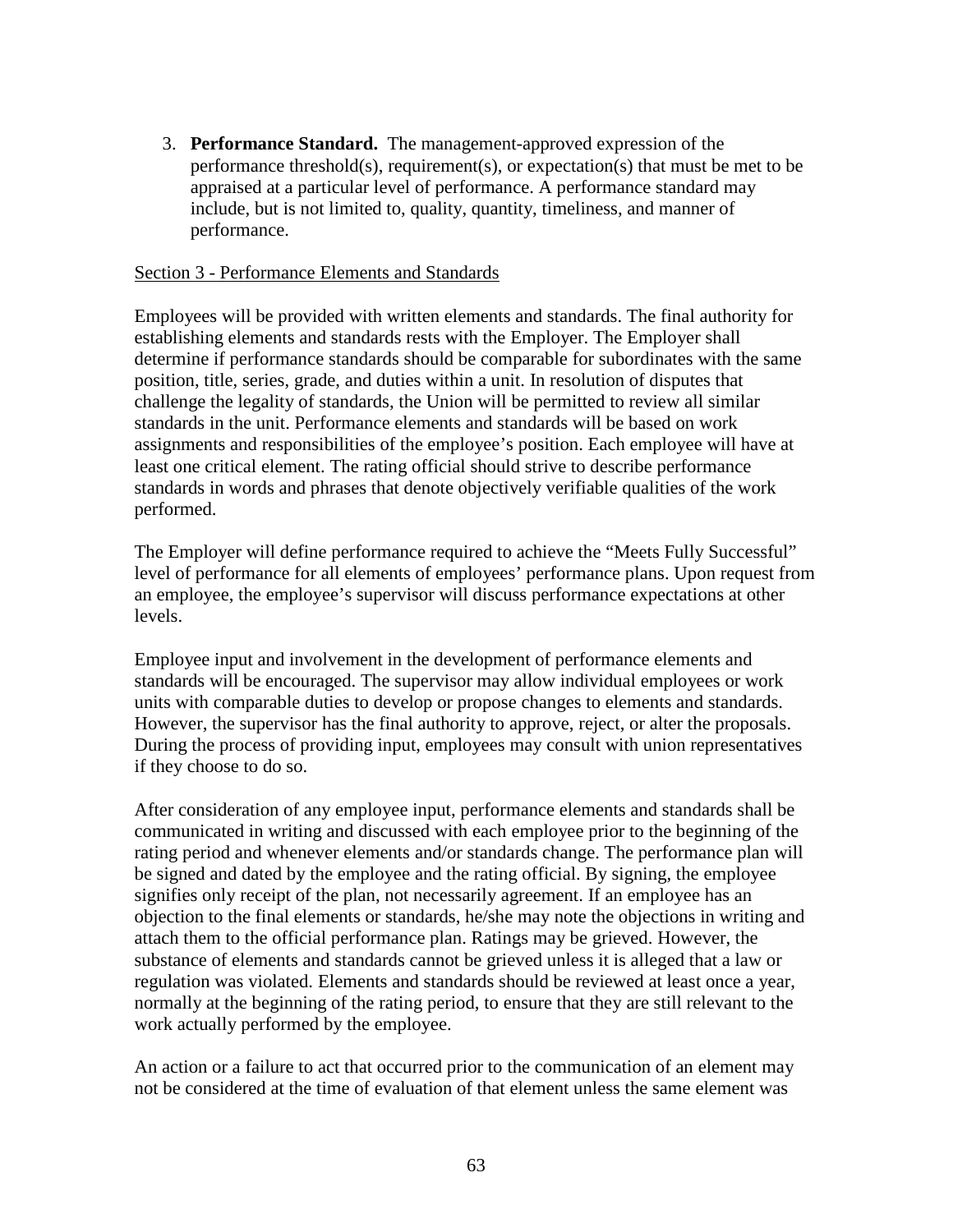previously in effect. If a previously unanticipated problem with a performance element or standard emerges during the rating period, either party should communicate it to the other as soon as possible so it can be revised if appropriate, or the nature of the problem recorded for reference at the annual evaluation.

# Section 4 - Mid-Term Evaluation

Employees will receive an evaluation approximately at the mid-point of the performance evaluation period at which time the rating official shall counsel the employee on his/her progress in meeting the standards previously set. In addition, the rating official and the employee may meet on a more frequent basis if desired by either party, and are encouraged to have ongoing dialogue and feedback as needed regarding performance, accomplishments, work unit goals, or training and development opportunities and needs.

## Section 5 - Annual Performance Appraisal

Normally, appraisals will be conducted within ninety (90) days of the end of the rating period, absent extenuating circumstances, although an appraisal may be conducted or delayed at any time the Employer determines it to be merited, consistent with law and regulations. Rating officials will determine the rating for each element and the appropriate summary rating. No pre-established distribution of expected summary level totals will be created. The appraisal will be signed and dated by the rating official and the reviewing official.

Appraisals will be presented and discussed with employees. Rating officials are encouraged to present orally and/or in writing, a descriptive assessment of employee performance including accomplishments, and may also discuss how employees could strengthen their performance and relevant developmental needs. Employees may provide information to rating officials regarding their performance such as accomplishments and notable achievements, prior to the appraisal discussion. When determining appraisals, rating officials will consider any factors that may impact on performance but are beyond the employee's control.

The employee should sign and date the appraisal; since this signifies only that the appraisal has been discussed, not that they necessarily agree with it. If an employee refuses to sign the appraisal, the rating official should so note this, and sign and date it. Whether or not the employee signs, the rating is official and a copy of the appraisal and any attachments will be provided to the employee.

# Section 6 - Minimum Appraisal Period

An employee must be in his/her current job for at least ninety (90) calendar days in order to receive a rating. If the minimum time is not met at the end of the rating period, it will be extended. If an employee worked for another supervisor for a previous part of the appraisal period, including details of ninety (90) days or more, the supervisor may obtain input for that service to be considered in the official year-end appraisal. An employee detailed to a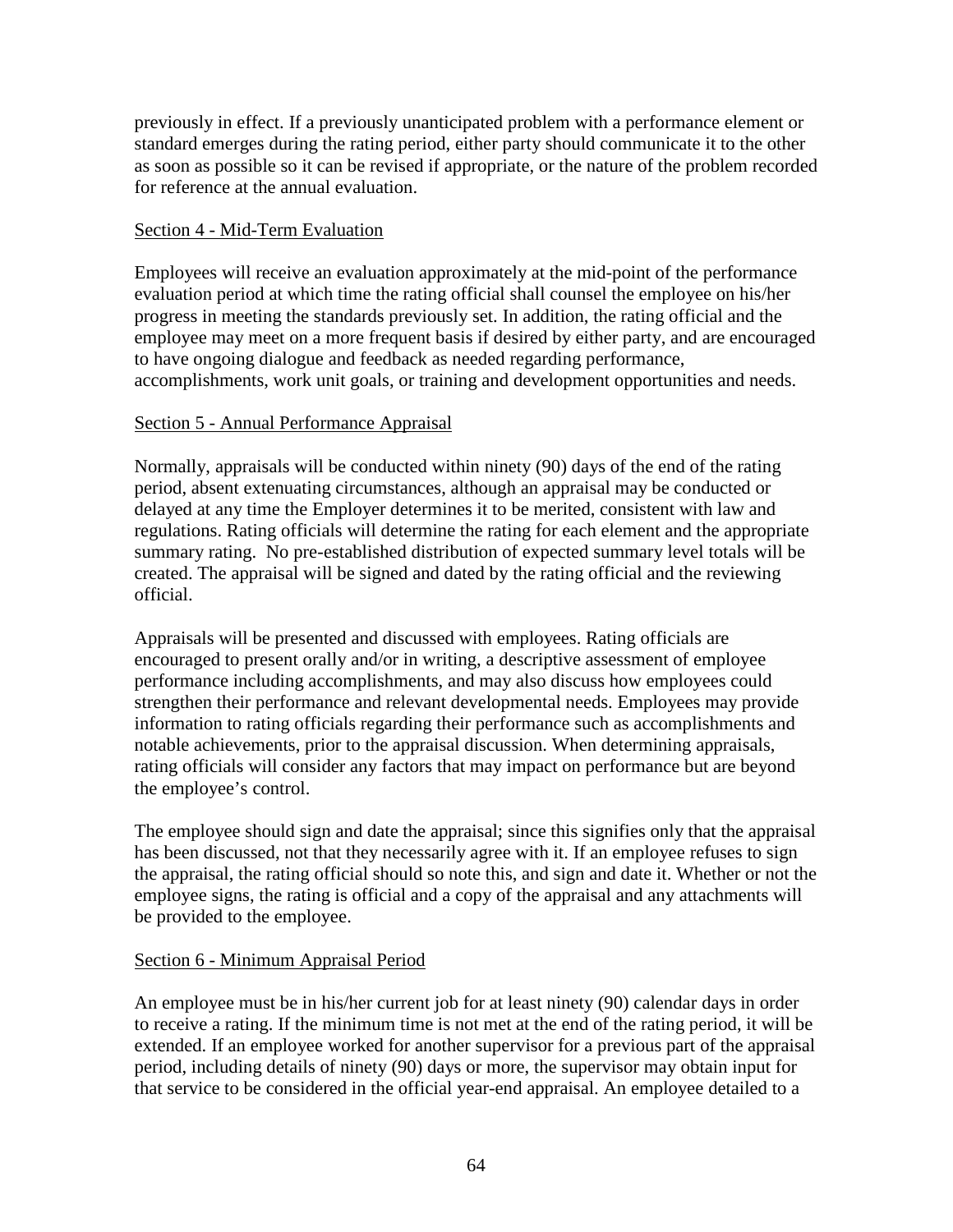classified position in excess of ninety (90) days shall be given the elements and standards for the detail position.

# Section 7 - Marginal Ratings

If a rating official determines that an employee is not performing successfully on a noncritical element, the rating official should inform the employee, discuss the deficient performance, and explain what the employee needs to do to improve performance to an acceptable level on the element. Training and assistance in improving performance may be offered to the employee, if available and appropriate. A marginal rating or marginal performance may adversely affect receipt of a within grade increase.

## Section 8 - Disputes Regarding Ratings

An employee who disputes a rating may grieve the rating using the Negotiated Grievance Procedure. The burden of proof is primarily on the employee to demonstrate that the rating should be higher than fully successful, and primarily on the Employer to demonstrate that the rating should be less than fully successful.

## Section 9 - Unacceptable Performance: Performance Improvement Plan

At any time, a supervisor may determine that an employee's performance is unacceptable in one or more critical elements and the employee will be so notified. The rating official at his/her option may afford the employee an informal opportunity to improve performance and provide appropriate guidance to the employee. When unacceptable performance exists in a critical element, the Employer will develop a written Performance Improvement Plan (PIP). The PIP shall contain the following information:

- 1. An identification of the critical element(s) for which performance is unacceptable;
- 2. A description of the performance standards that must be attained in order to demonstrate acceptable performance;
- 3. A statement that the employee has ninety (90) calendar days in which to improve performance to an acceptable level;
- 4. A statement that the Employer will offer assistance to the employee in improving unacceptable performance; and
- 5. A statement that unless the employee's performance in the critical element(s) improves to and is sustained at an acceptable level, the employee may be reduced in grade or removed.

During the PIP period, the supervisor will monitor the employee's performance and may have periodic meetings with the employee as necessary to discuss work assignments and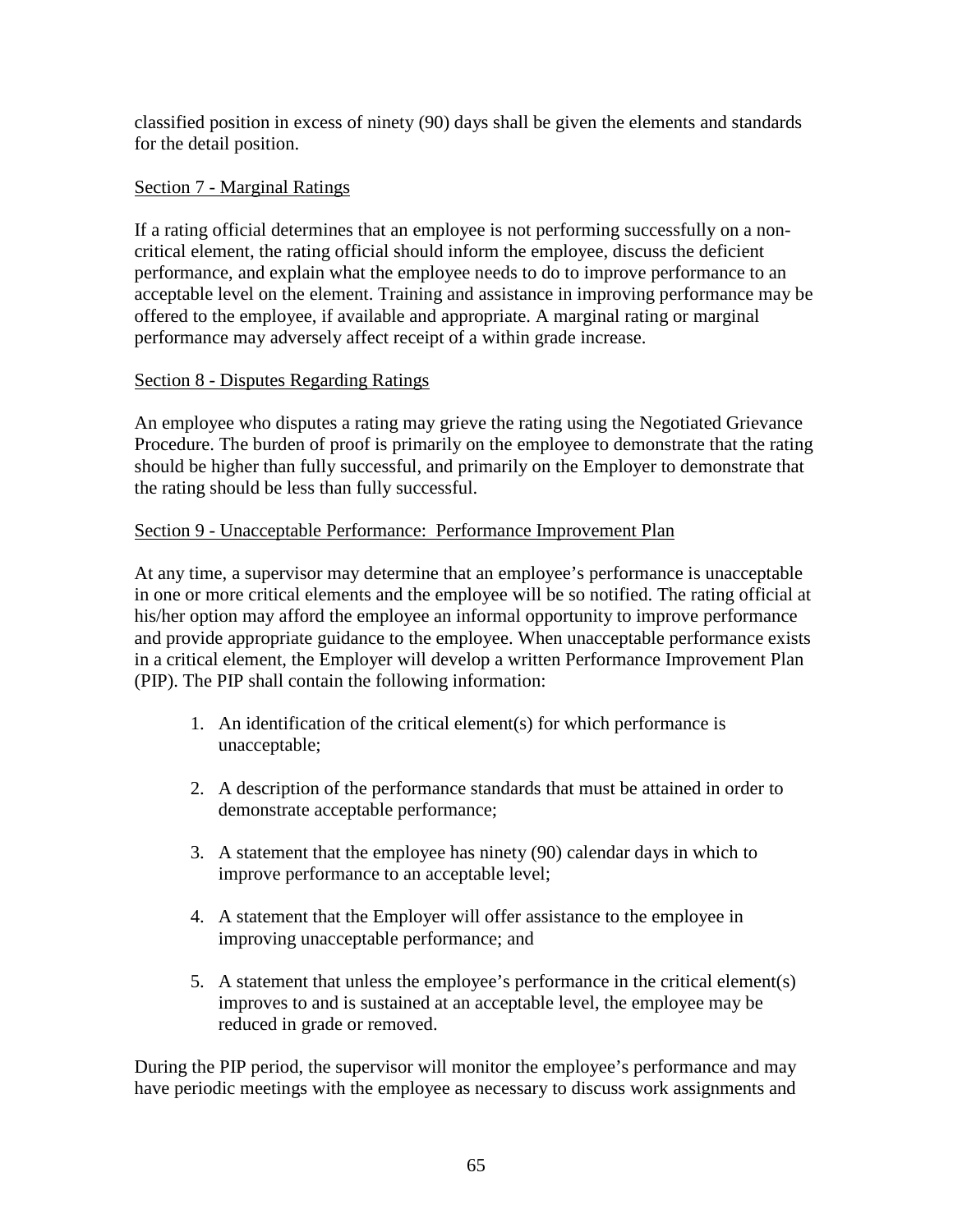performance. The employee may also request a meeting with the supervisor at any reasonable time. If the employee has not had a reasonable opportunity to demonstrate acceptable performance during the PIP period, it may be extended.

If the employee's performance improves to an acceptable level and is sustained for one year following the beginning of the PIP period, any entry or other notation of the unacceptable performance for which the action was proposed shall be removed from any agency record relating to the employee. If the employee's performance again becomes unacceptable on a critical element after one year, the employee will be provided with another PIP. However, if performance becomes unacceptable again within a one-year period, a new PIP is not needed.

# Section 10 - Notice of Proposed Action for Unacceptable Performance

If the employee's performance in the critical element(s) does not improve to an acceptable level after the ninety (90) day PIP period or is not sustained for one year, the Employer may choose to reassign the employee to another position, or propose a reduction-in-grade or removal action. An employee whose reduction in grade or removal is proposed is entitled to:

- 1. Advance proposed notice. The Employer will afford the employee a minimum of thirty (30) days of advance written notice of the proposed action that identifies both the specific instances of unacceptable performance by the employee on which the proposed action is based and the critical element(s) involved in each instance of unacceptable performance. The proposed action may be based only on instances of unacceptable performance which occur within a one year period ending on the date of the notice of proposed action.
- 2. Opportunity to answer and right to representation. The notice will inform the employee that they have the right to respond to the proposed action orally and/or in writing within eight (8) working days and that they have the right to Union or other representation.
- 3. Consideration of medical condition. The Employer will allow an employee who wishes to raise a medical condition that may have contributed to his/her unacceptable performance to furnish medical documentation of the condition for the Employer's consideration. However, employees are strongly advised to bring such medical condition to the attention of the Employer at the earliest possible time.

# Section 11 - Final Decision: Appeal and Grievance Rights

The Employer will issue a final decision as soon as practicable after expiration of the thirty (30) days advance notice period. In arriving at its decision, the Employer will consider all available evidence including the response of the employee and/or the employee's representative. The Employer will issue a written notice of its decision to the employee at or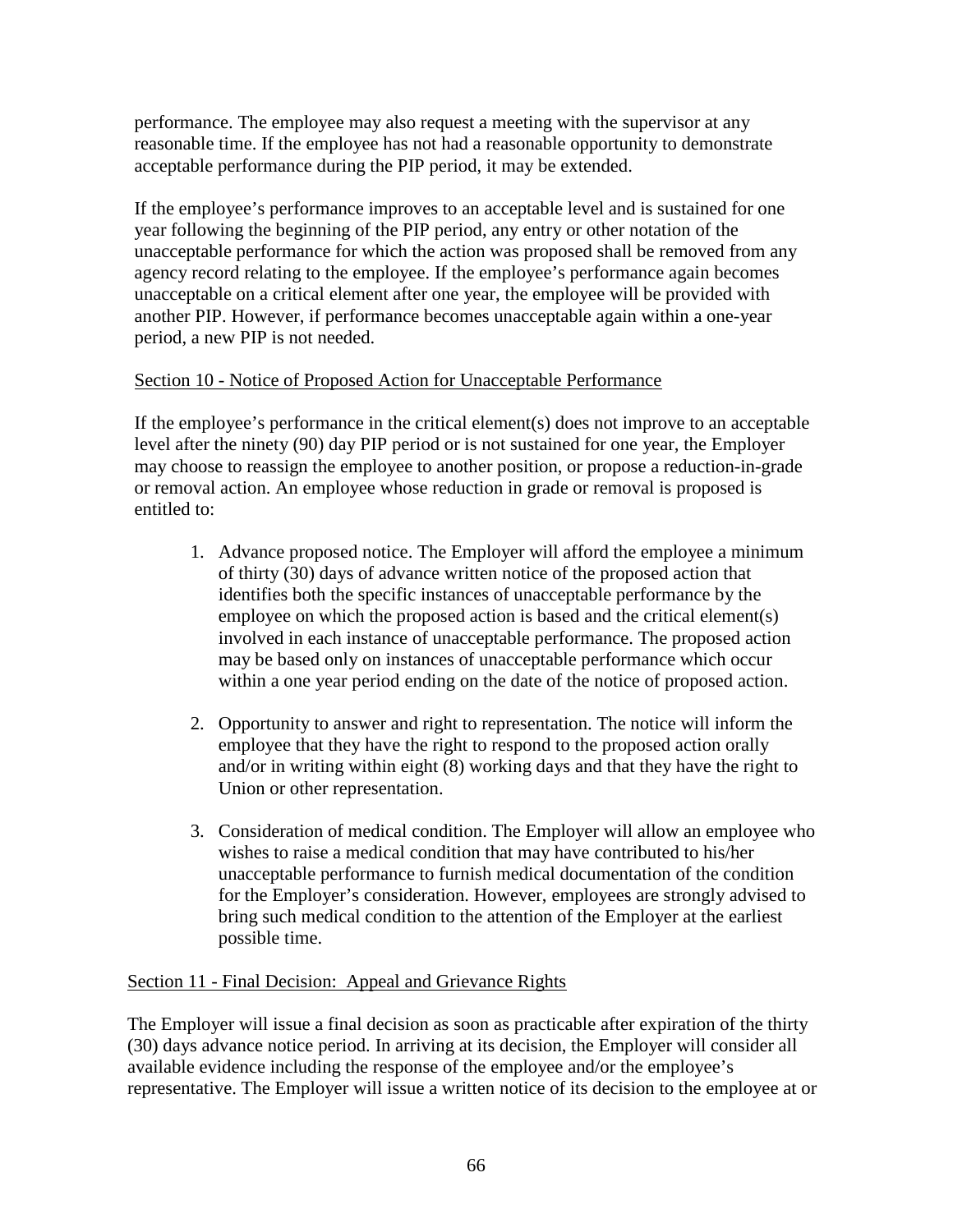before the time the action will be effective. If the decision is to remove or downgrade the employee, the notice will specify the instances of unacceptable performance by the employee on which the action is based and inform the employee of the right to file a grievance under the Negotiated Grievance Procedure or to appeal to the Merit System Protection Board (MSPB), but that the employee may not do both.

### Section 12 – Negotiations for Change in Performance Appraisal System

The Employer is encouraged to involve the Union when developing any new performance appraisal system, and, in any case, will afford the Union the opportunity to negotiate on those aspects of a change that are negotiable in accordance with law and regulation, e.g., impact and implementation.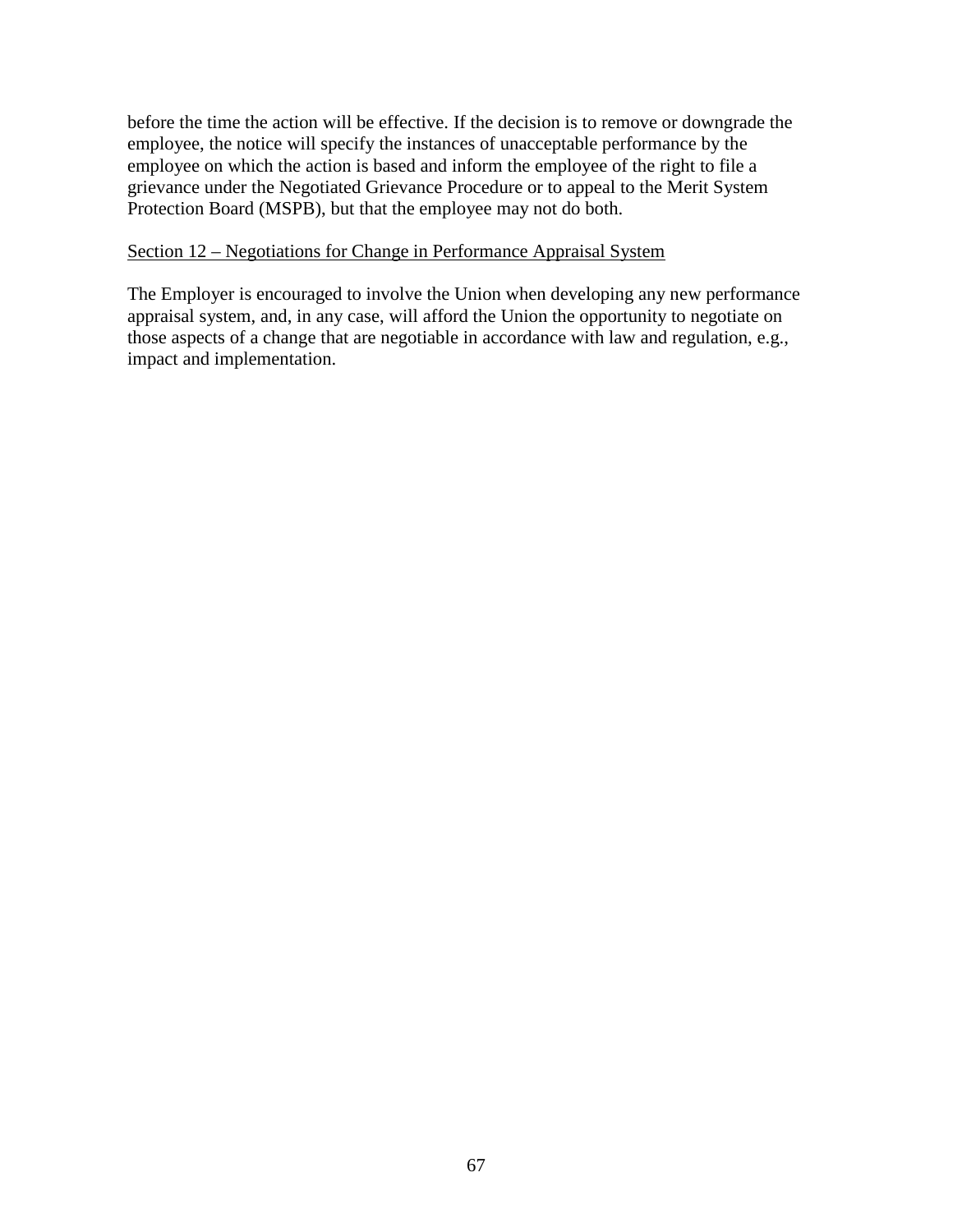## **ARTICLE 21**

### **Employee Recognition and Awards**

#### Section 1 - Awards

In accordance with regulations, the Employer may provide performance-based monetary awards based on the availability of funds. No later than July 15 of each year, the Employer will determine the amount of funds available, based on valid fiscal considerations, for performance awards for employees rated "Outstanding" and "Superior" and discretionary awards. The Employer will dedicate no less than eighty-five (85%) of the total award pool to fund the performance awards and no more than fifteen percent (15%) to fund all other discretionary awards.

#### Section 2 – Performance Awards

The performance award payout process to distribute the pool will be as follows: The Employer will determine the amount of funds available based on the percentages in Section 1. The funds will be distributed in such a way such that the employees receiving an "Outstanding" rating receive 1.75% above the amount distributed to employees receiving a "Superior" rating. The example below illustrates this process.

#### Example:

- 1. Fiscal Year total bargaining unit salaries: \$3,500,000
- 2. Fiscal Year Bargaining unit Outstanding ratings: 10
- 3. Fiscal Year Bargaining unit Superior ratings: 50

*Total Salaries*: \$3,500,000 a. 1%: \$35,000

- b. 85%: \$29,750 (*performance*)
- c. 15%: \$5,250 (*discretionary*)
	- i.  $10(1.75)(y) + 50(y) = $29,750$
	- ii.  $17.5(y) + 50(y) = $29,750$
	- iii.  $67.5(y) = $29,750$
	- iv.  $Y = $440.74$
	- v.  $1.75(y) = $771.30$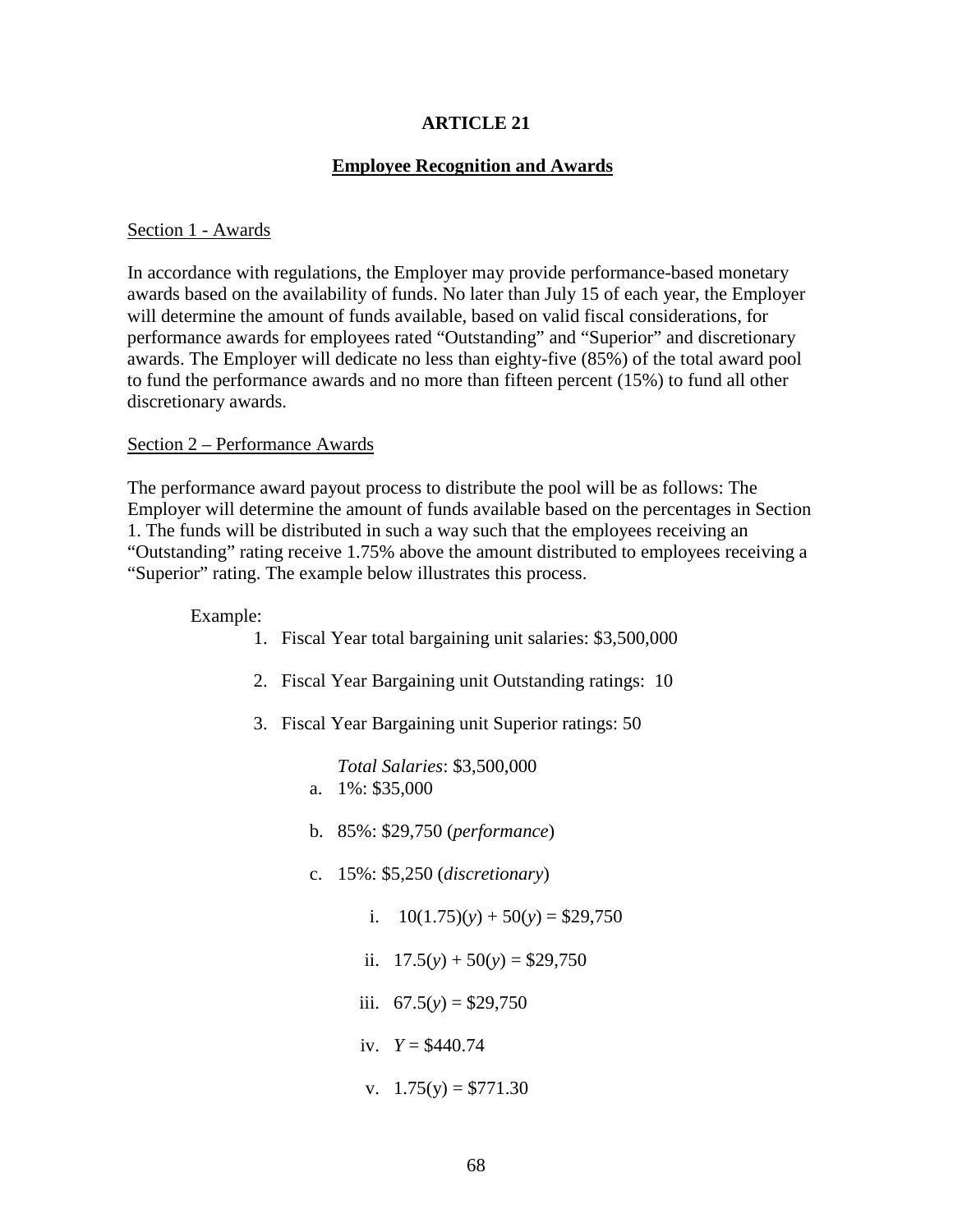#### Section 3 - Extra Effort and Spot Awards

Extra effort and Spot Awards are monetary awards provided for a special or noteworthy achievement or accomplishment that furthers the mission of the Agency or improves internal operating procedures. Awards may be given on a team or individual basis. The Employer will consider awards for employees when their /achievement warrants an award. The Employer will attempt to provide awards on a timely basis, contingent on the availability of funds. An employee may nominate another employee or a team for an award in writing to the supervisor of the employee or team

#### Section 4 - Time-off Awards

An employee may be offered a time-off award for a special achievement at the discretion of the Employer. The minimum amount of time that can be granted for a time-off award is  $\frac{1}{2}$ hour. The scheduling and use of time-off awards shall be subject to the same approval process as that used for leave. The time-off award must be scheduled and used within one year after the date the award was granted, or it will be forfeited.

### Section 5 - Award Information

Upon request, but not more frequently than semi-annually, the Employer will provide the Union summary information on awards granted to bargaining unit employees. The breakdown of the information may be requested by such variables as grade level, program, location, and type of award if such information is readily available to the Employer.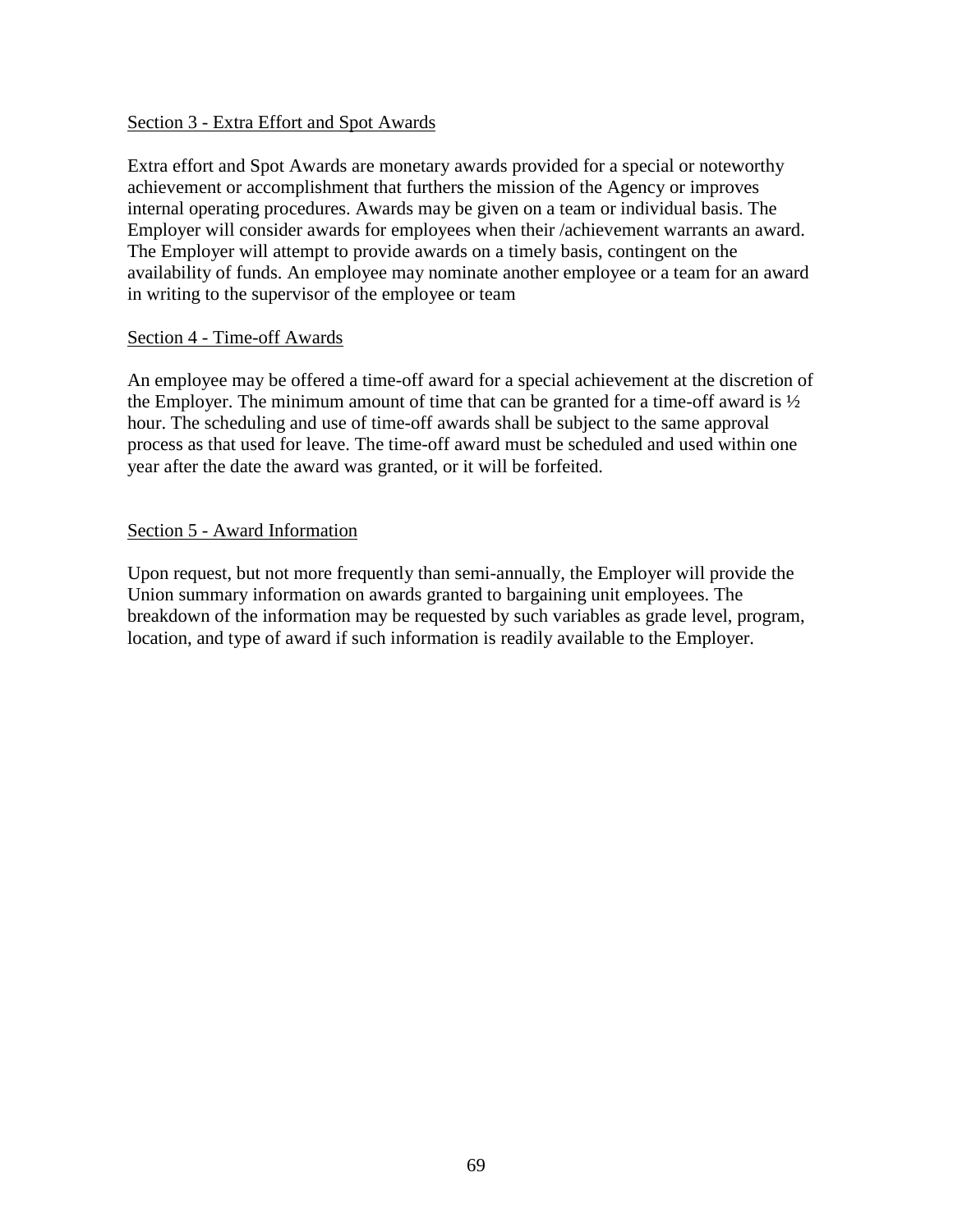## **Employee Development and Training**

#### Section 1 – General

The Employer and the Union recognize that on-going employee development and training is essential to ensure that the Agency has an effective, efficient, and high quality workforce. Employee development and training may occur on an individual employee basis, or involve groups of employees. The Employer may develop a plan for employee development and training that includes goals and objectives for training of all employees in subject matter relevant to meeting the Agency's mission.

#### Section 2 – Policy

The Employer will attempt to maintain a proactive and systematic training policy that establishes a connection with the Agency's mission, vision, and goals. Training is an investment in the future of FNS and MARO, and resources should be allocated to address organizational objectives. Training should be utilized as an important tool to shape our future organization and facilitate managerial and cultural changes needed to fully respond to concerns identified by the Parties. Training and employee development opportunities should be made available on an equitable basis.

### Section 3 – Orientation

The Employer will provide orientation training and provide a copy of this Agreement to each newly appointed or transferred bargaining unit employee. Training may include, but is not necessarily limited to, employee rights and obligations, travel regulations, an overview of FNS programs, and/or the administrative structure of the Agency. Within thirty (30) days, the employee will be given an explanation of basic job requirements and assigned duties. The Employer will inform each new bargaining unit employee of the right to join or refrain from joining the Union.

### Section 4 - Employee Training Method

Each fiscal year, the Employer will analyze training needs and priorities. When training needs and priorities have been determined, the Employer may research the availability and cost of common training across program lines to meet these needs. The Employer may allocate funding when available to accomplish identified training priorities.

Employees are encouraged to use individual development plans, FNSU program, including learning labs, the tuition reimbursement program, on-line training, and the Leadership Institute, as well as other available resources such as FNS Headquarters and regional training resources, Internet websites, FNS electronic bulletin boards, catalogs, and individual training offerings.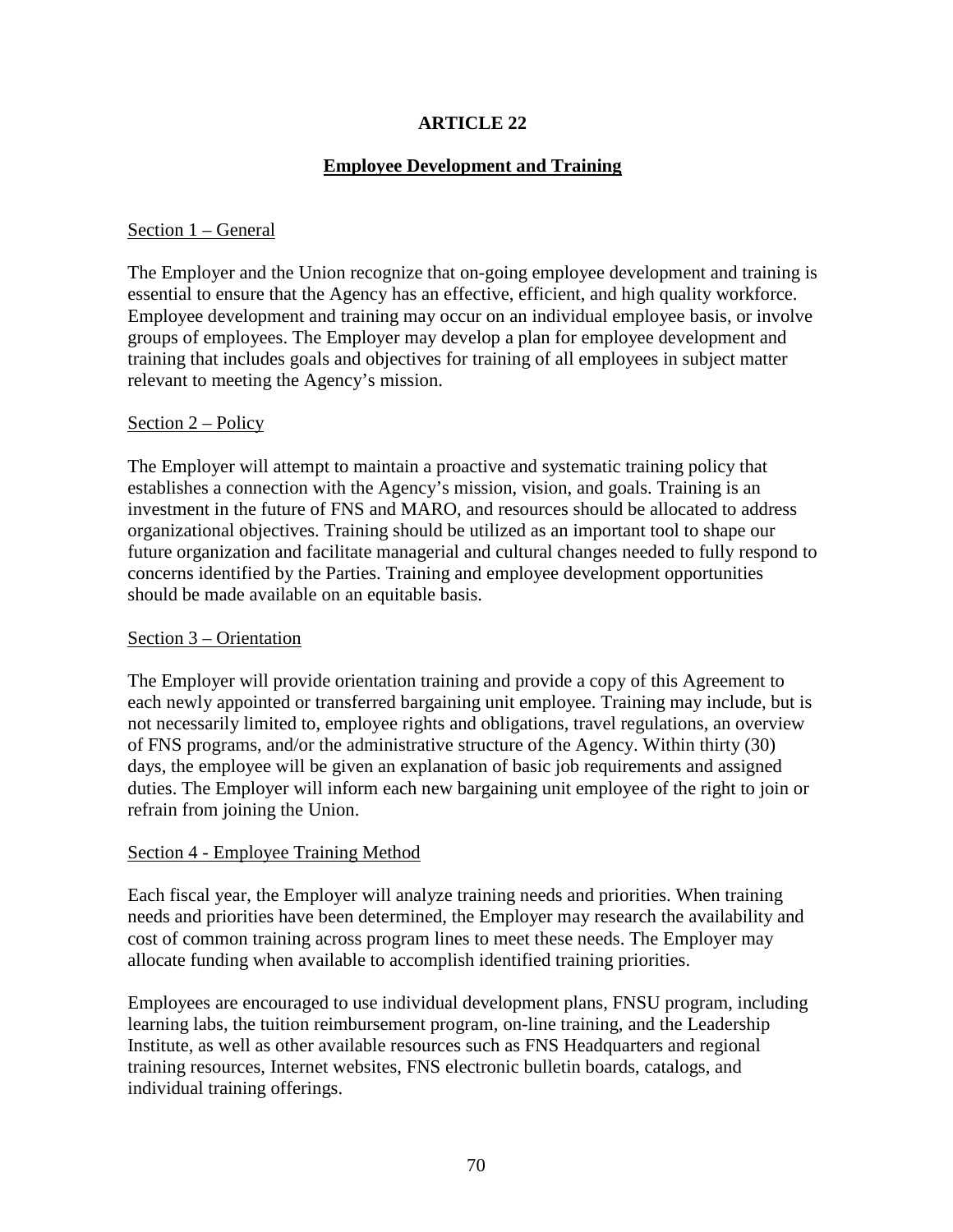# Section 5 - Training for Advancement

Training may include courses or seminars to improve the long-term promotion potential of employees. If this opportunity is not made available to all eligible, equally qualified and interested employees, selection for this training will be made through competitive procedures.

# Section 6 – Individual Development Plan (IDP)

Employees are encouraged to work with their supervisor to develop an IDP as a tool to improve skills and competencies related to the agency's mission.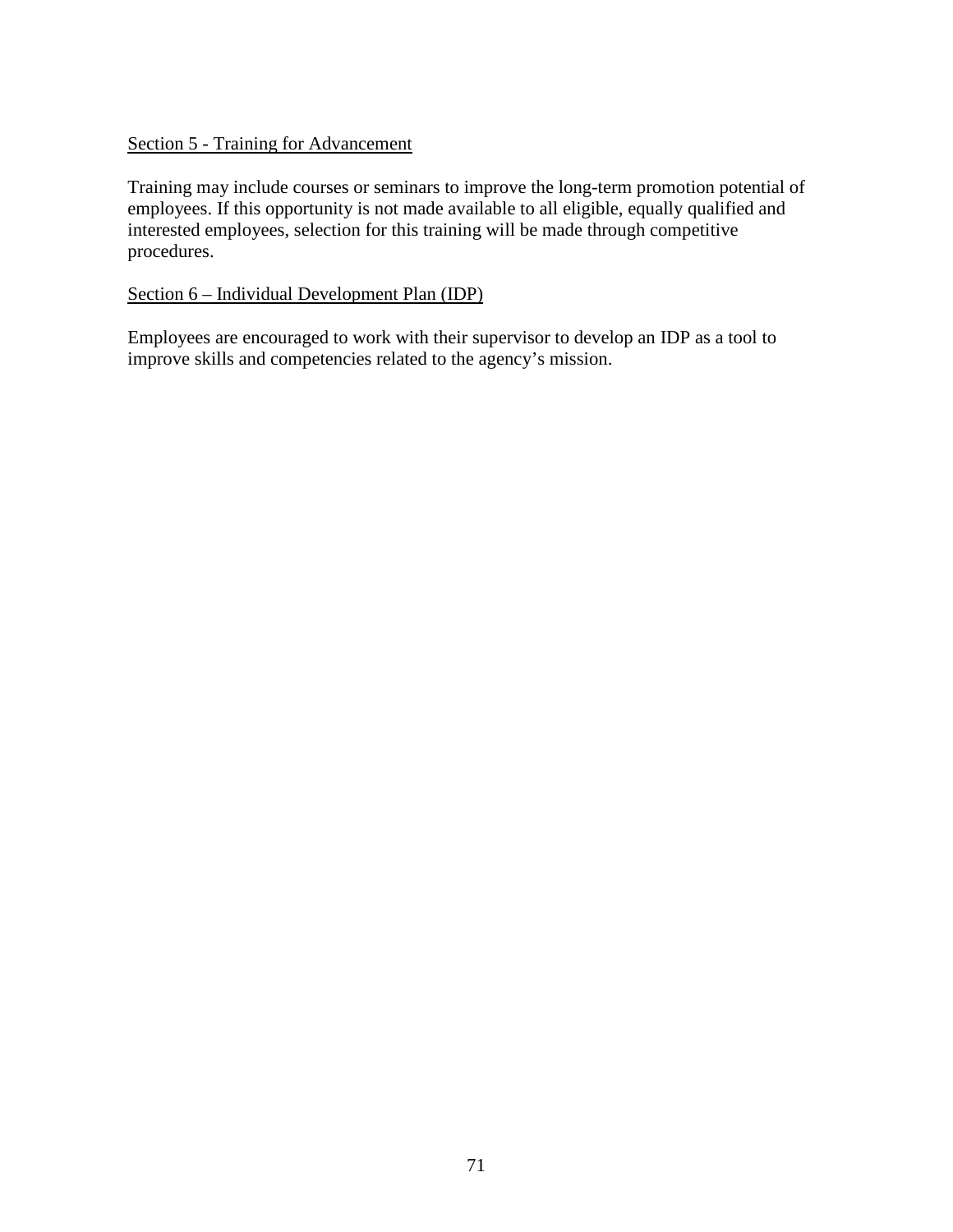# **Position Classification**

### Section 1 - Purpose and Content of Position Descriptions

The purpose of a position description is to describe officially, for pay and classification purposes, the predominant skills and duties particular to a position. The Employer will maintain written, accurate and numbered position descriptions for all positions and will provide to each employee a copy of his/her position description, including those employees on classified details in excess of ninety (90) days. A position description need not list every duty an employee may be assigned, but usually reflects only those major duties that are regular and recurring, as well as series and grade controlling. If a term such as "other duties as assigned" or its equivalent is used, it will normally refer to other incidental work assignments or tasks that are reasonably related to the functions performed by the Agency. However, this will not preclude the Employer from assigning unrelated work to an employee on an irregular basis when determined to be in the Government's best interest.

Regardless of the content of a position description, nothing in this Article or Agreement will affect the statutory right of the Employer to assign work. Work assignments of an employee may be changed at any time, provided such actions do not unjustly prejudice an employee's pending classification appeal.

### Section 2 - Classification

The Employer agrees that every effort will be made to properly classify all positions within a reasonable period of time and to place the position in the series that most appropriately reflects the responsibilities and duties performed by the employee.

### Section 3 - Union Access to Proposed Classification Standards

The Employer will furnish the Union copies of proposed Office of Personnel Management classification standards for bargaining unit positions that are referred to the Employer for comment.

### Section 4 - Union Input on Changes to Employee Position Descriptions

The Union will be offered the opportunity to provide written comments and suggestions to the Employer prior to changing or creating new position descriptions that affect significant numbers of bargaining unit employees. The Union may make recommendations regarding the accuracy of a standardized position description when a bargaining unit employee's duties differ significantly from the position description. Upon request, the Employer will advise the Union in writing of its decision regarding Union recommendations.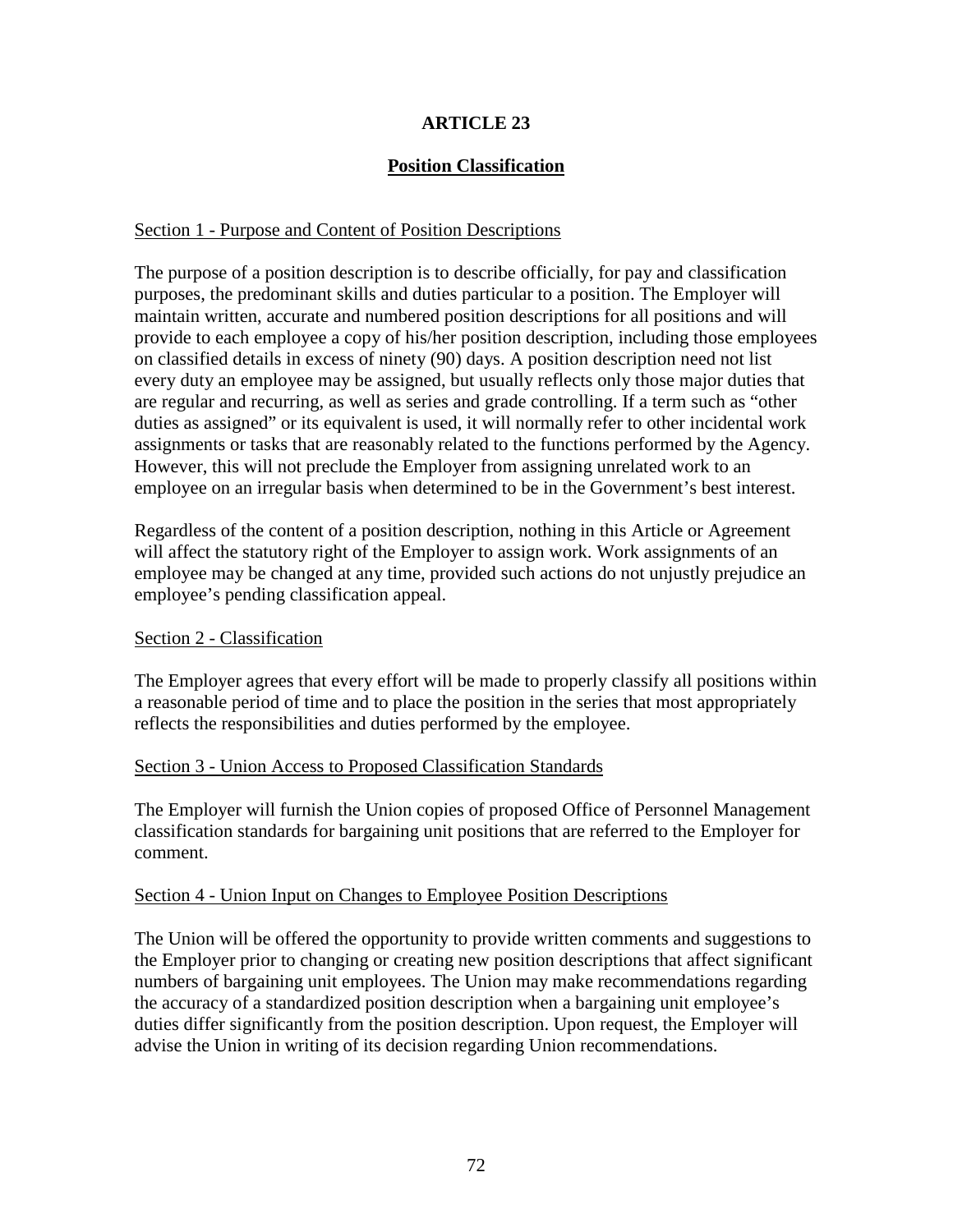#### Section 5 – Classification Reviews and Appeals

An employee should first discuss any disagreement or dispute concerning his/her position description and/or assigned duties with the immediate supervisor. If unresolved, an employee who disputes the accuracy of his/her position description or classification may submit a written request for review or audit, through the supervisor, to the Human Resources Division.

If an employee disagrees with the decision of the Human Resources Division, he/she may initiate a classification appeal in accordance with applicable regulations. An employee who requests a review/audit or files an appeal with the Employer may obtain union representation during this process. The employee or the union representative may provide a written statement supporting their viewpoint. However, a union representative present at an audit may not answer questions directed to the employee.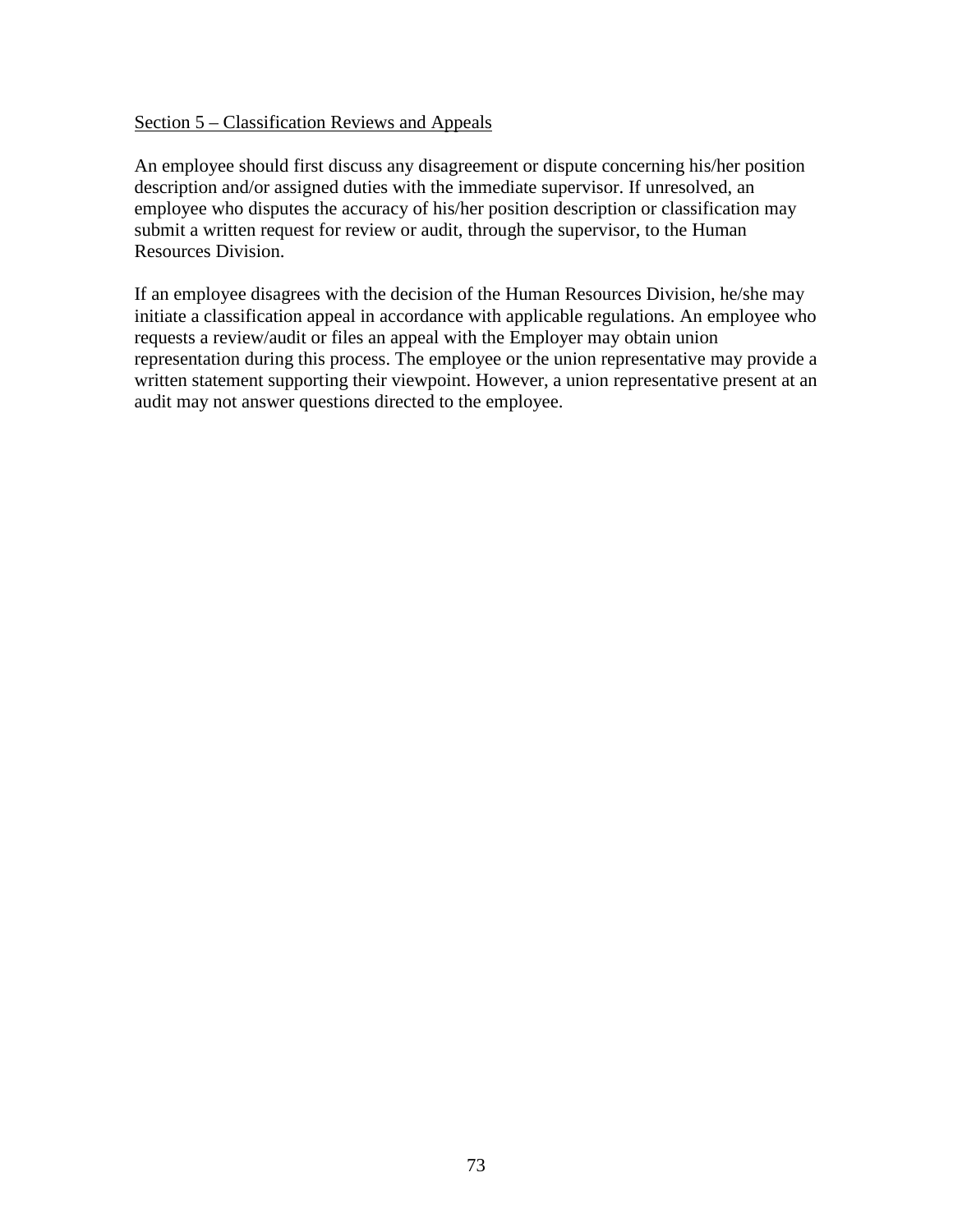# **Merit Promotion and Internal Placement**

### Section 1 - General

In accordance with Statute, the Employer has the right to make selections for vacancies from any appropriate source. Nothing in this Agreement will be construed as affecting the Employer's right to fill a vacancy, refrain from filling a vacancy, or to determine the source (or sources) from which candidates may be considered and selected. When the Employer elects to use the internal merit promotion program as a potential source for bargaining unit vacancies or for other actions described in Section 3, it will ensure that fair consideration is given to all applicants, and that systematic and equitable procedures based on merit will be used, in compliance with all regulations. Notwithstanding the Employer's right to fill vacancies from any appropriate source or to forego filling them, if selections are made from this source, they will be made from among properly ranked and certified candidates

### Section 2 - Objectives of the Merit Promotion Process

The objectives of the merit promotion process are to:

- 1. Bring highly qualified candidates to the attention of the Employer based on merit;
- 2. Provide qualified employees an opportunity to receive fair consideration for higher level positions; and
- 3. Provide an incentive for employees to improve their performance and develop their knowledge, skills, and abilities.

### Section 3 - Inclusion in the Merit Promotion Process

The competitive procedures set forth in this Article will apply to the following:

- 1. Filling a position in the competitive service by promotion;
- 2. Reassignment, reinstatement, transfer or change to a position with more promotion potential than a permanent position previously held in the competitive service;
- 3. Transfer or reinstatement to a position at a higher grade or with greater promotion potential than a permanent position previously held in the competitive service;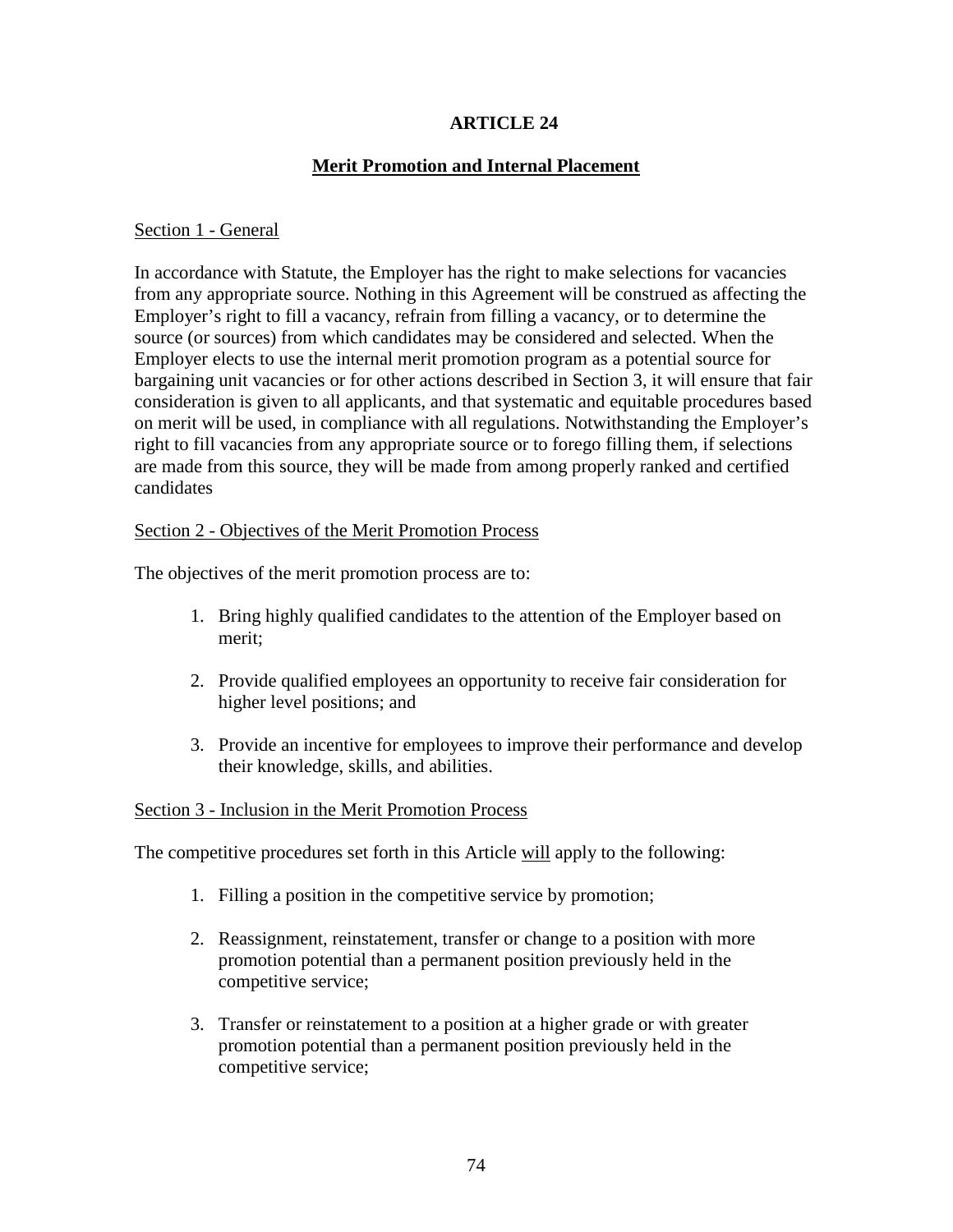- 4. Selection for a temporary or time-limited promotion for more than 120 calendar days to a higher graded position;
- 5. Selection for a detail for more than 120 calendar days to a higher graded position or to a position with higher promotion potential; or
- 6. Selection for training where eligibility for promotion depends on completion of training by the employee.

### Section 4 - Exclusion from the Merit Promotion Process

The competitive procedures set forth in this Article will not apply to the following:

- 1. Career ladder promotions, when the career ladder grades were initially documented (e.g., on the position description or a vacancy announcement) and the position was properly filled;
- 2. Promotions resulting from an employee's position being reclassified at a higher grade because of additional duties and responsibilities, issuance of a new classification standard, or correction of a classification error;
- 3. Reinstatement, transfer, promotion (including temporary or term), reassignment, detail, or change to a lower grade, to a position having no higher grade or promotional potential than a position previously held on a permanent basis in the competitive service, provided the employee was not removed from that position for cause;
- 4. Temporary promotion of 120 calendar days or less;
- 5. Selection for details of 120 calendar days or less to a higher graded position or to a position with higher promotion potential;
- 6. Position changes permitted by reduction-in-force regulations;
- 7. Promotions to a grade previously held on a permanent basis in the competitive service from which an employee was separated or demoted for other than performance or conduct reasons;
- 8. Actions taken as a remedy for an EEO, MSPB, or negotiated grievance procedure settlement or decision, or for failure to receive proper consideration in a competitive promotion action; or
- 9. Selection for training, other than training under Section 3, number 6.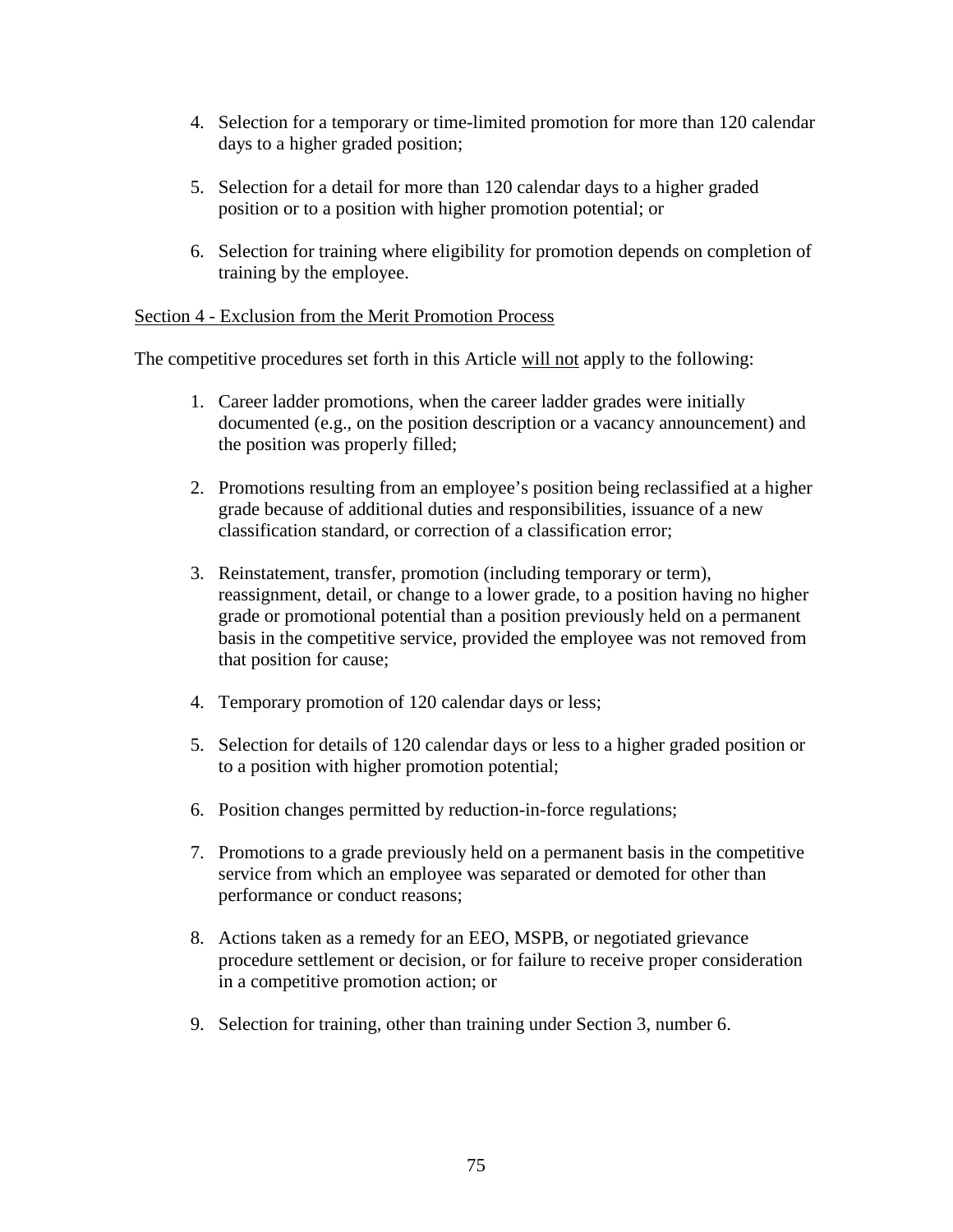#### Section 5 - Temporary Promotions Made Permanent

A temporary promotion that was filled under competitive procedures may be made permanent without further competition provided the fact that it might lead to a permanent promotion was made known to all potential candidates at the time it was originally announced.

#### Section 6 - Area of Consideration

The minimum area of consideration for merit promotion vacancies is established in the FNS Merit Promotion Instruction. However, the Employer may change or extend the area of consideration as it deems necessary for recruitment purposes.

#### Section 7 – Job Analysis

The Employer will conduct a job analysis to identify the knowledge, skills and abilities required for the position. These will be used to develop the evaluation criteria that will be used in the assessment questionnaire.

#### Section 8 - Vacancy Announcements

When the Employer elects to utilize the merit promotion process as a source to fill a vacancy or for other actions described in Section 3, the Employer will post a vacancy announcement in accordance with merit promotion procedures. The announcement will be posted on USAJOBS and the on the Human Resources Division, or its service providers' intranet site or other electronic bulletin board and remain open for a minimum of ten (10) working days. Applications received or post-marked on or before the closing date and time as stated in the vacancy announcement and in the manner stated in the vacancy announcement will be accepted. Employees are urged to check online in MYUSAJOBS or contact the official listed on the vacancy announcement to confirm receipt.

At a minimum, the vacancy announcement will contain:

- 1. Announcement number;
- 2. Opening and closing dates (an open continuous announcement will be so indicated);
- 3. Position title, series, and grade(s) and salary range, including identification of full performance range;
- 4. Organizational location and duty station;
- 5. Promotion and career ladder potential, if any;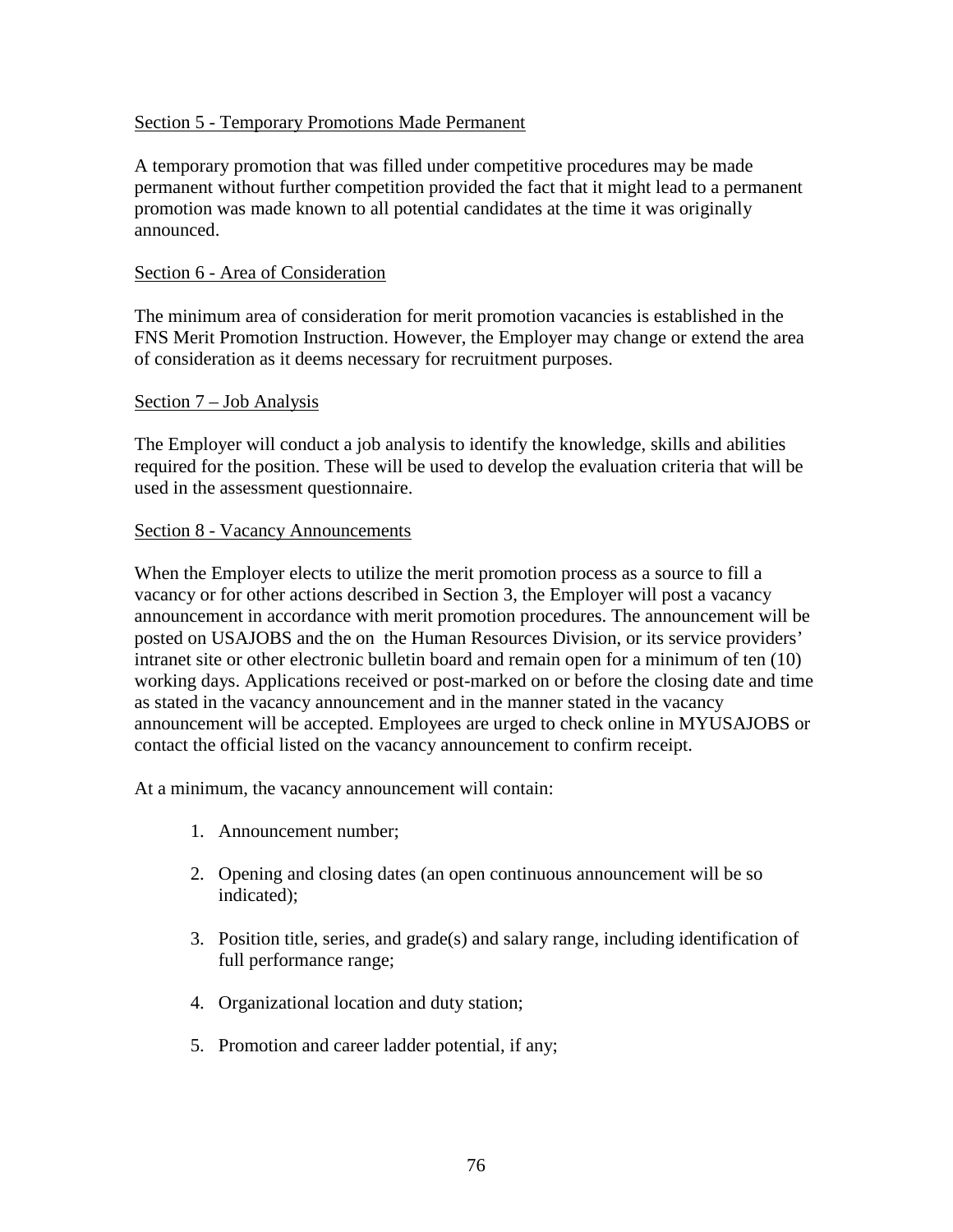- 6. Area of consideration and whether applications will be accepted from outside area of consideration;
- 7. When the area of consideration is government wide or All Sources, Veteran Employment Opportunities Act (VEOA) information, including documentation required for proof of eligibility;
- 8. VRA, 30% Disabled Veterans , or other special appointment authority statement;
- 9. Principle duties, including estimated potential for travel if any;
- 10. Agency's intent to accept applications from groups eligible under noncompetitive hiring authorities;
- 11. Qualification standards for General Schedule positions or other qualification standards permitted by OPM, necessary for filling the position, and any selective placement factors;
- 12. Evaluation criteria and method;
- 13. Procedures for applying;
- 14. Identification of probation periods for new employees and supervisors (if applicable)
- 15. Bargaining unit status
- 16. Statement of Equal Employment Opportunity; and
- 17. Number of positions expected to be filled if more than one.

# Section 9 - Use of Office Equipment

Employees may use office computers, including the Internet and Email, fax machines, copy machines, telephones, and blank envelopes for preparing an application for promotion or other Federal government employment. Employees, however, may not use official work time for preparing applications. Employees may use the office mailing system for mailing applications to the FNS Human Resources Division or its service provider; however, employees must supply appropriate postage. Using government-paid postage for this purpose is prohibited.

# Section 10 - Selective Placement Factors and Basic Eligibility

The Employer will determine if selective placement factors are essential to the successful performance of a position. In such cases, they will constitute a part of the minimum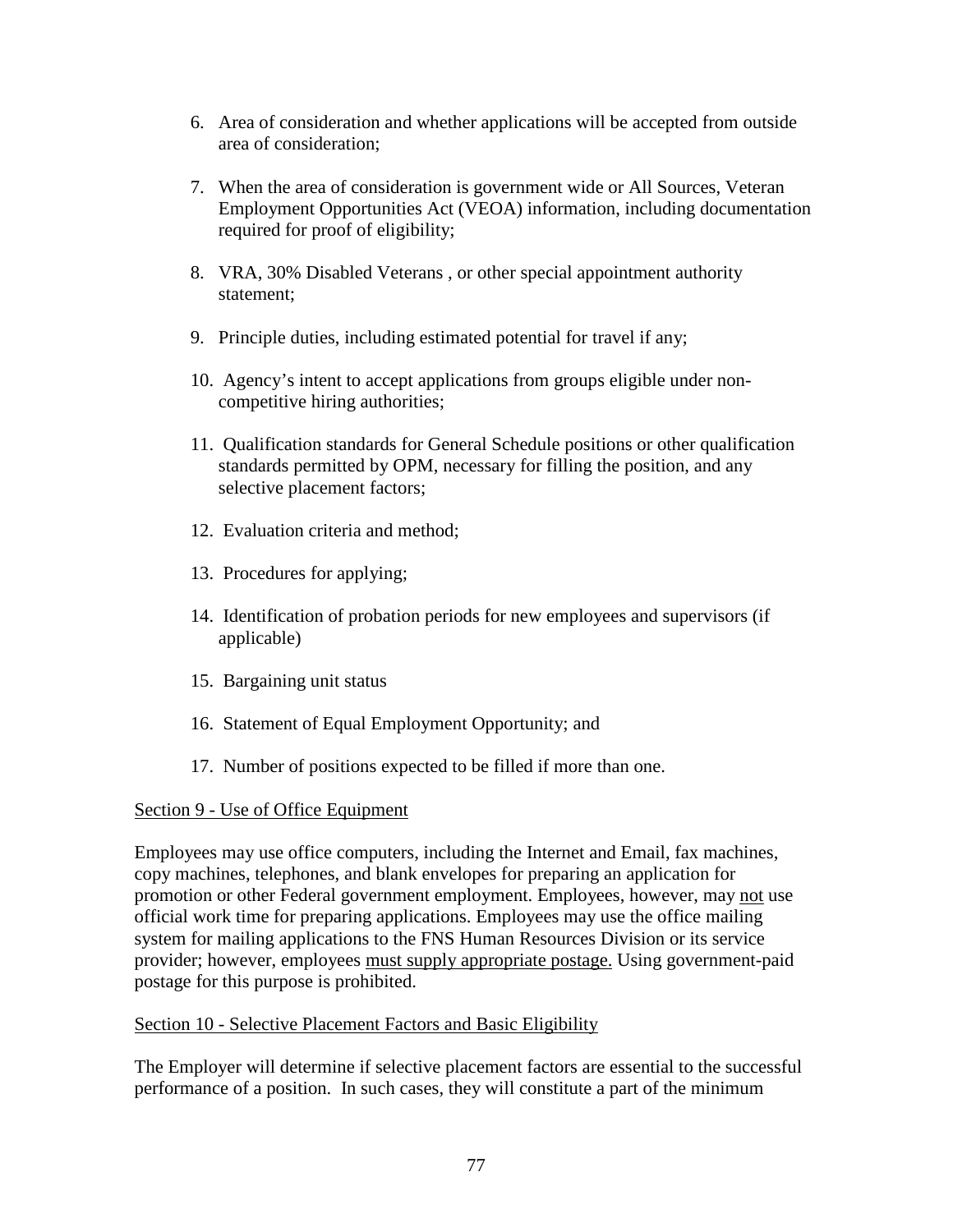eligibility requirements for the position and will be stated on the vacancy announcement. Applications that are received will be evaluated by the Human Resources Division or its service provider for basic eligibility requirements, time-in-grade restrictions and any selective placement factors.

## Section 11 – Candidate Evaluation

An automated staffing process shall be used to assign a score based on applicants' answers to assessment questions. Narrative responses may be required to support applicants' responses. In order to assure full consideration, the application must include all information and documentation specified in the vacancy announcement. This may include information such as awards, training, education, employment, and outside activities. For all vacancies covered by this Article, the candidate's most recent appraisal will be used.

### Section 12 – Ranking and Referring Candidates

The best qualified candidates are those who receive the highest scores in the evaluation process. They will be referred to the selecting official in alphabetical order. Normally, no more than ten (10) candidates for each grade level announced will be referred to the selecting official. However, in the event of a tied score at the cut-off point, the number of referrals may be increased to include all candidates who are tied at the cut-off score.

### Section 13 - Selection Process

- 1. The selecting official may select from among any source provided, or may choose not to fill the vacancy. If an insufficient number of candidates are referred, the selecting official may request that the area of consideration be extended and re-announce the vacancy.
- 2. The selecting official may select from any source based on his/her judgment of how well the candidates will perform in the particular job being filled. If one candidate is interviewed from a merit promotion certificate, all must be interviewed. When an interview panel is used, panel members will remain consistent for all interviews absent extenuating circumstances such as travel or leave. When candidates cannot be easily interviewed in person, e.g., not within the local commuting area, the interview may be conducted by telephone. Otherwise, any selection technique/method or criteria utilized by the selecting official should be uniformly applied to all candidates referred to the selecting official.
- 3. The selecting official should make a decision to select or not to select as soon as possible but not later than fifteen (15) calendar days from the date of issuance of the certificate(s). The Selecting Official may request an extension of the certificate not to exceed an additional fifteen (15) days. If the selection certificate cannot be returned in ninety (90) days, the Union will receive an explanation upon request.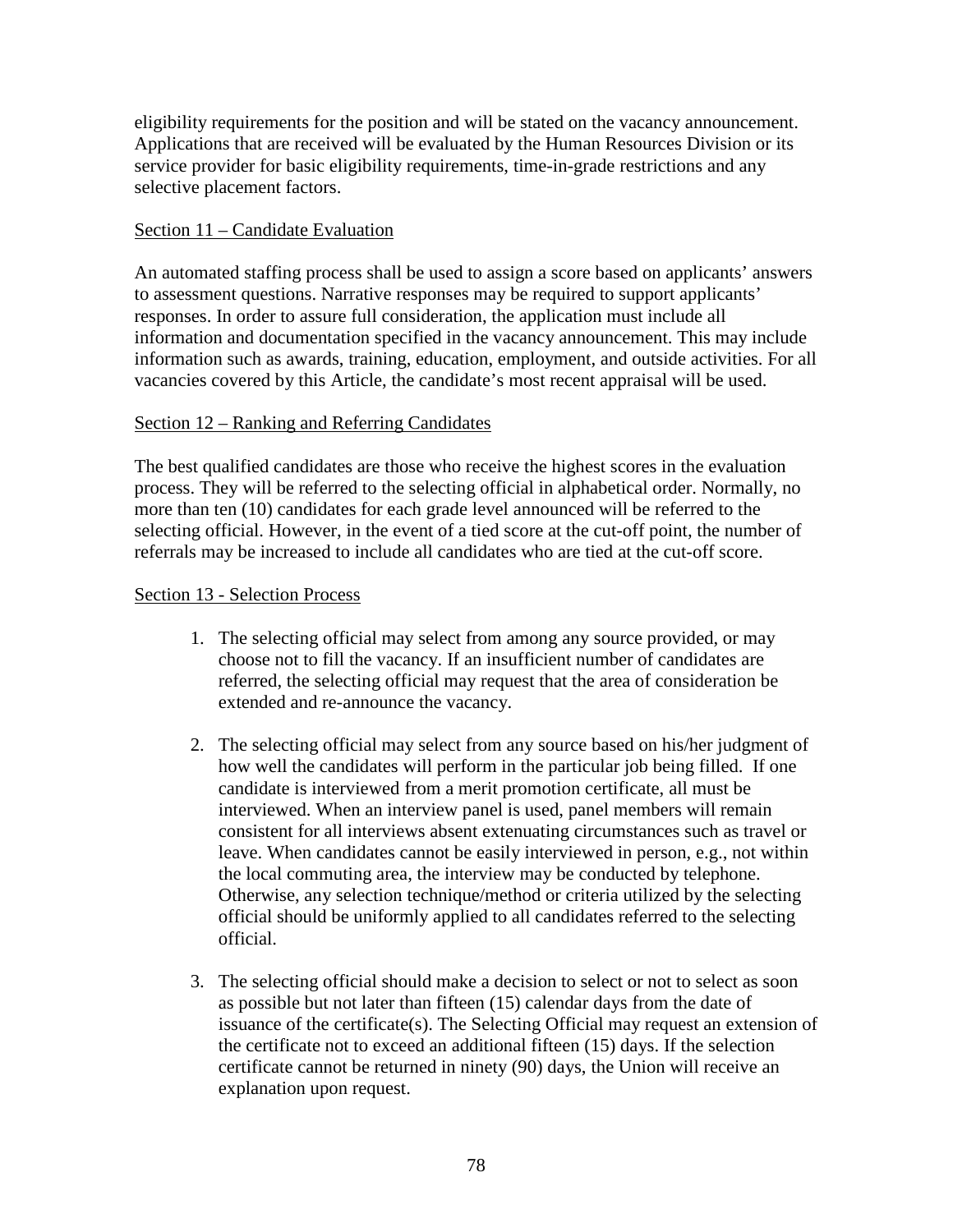- 4. The selecting official will comply with merit promotion principles when making a competitive promotion selection under this Article.
- 5. Upon request, the Employer will inform the applicants of the status of their application.
- 6. Upon request, the Employer will advise the Union of the name of the selected candidate for bargaining unit positions.

# Section 14 - Effective Date of Promotion

The effective date for a promotion will be the first day of the pay period in which the selected candidate assumes the duties of the position for which selected.

# Section 15 - Career Guidance

Employees determined by the Employer to be not qualified for a vacancy may request career guidance from the Human Resources Division or its service provider. This guidance may include a description of the minimum qualification requirements for the position and an analysis of the employee's current qualifications as they relate to that position.

Employees who met the basic qualifications may request the following additional information from the Human Resources Division or its service provider:

- 1. Explanations of any part of the Merit Promotion Plan;
- 2. Details of the evaluation techniques;
- 3. The qualifications required for the position;
- 4. If the employee was among the best qualified;
- 5. The total points awarded on the assessment questionnaire in the automated staffing process;
- 6. Minimum number of total points which were needed to make the best qualified list; and
- 7. The name of the selected candidate;

# Section 16 - Priority Consideration

If the Employer or an arbitrator determines that an employee was improperly excluded from the best qualified list for a vacancy, he/she will receive priority consideration for the next appropriate vacancy for which he/she is qualified. An appropriate vacancy is one in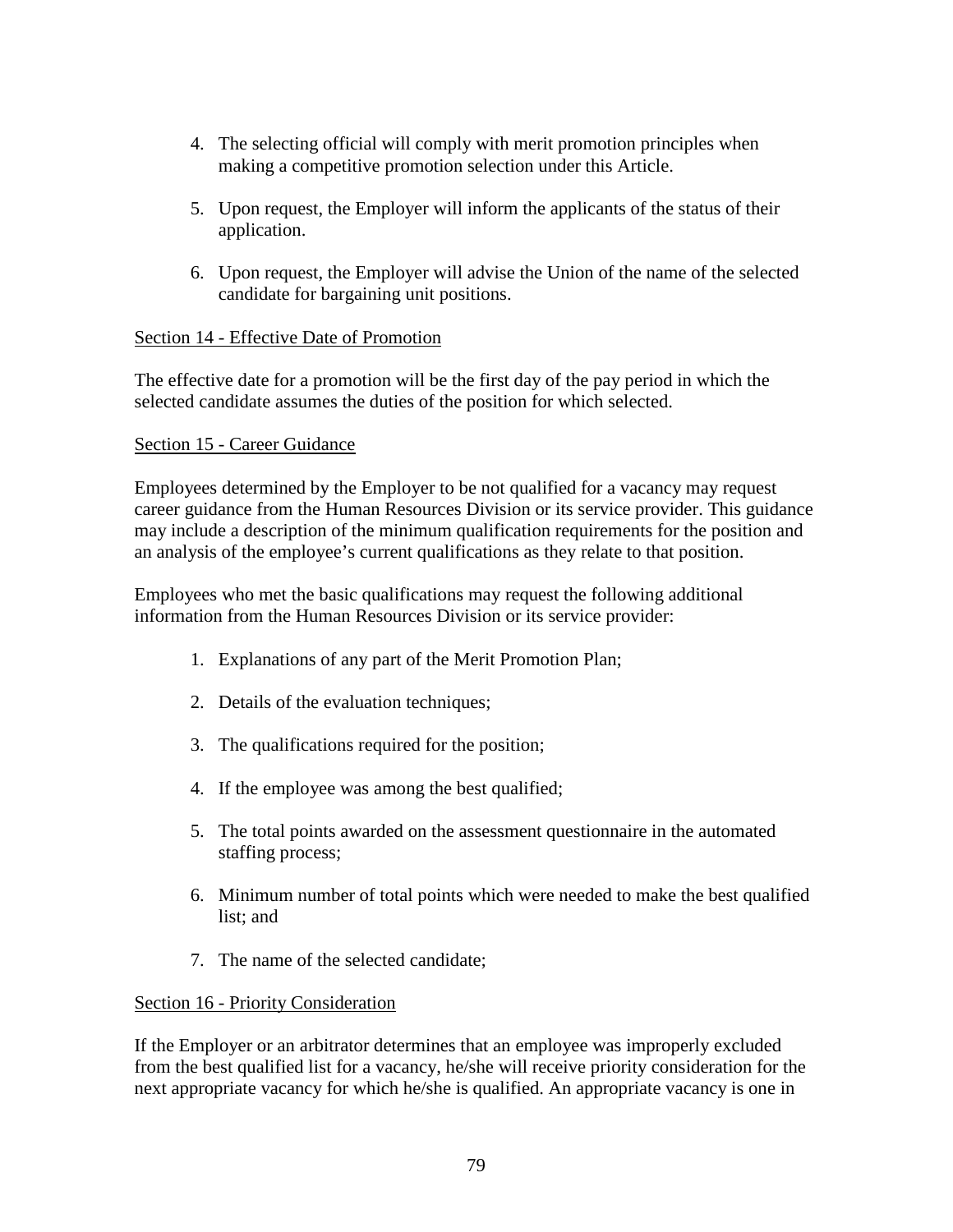the same commuting area, at the same grade level, and with equal promotional opportunity as the position for which the employee was denied proper consideration.

Priority consideration means that the employee will be given bona fide consideration by the selecting official before any other candidates, except for others with priority rights, are referred for the position to be filled. Priority candidates are entitled only to priority consideration, not selection, and may receive priority referral one time only. In the event two or more employees receive priority consideration for the same promotion action, they may be referred together or separately. Unless regulations specify differently, the selecting official may consider them in any manner. Upon request, an employee with priority consideration will be provided written justification if not selected, unless another priority candidate was selected. The employee will not be considered in competition with other candidates nor compared to other candidates unless he/she subsequently submits an application for competition after an announcement is issued.

### Section 17 - Release of Evaluative Material and Assessment Questionnaire to the Union

When processing grievances related to actions taken under the terms of this Article, the employee's representative will be provided, upon request, the relevant evaluative material used in assessing the qualifications of the eligible candidates in regard to a grieved promotion action. This is subject to the following conditions:

- 1. The release of any information will only occur if fully in accordance with law, regulations and related case law.
- 2. In order to safeguard the content of assessment questionnaires, in lieu of releasing this material, the Employer may arrange for it to be reviewed in the presence of an authorized official.
- 3. All information may be sanitized to protect an individual's right to privacy.

# Section 18- Impact of Investigation on Consideration for Promotion

The fact that an employee is the subject of a conduct investigation will not necessarily prevent or delay his/her proper consideration for promotion.

### Section 19 - Demotion Due to Inability to Perform at Required Level

If an employee is promoted and subsequently within a year is demoted for inability to perform at the required level, the Employer may consider reasonable efforts to return the employee to his/her former position or a similar one.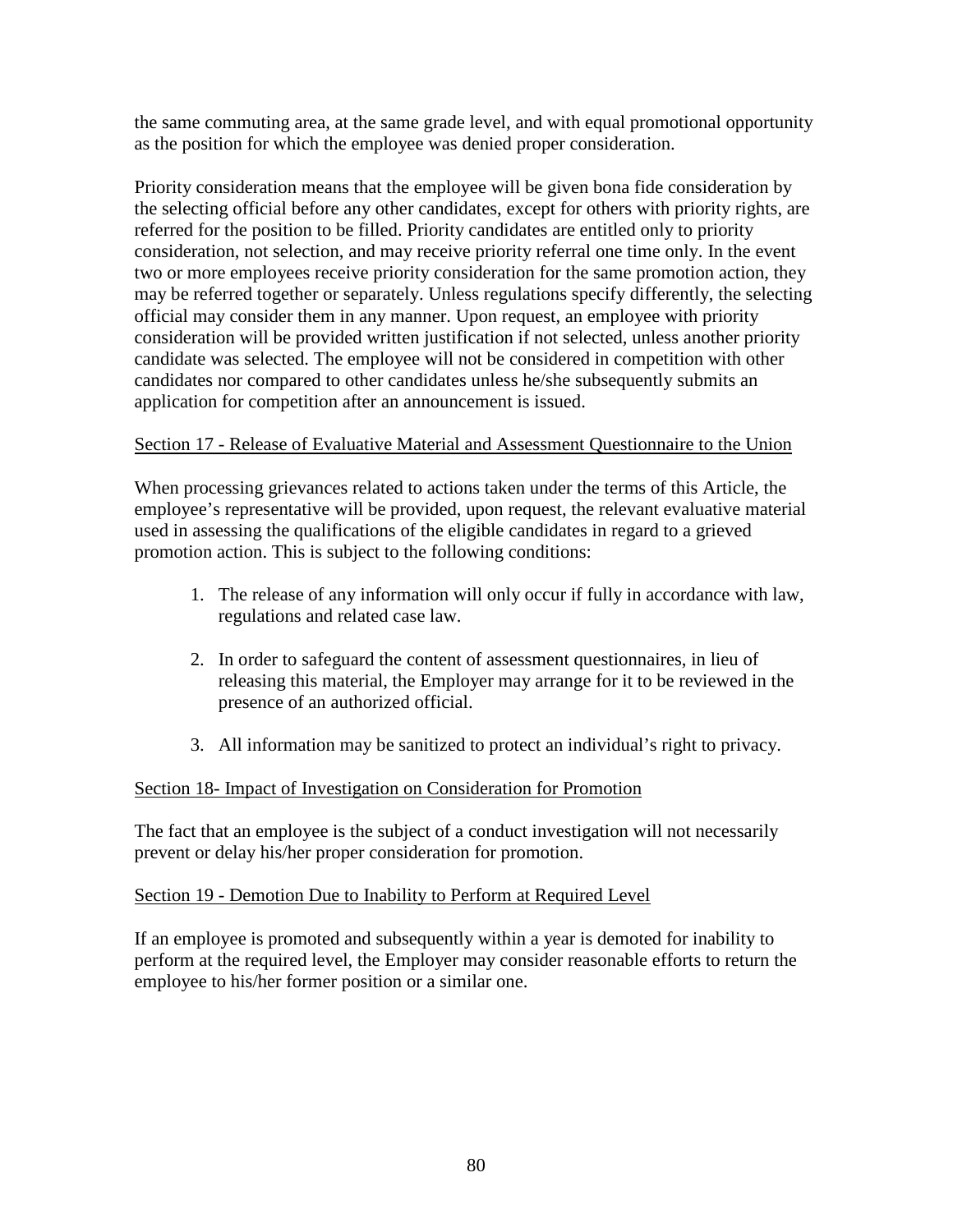### Section 20 - Use of Annual/Sick Leave as Basis for Non-selection

An employee's use of approved annual or sick leave will not be considered by a promotion panel, nor should it be used by a selecting official as the sole reason for non-selection, unless a pattern of leave abuse exists.

### Section 21- Release of Merit Promotion Information to the Union

Upon request from the Union, but no more often than quarterly, the following information will be provided if in accordance with law, regulation and case law, within a reasonable period of time, if available. This information may be sanitized in accordance with the Privacy Act to protect the privacy of candidates and panel members:

- 1. Announcement number;
- 2. Date of Report;
- 3. Number of vacancies;
- 4. The series and grades of the employees referred;
- 5. Whether or not the candidates were employees within the unit;
- 6. Selection action;
- 7. Date of selection action; and
- 8. Date the selected candidate is eligible for promotion.

### Section 22 - Retention of Promotion and Selection Information

The Employer will maintain promotion and selection records in accordance with governing laws, rules, and regulations.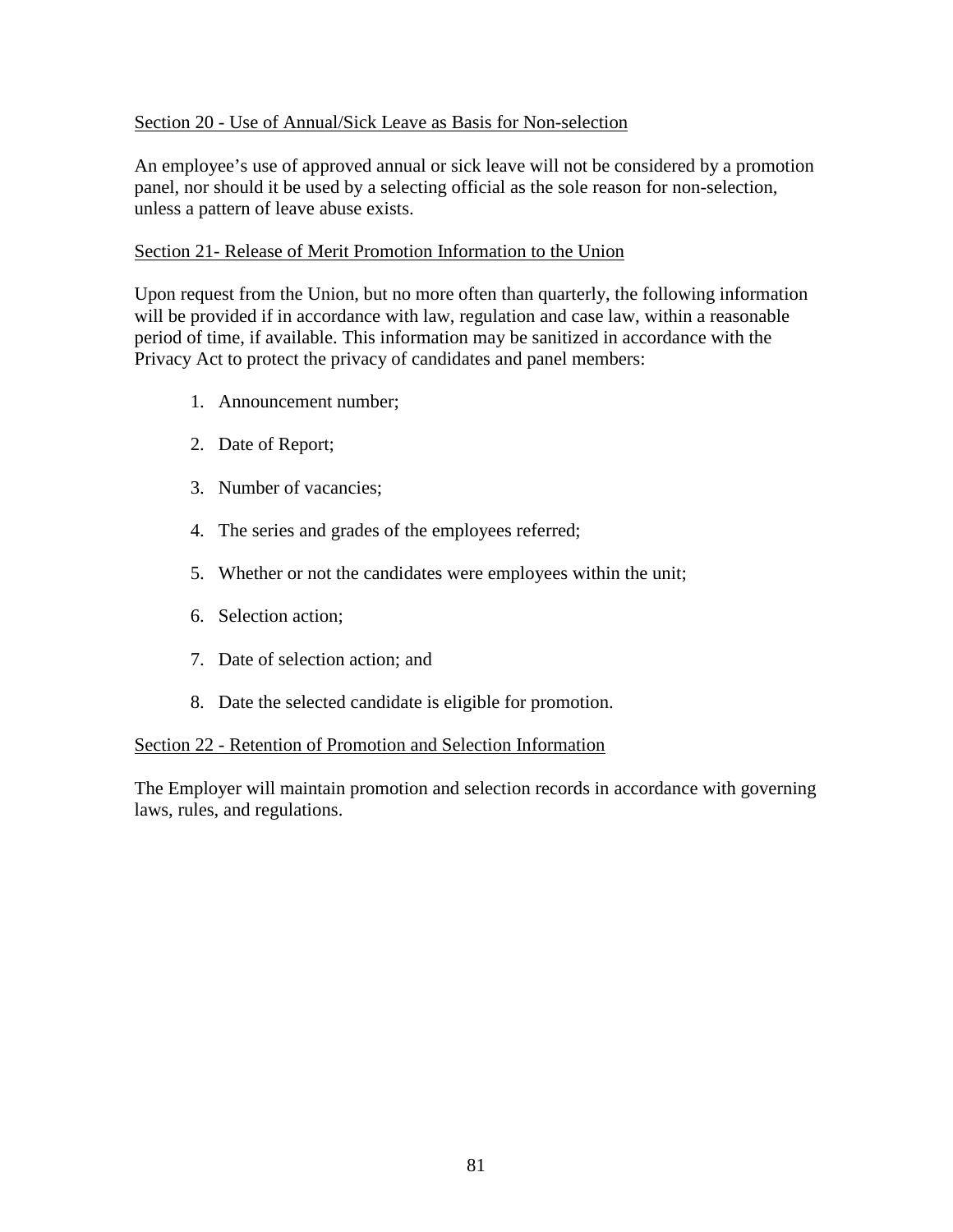### **Details, Temporary Promotions and Reassignments**

#### Section 1 – General

Details, temporary promotions and reassignments are all optional sources available to the Employer in accordance with its statutory right to fill temporary or permanent staffing needs in order to accomplish the work of the Agency. The Employer may utilize these sources in accordance with regulations and the provisions of this Article. Employees may request a reassignment or a detail at any time and the Employer agrees to give consideration to all requests.

#### Section 2 - Details

A detail is defined as the temporary assignment of an employee to a different position or to different duties for a period of time, after which the employee is returned to his/her regularly assigned duties. Officially, an employee remains in his or her position of record during a detail. Details are intended to meet the temporary work needs of the Employer and are an available option of the Employer's right to assign work.

If the Employer deems it practical, it will assign details to higher graded positions equitably among all employees in a given organizational unit who are interested and equally qualified, and will refrain from continually assigning the same individuals to details and special projects unless it determines there are compelling reasons to do so. The Employer will take the employee's personal situation into consideration when making decisions to assign details that involve extended time away from the official duty station.

Supervisors shall document any detail in excess of two (2) weeks. Details in excess of thirty (30) calendar days will be documented using a form SF-52, Request for Personnel Action, and appropriate supporting attachments.

An employee who is detailed to a classified position in excess of ninety (90) days will be furnished performance elements and standards for the detail position. If the supervisor of that detail is not the employee's official supervisor, a summary performance appraisal for the detail period will be prepared for consideration by the official supervisor when completing the official annual appraisal.

Upon written request, the Union will be informed of all MARO bargaining unit employees presently on formal details.

#### Section 3 - Temporary Promotions in Lieu of Detail

An employee who is detailed to a higher graded position for more than thirty (30) consecutive calendar days will be temporarily promoted to that position and paid accordingly, effective no later than the beginning of the first full pay period following the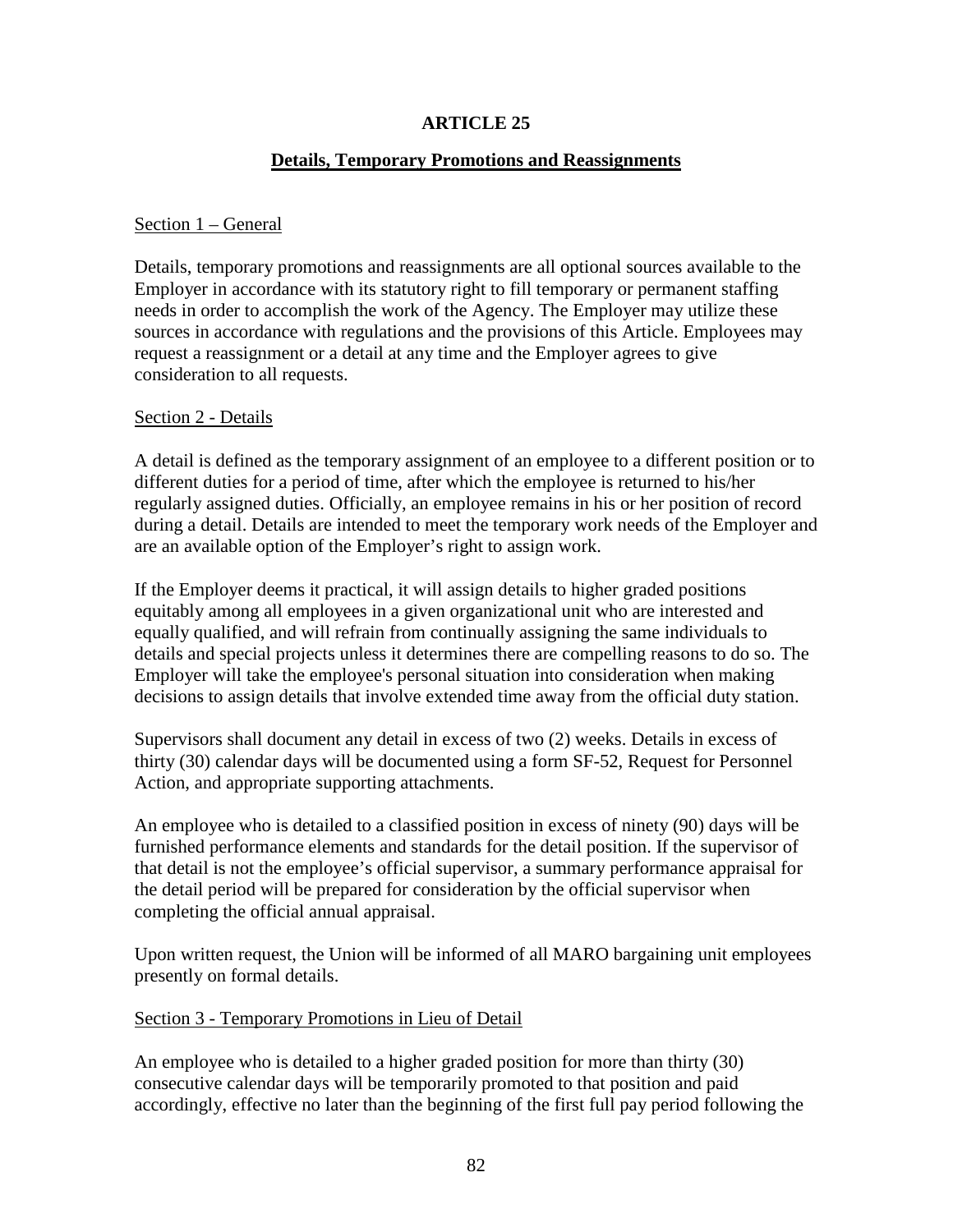30<sup>th</sup> day of the detail, provided the employee meets the appropriate qualification standards and time-in-grade requirements. The Employer may also elect to promote an employee at an earlier date in a detail or for a shorter detail when it determines this to be appropriate and justified.

When an employee is detailed to a higher graded position for more than thirty (30) consecutive calendar days, but is not eligible for a temporary promotion, the employee's performance at an acceptable level of competence or better in the higher graded position will be cause for consideration for issuing a special achievement award to that individual.

Unless otherwise excepted by regulations, an employee detailed or temporarily promoted for more than 120 calendar days to a higher graded position or to a position with higher promotion potential, can only be selected competitively through the merit promotion process. All prior service of that employee during the preceding twelve (12) months in a noncompetitive temporary promotion or detail to a higher graded position or position with higher promotion potential counts toward this 120 day limitation.

### Section 4 – Reassignments

The Employer has the right to reassign employees to positions with the same pay, grade, and promotion potential, consistent with law and the provisions of this Article. The Employer's decision to reassign employees will be based on management considerations in the interest of the Employer. Reassignment to a position with higher promotional potential requires the use of merit promotion competition.

When the Employer determines that reassignment of one or more employees is necessary to correct a staffing imbalance or because of workload needs, and the use of details or merit promotion is inappropriate, the Employer will first consider volunteers from among the affected employees who are qualified. The Employer may select a volunteer or choose not to do so.

If an involuntary reassignment becomes necessary for any reason, the Employer will determine the method in which the employee will be identified and reassigned, in accordance with appropriate regulations. When implementing a decision to involuntarily reassign an employee, the Employer will give written notification of the reassignment and reasons to the employee and Union prior to the effective date. The employee will be allowed to have a union representative, at his/her option, at meetings with management officials concerning the action. The Employer will take into consideration the personal and family hardship that can result if a change in duty station is involved.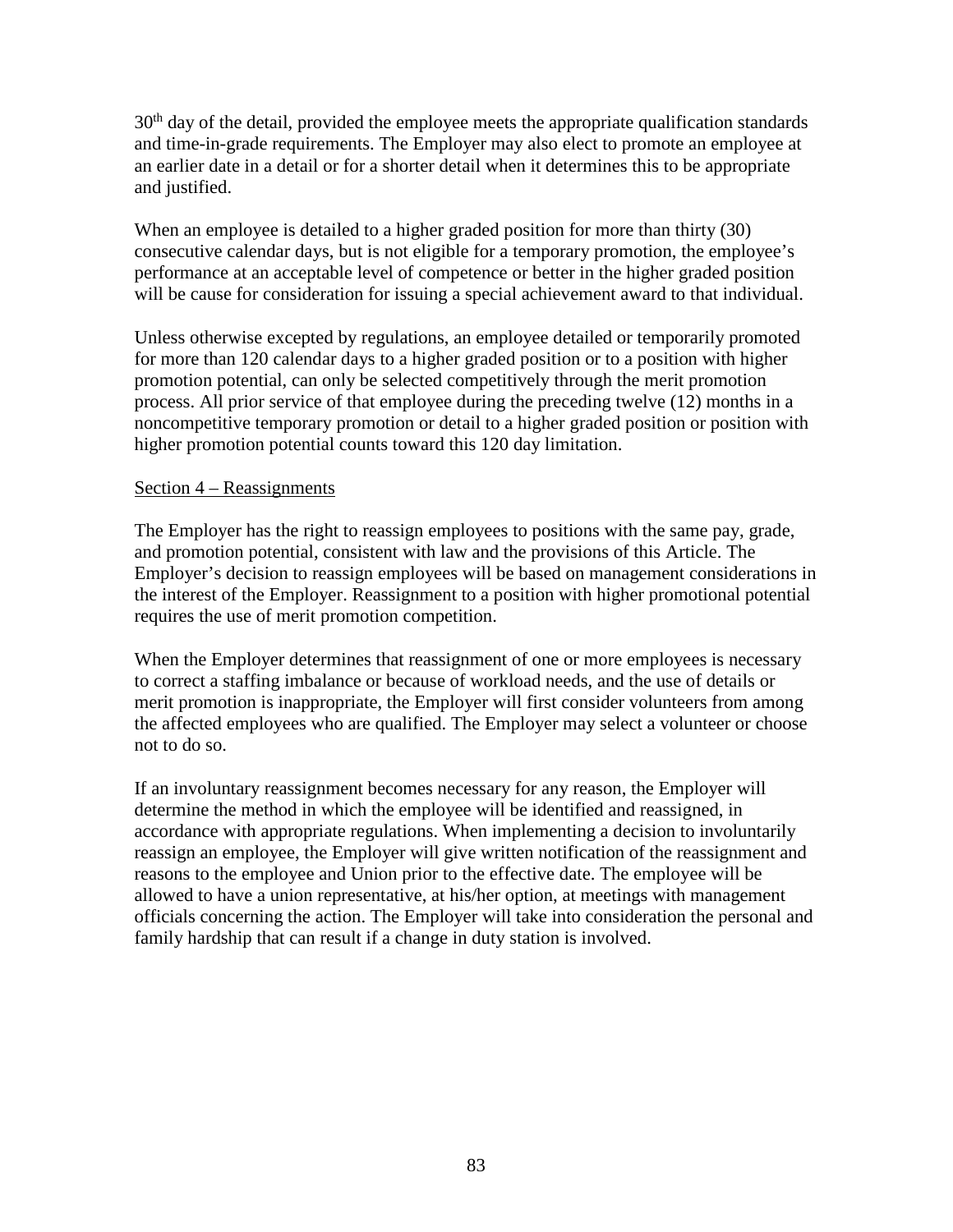### **Probationary Employees**

#### Section 1 – General

In accordance with OPM regulations, the first year of employment of an employee who is given a career or career conditional appointment from a certificate of eligibles is a probationary period. In addition, a reinstated employee who has not previously completed a probationary period must serve a new one. The probationary period is the last step in the hiring process. The purpose of a probationary period is to give an Agency the opportunity to determine the fitness of a new employee for continued employment, and to terminate that employee without formal procedures if he/she fails to demonstrate fully acceptable conduct or performance.

The Parties recognize that new employees often require training, counseling, and/or assistance as appropriate during the probationary period. A reasonable effort will be made to provide bargaining unit probationary employees with the necessary training and assistance to enable them to demonstrate the ability to successfully perform assigned duties.

The provisions of this Article do not apply to former bargaining unit employees who have been promoted and are serving a probationary period in a supervisory/managerial position.

#### Section 2 - Probationary Report

In accordance with regulations and established procedures, the supervisor of a probationary employee shall complete a probationary report that certifies that the employee's performance and conduct are satisfactory or unsatisfactory, and recommending that the employee be retained or separated.

### Section 3 - Termination of Probationary Employees for Unsatisfactory Performance or Conduct

The separation of a probationary employee must be effected before the employee has completed the probationary period. When the Employer decides to terminate a probationary employee because his/her work performance or conduct fails to fully demonstrate fitness or qualification for continued employment, it shall notify him/her in writing as to the reason(s) for the termination and the effective date of the action. The employee has no right to reply.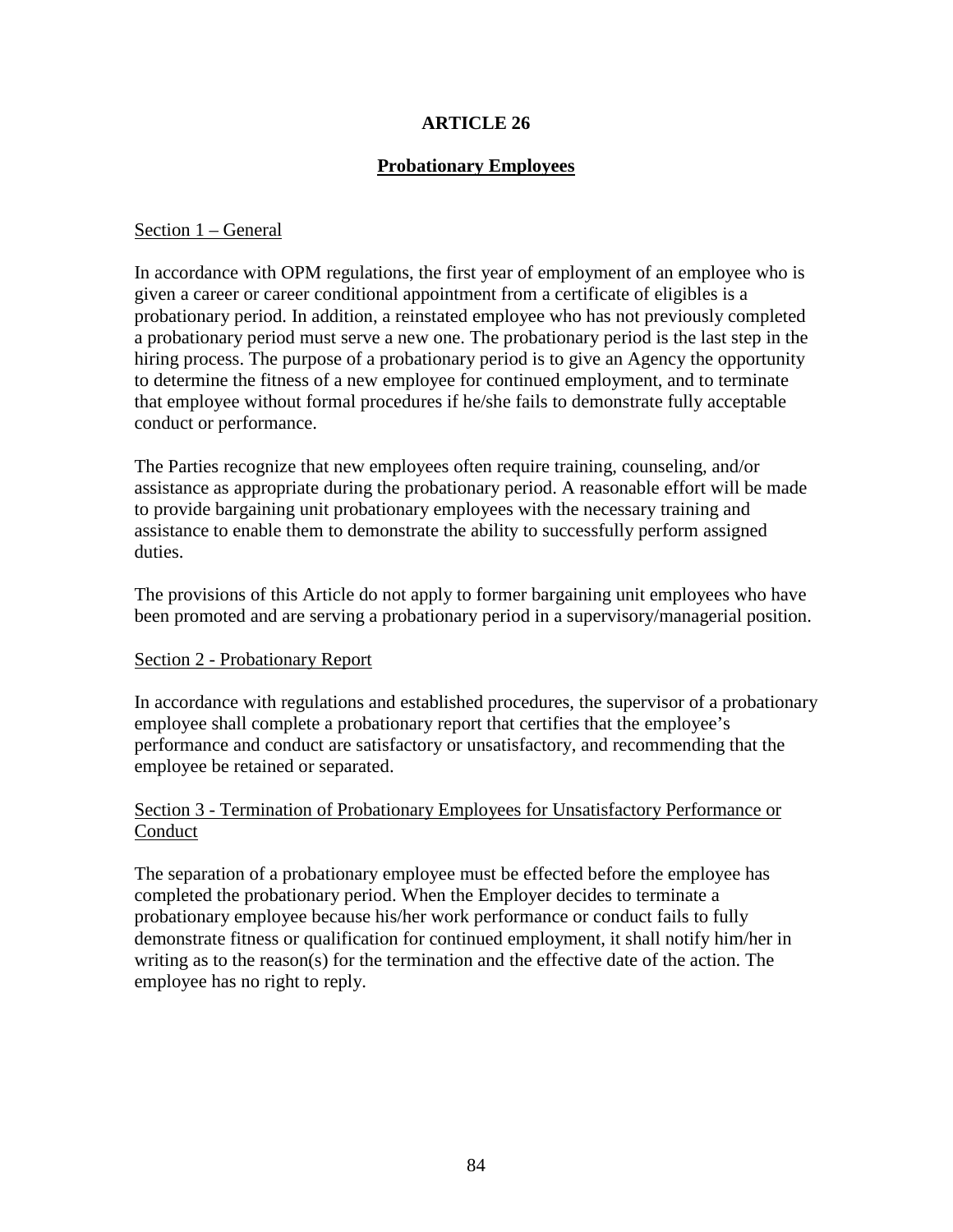# Section 4 – Termination of Probationary Employees for Conditions Arising Prior to the Appointment

When the Employer proposes to terminate a probationary employee for reasons based in whole or in part on conditions arising prior to the appointment, the employee is entitled to the following:

- 1. Advance written notice of proposed adverse action stating the reasons for the proposed action;
- 2. A reasonable amount of time to file a written response to the proposed action; and
- 3. A written final decision stating the reasons for the action, and delivered to the employee on or prior to the effective date.

The final notice shall inform the employee of the right to appeal to the Merit Systems Protection Board (MSPB) and the time limit for filing the appeal. These procedures will not cause the Employer to miss a deadline to terminate a probationary employee.

# Section 5 -Appeal Rights

A probationary employee may appeal a termination decision to the MSPB only for the following reasons:

- 1. When the employee alleges that the termination was based on partisan political reasons or marital status; or
- 2. When the employee alleges the Agency failed to follow the procedures for a termination, based on reasons in whole or in part on conditions arising prior to the appointment (see Section 4).

When a probationary employee alleges that the termination is due to discrimination, a complaint may be filed using the EEO process.

The employee has the right to appeal to MSPB or to file a discrimination complaint to the EEOC in accordance with their regulations and timeframes. The employee may not utilize both the MSPB appeal procedure and the EEO complaint procedure.

# Section 6 - Voluntary Resignation in Lieu of Termination

Probationary employees may choose voluntary resignation in lieu of termination at any time prior to the date of their termination. If the probationary employee voluntarily resigns, the employee's official personnel folder will reflect the voluntary resignation.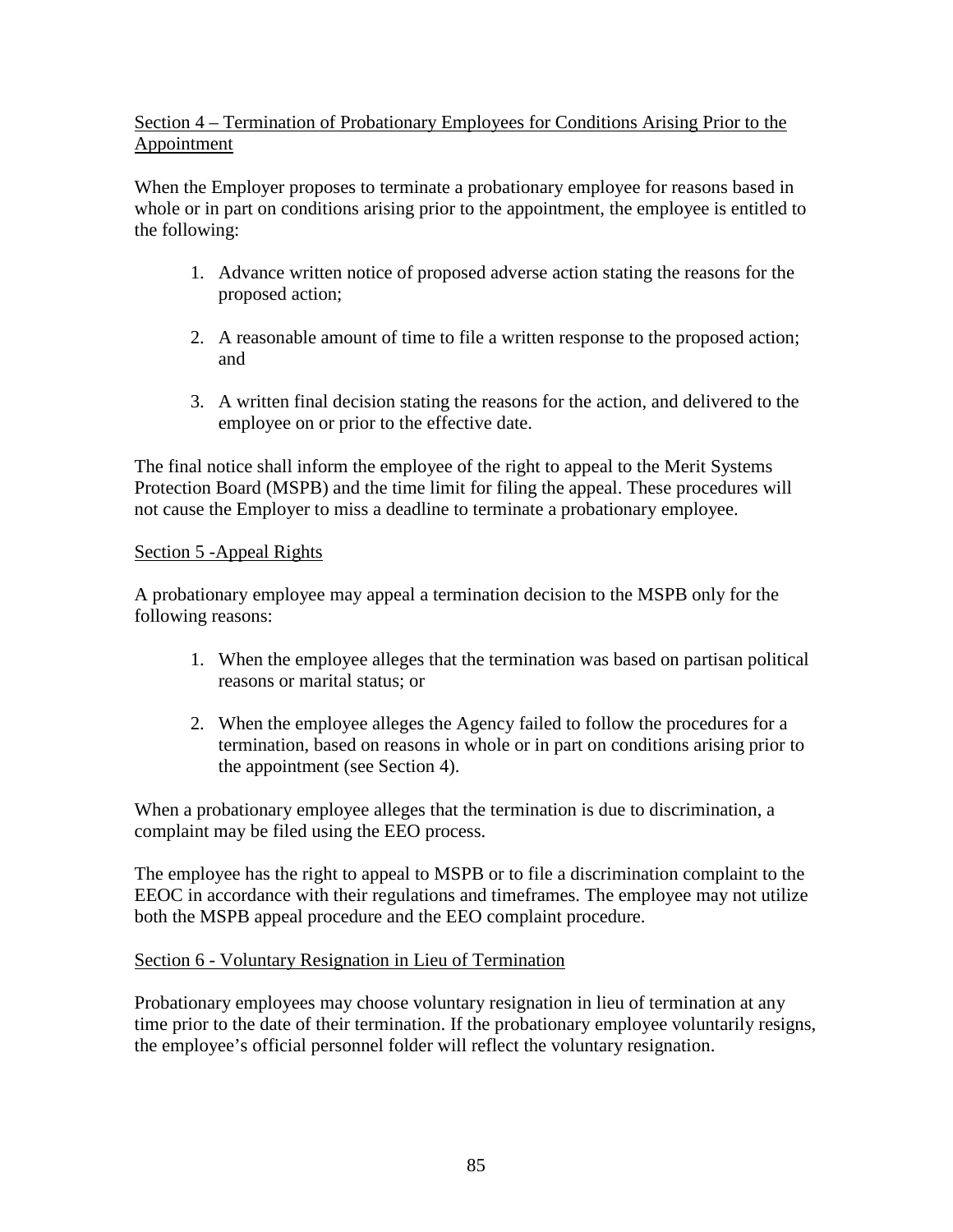# **Part-time Employment**

### Section 1 - Definition

A part-time employee is an employee in a permanent position with a regularly scheduled tour of duty that is set in advance, of normally from sixteen (16) hours to thirty-two (32) hours in an administrative workweek; or for flexible schedules, normally from (32) hours to sixty-four (64) hours per pay period.

### Section 2 – Requesting Part-time Employment

The Employer will consider a written request from a full-time employee to convert to a part-time schedule when continuity of operations, workload and other employees are not adversely affected. If approved, it is with the understanding that the employee has no right to convert back to a full-time tour of duty at some later date. When requests for part-time employment are denied, the Employer will provide notice to the employee in writing including the reasons for the denial. The Employer retains the right to determine work schedules and whether a position is full-time or part-time.

Part-time employment may be appropriate for, but not necessarily limited to, the following:

- 1. Employees seeking gradual transition into retirement;
- 2. Employees with disabilities or who require a reduced work week;
- 3. Parents who must balance family responsibilities with the need for additional income; or
- 4. Students who must finance their own education or vocational training.

### Section 3 – Benefits

Part-time employment benefits are established by law and OPM regulations. Part-time employees receive a full year of service credit for each calendar year worked (regardless of tour of duty) for retention, retirement, career tenure, probationary period, within grade increase, leave accrual and time-in-grade requirements. In general, part-time employees are eligible for the same types of benefits as full-time employees, but usually at a reduced level due to the fact that they are working fewer hours. Prior to conversion to part-time, employees should discuss the impact of the conversion with the Human Resources Office on the following areas: qualifications, leave earnings, health and life insurance, retirement benefits, competitive levels for reduction in force and converting back to full time.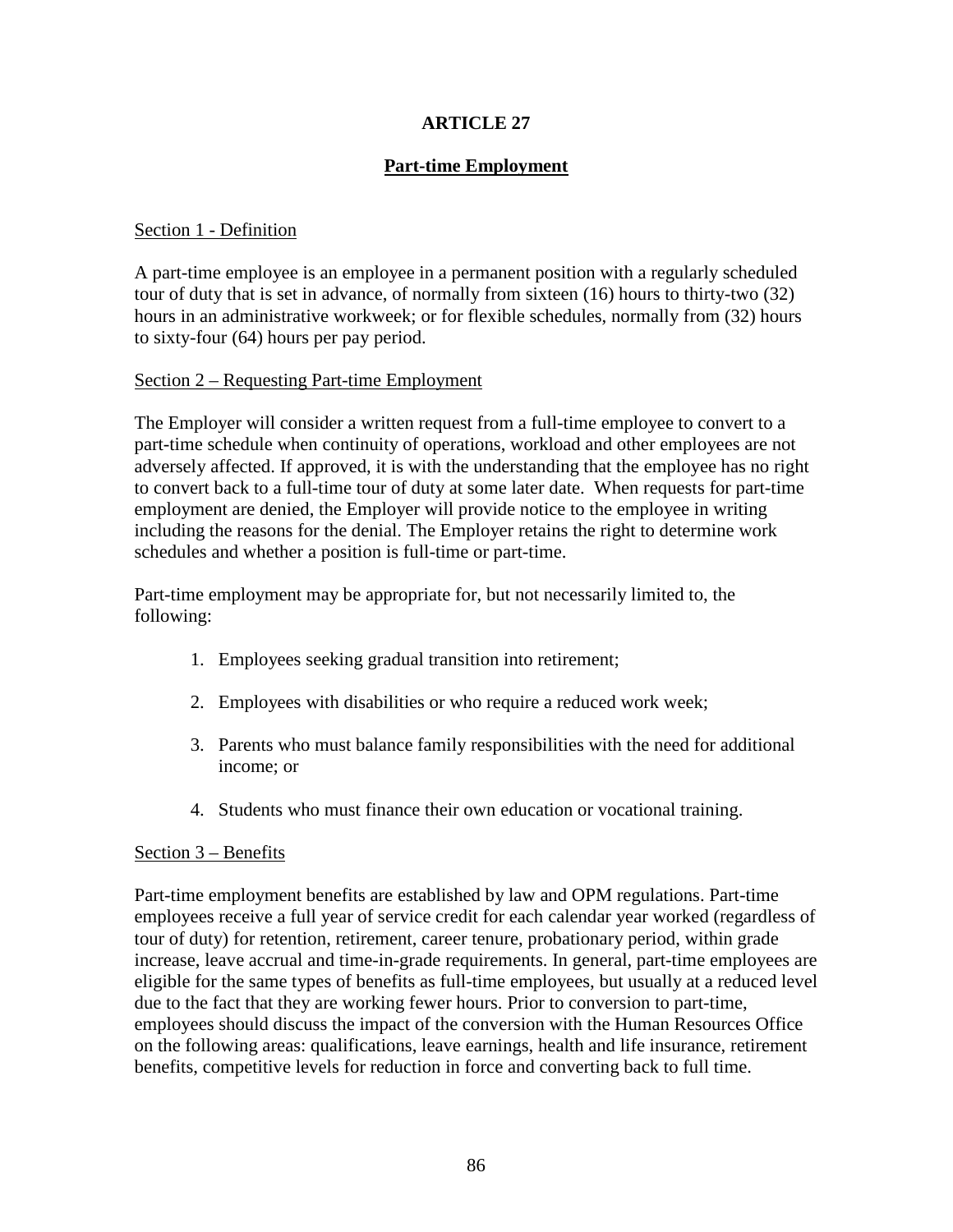### Section  $\frac{4 - \text{Holidays}}{4}$

When a holiday falls on a part-time employee's regularly scheduled workday, the employee will be paid for the number of hours he/she was scheduled to work on that day. A part time employee is not paid for a holiday that falls on a workday that is not included in his/her schedule.

### Section 5 – Limitations

The Employer will not abolish any position occupied by a full-time employee in order to make the duties of such a position available to be performed on a part-time career employment basis. This does not preclude permitting a full-time employee to voluntarily change to a part-time schedule.

A person who is employed on a full-time basis shall not be required to accept part-time employment as a condition of continued employment. This does not preclude the Employer, at its discretion, from offering a part-time vacancy to a full-time employee in lieu of separation due to RIF, performance, or conduct reasons.

### Section 6 – Request to Change to Full-time Schedule

An employee has no right to return to full-time status after having been permitted to convert to a part-time position. However, the Employer will consider an employee's written request to convert to a full-time schedule based on the employee's circumstances and the needs of the Employer, consistent with workload, budget and ceiling requirements.

#### Section 7 - Temporary Schedule Changes

Subject to the Agency's needs, an employee's request for a temporary adjustment of an established part-time work schedule may be granted if based on personal need, or to permit participation in management-approved details, other assignments, or training. This adjustment may also be directed by the Employer. Such adjustment shall not normally result in a permanent change of the established work schedule unless required by the Agency's needs, and in accordance with the limitations in this Article, and regulations.

Part-time employees will normally have equal access to employee activities and will not be denied opportunities to attend training courses solely because of part-time status. The Employer has the right to require a change in work schedule to attend these activities and training.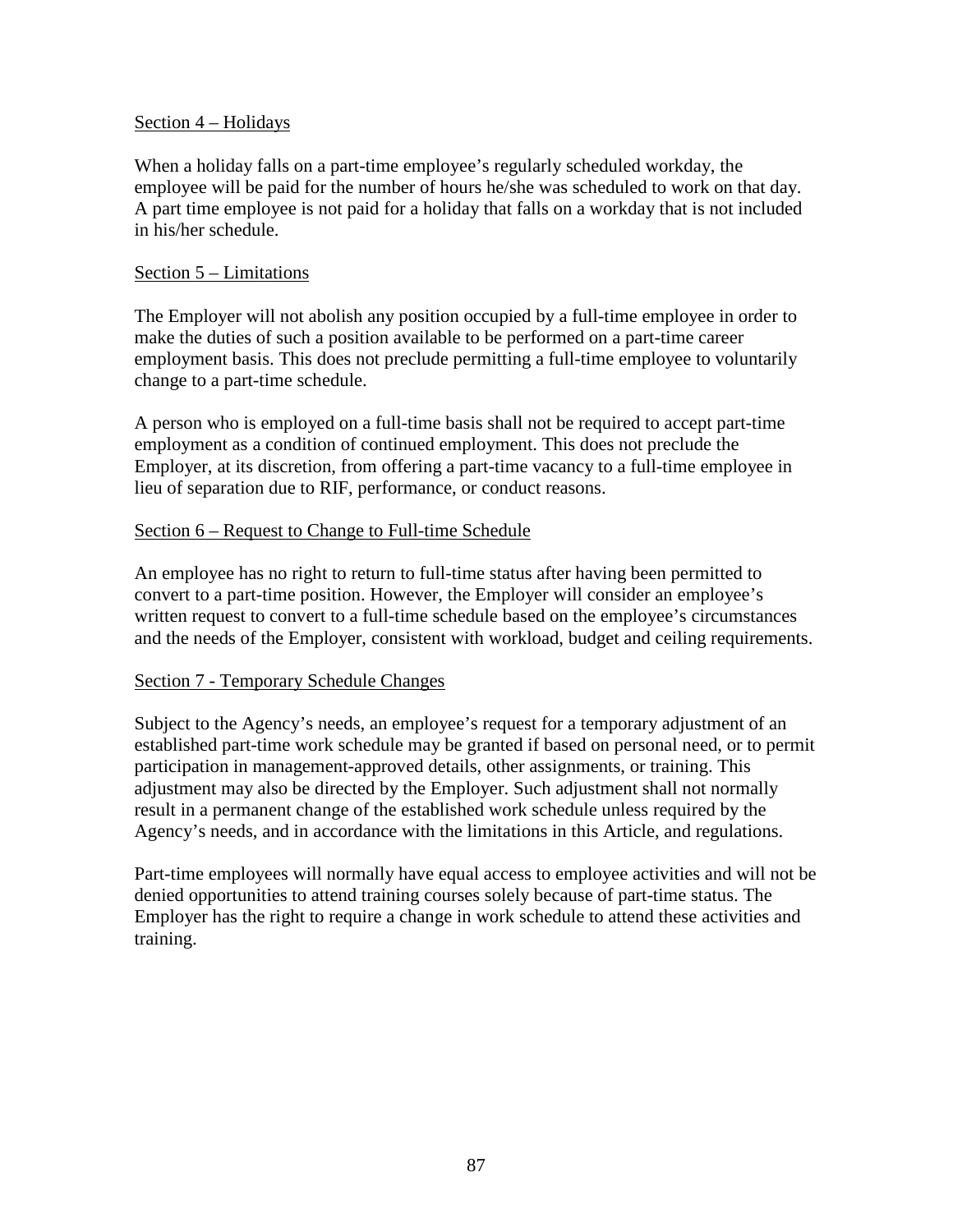# **Equal Employment Opportunity**

### Section 1 – Supporting the EEO Program

The Parties, within their respective areas of responsibility, will fully support the Equal Employment Opportunity (EEO) program at all levels. The purpose of the federal EEO Program is to eliminate existing unlawful discrimination against federal employees and applicants, prevent future discrimination, address the effects of past discriminatory practices on workforce representation of women, minorities and people with disabilities, and strive for a federal workforce that reflects our nation's diversity. The EEO program provides equal opportunity in federal employment and prohibits discrimination in employment because of race, color, national origin, religion, sex, age, disability, equal pay, genetic information, or pregnancy. Retaliation against employees who properly exercise rights under the EEO Program is prohibited.

### Section 2 – Administering the EEO Program

The Employer will implement and administer the EEO program as outlined in Title VII of the Civil Rights Act of 1964, Equal Employment Opportunity Commission (EEOC) Regulation 29 CFR Part 1614, EEOC Management Directives, and other applicable federal, Departmental and Agency regulations and policy. The EEO program includes the alternative dispute resolution program, EEO complaint procedures and affirmative action reporting requirements.

### Section 3 – Affirmative Employment Report and Plan

The Employer will develop a regional Affirmative Employment Report and Plan as directed, and will provide a copy to the Union upon request. This document provides a statistical analysis of the regional workforce and progress toward EEO goals in accordance with appropriate EEOC directives.

### Section 4 – Representation

In accordance with EEO laws and regulations, an employee who files a complaint under the EEO procedures has the right to union or other representation throughout the process, or to forgo representation. Employees may utilize the Employer's private facilities for EEO related issues.

### Section 5 – Reasonable Accommodation

Requests for reasonable accommodation shall be processed in accordance with Departmental Manual DM 4300-002, "Reasonable Accommodation Procedures," located on the MARO Intranet web site under CR/EEO issues. In accordance with 29 CFR 1614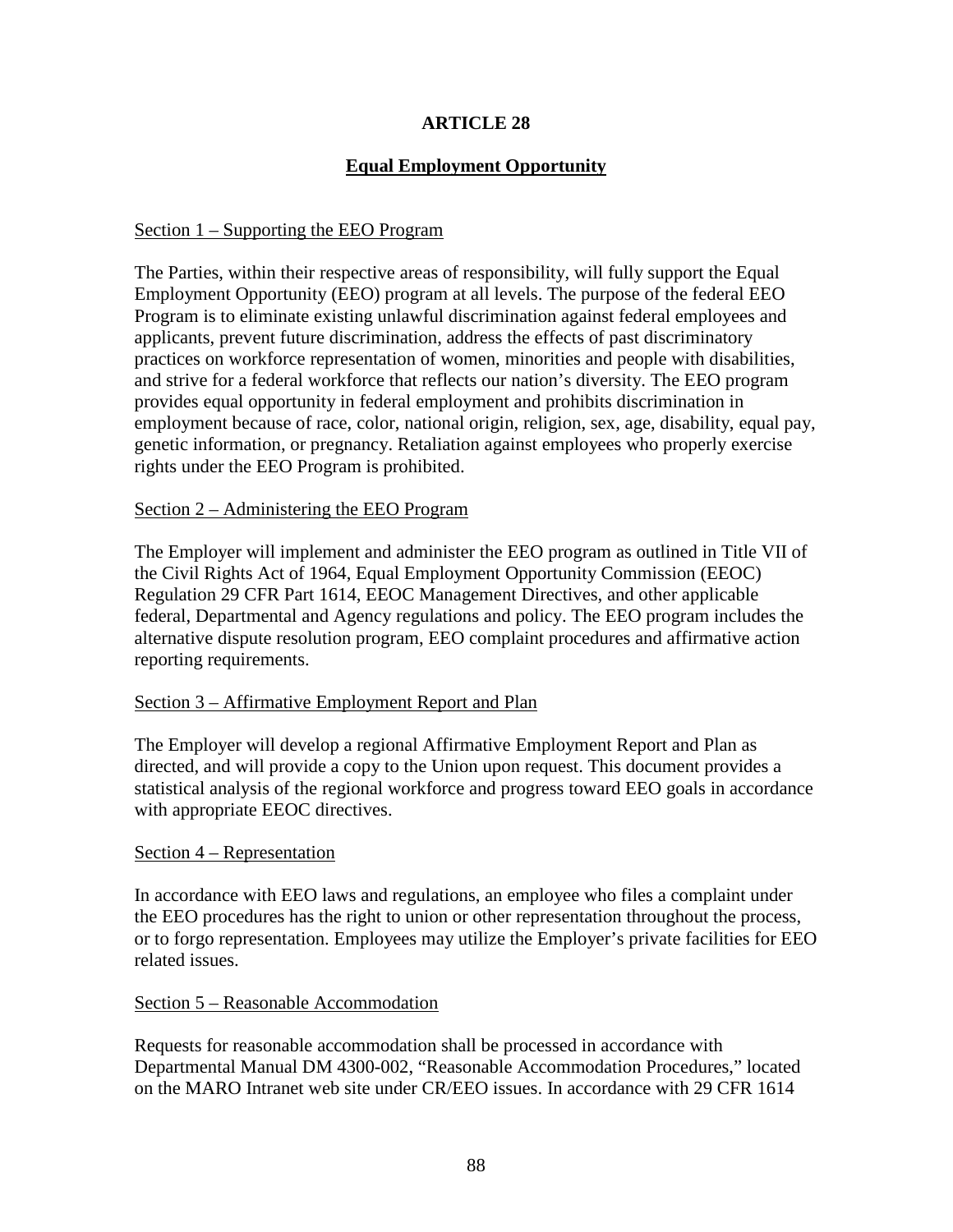and Department and Agency regulations and policies, the Employer will consider a request for reasonable accommodation from an employee with a physical or mental disability. The employee may be required to provide sufficient and reasonable medical documentation of the condition. The Employer will decide requests for accommodation on a case-by-case basis, taking into consideration all related factors such as the employee's specific disability, the employee's suggested accommodation, the work environment, the Agency's operations, and undue hardship imposed on the organization.

The Employer will make reasonable efforts to modify work assignments as appropriate for employees who are temporarily unable to perform their regularly assigned tasks for valid medically certified reasons.

When requests for reasonable accommodation are denied by the Employer, the employee may file a complaint under either EEO procedures or the Negotiated Grievance Procedure, but not both.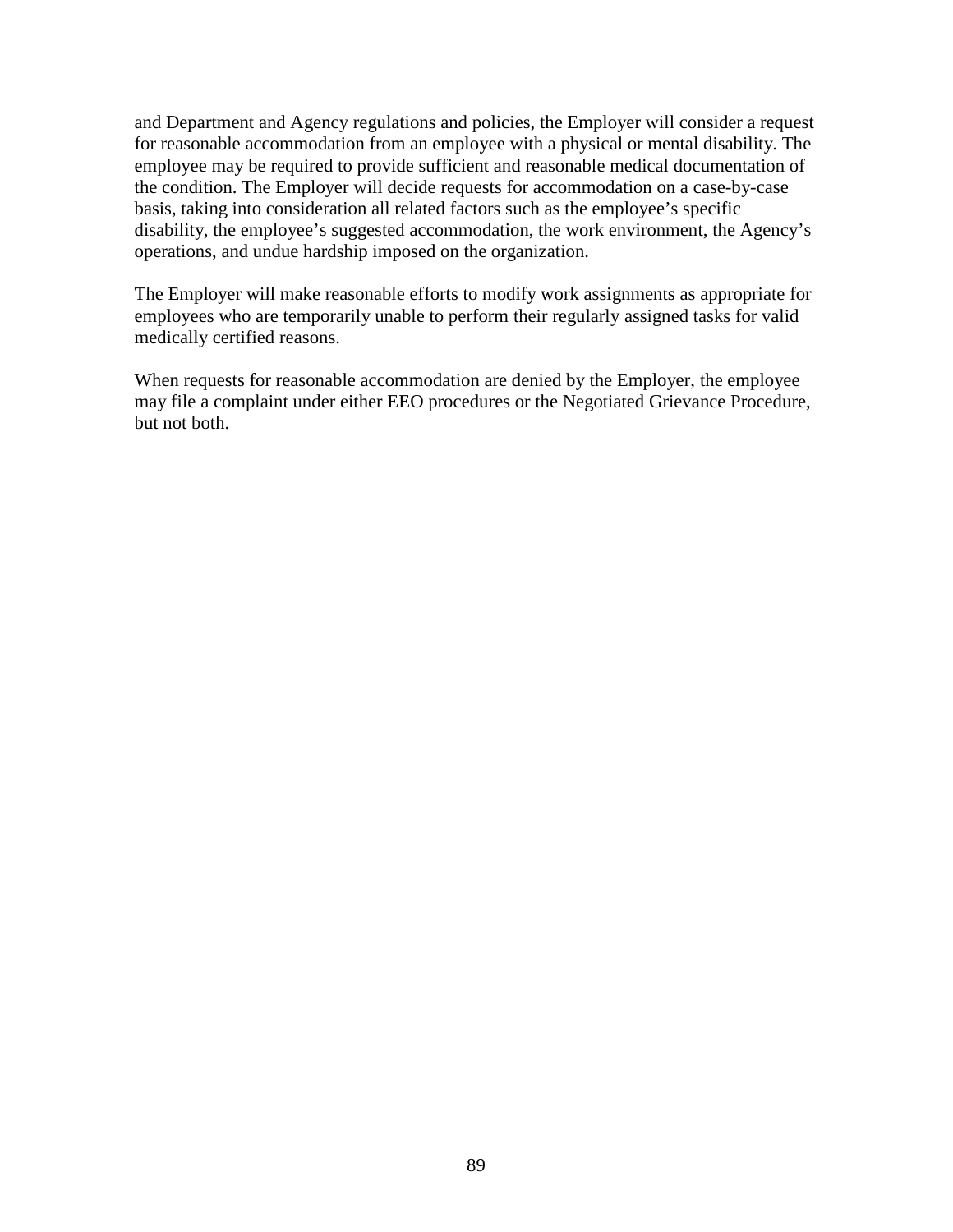# **Reduction in Force**

### Section 1 – General

The Employer will minimize the adverse impact of a staff reduction utilizing attrition when practicable. The Employer will inform the Union of its intent with respect to a staff reduction or transfer of function of the work force as far in advance of notification to affected employees as possible, and prior to any final action taken on the matter. Upon request, the Parties will negotiate on the impact and implementation of a reduction-in-force (RIF) or transfer of function, as appropriate consistent with law and regulation. A RIF will be implemented in accordance with applicable laws, rules, and regulations.

### Section 2 - Notice to Union

The Employer will provide the Union with advance written notification, of at least fifteen (15) calendar days if possible, prior to the issuance of the specific notice to employees. The information to be furnished to the Union will include the following, if available:

- 1. The reason for the action;
- 2. The approximate number of employees who may be affected initially;
- 3. The types of positions anticipated to be affected initially; and
- 4. The anticipated effective date that action will be taken.

The Employer will provide to the Union, upon request, information related to the proposed action in accordance with 5 USC 7114(b)(4).

### Section 3 – Notice to Employees

The Employer will provide affected employees at least sixty (60) days specific written advance notice prior to the effective date of a RIF, unless otherwise prescribed by regulation or the Agency receives approval from OPM for a shorter period. The content of the notice shall comply with OPM regulations. Affected employees and their designated representatives may inspect regulations, retention registers and other records pertinent to their situation, subject to Privacy Act requirements.

### Section 4 – Use of Vacancies

The Employer at its discretion may use vacancies to place employees who would otherwise be separated in a RIF action.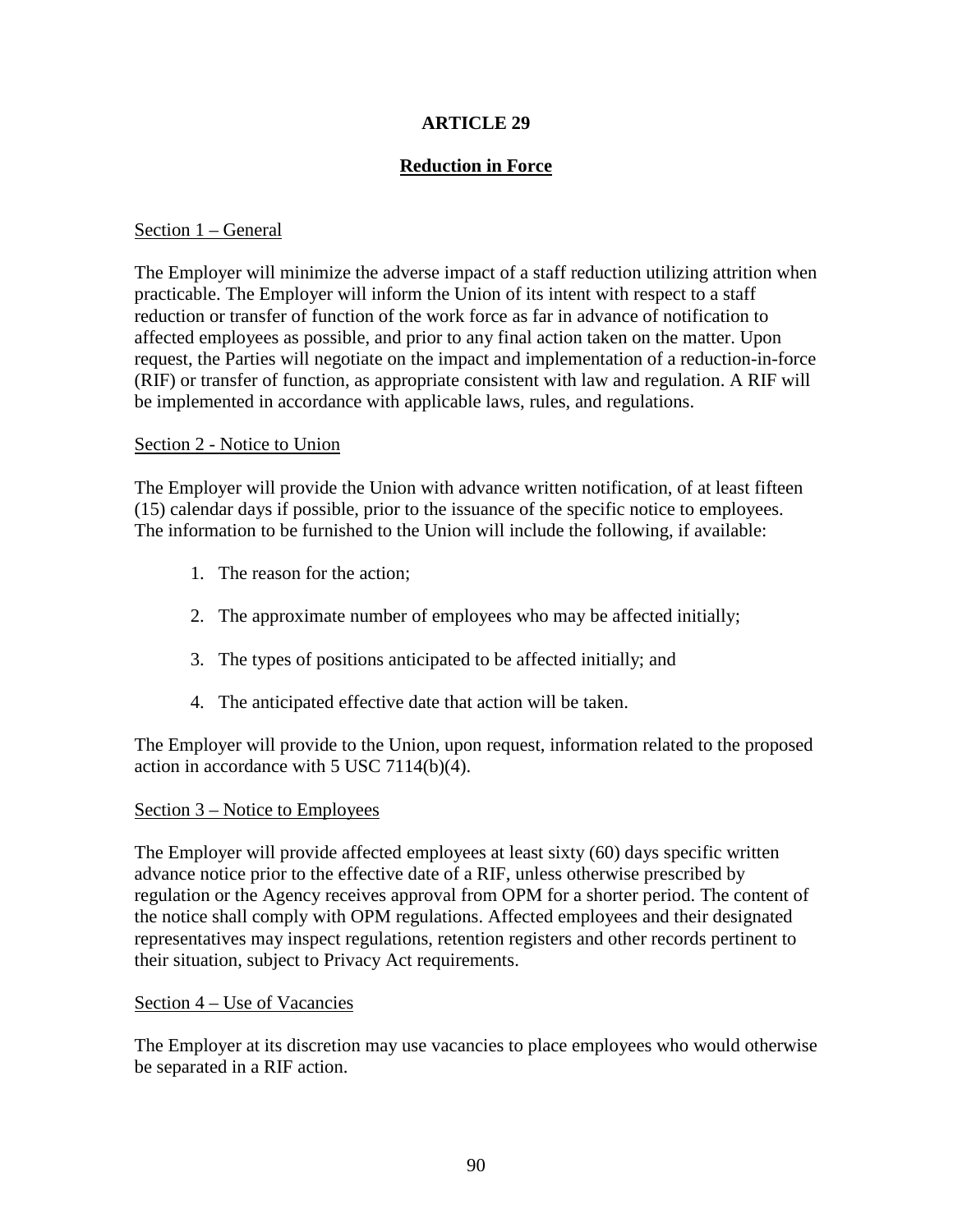# Section 5 – Re-employment Priority List

In accordance with regulations, the Employer will establish and administer a reemployment priority list of employees separated due to a RIF action.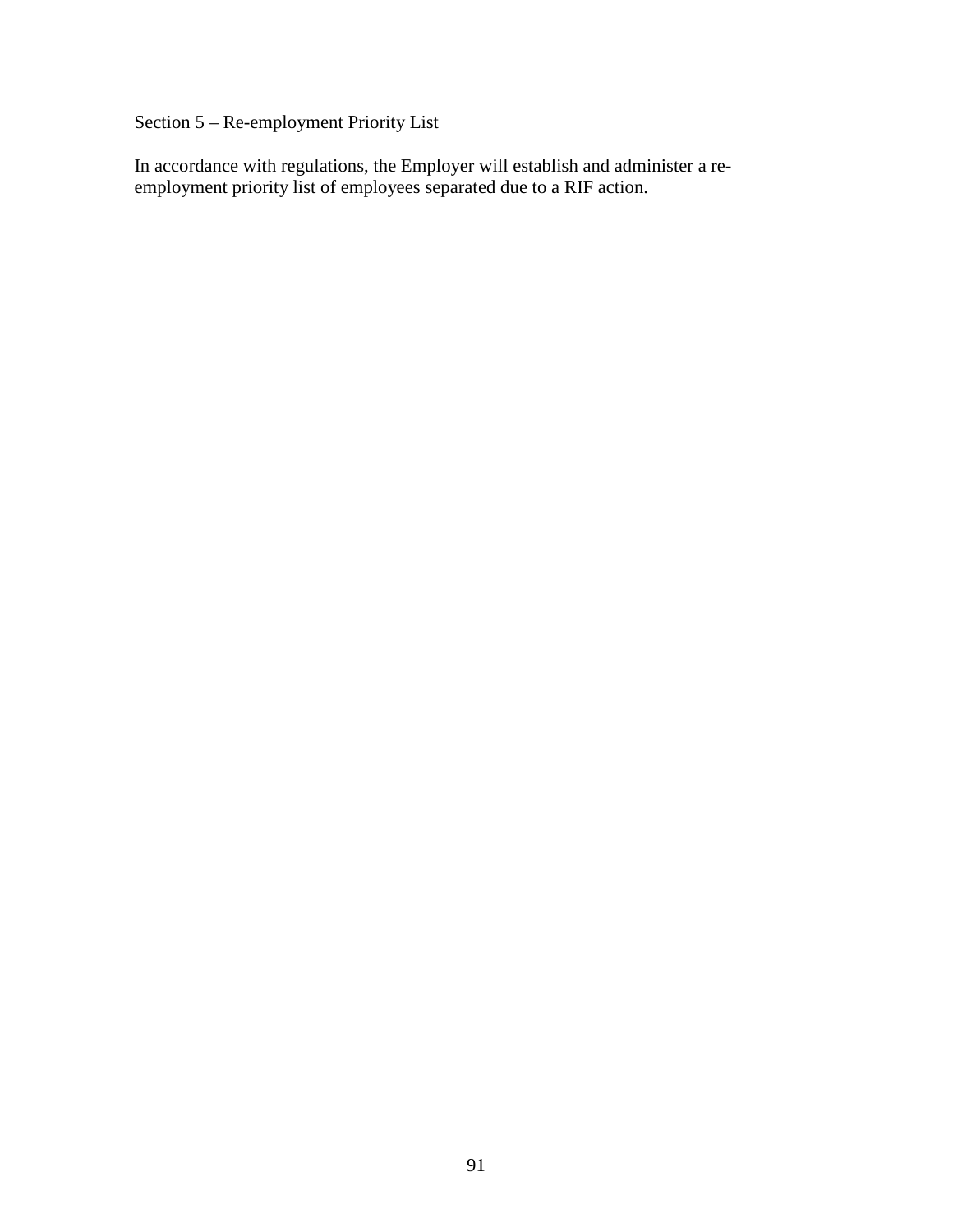# **Disciplinary Actions**

#### Section 1 - Definition

In accordance with regulations, disciplinary actions for purposes of this Article include formal written reprimands and suspensions of fourteen (14) calendar days or less, for such cause as will promote the efficiency of the service. Employee means (1) an individual in the competitive service who is not serving a probationary period; (2) an employee in the competitive service serving in an appointment which requires no probationary or trial period, and who has completed 1 year of current continuous employment in the same or similar positions under other than a temporary appointment limited to 1 year or less; (3) an employee with competitive status who occupies a position under Schedule B of 5 CFR Part 213; or (4) an employee who was in the competitive service at the time his or her position was first listed under Schedule, A, B, or C of the excepted service and still occupies that position.

### Section 2 - Informal Counseling

Normally, the Employer will follow the general principal of progressive discipline. A disciplinary action may be preceded by counseling and assistance of an informal nature, which may include an oral or written caution.

### Section 3 - Official Reprimands

A reprimand is a written document that describes the conduct or other deficiency giving rise to the reprimand, and provides official notice that failure to correct the conduct or deficiency or repeated instances shall result in more severe action. Material used by the Employer to support the reprimand will be made available to the employee and/or the union representative upon request, subject to Privacy Act requirements. Reprimands shall not be retained in the employee's Official Personnel Folder for more than two years from the date of issuance, and may be retained for less than the two-year time period at the discretion of the Employer.

### Section 4 – Suspensions

A suspension is the placing of an employee, for disciplinary reasons, in a temporary status without duties and pay for fourteen (14) calendar days or less. When the Employer proposes to suspend an employee for a period of fourteen (14) calendar days or less, the following procedures will apply:

- 1. The employee will be given fifteen (15) calendar days advance written notice stating:
	- a. The specific reason(s) for the proposed suspension;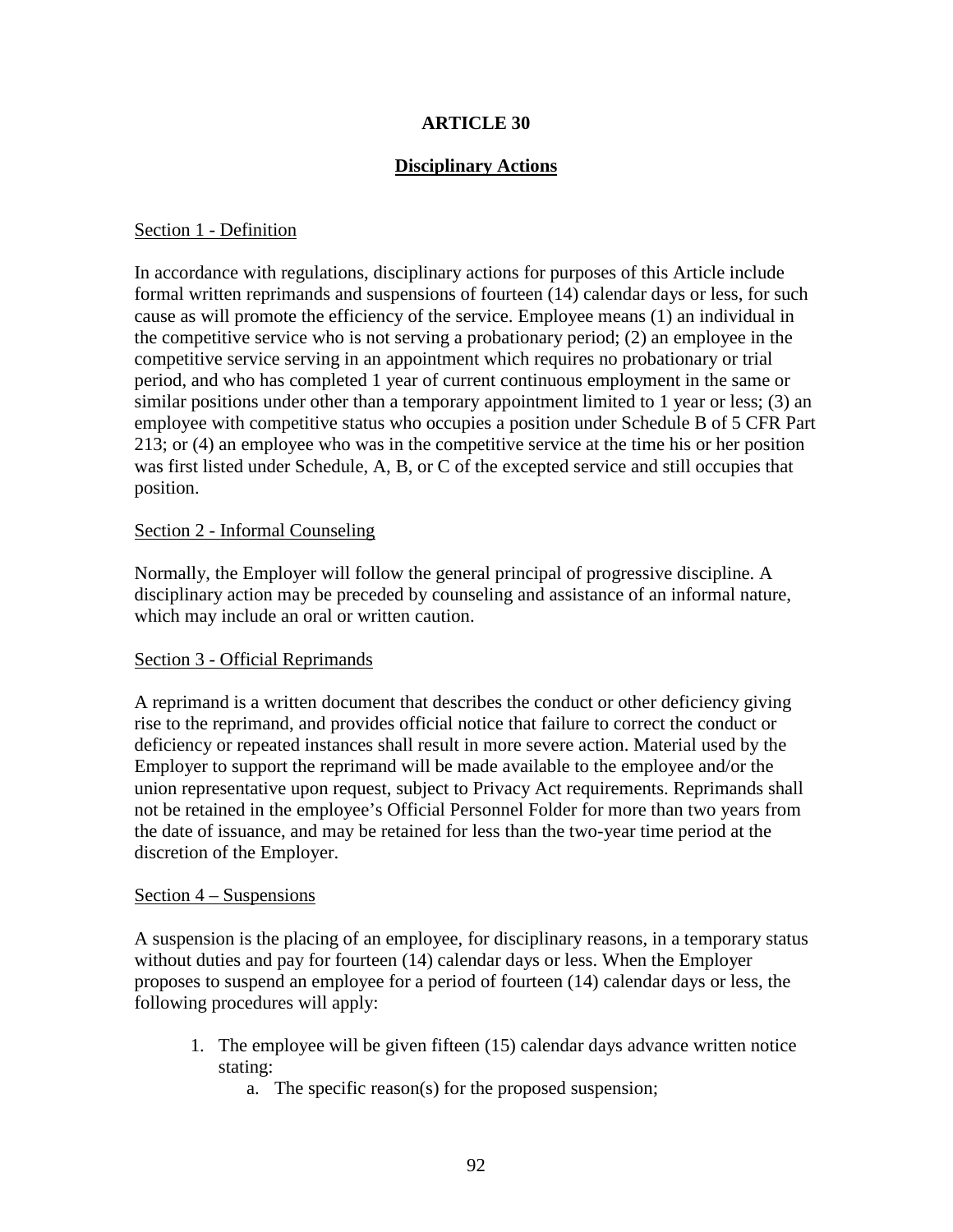- b. That the employee has ten (10) calendar days to respond orally and/or in writing;
- c. The official to whom the reply should be sent;
- d. That the employee has the right to review the material that is relied on to support the reason(s) for the action, subject to Privacy Act requirements; and,
- e. That the employee has the right to union or other representation.
- 2. The employee may submit affidavits or other documentary evidence in support of the response.
- 3. The Employer will reply in writing with the final decision and the specific reasons at the earliest practicable date after the receipt of the reply or the expiration of the reply period. This decision will be made by a higher level official than the proposing official. The action will not take effect prior to the final decision notice being provided or sent to the employee. The final decision notice will inform the employee of the effective date and the right to file a grievance using the Negotiated Grievance Procedure.
- 4. The employee has the right to union representation throughout this process.
- 5. Copies of relevant notices, replies (including summaries of oral replies), final decisions, and supporting documentation will be maintained by the Agency and will be made available to the employee and/or the union representative upon request, subject to Privacy Act requirements.
- 6. By mutual agreement of the Parties, deadlines may be extended.

### Section 5 - Grievance Rights

A reprimand or suspension for fourteen (14) calendar days or less may only be grieved using the Negotiated Grievance Procedure.

### Section 6 - Non-Sustained Actions

If a disciplinary action against an employee is not sustained, all reference to such action will be eliminated from the Employee's Official Personnel Folder other than settlement agreements and related documentation.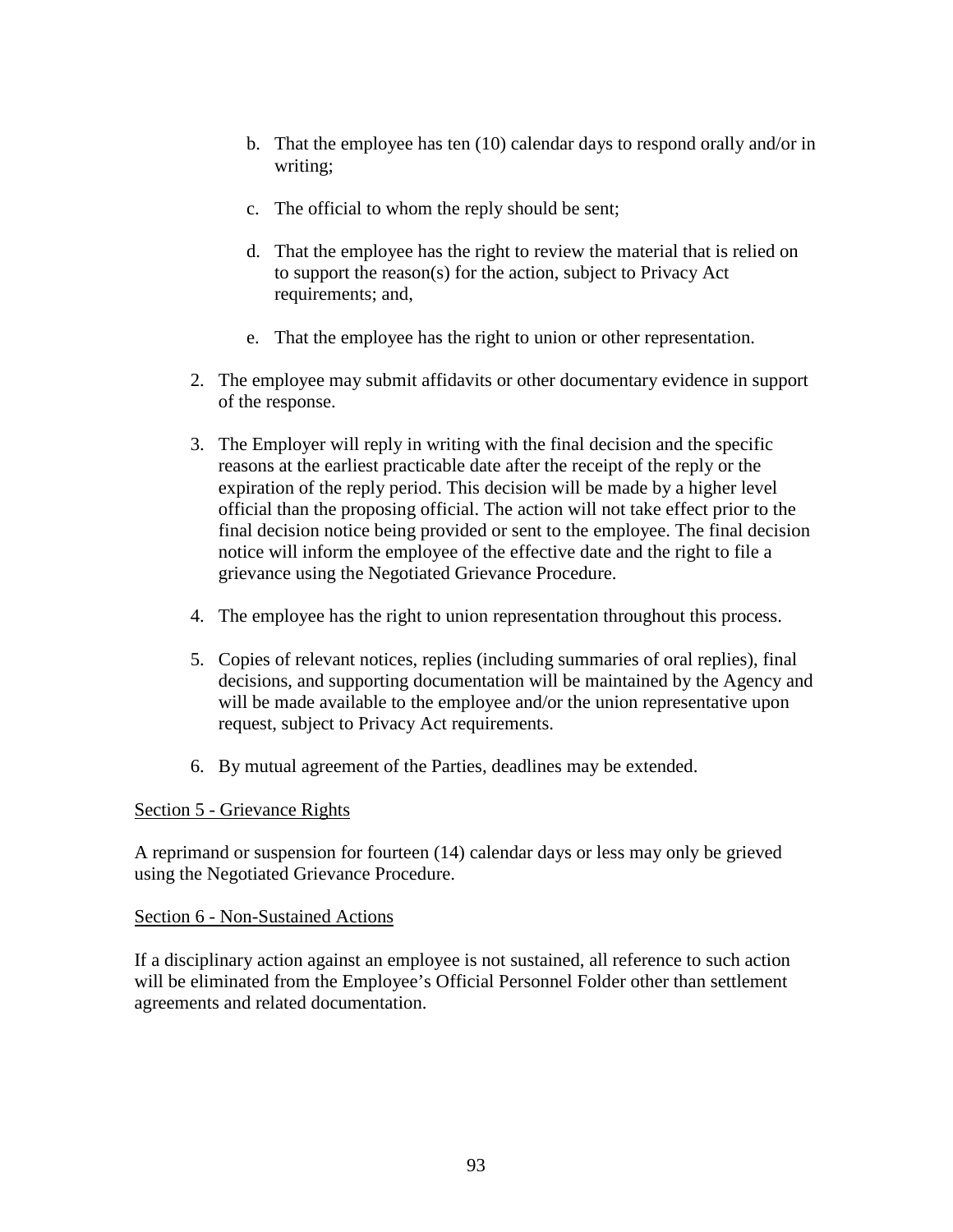# **Adverse Actions**

### Section 1 – Definition

In accordance with regulations and for the purpose of this Article, an adverse action is defined as an involuntary reduction in grade or pay, removal, suspension for more than fourteen (14) calendar days, or furlough of thirty (30) calendar days or less.

It does not apply to:

- 1. A suspension or removal under 5 USC 7532 (National Security);
- 2. A reduction-in-force action under 5 USC 3502;
- 3. The reduction in grade of a supervisor or manager who has not completed a probationary period under 5 USC  $3321(a)(2)$  if the reduction is to the grade held immediately before becoming a supervisor or manager;
- 4. A reduction in grade or removal under 5 USC 4303 (Unsatisfactory Performance);
- 5. An action initiated under 5 USC 1215 or 5 USC 7521;
- 6. An employee serving under an initial probationary period; or
- 7. Any other statutory or regulatory exclusion not specifically mentioned above.

### Section 2 - Informal Counseling

Normally, the Employer will follow the general principal of progressive discipline. An adverse action may be preceded by counseling and assistance.

#### Section 3 – When Initiated

Adverse action may be initiated to promote the efficiency of the service when an employee's action or inaction is alleged to be out of conformance with an acceptable standard of conduct that is directly related to his/her employment, or for outside conduct where a nexus to employment exists.

If the Employer determines that adverse action is warranted, the Employer shall initiate it within a reasonable period of time after becoming aware of the incident or incidents upon which the action is based.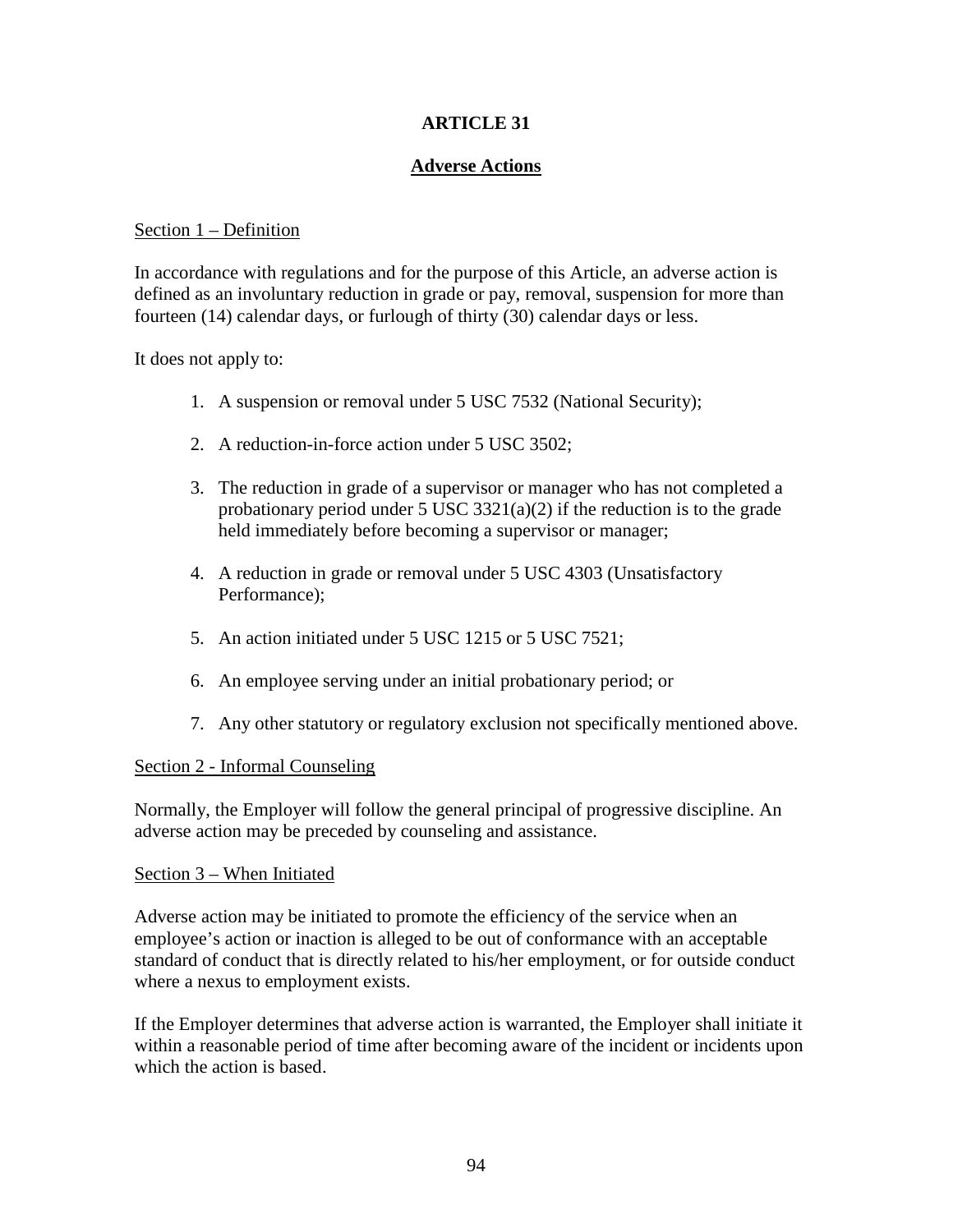#### Section 4 - Notice of Proposed Action

An employee against whom an adverse action is proposed will be given thirty (30) calendar days advance written notice, unless there is reasonable cause to believe the employee has committed a crime for which a sentence of imprisonment may be imposed, or statute or regulations mandate a different time period or provide for other exceptions. The notice shall state in specific detail the reasons for the proposed action. The notice will also state that the employee has the right to union or other representation, and will include the name of the official to whom a reply should be addressed, usually the deciding official or his/her designee. Material used by the Employer to support the reasons stated in the notice will be made available to the employee.

If the Union has been designated as the official representative by the employee, it will be provided a copy of all material to which the employee is entitled. If not so designated by the employee, the Union will be provided with a copy of the proposed action notice with information deleted as determined necessary by the Employer, to protect the privacy and anonymity of the bargaining unit employee concerned.

### Section 5 - Right to Reply

An employee may reply in writing and/or orally. The Employer will grant the employee and one (1) designated union representative a reasonable amount of official time, not to exceed a total of eight (8) hours each, to prepare a reply. The employee may be accompanied by a representative of his/her choice. A written and/or oral reply will be addressed to the official designated in the notice. The employee will be given ten (10) working days to respond. The Employer may consider a request to extend these time periods. The employee may submit affidavits or other documentary evidence in support of the response.

### Section 6 - Final Decision

The Employer will provide the final decision with specific reasons in writing to the employee and the Union, if representing the employee, as soon as practicable. If the Union is not the designated representative of the employee, it will be provided written information concerning only the offense and penalty. The action will not take effect prior to the final decision notice being provided or sent to the employee. If the final decision is made to take adverse action, the employee will be informed of appeal and grievance rights available, and the time limits for filing an action under those rights. The Agency will state in the decision letter where information concerning the pursuit of a written appeal or grievance may be obtained.

### Section 7 – Appeal/Grievance Rights

Adverse Actions may be grieved using the Negotiated Grievance Procedure or appealed to the Merit Systems Protection Board (MSPB), but not both. Subject to MSPB approval, if the Union is not the employee's designated representative, it may have one representative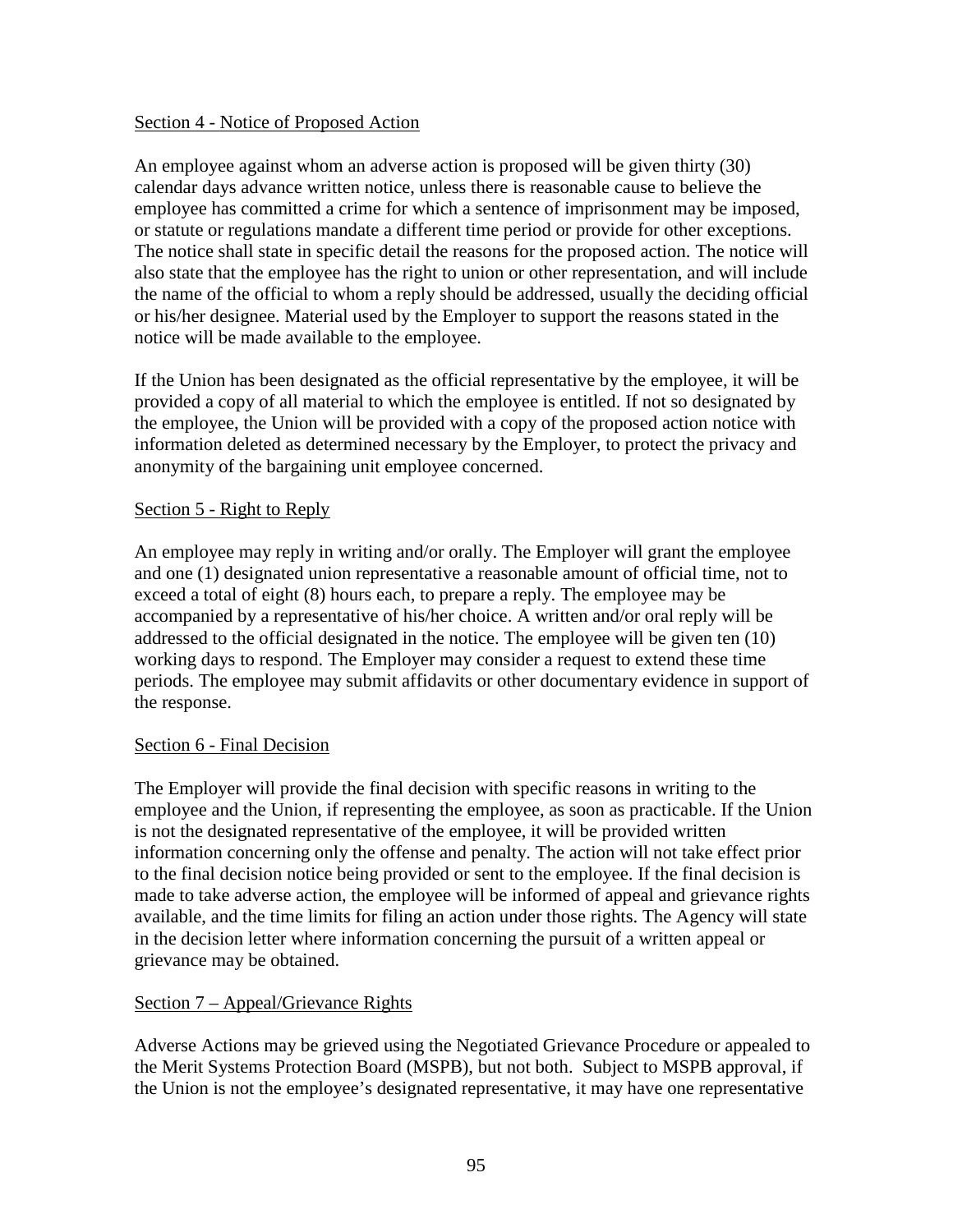present during hearings before the MSPB, and at any other appropriate time. The Employer shall make employees available on behalf of either Party for interviews and affidavits, and as witnesses at hearings, when determined appropriate by MSPB.

### Section 8 - Adverse Action Files

If an adverse action against an employee is not sustained, no reference to such action will be included in the employee's Official Personnel Folder. The Agency, however, is required to maintain separate adverse action files. These files will be kept in accordance with appropriate rules and regulations concerning the security, confidentiality, and maintenance of these official records. Files on proposed adverse actions that are not sustained will not be made available to officials making decisions on promotions.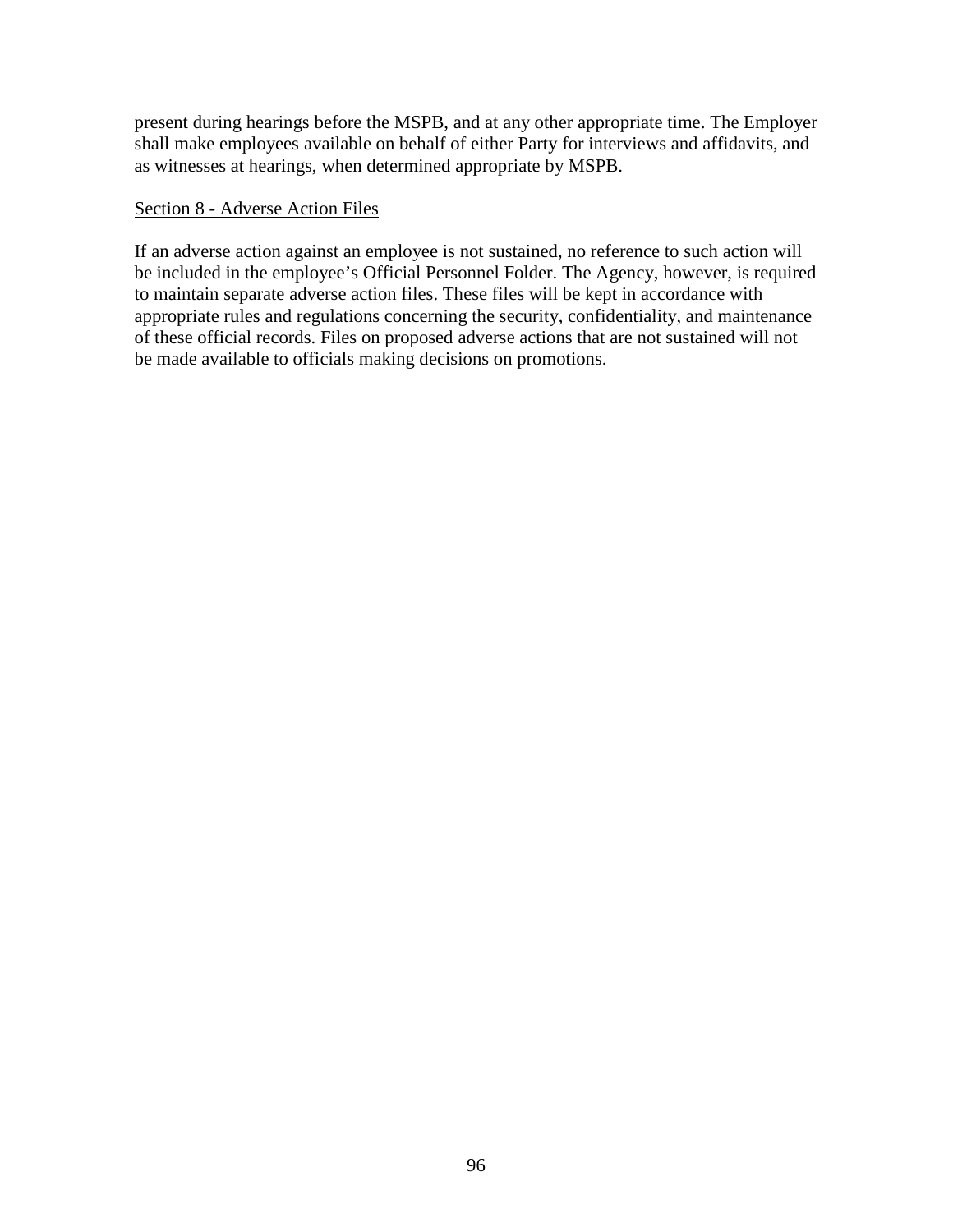# **Negotiated Grievance Procedure**

### Section 1 – Purpose

The purpose of this Article is to provide a mutually acceptable method for the prompt and equitable settlement of grievances in accordance with existing laws and regulations. In using this procedure, an employee is entitled to elect union representation or to forgo representation.

### Section 2 - Exclusive Procedure

This Negotiated Grievance Procedure (NGP) shall be the exclusive procedure available to the Union and employees in the Bargaining Unit for resolving all disputes, except when otherwise provided for in this Agreement, statute or regulations.

### Section 3 – Definition

A grievance means any complaint by:

- 1. An employee concerning any matter relating to the employment of the employee;
- 2. The Union concerning any matter relating to the employment of an employee; or
- 3. An employee, the Union, or the Employer concerning:
	- a. The effect or interpretation, or a claim of breach of a collective bargaining agreement; or
	- b. Any claimed violation, misinterpretation, or misapplication of any law, rule, or regulation affecting conditions of employment.

### Section 4 – Excluded from the NGP

Excluded from the NGP are matters concerning the following:

- 1. A claimed violation related to prohibited political activities (5 USC 73, Subchapter III);
- 2. Retirement, life insurance, or health insurance;
- 3. A suspension or removal for national security reasons (5 USC 7532);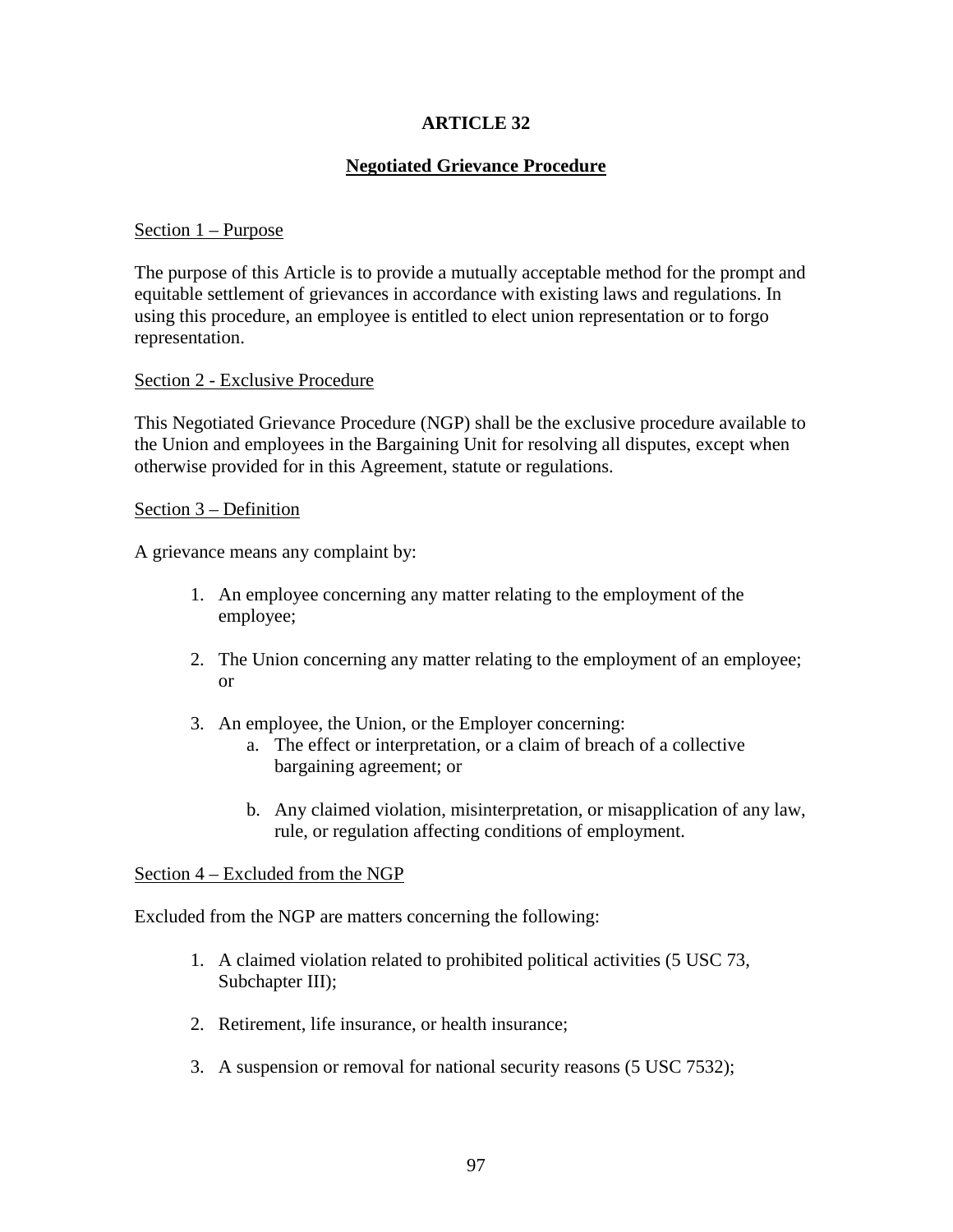- 4. Any examination, certification, or appointment;
- 5. The removal of probationary employees;
- 6. The classification of any position which does not result in the reduction in grade or pay of any employee;
- 7. The exercise of the authority of the Employer to establish tours of duty or to revise tours of duty, unless specifically covered elsewhere in this Agreement, except that the employee may grieve inequitable application of this authority;
- 8. The content of published Agency regulations and policy;
- 9. Non-selection for promotion from a group of properly ranked and certified candidates, unless the employee alleges a violation under 5 USC 2302, prohibited personnel practices, or civil rights statutes;
- 10. A preliminary warning notice;
- 11. An action which terminates a temporary promotion;
- 12. The substance of the critical elements and performance standards of an employee's position which have been established in accordance with law and regulations;
- 13. The receipt of or failure to receive (1) a Quality Step Increase, cash award, or honorary award, unless the employee alleges a violation of 5 USC 2302, or (2) the adoption of or failure to adopt an employee suggestion;
- 14. The return of an employee from an appointment as a supervisor or manager to a non-supervisory or non-managerial position for failure to satisfactorily complete the probationary period; or
- 15. Any matter properly being considered under another statutory appeal procedure (see Section 12).

#### Section 5 - Informal Resolution

Reasonable efforts should be made by the Parties and the aggrieved employee to settle grievances informally at the lowest possible level. Informal resolution of grievances is encouraged at any phase of the procedure and a grievant may withdraw a grievance at any time. The employee may have union representation during the informal stage. The Parties and the aggrieved employee are encouraged to use the Alternative Dispute Resolution (ADR) Program at any point in the process. The Union can meet with the supervisor with or without the grievant to try and resolve any dispute.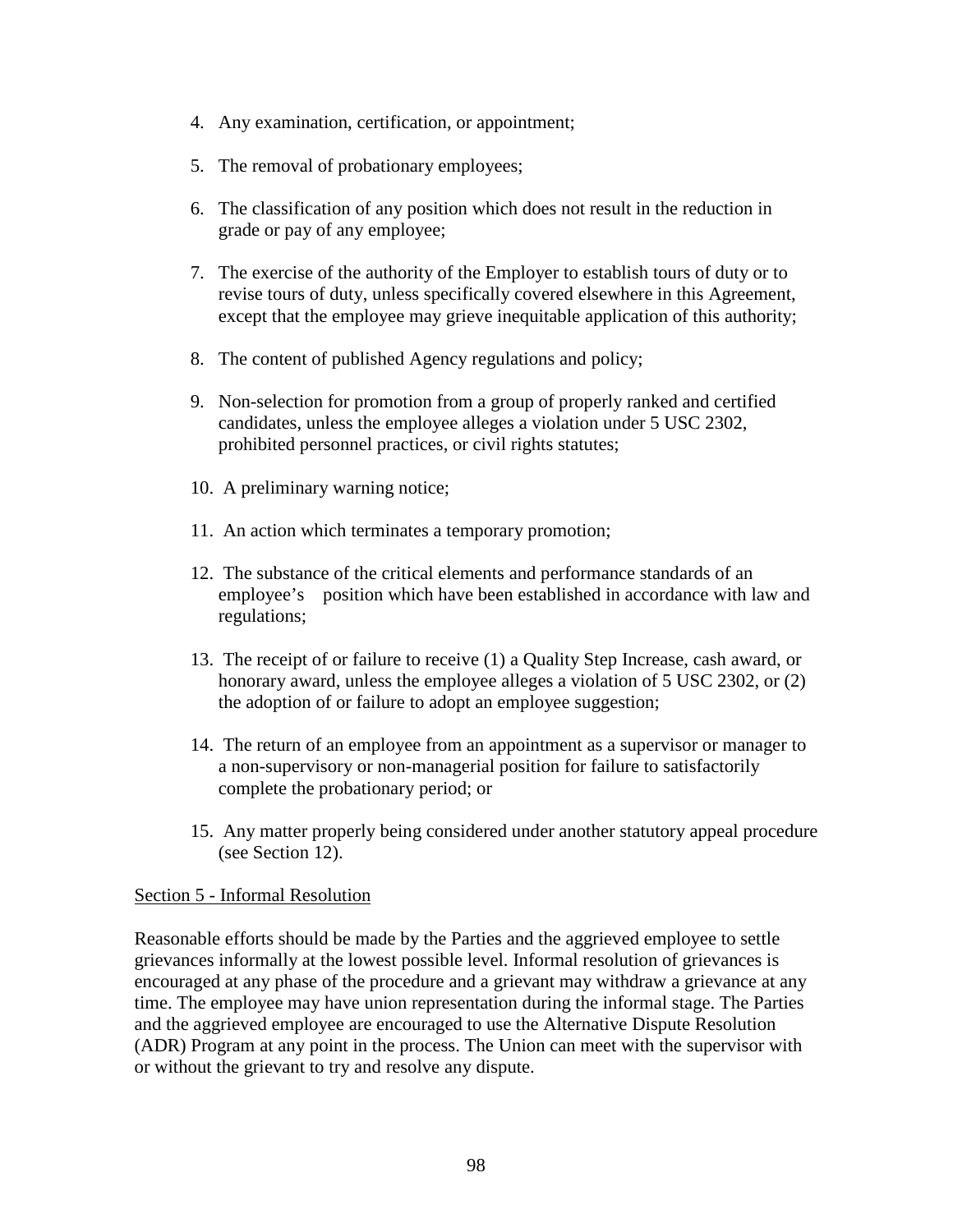#### Section 6 – Filing Grievances

The filing of a grievance shall not be construed as reflecting unfavorably on an employee's performance, loyalty, or good standing in the organization.

### Section 7 – Union Observer at Grievances

If an employee presents a grievance on his/her own behalf to the Employer, the Union shall have the opportunity to have an observer present at any meetings between the employee and the Employer and to review written, sanitized grievance correspondence, at its discretion. The observer will take no part in the proceedings but will be allowed to present the Union's position to the Employer at a mutually agreed upon time.

### Section 8 - Steps for Filing Employee Grievances

Step 1: If a grievance cannot be resolved informally, the concerned employee and/or union representative shall first present the grievance, in writing, to the first-line supervisor or appropriate official authorized to settle the matter. Grievances must be presented within fifteen (15) working days from the date of occurrence or the date the employee or Union became aware of the problem. The employee and/or Union must identify the matter of concern and indicate that the grievance process is being initiated.

The written grievance shall contain the following information:

- 1. Date of the grievance, name, and work telephone number of the grievant(s);
- 2. Issues and description of circumstances giving rise to the grievance including approximate time, date, and place of the incident, if available;
- 3. If relevant, the article and section of the Agreement or any rule, regulation, or law alleged to be violated;
- 4. The remedy or relief requested;
- 5. The name and signature of the grievant and/or designated union representative, if applicable; and
- 6. Request for a meeting with the official, if desired.

Supporting documentation or materials may be attached to the grievance. If requested by either party, the official shall meet with the employee and/or union representative concerning the grievance. The official will provide a decision, in writing, to the employee and/or the union representative, if designated, within fifteen (15) working days after receipt of the grievance. The decision will include the name and title of the next higher level to which the grievance may be directed, if not resolved at this step.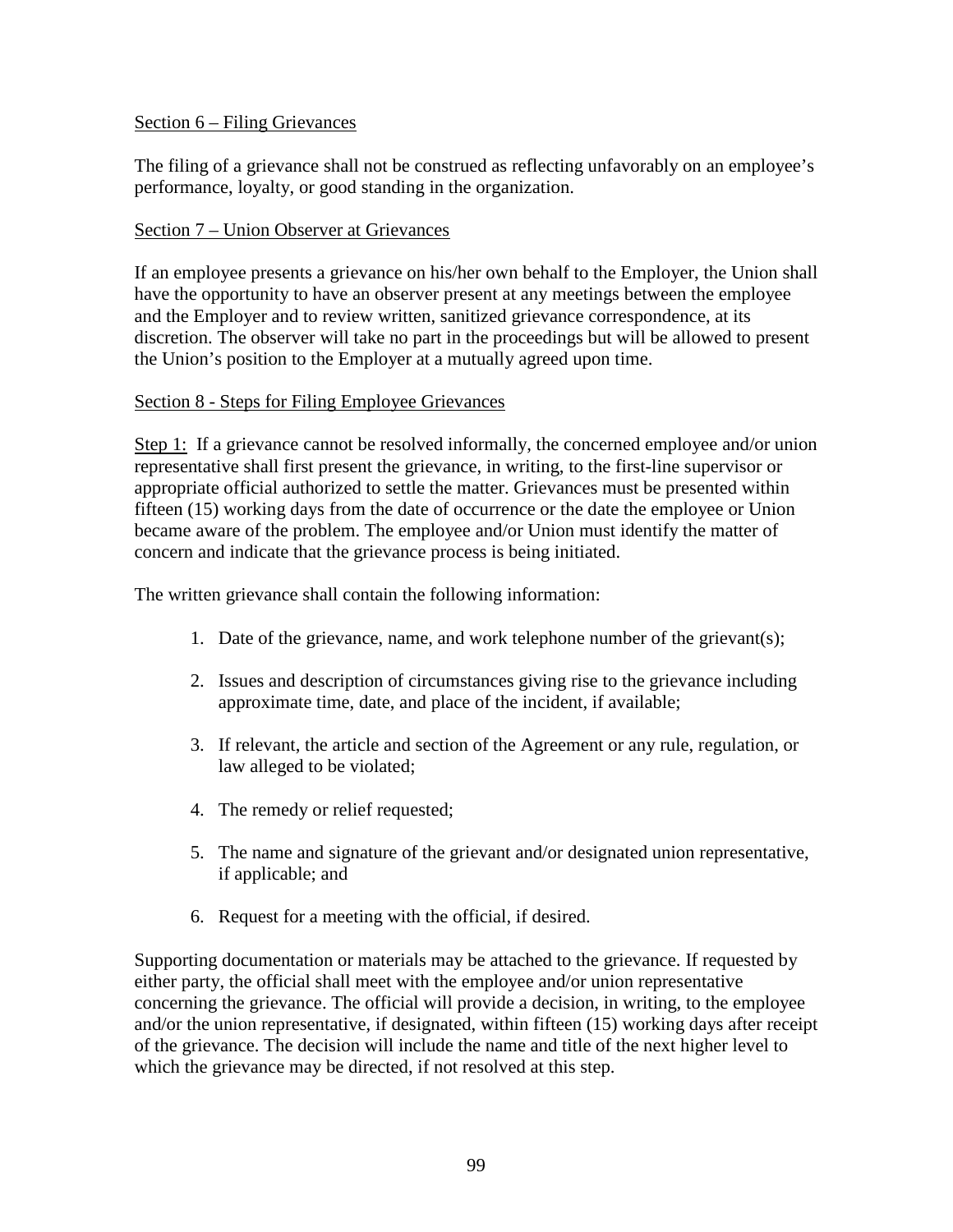Step 2: If the grievance is not settled at Step 1, the employee and/or union representative may, within five (5) working days, forward the grievance in writing to the official identified in the decision in Step 1. If requested by either party, the official should meet with the employee and/or union representative concerning the grievance. The official will provide a decision, in writing, to the employee and/or union representative, if designated, within fifteen (15) working days after receipt of the grievance. The decision shall contain the name and title of the official to whom the grievance may be directed if not resolved at this step.

Step 3: If the grievance is not settled at Step 2, the employee and/or the union representative may, within five (5) working days, forward the grievance to the official identified in the decision in Step 2. If requested by either party, the official may meet with the employee and/or union representative concerning the grievance. The official will provide the employee and/or the union representative, if designated, a written decision within fifteen (15) working days after receipt of the grievance.

If the grievance is not satisfactorily resolved at Step 3, the Union may invoke arbitration in accordance with Article 33. Employees may not invoke arbitration on their own behalf.

# Section 9 - Union or Employer Grievances

Either Party may file a grievance against the other Party. If an issue cannot be resolved informally, the aggrieved Party may submit a written grievance within fifteen (15) working days of the event, or when the event became known, to the official of the other Party authorized to settle the matter. The grievance shall contain all appropriate information identified in Step 1 of the employee grievance process. If requested by either Party, the Parties will meet to discuss the issue. The other Party shall respond in writing within fifteen (15) working days after receipt of the formal grievance. If the grievance is not settled, either Party may invoke arbitration.

### Section 10 - Time Limits

Time limits contained in the NGP will be strictly observed unless an extension has been mutually agreed upon in writing. Failure to adhere to a time limit for filing a grievance at any step shall result in cancellation of the grievance. Failure to respond within the given time limit at any step allows a grievant to escalate the grievance by filing at the next step. If a Party fails to respond timely at the step that precedes arbitration, the grieving Party may invoke arbitration. When a grievant, union representative, or agency official is in official travel status, time extensions will be granted in an amount equal to the travel involved. The actual productive time available at the assigned permanent site, therefore, will be the same as specified in the step procedures above.

### Section 11 - Effective Date

When it is appropriate to establish an effective date for an action covered under the NGP, the Employer will determine the effective date and the action will take place on that date.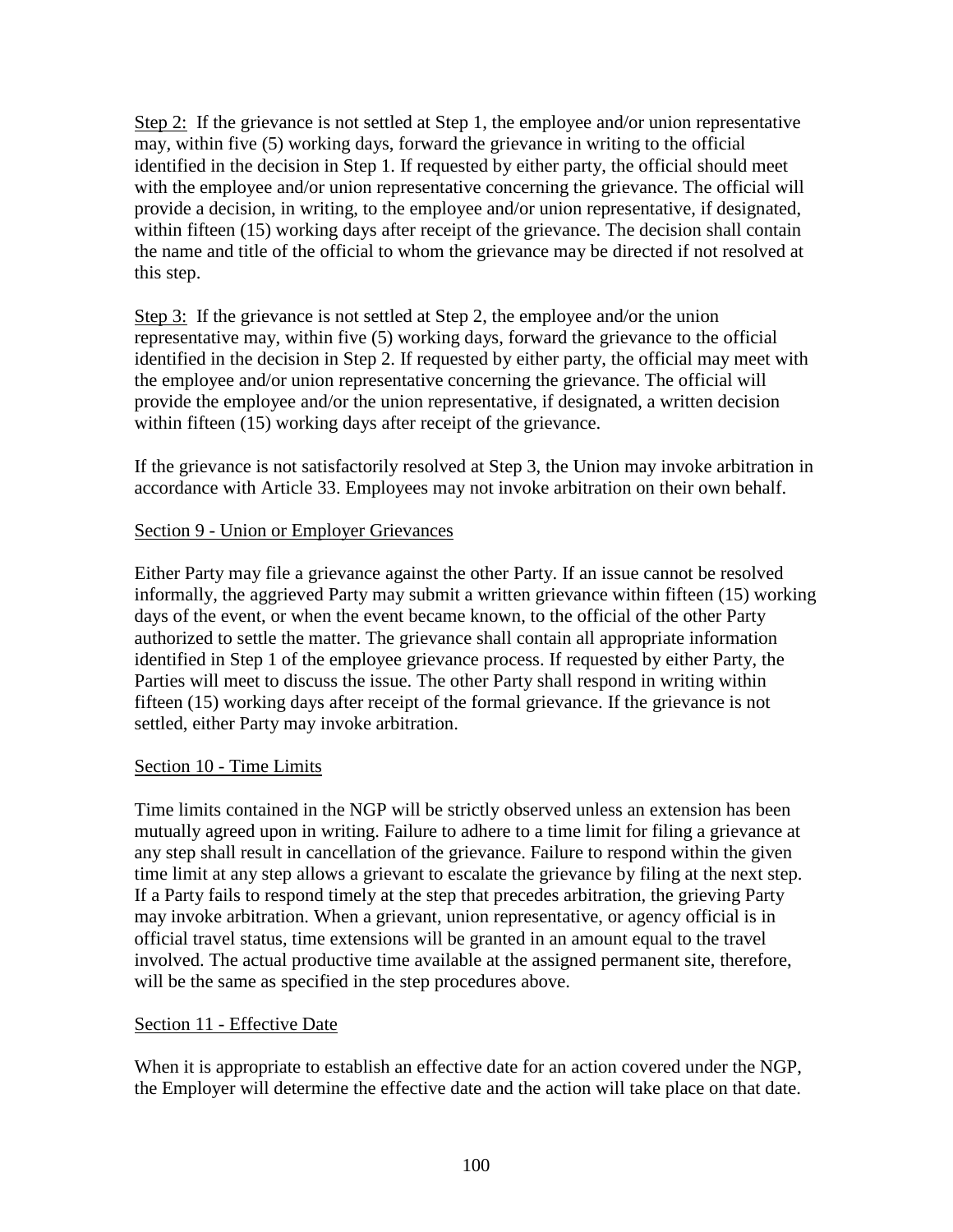#### Section 12 - Grievance/Appeal Options

In accordance with 5 USC 7121, certain actions provide affected employees with more than one option. An employee affected by a prohibited personnel practice under 5 USC 2302 may raise the matter under the appropriate statutory procedure or the NGP, but not both. An employee who alleges discrimination may raise the matter under either the Equal Employment Opportunity (EEO) discrimination system or the NGP, but not both. Adverse actions or performance-based actions may be challenged under the appellate procedures of the MSPB or the NGP, but not both. An employee will have exercised his/her option when the employee files a written appeal or grievance, whichever occurs first, in accordance with appropriate procedures and time frames.

### Section 13 - Question of Grievability/Arbitrability

If either Party declares an issue non-grievable or non-arbitrable, the original grievance shall be amended to include this issue. The Parties will raise a question of grievability or arbitrability no later than the issuance of the final written answer in the step of the NGP that precedes arbitration. Disputes concerning grievability or arbitrability shall be referred to arbitration as a threshold issue and will be decided first.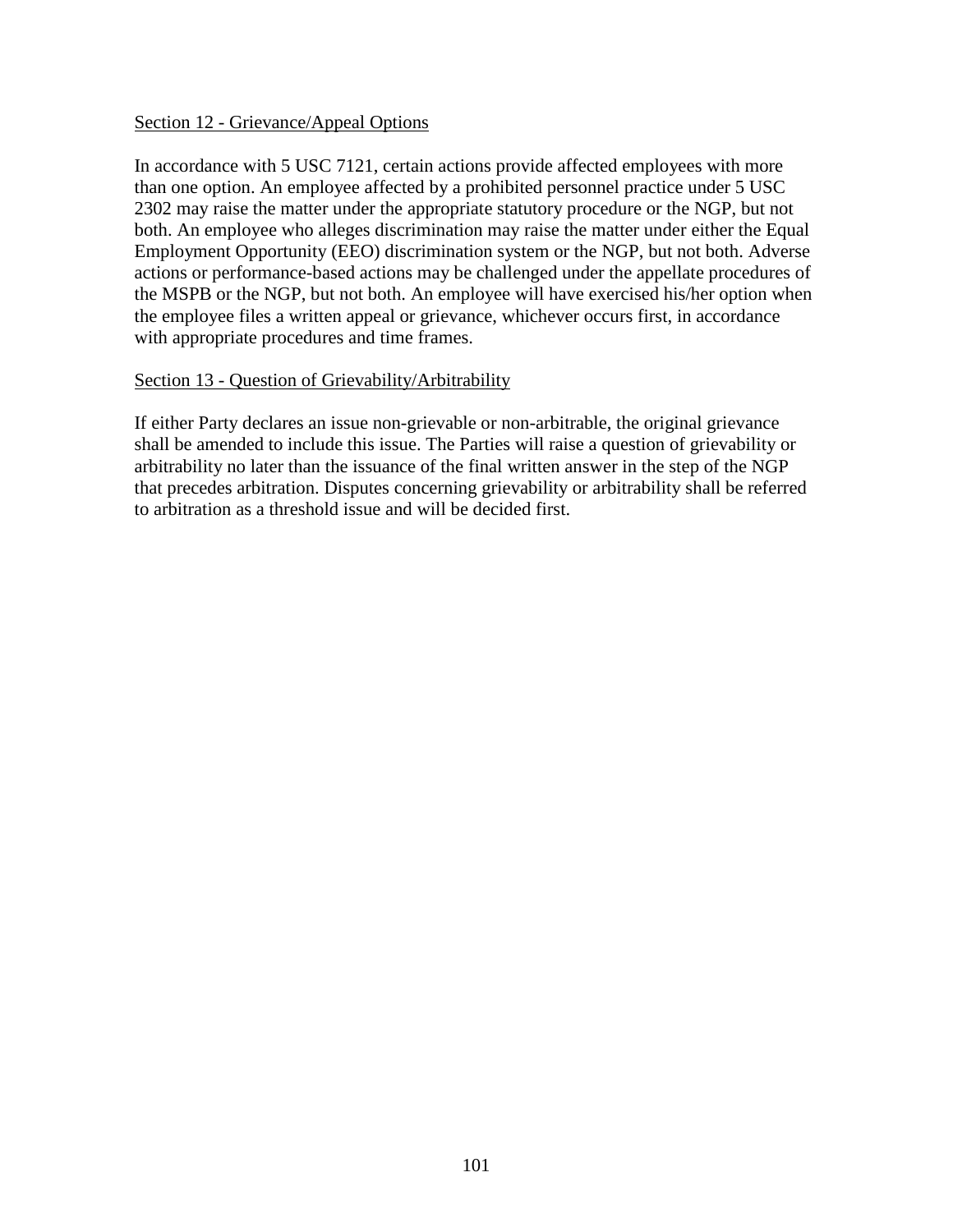# **Arbitration**

### Section 1 - Invoking Arbitration

If a grievance is not resolved under the Negotiated Grievance Procedure, it may be referred to arbitration by either Party, but not by an employee. The referring Party will give written notice to the other Party of its intention to invoke arbitration, no later than fifteen (15) working days after receipt of the final decision or date a decision should have been rendered.

### Section 2 – Requesting and Selecting Arbitrators

Within five (5) working days from the date of the written request for arbitration, the Parties jointly or the requesting Party shall submit a request to the Federal Mediation and Conciliation Service (FMCS) to provide a list of seven (7) impartial persons with federal sector experience who are qualified to act as arbitrators. The Parties shall meet within ten (10) working days after both have received the list. If the Parties cannot agree upon one of the listed arbitrators, they will strike alternately one arbitrator's name from the list until one name remains who shall be the duly selected arbitrator. A coin toss shall determine who strikes the first name.

### Section 3 - Designation of Arbitrator

If a Party unduly delays, fails to act, or refuses to participate in the selection process, the other Party may unilaterally request the FMCS to appoint an arbitrator so that the dispute can be speedily resolved. If either Party refuses to participate in the hearing without just cause after due notice, the hearing will proceed and the arbitrator will render an award based on the evidence presented. If a selected arbitrator is unable to schedule the hearing within a reasonable period of time, the Parties may agree to any other name on the list or may request a new list and repeat the selection process.

### Section 4 – Defining Issues for Arbitration

If the Parties are unable to agree on a joint submission of the issues for arbitration, each may present a separate submission to the arbitrator who shall determine the issue or issues to be heard. If grievability or arbitrability is at issue, it shall be resolved by the arbitrator, prior to addressing the substance of a grievance.

### Section 5 - Cost of Arbitration

The cost of arbitration, including the arbitrator's fee, shall be borne equally by the Employer and the Union. The arbitration hearing will be held on the Employer's premises during the regular day shift hours of the basic workweek, if possible. All participants in the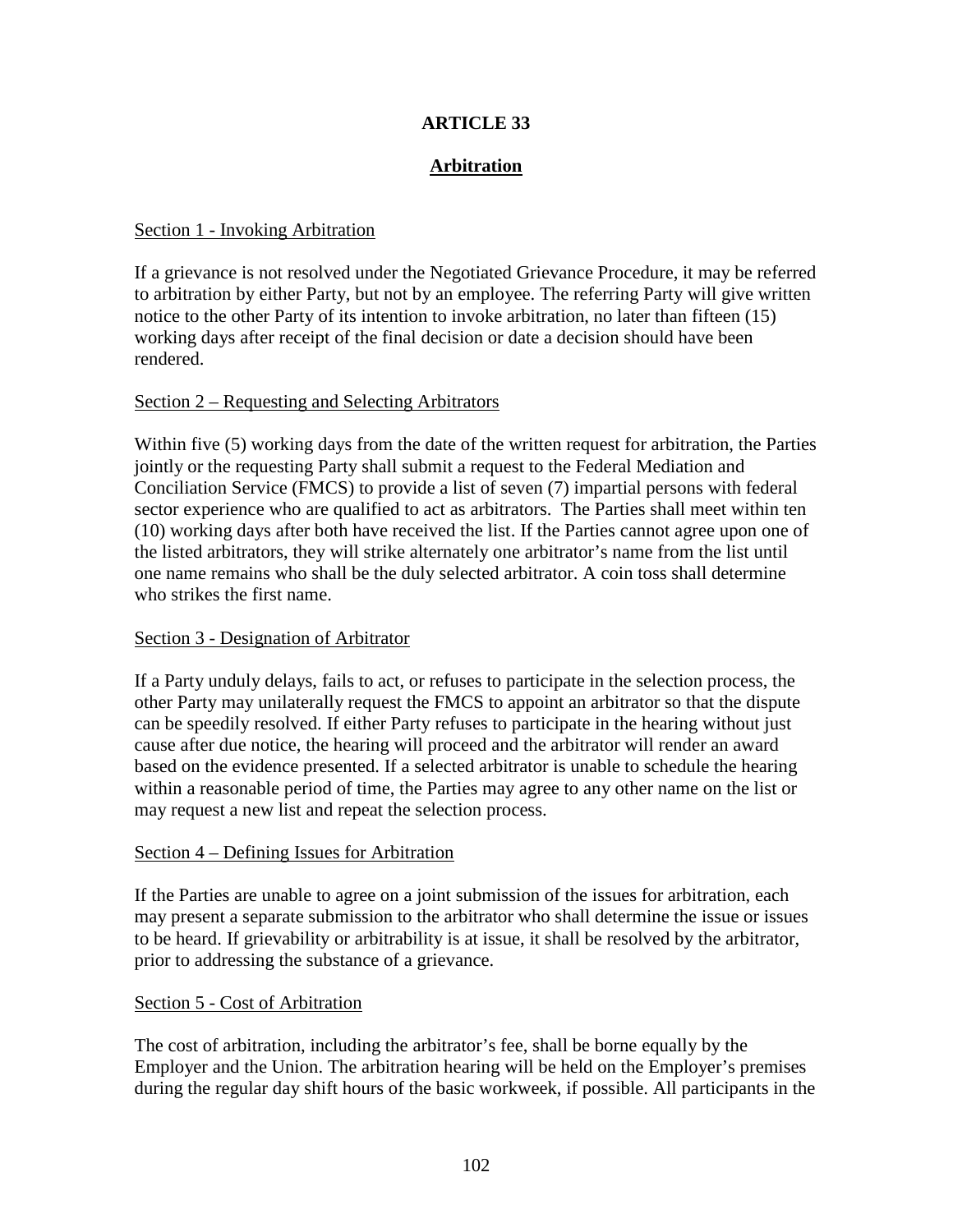hearing deemed appropriate by the arbitrator shall be authorized official time when in a duty status.

### Section 6 – Evidence and Witnesses

If either Party refuses to cooperate or produce evidence or witnesses, the arbitrator will be empowered to direct that such evidence or witness be produced. In the event the absence of cooperation continues, the arbitrator will be empowered to render the award. Either Party may file a brief.

### Section 7 - Arbitrator's Award

The arbitrator will be requested to render an award as quickly as possible, but not later than thirty (30) calendar days after the conclusion of the hearing, unless the Parties mutually agree to extend the time limit. The arbitrator shall have no authority to make an award contrary to this Agreement or to add to or modify any provisions of this Agreement in issuing an award. However, recommendations made by the arbitrator will be considered by both Parties. The arbitrator shall have the authority to award representative fees in accordance with the provisions of applicable laws and regulations.

### Section 8 – Exception to Arbitrator's Award

Either Party may file an exception to an award with the Federal Labor Relations Authority (FLRA) under regulations prescribed by the FLRA within thirty (30) days of receipt. If no exception has been filed during the thirty (30) day period, the award will be final and binding on the Parties.

### Section 9 - Application of Award

Any dispute over the application of an arbitrator's award, including remanded awards, shall be returned to the arbitrator for clarification or settlement.

### Section 10 – Transcripts

Normally, arbitration under this Article will be conducted as oral proceedings with no verbatim transcript. However, either Party may request that a verbatim transcript be taken and that Party will pay all associated costs. The other Party will not receive a verbatim transcript. If both Parties request or receive verbatim transcripts they will share equally the associated costs.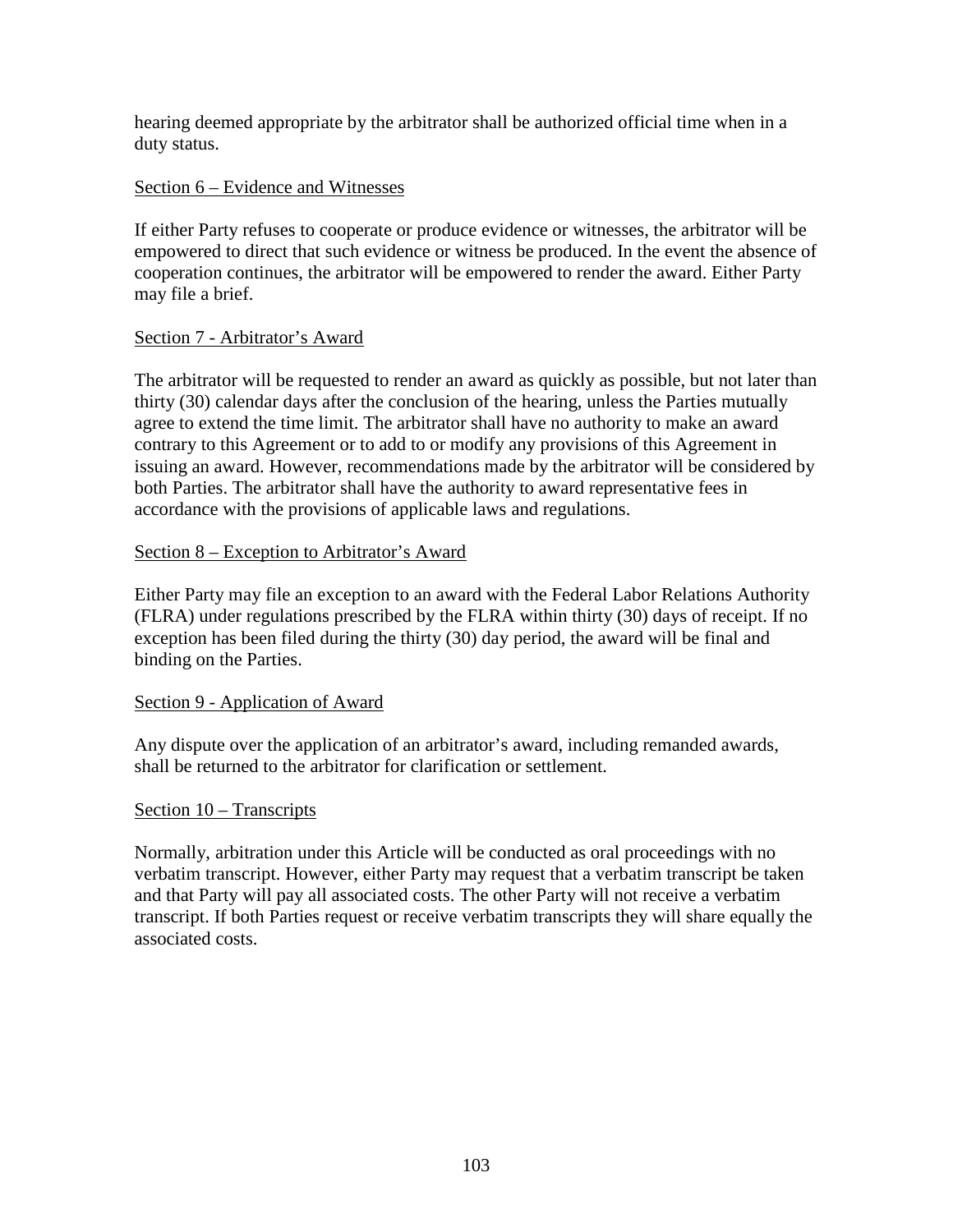# **Alternative Dispute Resolution**

### Section 1 – General

The Parties shall maintain and support a voluntary and informal Alternative Dispute Resolution (ADR) Program in MARO that complies with FNS Instruction 113-9 and ADR regulations and policies. In this Article, the term "party" or "parties," in lower case, may refer to the Employer, the Union, employees, or supervisors/managers.

### Section 2 – Use of the ADR Procedures

A party to a complaint or dispute may request, either orally or in writing, the use of ADR to attempt to resolve the issue informally at any time. The request must be submitted to the Regional ADR Coordinator. Employees participating in ADR may have union representation during the proceedings. The use of ADR is voluntary and shall not adversely affect the rights of individuals to seek the resolution of issues through formally established complaint, grievance, and appeal systems. A party may terminate the ADR process at any time and pursue a formal procedure or system.

When ADR is used to address an EEO issue, it shall be consistent with 29 CFR and EEOC Management Directive 110 with regard to timelines and other requirements or guidance on the use of ADR in the EEO Complaint Process.

When ADR is used to address a grievance, the grievance process shall be put on hold while the ADR process is utilized. The Parties shall mutually determine the process and time limits to be followed when pursuing a formal grievance in the event ADR is unsuccessful in resolving the dispute.

Notwithstanding the right of the Parties to file an unfair labor practice (ULP), the Parties agree in the best interest of labor management relations to notify the other Party prior to filing a ULP, whenever practicable, in order to make a reasonable effort to resolve the dispute or misunderstanding.

### Section 3 – Neutrals

When appropriate, and as specified in FNS Instruction 113-9, mediators and other ADR neutrals may be utilized to assist the parties in resolving disputes, provided they meet qualifications and standards established by the Agency. A neutral works with the parties to aid in reaching a resolution that is mutually satisfactory to both parties. A neutral may not impose a solution; the solution or agreement must be reached voluntarily by the parties.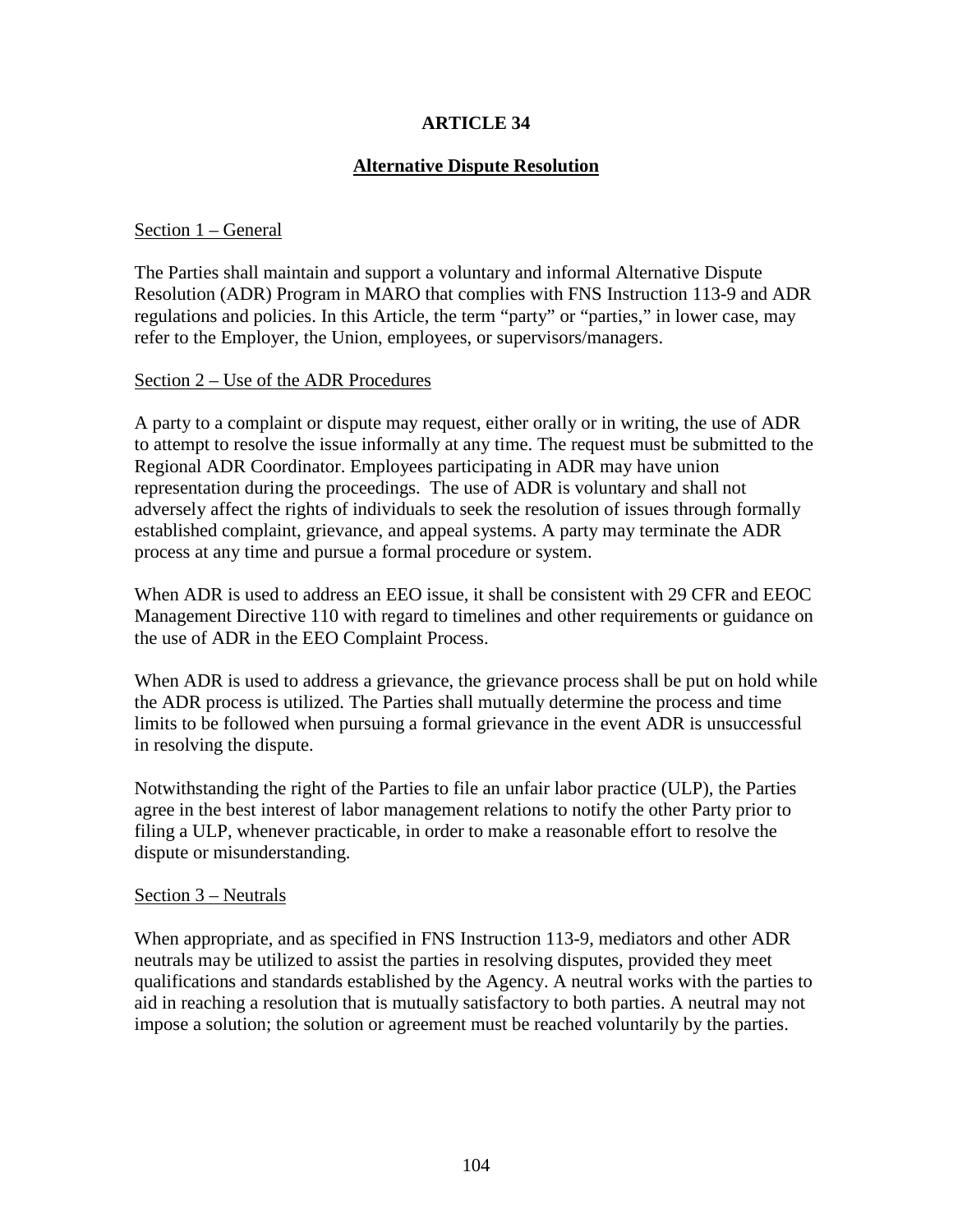### Section 4 – Confidentiality

Strict confidentiality must be maintained by everyone involved in the ADR proceedings.

### Section 5 – Settlement Agreements

All written settlement agreements are legally binding and enforceable documents. In order to ensure enforceability of ADR settlement agreements, the Parties will assure that a representative with settlement authority will participate in or be accessible during ADR meetings.

#### Section 6 – Training

The Employer will provide training to bargaining unit employees on the ADR Program, as appropriate.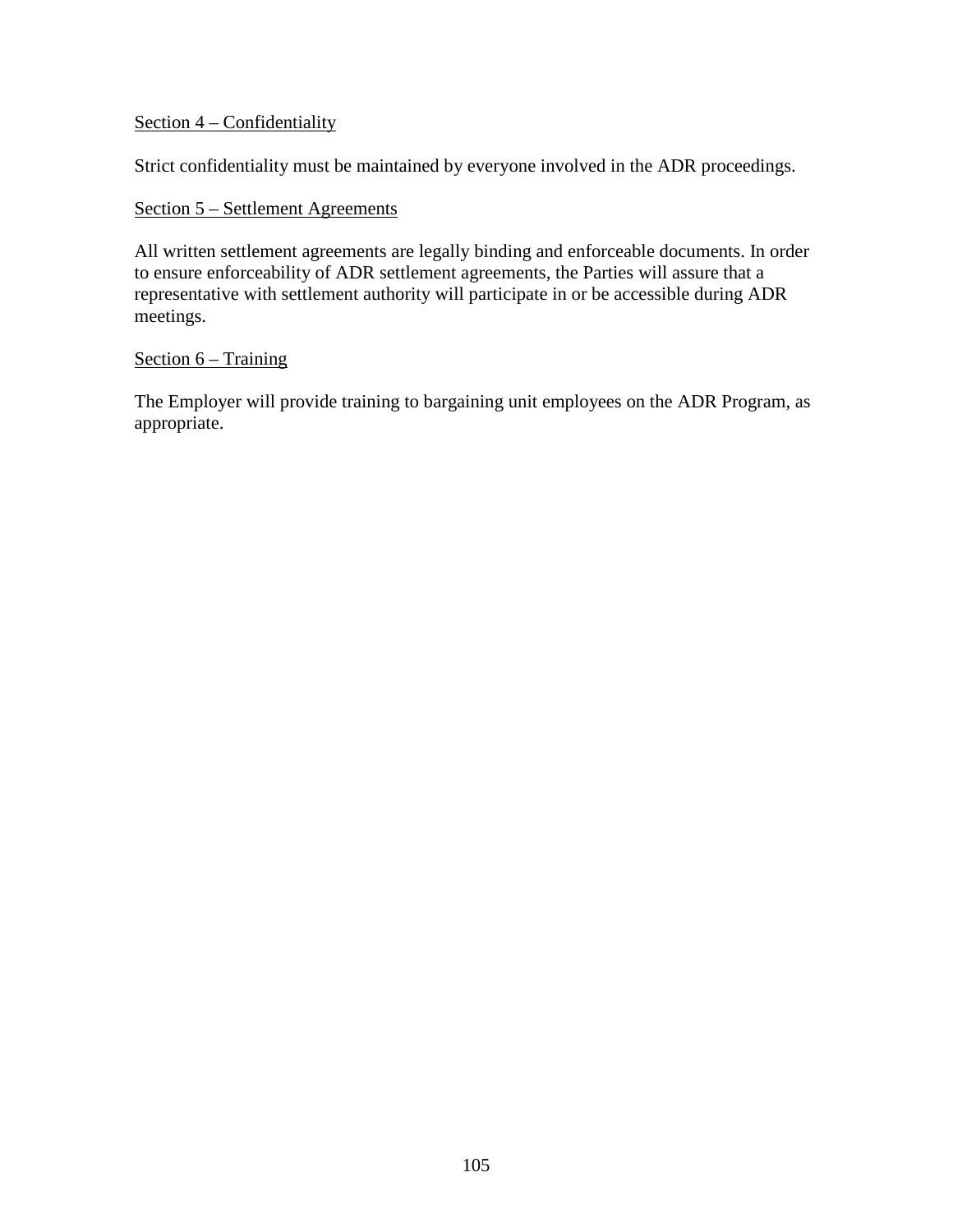# **ARTICLE 35**

# **Union Dues Deductions**

### Section 1 - Deduction Agreement

In accordance with the terms outlined in this article, the Employer will deduct such dues as are in effect in the Local from the pay of each bargaining unit member who voluntarily requests this deduction. The Union will inform members of the voluntary nature of these allotments.

### Section 2 - Requesting Dues Deductions

Employees may request dues deductions by completing a form SF-1187. The Union will assist employees in the proper completion of this form and will promptly submit it to the Human Resources Division (HRD) for processing.

### Section 3 - Changes to Deductions

The Union will inform all members of the conditions for termination of dues deductions, which will be in accordance with the MOU. The Union will promptly request termination of a member's dues deductions by submitting a signed form SF-1188 to HRD.

### Section 4 – Termination of Allotment

The payroll office of the USDA will terminate an allotment per a request received in accordance with any one of the following:

- 1. As of the beginning of the first full pay period following receipt of notice that exclusive recognition has been withdrawn;
- 2. At the end of the pay period during which an employee member is separated from the USDA;
- 3. At the end of the pay period during which the payroll office receives notice from AFGE or a Local of the AFGE that the employee member has ceased to be a member in good standing;
- 4. On the annual anniversary date of the allotment.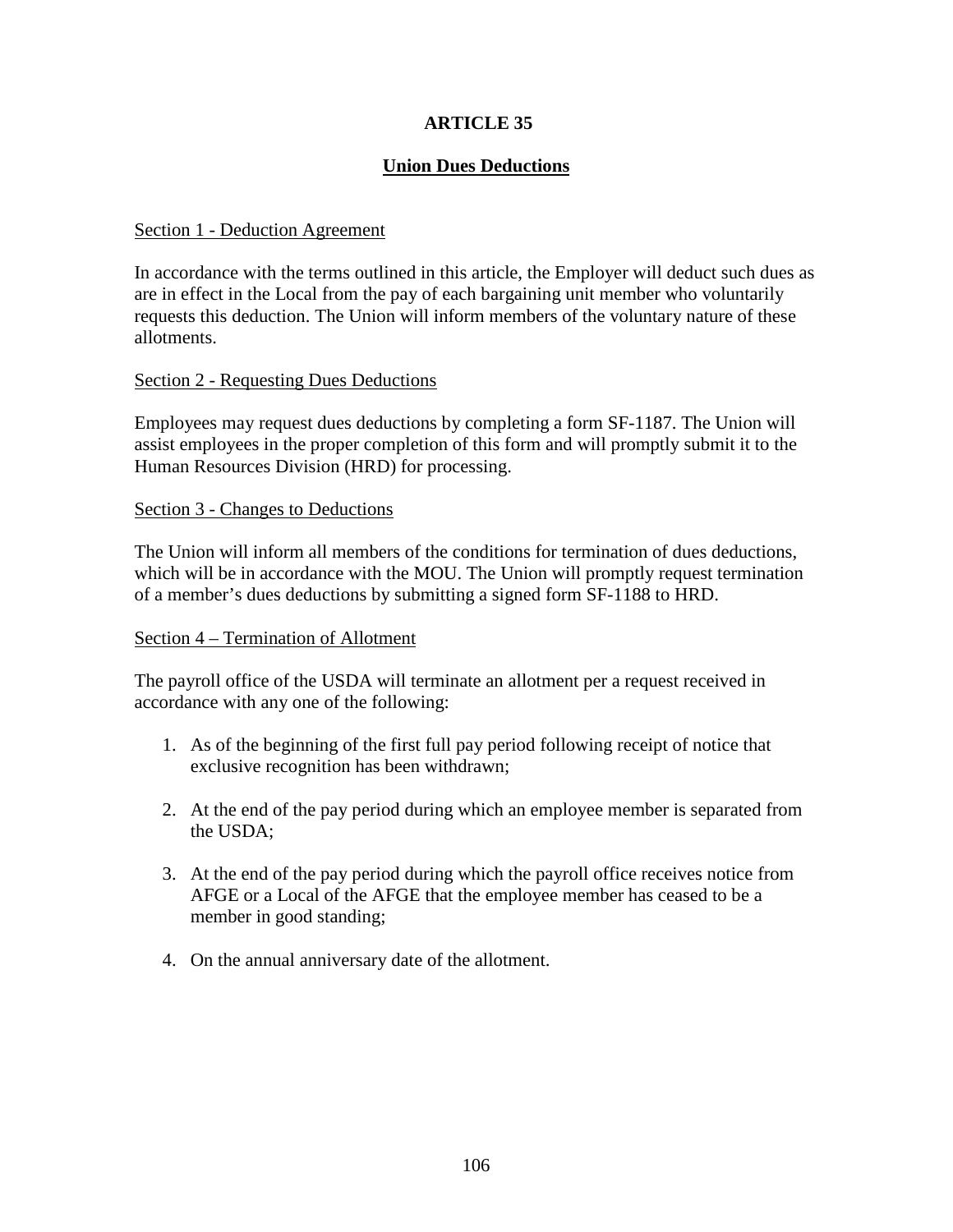## **ARTICLE 36**

## **Duration, Publication and Revision of Agreement**

## Section 1 – Effective Date

This Agreement shall become effective the date it is approved by USDA, or thirty-one (31) days after signing if USDA does not act.

## Section 2 – Initial Term of Agreement

This Agreement will remain in full force and effect for three (3) years from its effective date.

## Section 3 – Publication of Agreement

The Employer will post this Agreement electronically within thirty (30) calendar days of the effective date. Copies may be printed from the electronic version, if desired.

## Section 4 – Renegotiations

If either Party wishes to renegotiate this Agreement, it must give written notice to the other, not more than one hundred twenty (120) nor less than sixty (60) days prior to the expiration date. The existing Agreement will remain in effect until a new Agreement has become effective.

### Section 5 - Automatic Renewal

If neither Party serves notice that it wishes to renegotiate this Agreement, it shall automatically continue in effect for additional one (1) year periods, subject to the provisions of this Article.

### Section 6 - Agreement Revisions

During the duration of this Agreement, either Party may notify the other, in writing, of its desire to negotiate revisions when deemed necessary. Unless mandated by changes in laws or published rules or policies rom higher authority, negotiations on revisions will take place by mutual consent only. All negotiated revisions will remain in effect in accordance with the provisions of this Agreement.

### Section 7 - Larger Bargaining Unit

This Agreement will not prevent a Federal Labor Union from petitioning the Federal Labor Relations Authority for a larger bargaining unit or a consolidation of bargaining units that would include this unit.